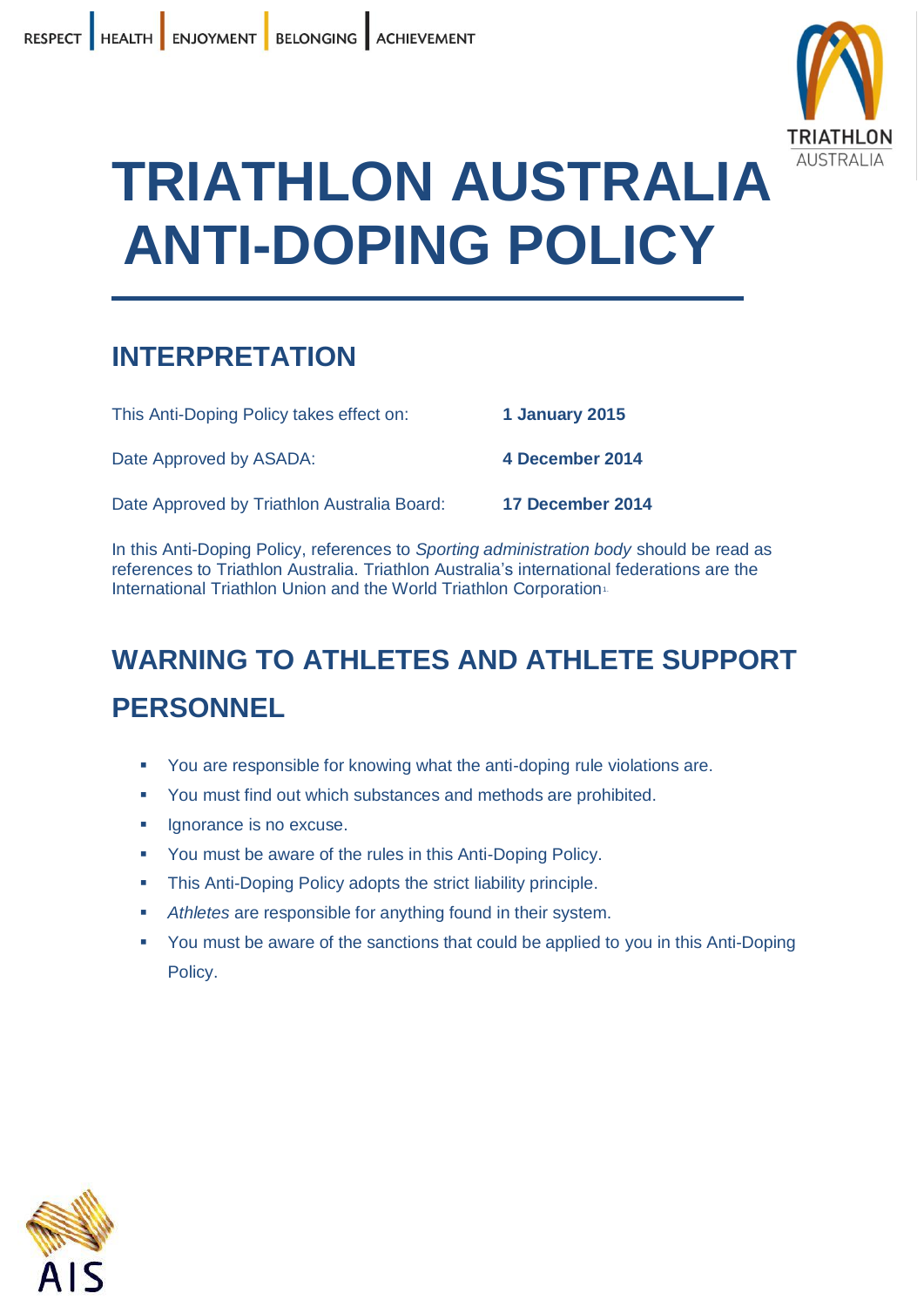

# **CONTENTS**

| Fundamental rationale for the Code and the sporting administration body's anti-doping |  |
|---------------------------------------------------------------------------------------|--|
|                                                                                       |  |
|                                                                                       |  |
|                                                                                       |  |
|                                                                                       |  |
|                                                                                       |  |
|                                                                                       |  |
|                                                                                       |  |
|                                                                                       |  |
| ARTICLE 2 DEFINITION OF DOPING - ANTI-DOPING RULE VIOLATIONS 8                        |  |
| 2.1 Presence of a Prohibited Substance or its Metabolites or Markers in an Athlete's  |  |
| 2.2 Use or Attempted Use by an Athlete of a Prohibited Substance or a Prohibited      |  |
|                                                                                       |  |
|                                                                                       |  |
| 2.5 Tampering or Attempted Tampering with any part of Doping Control 10               |  |
|                                                                                       |  |
| 2.7 Trafficking or Attempted Trafficking in any Prohibited Substance or Prohibited    |  |
|                                                                                       |  |
| 2.8 Administration or Attempted Administration to any Athlete In-Competition of any   |  |
| Prohibited Substance or Prohibited Method, or Administration or Attempted             |  |
| Administration to any Athlete Out-of-Competition of any Prohibited Substance or any   |  |
|                                                                                       |  |
|                                                                                       |  |
|                                                                                       |  |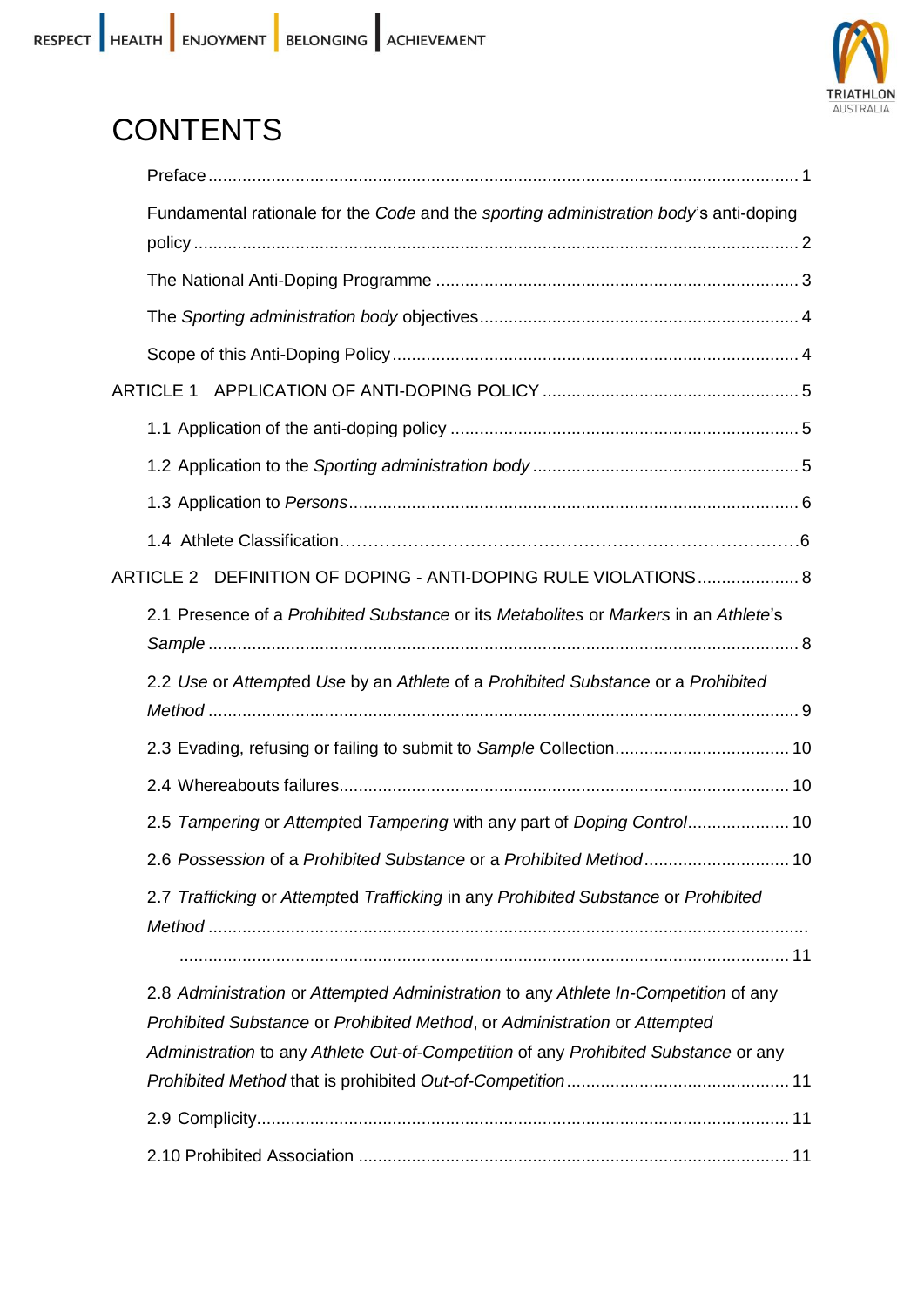

| 4.1 Incorporation, Publication and Revision of the Prohibited List 15                 |  |
|---------------------------------------------------------------------------------------|--|
| 4.2 Prohibited Substances and Prohibited Methods Identified on the Prohibited List 15 |  |
|                                                                                       |  |
|                                                                                       |  |
| <b>ARTICLE 5</b>                                                                      |  |
|                                                                                       |  |
|                                                                                       |  |
|                                                                                       |  |
|                                                                                       |  |
|                                                                                       |  |
|                                                                                       |  |
|                                                                                       |  |
|                                                                                       |  |
|                                                                                       |  |
|                                                                                       |  |
|                                                                                       |  |
|                                                                                       |  |
|                                                                                       |  |
|                                                                                       |  |
|                                                                                       |  |
|                                                                                       |  |
|                                                                                       |  |
| 7.3 Notification after review regarding Adverse Analytical Findings 32                |  |
|                                                                                       |  |
| 7.5 Review of Atypical Passport Findings and Adverse Passport Findings 35             |  |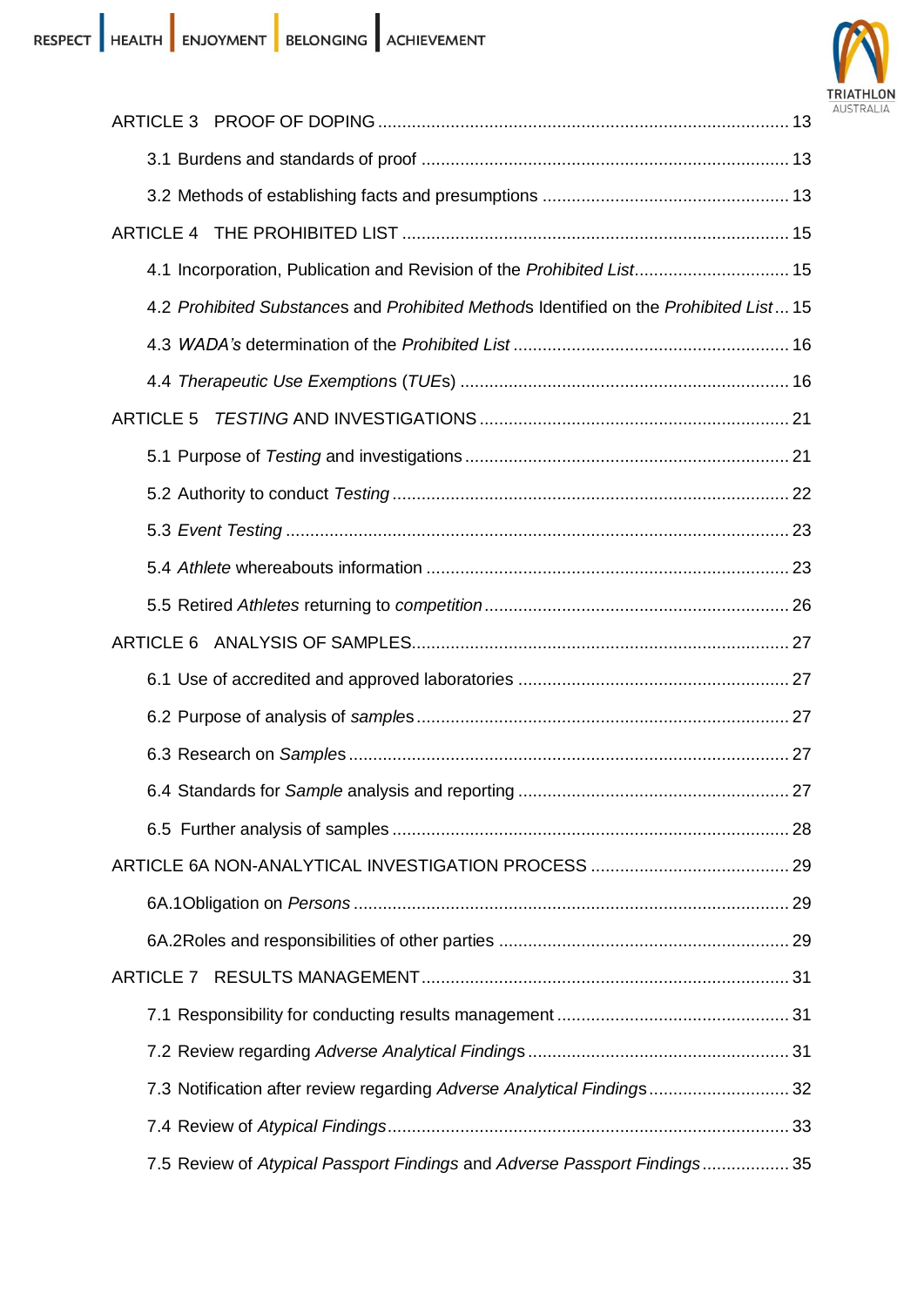

| 7.7 Review of other anti-doping rule violations not covered by Articles7.2 to7.6  35             |  |
|--------------------------------------------------------------------------------------------------|--|
|                                                                                                  |  |
|                                                                                                  |  |
|                                                                                                  |  |
|                                                                                                  |  |
|                                                                                                  |  |
|                                                                                                  |  |
|                                                                                                  |  |
|                                                                                                  |  |
|                                                                                                  |  |
|                                                                                                  |  |
|                                                                                                  |  |
|                                                                                                  |  |
|                                                                                                  |  |
|                                                                                                  |  |
|                                                                                                  |  |
|                                                                                                  |  |
| ARTICLE 9 AUTOMATIC DISQUALIFICATION OF INDIVIDUAL RESULTS 44                                    |  |
|                                                                                                  |  |
| 10.1 Disqualification of results in the Event during which an anti-doping rule violation         |  |
| 10.2 Ineligibility for Presence, Use or Attempted Use, or Possession of a Prohibited             |  |
|                                                                                                  |  |
| 10.4 Elimination of the period of <i>Ineligibility</i> where there is No Fault or Negligence  47 |  |
| 10.5 Reduction of the period of Ineligibility based on No Significant Fault or Negligence        |  |
|                                                                                                  |  |
| 10.6 Elimination, reduction, or suspension of period of <i>Ineligibility</i> or other            |  |
|                                                                                                  |  |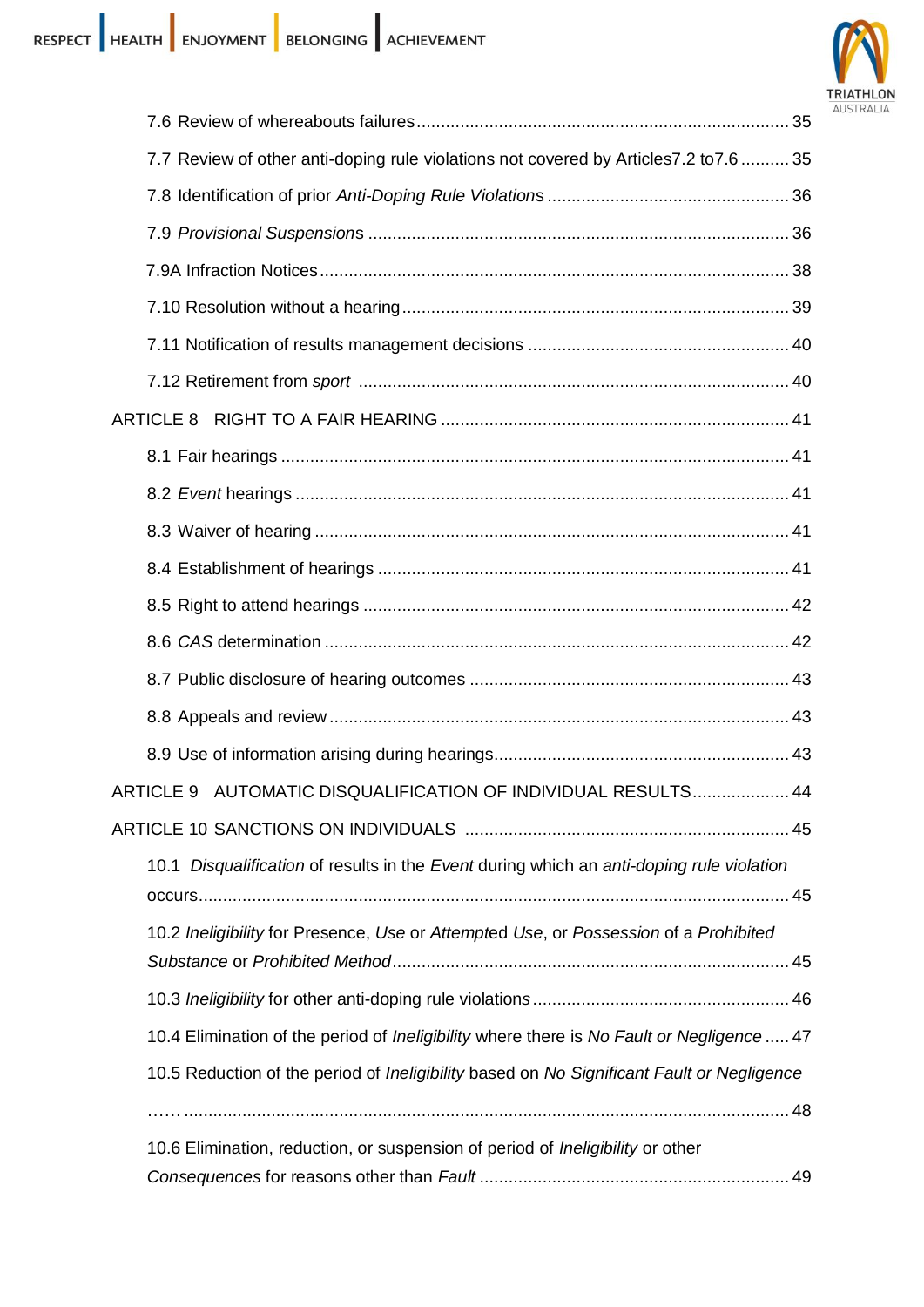

| 10.8 Disqualification of results in Competitions subsequent to Sample collection or   |  |
|---------------------------------------------------------------------------------------|--|
|                                                                                       |  |
|                                                                                       |  |
|                                                                                       |  |
|                                                                                       |  |
|                                                                                       |  |
|                                                                                       |  |
|                                                                                       |  |
|                                                                                       |  |
|                                                                                       |  |
| 11.3 Event ruling body may establish stricter Consequences for Team Sports  59        |  |
|                                                                                       |  |
|                                                                                       |  |
|                                                                                       |  |
|                                                                                       |  |
|                                                                                       |  |
|                                                                                       |  |
| 13.2 Appeals from decisions regarding Anti-Doping Rule Violations, Consequences,      |  |
| Provisional Suspensions, recognition of decisions and jurisdiction  61                |  |
|                                                                                       |  |
|                                                                                       |  |
|                                                                                       |  |
|                                                                                       |  |
|                                                                                       |  |
| 14.1 Information concerning Adverse Analytical Findings, Atypical Findings, and other |  |
|                                                                                       |  |
| 14.2 Notice of <i>anti-doping rule violation</i> decisions and request for files 67   |  |
|                                                                                       |  |
|                                                                                       |  |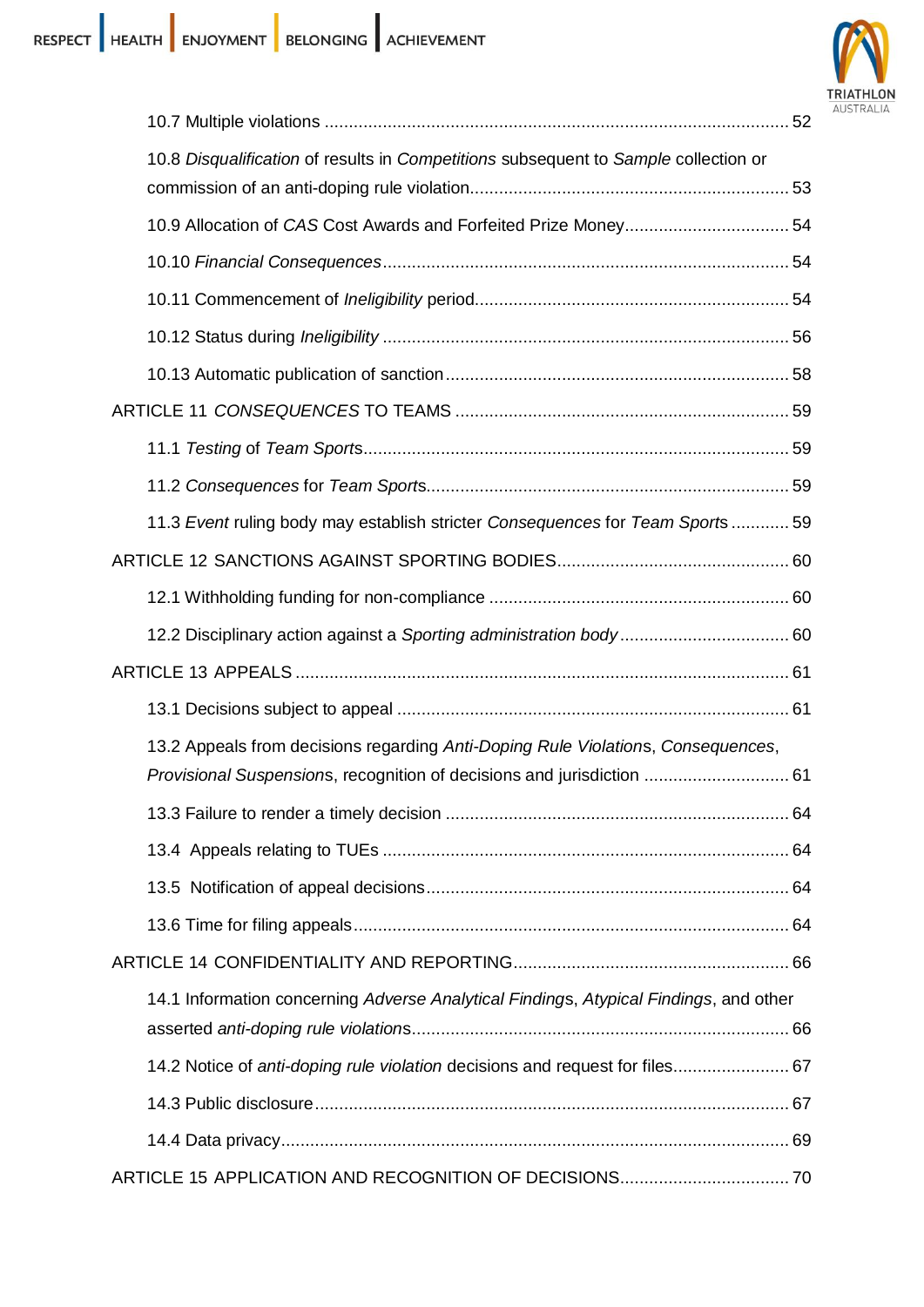

| ARTICLE 16 INCORPORATION OF THIS ANTI-DOPING POLICY AND OBLIGATIONS OF |
|------------------------------------------------------------------------|
|                                                                        |
|                                                                        |
|                                                                        |
|                                                                        |
| ARTICLE 20 AMENDMENT AND INTERPRETATION OF ANTI-DOPING POLICY 75       |
|                                                                        |
| ARTICLE 22 ADDITIONAL ROLES AND RESPONSIBILITIES OF ATHLETES AND OTHER |
|                                                                        |
|                                                                        |
|                                                                        |
|                                                                        |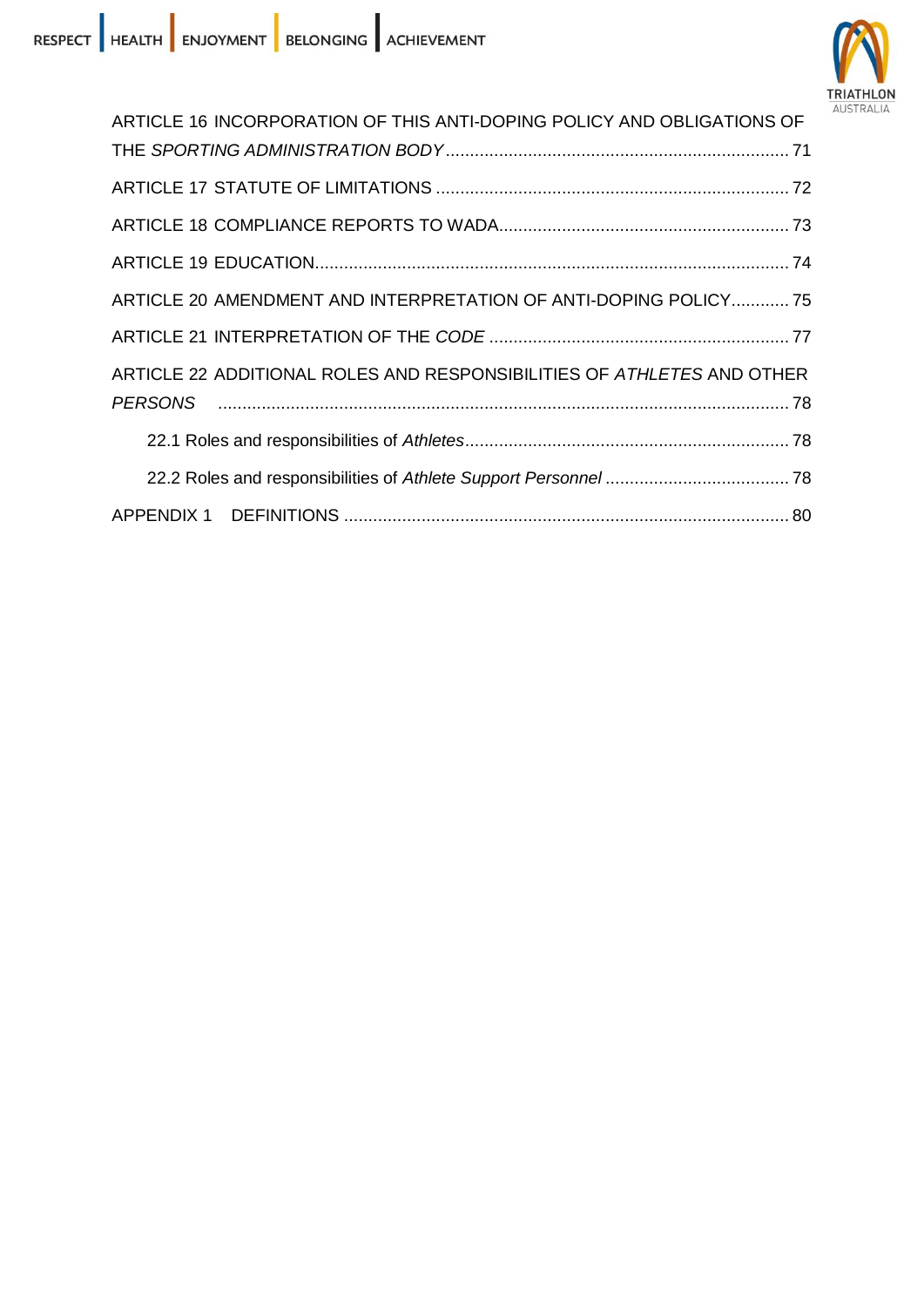

# **TRIATHLON AUSTRALIA ANTI-DOPING POLICY**

### INTRODUCTION

### Preface

Maintaining the integrity of the sport of triathlon in Australia is of utmost importance to Triathlon Australia and to our State and Territory Triathlon Associations. Triathlon Australia will remain vigilant in our approach to the prevention of integrity failures, particularly as it relates to doping.

Triathlon Australia is committed through this policy in creating an environment where our elite athletes, age group athletes and all race participants are able to compete in a sport which is free of performance enhancing substances and methods.

In turn this commitment will enable our stakeholders, media and general public to have confidence that our athletes are competing in the true spirit of pure performance.

This Anti-Doping Policy is adopted and implemented by the *Sporting administration body* in accordance with *ASADA's* and the *Sporting administration body*'s responsibilities under *the World Anti-Doping Code, the Australian Sports Anti-Doping Authority Act 2006* (Cth), the *Australian Sports Anti-Doping Authority Regulations 2006* (Cth) (including the *National Anti-Doping scheme*), and in furtherance of combined ongoing efforts to eradicate doping in sport in Australia.

This anti-doping policy contains rules governing the conditions under which sport is played. Aimed at enforcing anti-doping principles in a global and harmonised manner, they are distinct in nature from criminal and civil laws, and are not intended to be subject to or limited by any national requirements and legal standards applicable to criminal or civil proceedings. When reviewing the facts and the law of a given case, all courts, arbitral tribunals and other adjudicating bodies should be aware of and respect the distinct nature of this anti-doping policy implementing *the Code* as well as Australian legislation, and the fact that these rules represent the consensus of a broad spectrum of stakeholders around the world as to what is necessary to protect and ensure fair sport.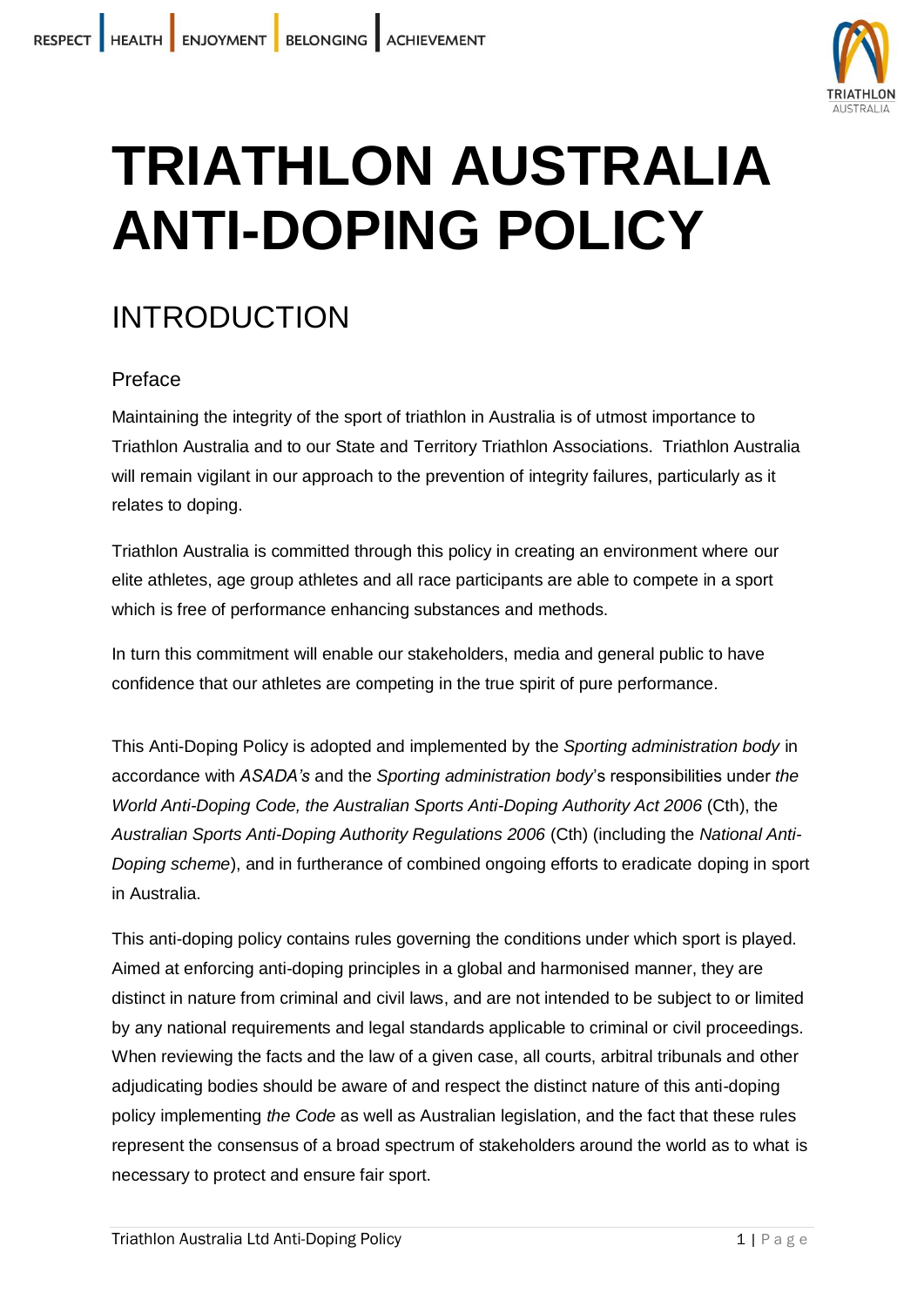

This anti-doping policy is an integral part of Triathlon's broader integrity program and comprises attachment B to the [Triathlon Australia Integrity Framework document](http://www.triathlon.org.au/Resources/Organisational_Resources.htm) available [on the Triathlon Australia website.](http://www.triathlon.org.au/Resources/Organisational_Resources.htm) Other integrity issues covered by the framework include, race fixing, use of illicit substances and member protection issues.

The *Sporting administration body* has its own Code of Conduct. This is a separate policy document that is managed and enforced by the *sporting administration body* and is binding on all *Athletes* and *Athlete Support Personnel*. It is a document that covers conduct issues that either do not constitute a possible anti-doping rule violation, or have occurred as a consequence of behaviour that does constitute a possible anti-doping rule violation. This separate document will enable the separate management of conduct-related issues, including public disclosure, suspension or termination of contract and consequential sanctioning.

The *sporting administration body'*s Code of Conduct or other policy documents or rules shall not limit or change the effect of this anti-doping policy. Where there is any ambiguity or conflict, this Anti-Doping Policy will prevail.

### Fundamental rationale for the *Code* and the *sporting administration body*'s anti-doping policy

Anti-doping programmes seek to preserve what is intrinsically valuable about sport. This intrinsic value is often referred to as 'the spirit of sport'. It is the essence of Olympism: the pursuit of human excellence through the dedicated perfection of each *Person*'s natural talents. It is how we play true. The spirit of sport is the celebration of the human spirit, body and mind, and is reflected in values we find in and through sport, including:

- **EXEC** ethics, fair play and honesty
- **•** health
- excellence in performance
- character and education
- **fun and joy**
- **E** teamwork
- **dedication and commitment**
- **F** respect for rules and laws
- **F** respect for self and other participants
- courage
- **•** community and solidarity

Doping is fundamentally contrary to the spirit of sport.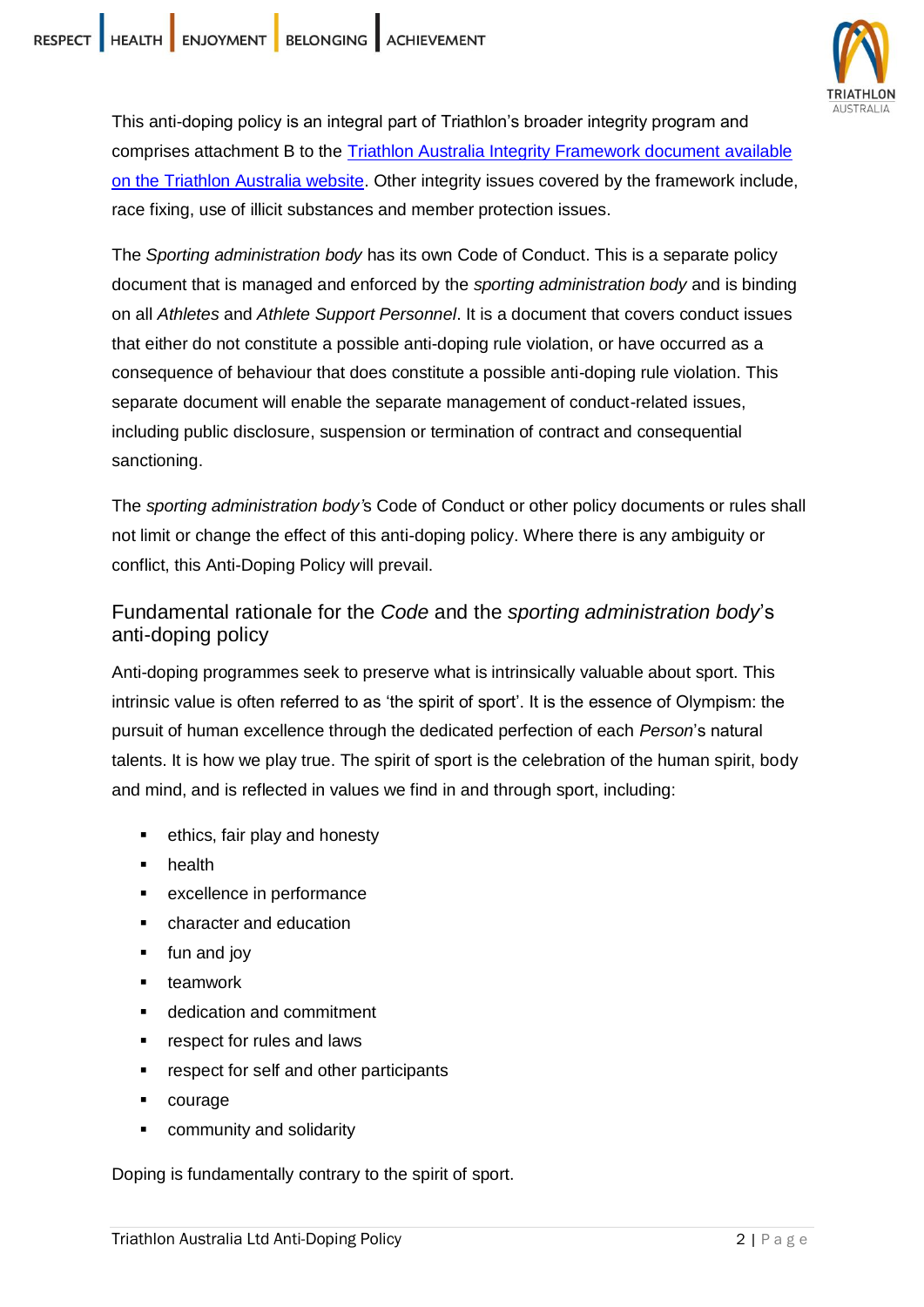

*ASADA's* purpose is to protect Australia's sporting integrity and the health of Australian *Athletes*. Everything they do is focused on this outcome. *ASADA* aims to be an influential leader in anti-doping programme delivery. They place considerable focus on deterrence strategies. They seek to prevent the use of prohibited substances and methods in sport, and protect clean *Athletes* and the reputation of sports by conducting education, communications and awareness programs and initiatives.

Their aim is to create equality in sport so that Australian *Athletes* can participate on a level playing field at home and overseas. To achieve this, they provide programmes to help national sporting organisations meet their anti-doping responsibilities and they implement a strategic, targeted detection programme that incorporates intelligence gathering, *Testing* and investigations. *ASADA* seeks to engage *Athletes*, *Athlete Support Personnel* and the broader community in the fight against doping in sport.

### The National Anti-Doping Programme

*ASADA* is a statutory agency that operates under the *ASADA* Act and the *ASADA Regulations*, including the *National Anti-Doping scheme,* which is contained in Schedule 1 to the Regulations. *ASADA* is the independent *National Anti-Doping Organisation* for Australia. As such, *ASADA* has a number of responsibilities including:

- planning, coordinating, implementing, monitoring and advocating improvements in *Doping Control*
- cooperating with relevant national organisations, agencies and other *Anti-Doping Organisations*
- encouraging reciprocal *Testing* between *National Anti-Doping Organisations*
- planning, implementing and monitoring anti-doping information, education and prevention programs
- pursuing potential anti-doping rule violations within its jurisdiction, including investigating whether *Athletes*, *Athlete Support Personnel* or other *Persons* may have been involved in each case of doping, and ensuring proper enforcement of *Consequences*
- conducting an automatic investigation of *Athlete Support Personnel* within its jurisdiction in the case of any anti-doping rule violation by a *Minor* and of any *Athlete Support Personnel* who has provided support to more than one *Athlete* found to have committed an anti-doping rule violation
- cooperating fully with *WADA* in connection with investigations conducted by *WADA* pursuant to Article 20.7.10 of *the Code*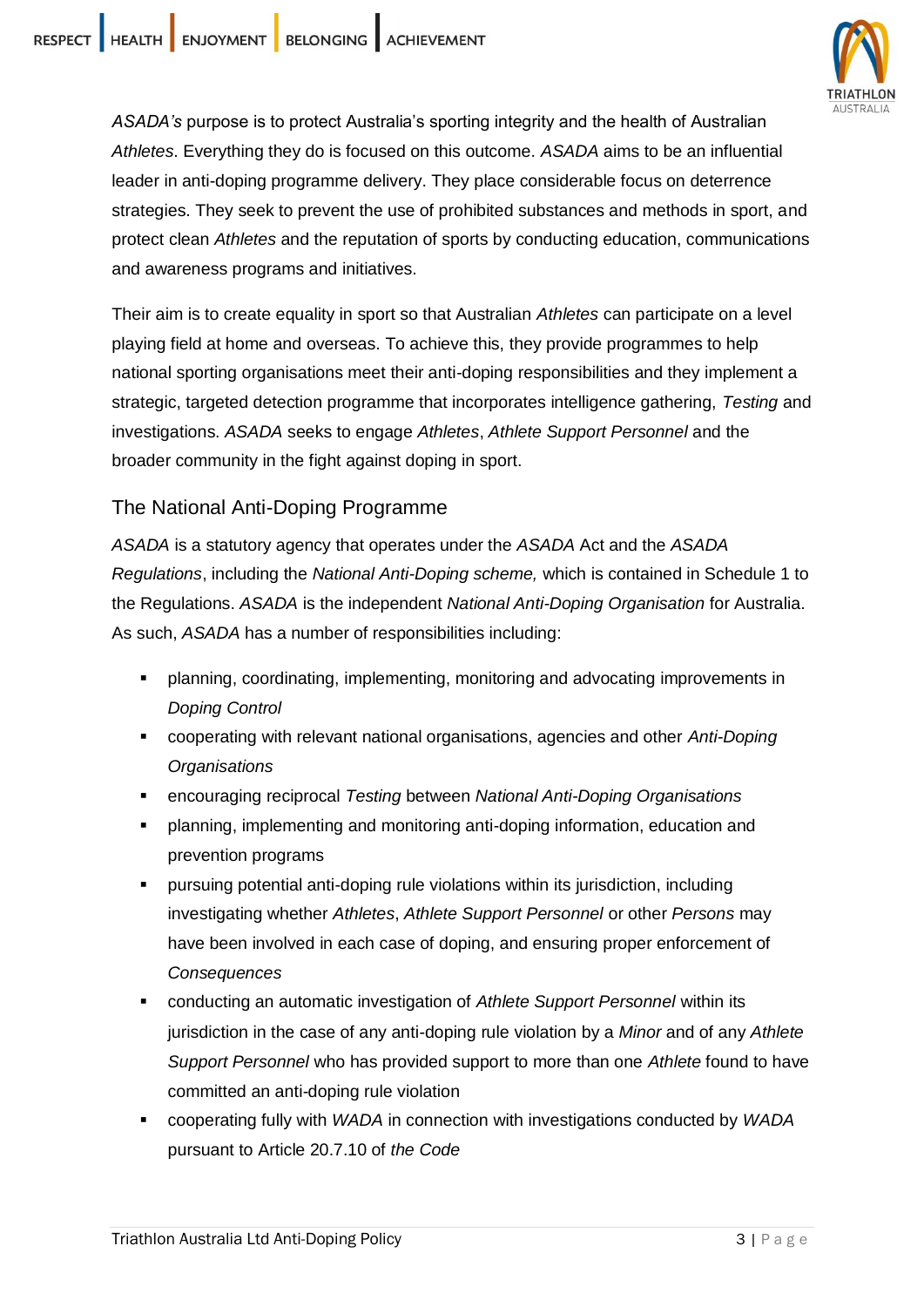

 where funding is provided, working with the relevant body to ensure that relevant funding is withheld to an *Athlete* or *Athlete Support Personnel* while he or she is serving a period of *Ineligibility* for violation of anti-doping rules.

#### The *sporting administration body* objectives

The objectives of this Anti-Doping Policy are to:

(1) comply with *the Code*, *ASADA* Act, *ASADA* Regulations (including the *NAD scheme*) as amended from time to time

(2) promote the integrity of our sport by deterring doping in our sport.

Scope of this Anti-Doping Policy

The scope of application of this Anti-Doping Policy is set out in Article 1.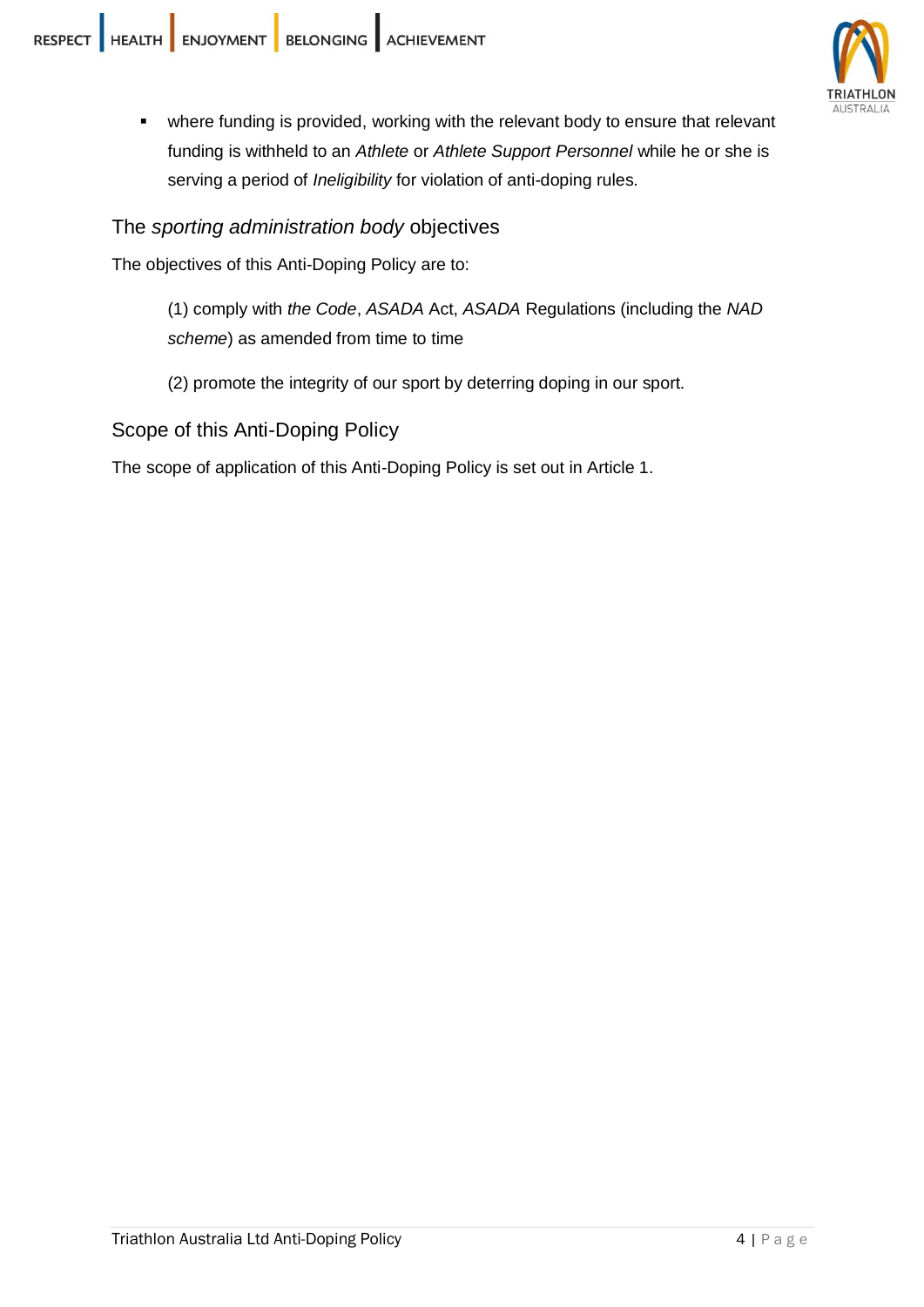

### ARTICLE 1 APPLICATION OF ANTI-DOPING **POLICY**

### 1.1 Application of the anti-doping policy

This Anti-Doping Policy shall apply to the *sporting administration body* and all its member or affiliate organisations.

The *sporting administration body* agrees to be bound by the *Sporting administration body Rules* as contained in clause 2.04 of the *Australian Sports Anti-Doping Authority Regulations 2006.*

### 1.2 Application to the *sporting administration body*

- **1.2.1** As a condition of receiving financial and/or other assistance from the Australian Government and/or the National Australian Olympic Committee, the *sporting administration body* shall accept and abide by the spirit and terms of *ASADA's* Anti-Doping Programme and this Anti-Doping Policy, and shall adopt this Anti-Doping Policy into their governing documents, constitution and/or rules as part of the rules of sport that bind their members and *Participant*s.
- **1.2.2** Under this Anti-Doping Policy the *sporting administration body* recognises the authority and responsibility of *ASADA* under this Anti-Doping Policy and the *ASADA Act* and *ASADA Regulations* (including carrying out *Testing*). The *sporting administration body* shall also recognise, abide by and give effect to the decisions made pursuant to this Anti-Doping Policy, including the decisions of hearing panels imposing sanctions on individuals under their jurisdiction.
- **1.2.3** The *Sporting administration body* agrees to be knowledgeable of, comply with, and be bound by the AOC Anti-Doping By-Law, as in force from time to time and as applicable<sup>1</sup>;
- **1.2.4** In addition to its Education obligations under Article 19 of this Anti-Doping Policy, the *Sporting administration body* agrees, in collaboration with the AOC, to inform and educate the Persons listed in Articles 1.3.1.1 to 1.3.1.5 as applicable, of their obligations under the AOC Anti-Doping By-Law, as in force from time to time, and of their rights foregone, in return for the privilege to participate in an Olympic sport.

<sup>1</sup> AOC Anti-Doping By-Law is posted on the AOC website (www.olympics.com.au under "Reports and Documents" and under "Anti-Doping").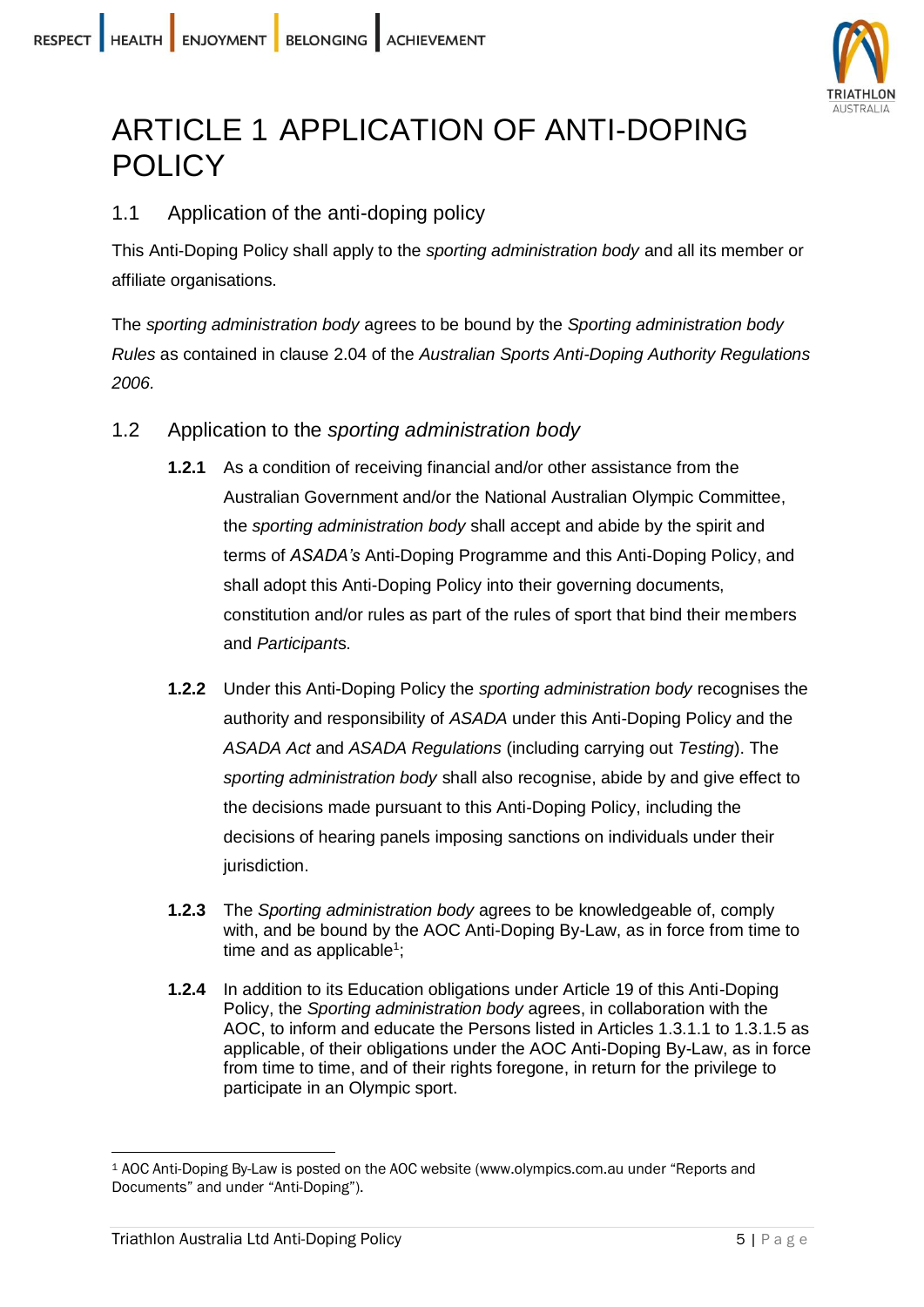### 1.3 Application to *Persons*

- **1.3.1** This Anti-Doping Policy shall apply to the following *Persons* (including *Minors*), in each case, whether or not such *Person* is a citizen of or (temporary or permanent) resident in Australia:
	- **1.3.1.1** all *Athletes* and *Athlete Support Personnel* who are members of the *sporting administration body* or of any member or affiliate organisation (including any clubs, teams, associations or leagues);
	- **1.3.1.2** all *Athletes* and *Athlete Support Personnel* and other *Persons* who participate in such capacity in *Events*, *Competitions* and other activities organised, convened, authorised or recognised by the *sporting administration body* or any member or affiliate organisation (including any clubs, teams, associations or leagues), wherever held;
	- **1.3.1.3** any other *Athlete* or *Athlete Support Personnel* or other *Person* who, by virtue of an accreditation, a license or other contractual arrangement, or otherwise, is subject to the jurisdiction of the *sporting administration body* or of any member or affiliate organisation (including any clubs, teams, associations or leagues), for the purposes of anti-doping;
	- **1.3.1.4** all *Athletes* who do not fall within one of these provisions of this Article 1.3.1 but who wish to be eligible to participate in *International Events* or *National Events* and such *Athletes* must be available for *Testing* under this Anti-Doping Policy. *Athletes* wishing to be eligible to participate in *International Events* must be available for *Testing* for the period of time specified by the international federation for our sport. *Athletes* wishing to be eligible to participate in *National Events* must be available for *Testing* under this Anti-Doping Policy for at least six months before they will be eligible for such *Events*; and
	- **1.3.1.5** any *Athlete* or *Athlete Support Personnel* or other *Person* shall be deemed to have agreed to be bound by and comply with this Anti-Doping Policy for a period of six months following the last time the *Athlete* or *Athlete Support Person* or other *Person*

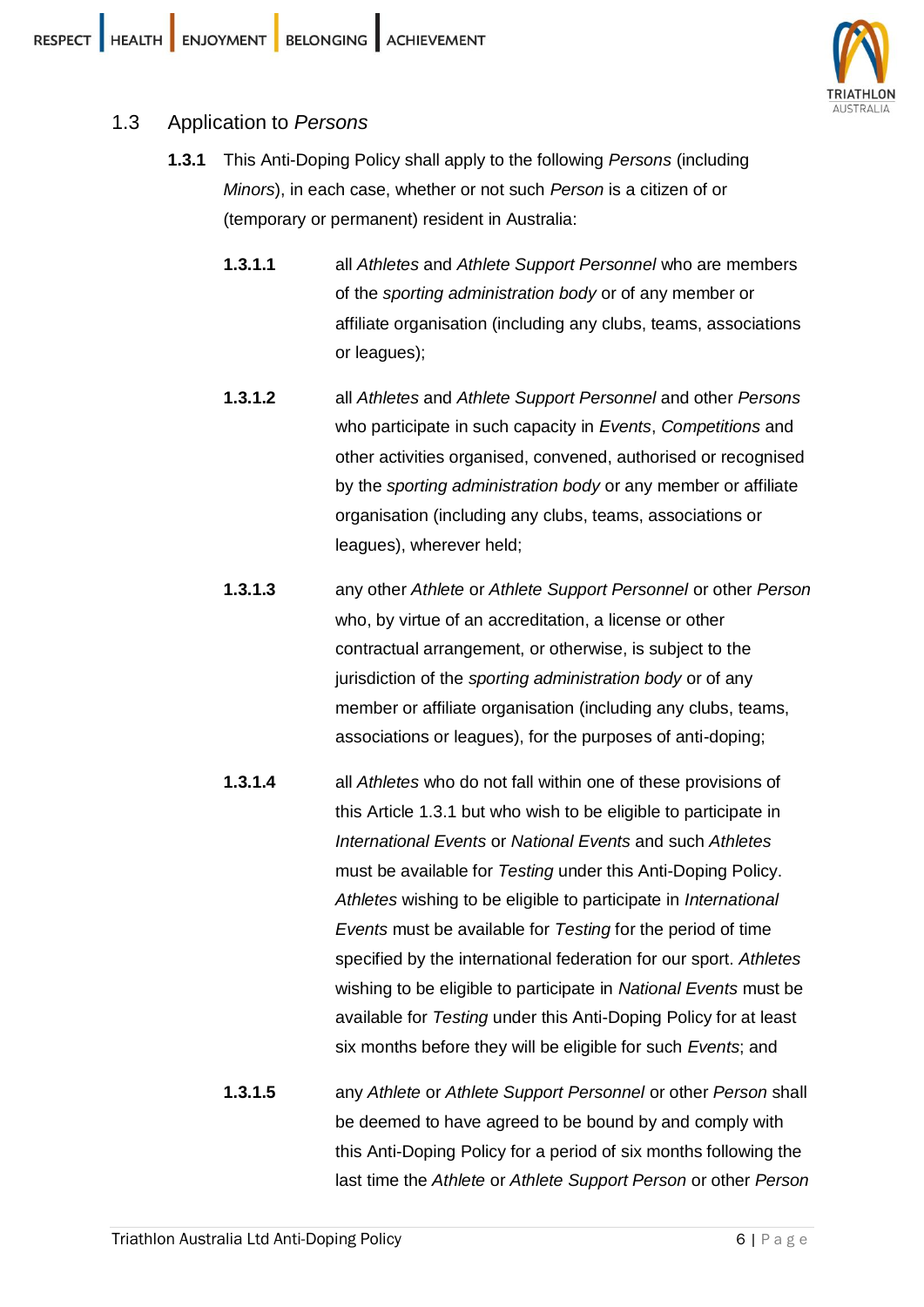

participated in or was scheduled to participate in any capacity recognised under this Anti-Doping Policy. For clarity *Athletes* shall remain subject to *Testing* for that six-month period and be subject to results management (including hearings and appeals processes) in accordance with Article 17. The continuation of the application of this Anti-Doping Policy prevails regardless of retirement, contract termination, or any other cessation of arrangement with the *sporting administration body*.

- **1.3.2** This Anti-Doping Policy shall also apply to all other *Persons* over whom the *Code*, *ASADA Act*, *ASADA Regulations* and *NAD scheme* give *ASADA* jurisdiction in respect of compliance with the anti-doping rules as defined in the *ASADA Act*, including all *Athletes* who are nationals of or resident in Australia, and all *Athletes* who are present in Australia, whether to compete or to train or otherwise.
- **1.3.3** *Persons* falling within the scope of Articles 1.3.1 or 1.3.2 are deemed to have accepted and to have agreed to be bound by this Anti-Doping Policy, and to have submitted to the authority of *ASADA* and other *Anti-Doping Organisations* under this Anti-Doping Policy and to the jurisdiction of the hearing panels specified in Article 8 and Article 13 to hear and determine cases and appeals brought under this Anti-Doping Policy, as a condition of their membership, accreditation and/or participation in sport.
- **1.3.4** The Persons listed in Articles 1.3.1.1 to 1.3.1.5 agree to be knowledgeable of, comply with, and be bound by the AOC Anti-Doping By-Law, as in force from time to time and as applicable<sup>2</sup>;

### 1.4 Athlete classification

1.4.1 All aspects of this Anti-Doping Policy apply to all *Athletes* except for those *Athletes* not having to comply with whereabouts requirements, be subject to *Testing* or have to apply for a *TUE*  in advance as determined in the *NAD scheme* (as amended from time to time).

*International-Level Athletes* and *National-Level Athletes* have no excuse for not knowing their classification and acting accordingly.

<sup>2</sup> AOC Anti-Doping By-Law is posted on the AOC website (www.olympics.com.au under "Reports and Documents" and under "Anti-Doping").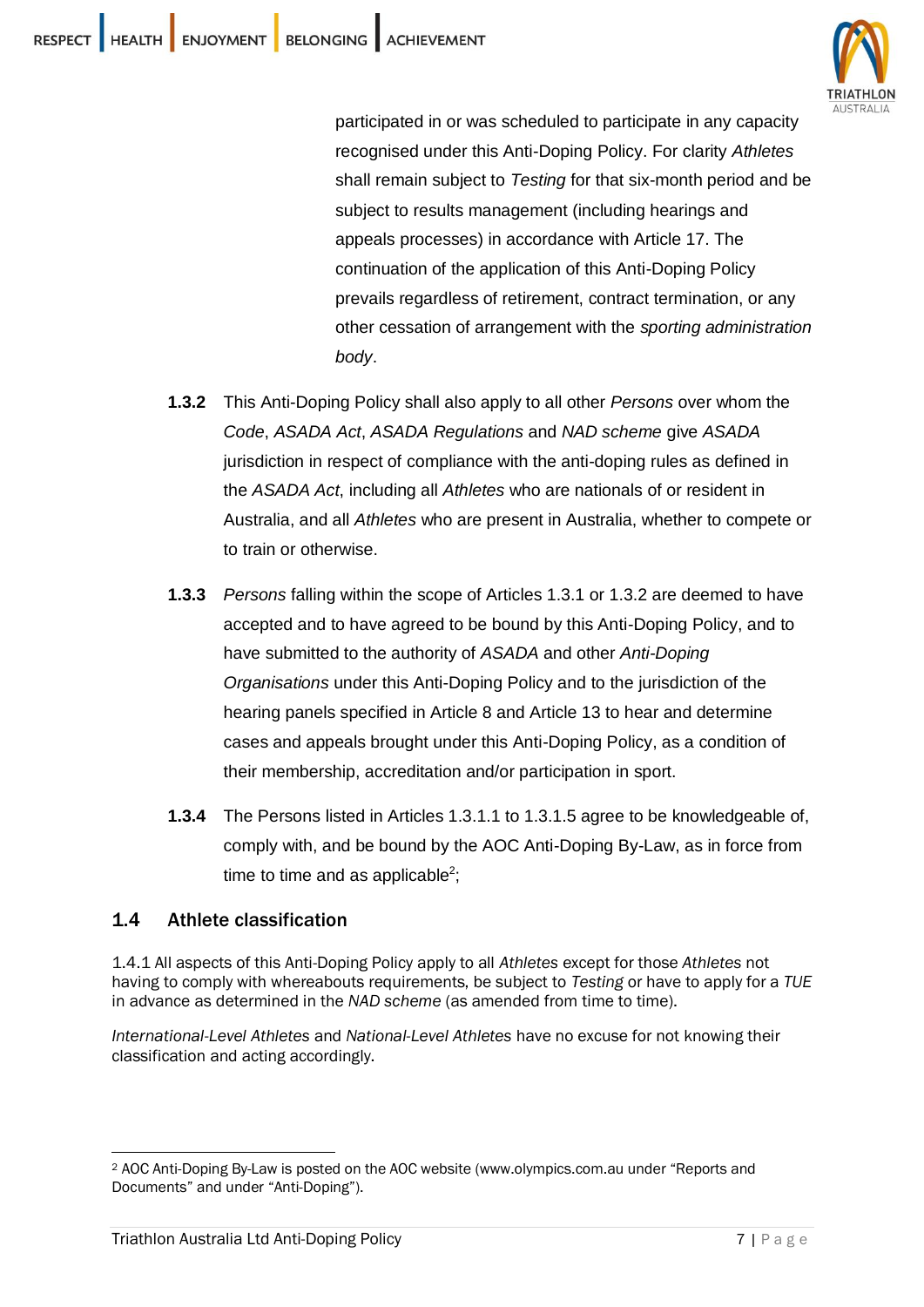

### ARTICLE 2 DEFINITION OF DOPING - ANTI-DOPING RULE VIOLATIONS

Doping is defined as the occurrence of one or more of the anti-doping rule violations set forth in Article 2.1 through Article 2.10 of this Anti-Doping Policy.

The purpose of Article 2 is to specify the circumstances and conduct which constitute antidoping rule violations. Hearings in doping cases will proceed based on the assertion that one or more of these specific rules have been violated.

*Athletes* or other *Persons* shall be responsible for knowing what constitutes an anti-doping rule violation and the substances and methods which have been included on the *Prohibited List*.

The following constitute anti-doping rule violations:

- 2.1 Presence of a *Prohibited Substance* or its *Metabolites* or *Markers* in an *Athlete*'s *Sample*
	- **2.1.1** It is each *Athlete*'s personal duty to ensure that no *Prohibited Substance* enters his or her body. *Athletes* are responsible for any *Prohibited Substance* or its *Metabolites* or *Markers* found to be present in their *Sample*s. Accordingly, it is not necessary that intent, *Fault*, negligence or knowing *Use* on the *Athlete*'s part be demonstrated in order to establish an anti-doping rule violation under Article 2.1<sup>3</sup>.
	- **2.1.2** Sufficient proof of an anti-doping rule violation under Article 2.1 is established by any of the following: presence of a *Prohibited Substance* or its *Metabolites* or *Markers* in the *Athlete*'s *A Sample* where the *Athlete* waives analysis of the *B Sample* and the *B Sample* is not analysed; or, where the *Athlete*'s *B Sample* is analysed and the analysis of the *Athlete*'s *B Sample* confirms the presence of the *Prohibited Substance* or its *Metabolites* or *Markers* found in the *Athlete*'s *A Sample*; or, where the *Athlete*'s *B Sample* is split into two

 $\overline{a}$ 

*<sup>3</sup> Comment to Article 2.1.1: An anti-doping rule violation is committed under this Article without regard to an* Athlete*'s* Fault*. This rule has been referred to in various* CAS *decisions as* 'Strict Liability'*. An* Athlete*'s* Fault *is taken into consideration in determining the* Consequences *of this anti-doping rule violation under Article 10. This principle has consistently been upheld by*  CAS*.*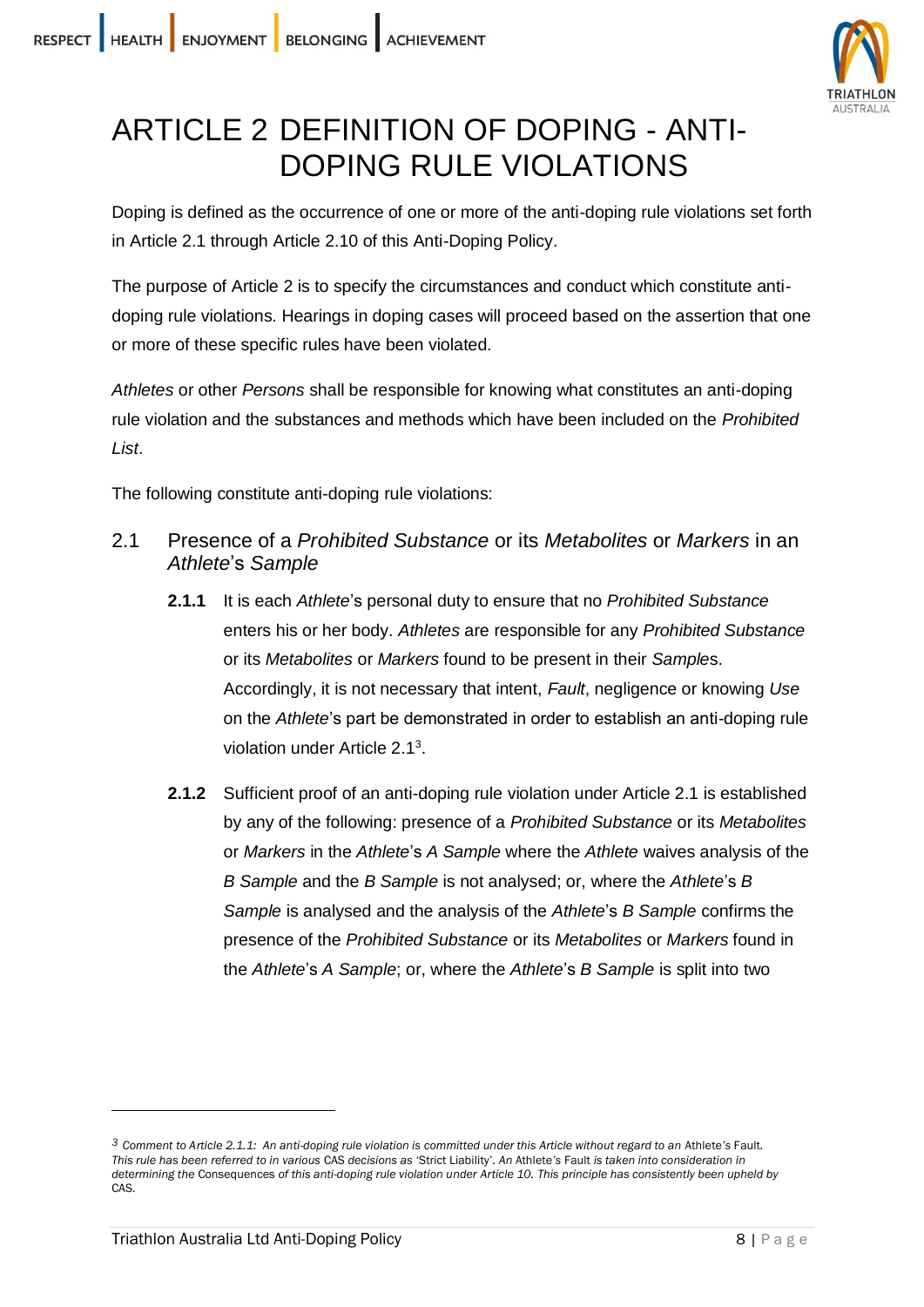

bottles and the analysis of the second bottle confirms the presence of the *Prohibited Substance* or its *Metabolites* or *Markers* found in the first bottle<sup>4</sup> .

- **2.1.3** Excepting those substances for which a quantitative threshold is specifically identified in the *Prohibited List*, the presence of any quantity of a *Prohibited Substance* or its *Metabolites* or *Markers* in an *Athlete*'s *Sample* shall constitute an anti-doping rule violation.
- **2.1.4** As an exception to the general rule of Article 2.1, the *Prohibited List* or *International Standard*s may establish special criteria for the evaluation of *Prohibited Substance*s that can also be produced endogenously.

### 2.2 *Use* or *Attempt*ed *Use* by an *Athlete* of a *Prohibited Substance* or a *Prohibited Method<sup>5</sup>*

- **2.2.1** It is each *Athlete*'s personal duty to ensure that no *Prohibited Substance* enters his or her body and that no *Prohibited Method* is *Used*. Accordingly, it is not necessary that intent, *Fault*, negligence or knowing *Use* on the *Athlete*'s part be demonstrated in order to establish an anti-doping rule violation for *Use* of a *Prohibited Substance* or a *Prohibited Method*.
- **2.2.2** The success or failure of the *Use* or *Attempt*ed *Use* of a *Prohibited Substance* or *Prohibited Method* is not material. It is sufficient that the *Prohibited Substance* or *Prohibited Method* was *Used* or *Attempt*ed to be *Used* for an anti-doping rule violation to be committed<sup>6</sup>.

<sup>4</sup> Comment to Article 2.1.2: The *Anti-Doping Organisation* with results management responsibility may, at its discretion, choose to have the *B Sample* analysed even if the *Athlete* does not request the analysis of the *B Sample*.

<sup>5</sup> Comment to Article 2.2: It has always been the case that *Use* or *Attempted Use* of a *Prohibited Substance* or *Prohibited Method* may be established by any reliable means. As noted in the Comment to Article 3.2, unlike the proof required to establish an *anti-doping rule violation* under Article 2.1, *Use* or *Attempted Use* may also be established by other reliable means such as admissions by the *Athlete*, witness statements, documentary evidence, conclusions drawn from longitudinal profiling, including data collected as part of the *Athlete Biological Passport*, or other analytical information which does not otherwise satisfy all the requirements to establish 'Presence' of a *Prohibited Substance* under Article 2.1. For example, *Use* may be established based upon reliable analytical data from the analysis of an *A Sample* (without confirmation from an analysis of a *B Sample)* or from the analysis of a *B Sample* alone where the *Anti-Doping Organisation* provides a satisfactory explanation for the lack of confirmation in the other *Sample.*

*<sup>6</sup>* Comment to Article 2.2.2: Demonstrating the '*Attempt*ed *Use*' of a *Prohibited Substance* or a *Prohibited Method* requires proof of intent on the *Athlete*'s part. The fact that intent may be required to prove this particular anti-doping rule violation does not undermine the *Strict Liability* principle established for violations of Article 2.1 and violations of Article 2.2 in respect of *Use* of a *Prohibited Substance* or *Prohibited Method*. An *Athlete*'s *Use* of a *Prohibited Substance* constitutes an anti-doping rule violation unless such substance is not prohibited *Out-of-Competition* and the *Athlete*'s *Use* takes place *Out-of-Competition*. (However, the presence of a *Prohibited Substance* or its *Metabolites* or *Markers* in a *Sample* collected *In-Competition* is a violation of Article 2.1 regardless of when that substance might have been administered.)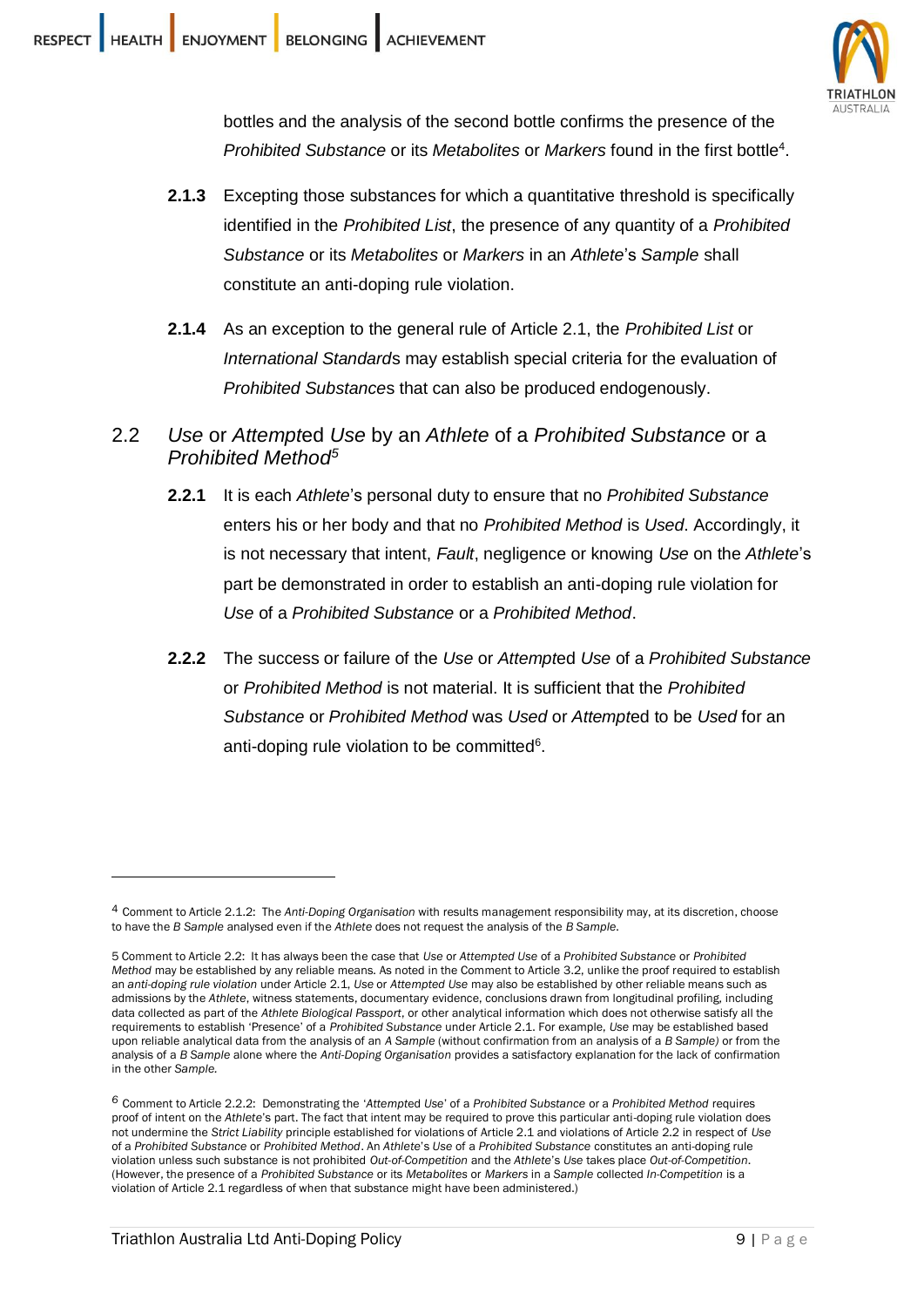

### 2.3 Evading, refusing or failing to submit to *Sample* Collection

Evading *Sample* collection or, without compelling justification, refusing or failing to submit to *Sample* collection after notification as authorised in this Anti-Doping Policy, the *NAD scheme* or other applicable anti-doping rules<sup>7</sup>.

#### 2.4 Whereabouts failures

Any combination of three missed tests and/or filing failures, as defined in the *International Standard* for *Testing and Investigations*, within a twelve-month period by an *Athlete* in a *Registered Testing Pool*.

### 2.5 *Tampering* or *Attempt*ed *Tampering* with any part of *Doping Control*

Conduct which subverts the *Doping Control* process but which would not otherwise be included in the definition of *Prohibited Method*s. *Tampering* shall include, without limitation, intentionally interfering or attempting to interfere with a *Doping Control* official, providing fraudulent information to an *Anti-Doping Organisation* or intimidating or attempting to intimidate a potential witness.<sup>8</sup>

#### 2.6 *Possession* of a *Prohibited Substance* or a *Prohibited Method*

- **2.6.1** *Possession* by an *Athlete In-Competition* of any *Prohibited Substance* or any *Prohibited Method*, or *Possession* by an *Athlete Out-of-Competition* of any *Prohibited Substance* or any *Prohibited Method* which is prohibited *Out-of-Competition* unless the *Athlete* establishes that the *Possession* is consistent with a *Therapeutic Use Exemption* (*TUE*) granted in accordance with Article 4.4 or other acceptable justification.
- **2.6.2** *Possession* by an *Athlete Support Person In-Competition* of any *Prohibited Substance* or any *Prohibited Method*, or *Possession* by an *Athlete Support Person Out-of-Competition* of any *Prohibited Substance* or any *Prohibited Method* which is prohibited *Out-of-Competition* in connection with an *Athlete*,

 $\overline{a}$ 

*<sup>7</sup>* Comment to Article 2.3: For example, it would be an anti-doping rule violation of 'evading Sample collection' if it were *established that an* Athlete *was deliberately avoiding a* Doping Control *official to evade notification or* Testing*. A violation of 'failing to submit to* Sample *collection' may be based on either intentional or negligent conduct of the* Athlete*, while 'evading' or 'refusing'* Sample *collection contemplates intentional conduct by the* Athlete*.*

*<sup>8</sup>* Comment to Article 2.5: For example, this Article would prohibit altering identification numbers on a Doping Control form *during* Testing*, breaking the B bottle at the time of* B Sample *analysis, or altering a* Sample *by the addition of a foreign substance. Offensive conduct towards a* Doping Control *official or other* Person *involved in* Doping Control *which does not otherwise constitute* Tampering *may be addressed in* the code of conduct*.*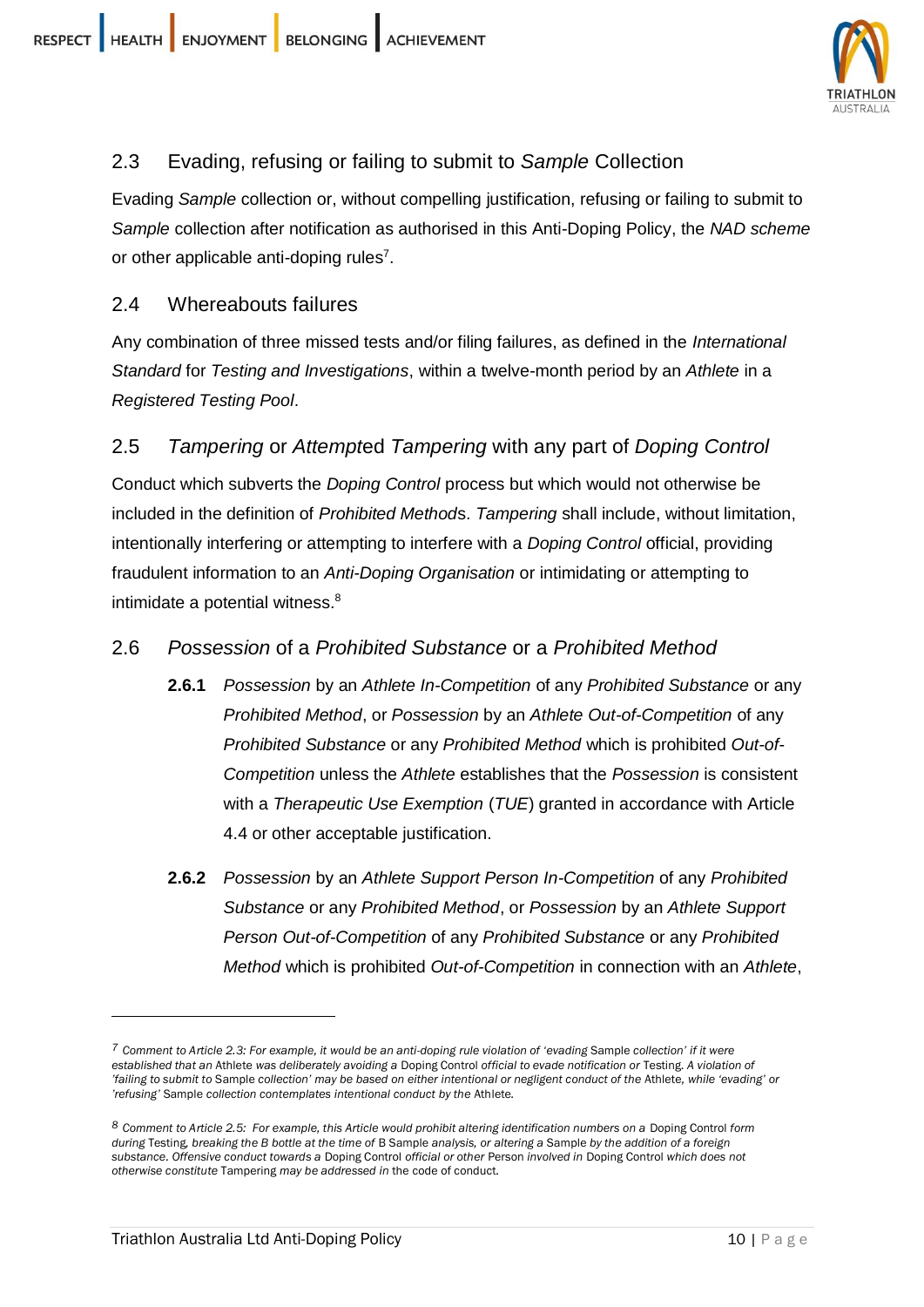

*Competition* or training, unless the *Athlete Support Person* establishes that the *Possession* is consistent with a *TUE* granted to an *Athlete* in accordance with Article 4.4 or other acceptable justification<sup>9,10</sup>.

- 2.7 *Trafficking* or *Attempt*ed *Trafficking* in any *Prohibited Substance* or *Prohibited Method*
- 2.8 *Administration* or *Attempted Administration* to any *Athlete In-Competition* of any *Prohibited Substance* or *Prohibited Method*, or *Administration* or *Attempted Administration* to any *Athlete Out-of-Competition* of any *Prohibited Substance* or any *Prohibited Method* that is prohibited *Out-of-Competition*

#### 2.9 Complicity

-

Assisting, encouraging, aiding, abetting, conspiring, covering up or any other type of intentional complicity involving an anti-doping rule violation, *Attempted* anti-doping rule violation or violation of Article 10.12.1 by another *Person*.

#### 2.10 Prohibited Association

Association by an *Athlete* or other *Person* subject to the authority of an *Anti-Doping Organisation* in a professional or sport-related capacity with any *Athlete Support Person* who<sup>11.</sup>

- **2.10.1** If subject to the authority of an *Anti-Doping Organisation*, is serving a period of *Ineligibility*; or
- **2.10.2** If not subject to the authority of an *Anti-Doping Organisation*, and where *Ineligibility* has not been addressed in a results management process pursuant to *the Code*, has been convicted or found in a criminal, disciplinary or professional proceeding to have engaged in conduct which would have constituted a violation of anti-doping rules if *Code*-compliant rules had been applicable to such *Person*. The disqualifying status of such *Person* shall be in force for the longer of

<sup>9</sup> Comment to Articles 2.6.1 and 2.6.2: Acceptable justification would not include, for example, buying or *Possessing a Prohibited Substance* for purposes of giving it to a friend or relative, except under justifiable medical circumstances where that *Person* had a physician's prescription, for example, buying Insulin for a diabetic child.

<sup>10</sup> Comment to Article 2.6.2: Acceptable justification would include, for example, a team doctor carrying *Prohibited Substance*s for dealing with acute and emergency situations.

<sup>11</sup> Comment to Article 2.10: *Athletes* and other *Persons* must not work with coaches, trainers, physicians or other *Athlete Support Personnel* who are *Ineligible* on account of an anti-doping rule violation or who have been criminally convicted or professionally disciplined in relation to doping. Some examples of the types of association which are prohibited include: obtaining training, strategy, technique, nutrition or medical advice; obtaining therapy, treatment or prescriptions; providing any bodily products for anal ysis; or allowing the *Athlete Support Person* to serve as an agent or representative. Prohibited association need not involve any form of compensation.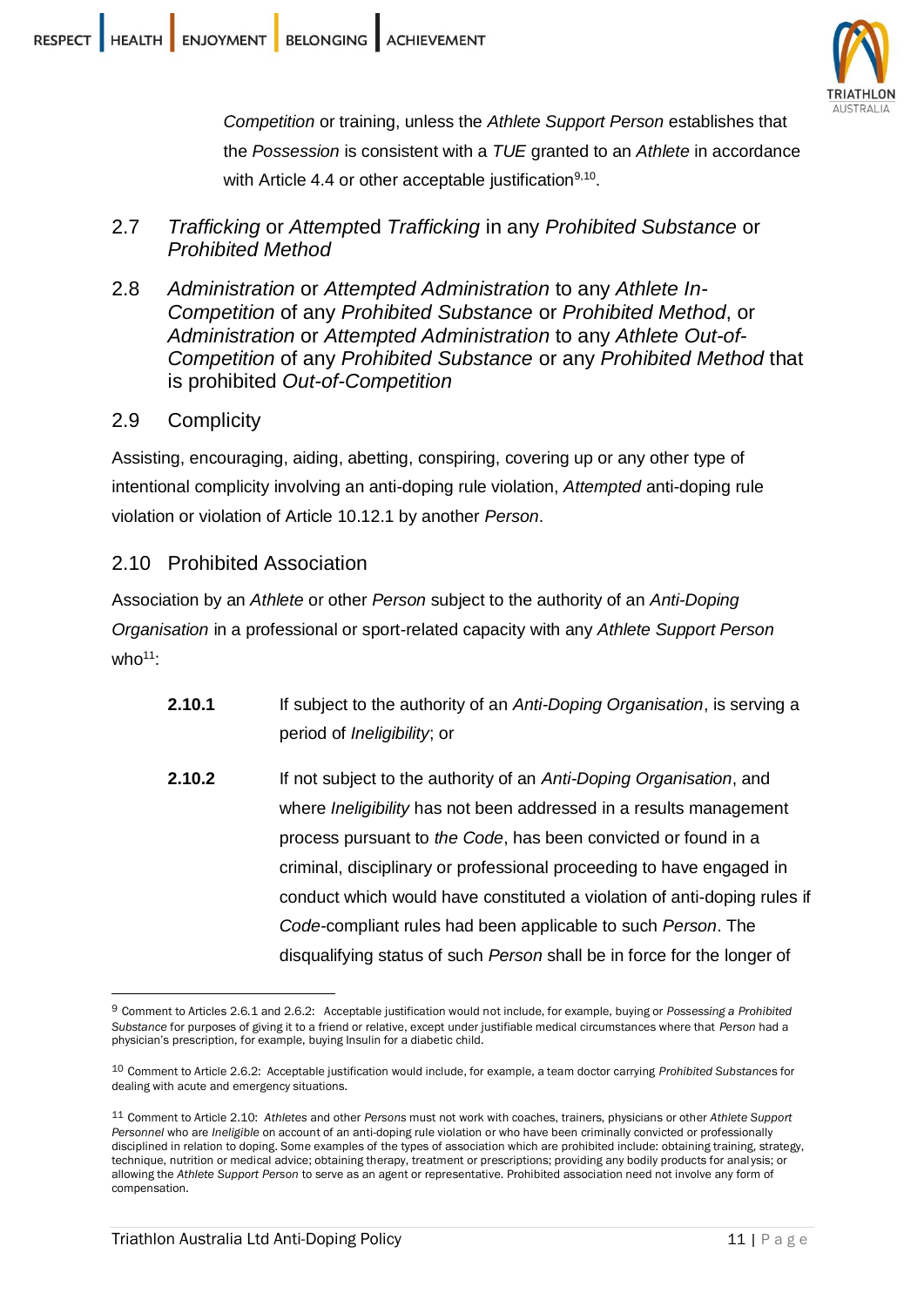

six years from the criminal, professional or disciplinary decision or the duration of the criminal, disciplinary or professional sanction imposed; or

**2.10.3** Is serving as a front or intermediary for an individual described in Article 2.10.1 or 2.10.2.

In order for this provision to apply, it is necessary that the *Athlete* or other *Person* has previously been advised in writing by an *Anti-Doping Organisation* with jurisdiction over the *Athlete* or other *Person*, or by *WADA*, of the *Athlete Support Person*'s disqualifying status and the potential *Consequence* of prohibited association and that the *Athlete* or other *Person* can reasonably avoid the association. The *Anti-Doping Organisation* shall also use reasonable efforts to advise the *Athlete Support Person* who is the subject of the notice to the *Athlete* or other *Person* that the *Athlete Support Person* may, within 15 days, come forward to the *Anti-Doping Organisation* to explain that the criteria described in Articles 2.10.1 and 2.10.2 do not apply to him or her. (Notwithstanding Article 17, this Article applies even when the *Athlete Support Person*'s disqualifying conduct occurred prior to the effective date provided in Article 20.7.)

The burden shall be on the *Athlete* or other *Person* to establish that any association with *Athlete Support Personnel* described in Article 2.10.1 or 2.10.2 is not in a professional or sport-related capacity.

*Anti-Doping Organisations* that are aware of *Athlete Support Personnel* who meet the criteria described in Article 2.10.1, 2.10.2, or 2.10.3 shall submit that information to *WADA*.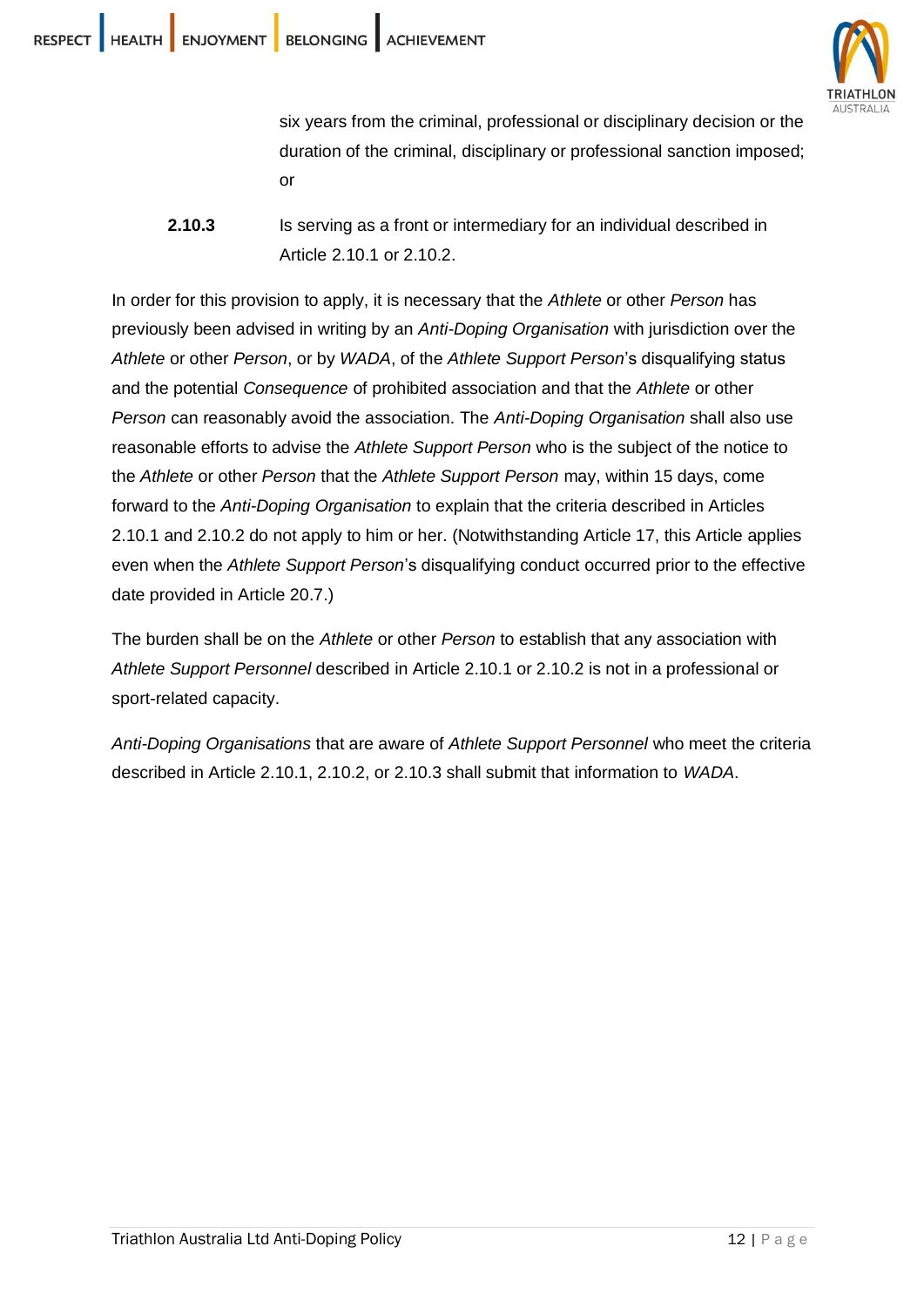

### ARTICLE 3 PROOF OF DOPING

### 3.1 Burdens and standards of proof

The *Anti-Doping Organisation* shall have the burden of establishing that an anti-doping rule violation has occurred. The standard of proof shall be whether the *Anti-Doping Organisation* has established an anti-doping rule violation to the comfortable satisfaction of the hearing panel bearing in mind the seriousness of the allegation which is made. This standard of proof in all cases is greater than a mere balance of probability but less than proof beyond a reasonable doubt. Where this Anti-Doping Policy places the burden of proof upon the *Athlete* or other *Person* alleged to have committed an anti-doping rule violation to rebut a presumption or establish specified facts or circumstances, the standard of proof shall be by a balance of probability<sup>12</sup>.

### 3.2 Methods of establishing facts and presumptions

Facts related to anti-doping rule violations may be established by any reliable means, including admissions. The following rules of proof shall be applicable in doping cases<sup>13:</sup>

- **3.2.1** Analytical methods or decision limits approved by *WADA* after consultation within the relevant scientific community and which have been the subject of peer review are presumed to be scientifically valid. Any *Athlete* or other *Person* seeking to rebut this presumption of scientific validity shall, as a condition precedent to any such challenge, first notify *WADA* of the challenge and the basis of the challenge. *CAS* on its own initiative may also inform *WADA* of any such challenge. At *WADA's* request, the *CAS* panel shall appoint an appropriate scientific expert to assist the panel in its evaluation of the challenge. Within 10 days of *WADA's* receipt of such notice, and *WADA's* receipt of the *CAS* file, *WADA* shall also have the right to intervene as a party, appear amicus curiae, or otherwise provide evidence in such proceeding.
- **3.2.2** *WADA*-accredited laboratories, and other laboratories approved by *WADA*, are presumed to have conducted *Sample* analysis and custodial procedures in accordance with the *International Standard for Laboratories*. The *Athlete* or other *Person* may rebut this presumption by establishing that a departure

<sup>12</sup> Comment to Article 3.1: This standard of proof required to be met by the *Anti-Doping Organisation* is comparable to the standard which is applied in most countries to cases involving professional misconduct.

<sup>13</sup> Comment to Article 3.2: For example, an *Anti-Doping Organisation* may establish an anti-doping rule violation under Article 2.2 based on the *Athlete*'s admissions, the credible testimony of third *Persons*, reliable documentary evidence, reliable analytical data from either an *A* or *B Sample* as provided in the Comments to Article 2.2, or conclusions drawn from the profile of a series of the *Athlete*'s blood or urine *Sample*s, such as data from the *Athlete Biological Passport*.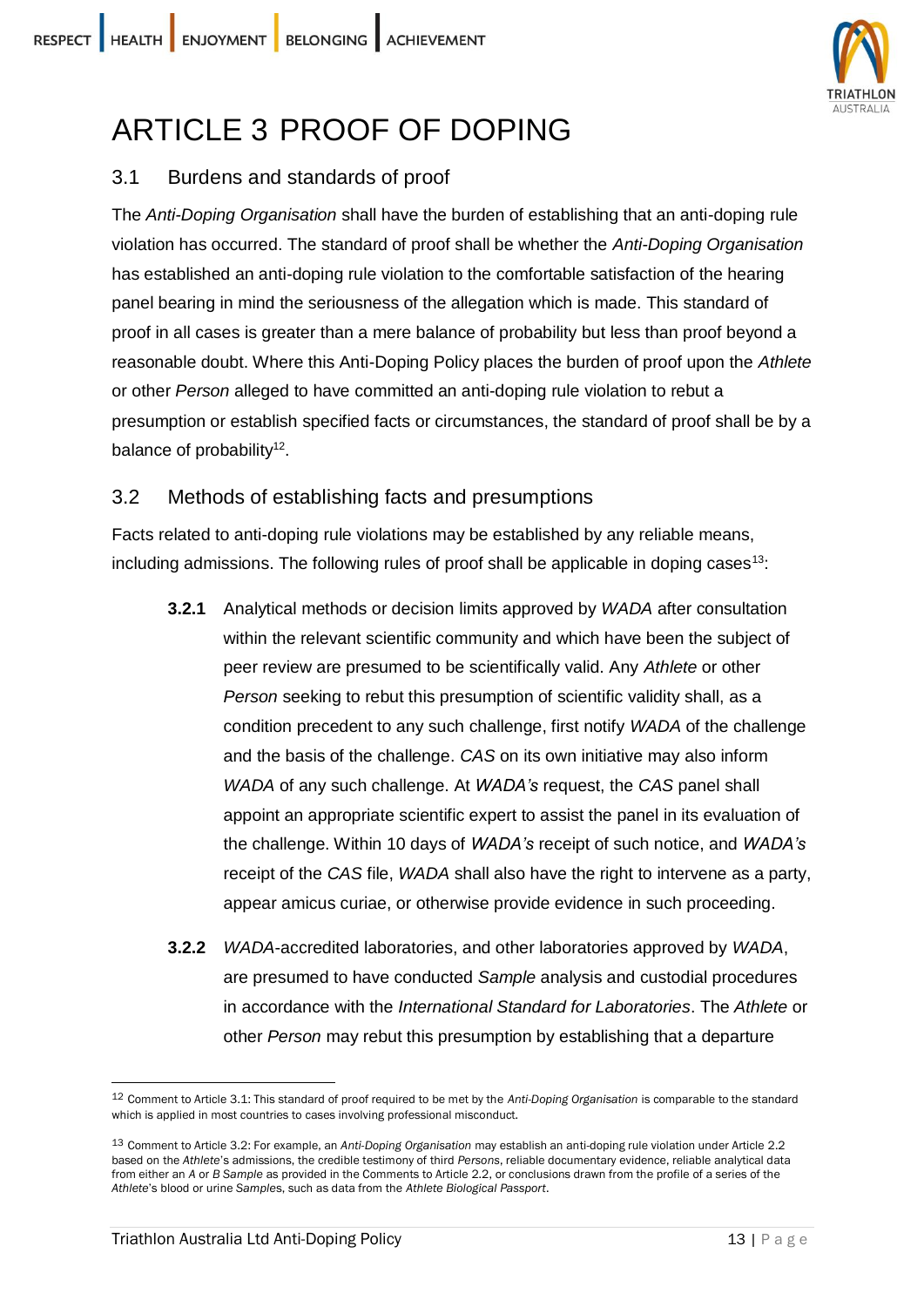

from the *International Standard for Laboratories* occurred which could reasonably have caused the *Adverse Analytical Finding*. If the *Athlete* or other *Person* rebuts the preceding presumption by showing that a departure from the *International Standard for Laboratories* occurred which could reasonably have caused the *Adverse Analytical Finding*, then the *Anti-Doping Organisation* shall have the burden to establish that such departure did not cause the *Adverse Analytical Finding<sup>14</sup>* .

**3.2.3** Departures from any other *International Standard* or other anti-doping rule or policy set forth in *the Code* or this Anti-Doping Policy which did not cause an *Adverse Analytical Finding* or other anti-doping rule violation shall not invalidate such evidence or results.

If the *Athlete* or other *Person* establishes a departure from another *International Standard* or other anti-doping rule or policy which could reasonably have caused an anti-doping rule violation based on an *Adverse Analytical Finding* or other anti-doping rule violation, then the *Anti-Doping Organisation* shall have the burden to establish that such departure did not cause the *Adverse Analytical Finding* or the factual basis for the anti-doping rule violation.

- **3.2.4** The facts established by a decision of a court or professional disciplinary tribunal of competent jurisdiction which is not the subject of a pending appeal shall be irrebuttable evidence against the *Athlete* or other *Person* to whom the decision pertained of those facts unless the *Athlete* or other *Person* establishes that the decision violated principles of natural justice.
- **3.2.5** The hearing panel in a hearing on an anti-doping rule violation may draw an inference adverse to the *Athlete* or other *Person* who is asserted to have committed an anti-doping rule violation based on the *Athlete*'s or other *Person*'s refusal, after a request made in a reasonable time in advance of the hearing, to appear at the hearing (either in *Person* or telephonically as directed by the hearing panel) and to answer questions from the hearing panel or the *Anti-Doping Organisation* asserting the anti-doping rule violation.

<sup>14</sup> Comment to Article 3.2.2: The burden is on the *Athlete* or other *Person* to establish, by a balance of probability, a departure from the *International Standard for Laboratories* that could reasonably have caused the *Adverse Analytical Finding*. If the *Athlete* or other *Person* does so, the burden shifts to the *Anti-Doping Organisation* to prove to the comfortable satisfaction of the hearing panel that the departure did not cause the *Adverse Analytical Finding*.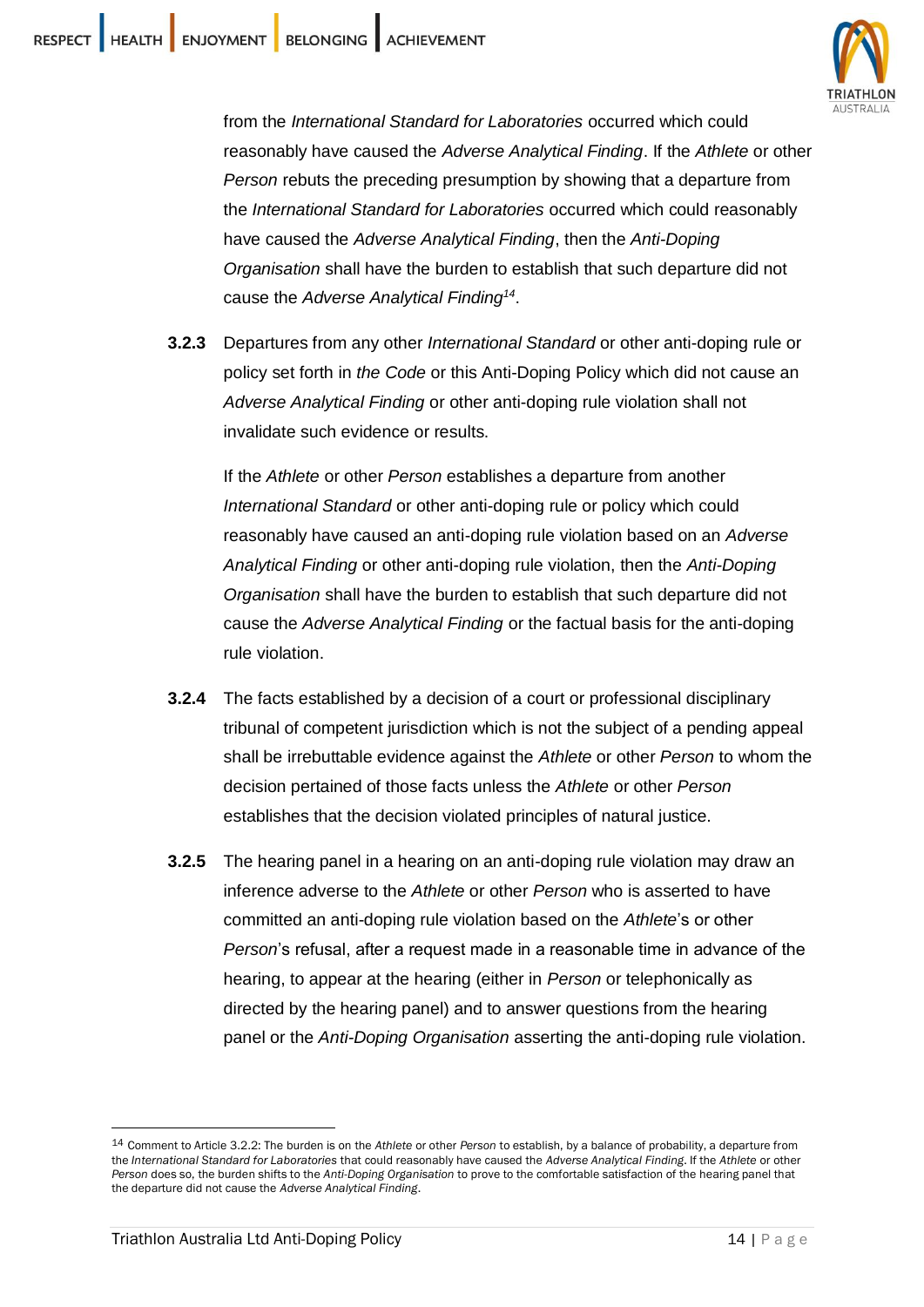

### ARTICLE 4 THE PROHIBITED LIST

### 4.1 Incorporation, Publication and Revision of the *Prohibited List*<sup>15</sup>

This Anti-Doping Policy incorporates the *Prohibited List* which is published and revised by *WADA* as described in Article 4.1 of *the Code* as in force from time to time.

Unless provided otherwise in the *Prohibited List* and/or a revision, the *Prohibited List* and revisions shall go into effect under this Anti-Doping Policy three months after publication by *WADA* without requiring any further action by the *Anti-Doping Organisation*. All *Athletes* and other *Persons* shall be bound by the *Prohibited List*, and any revisions thereto, from the date they go into effect, without further formality. It is the responsibility of all *Athletes* and other *Persons* to familiarise themselves with the most up-to-date version of the *Prohibited List* and all revisions thereto.

### 4.2 *Prohibited Substance*s and *Prohibited Method*s Identified on the *Prohibited List*<sup>16</sup>

#### **4.2.1** *Prohibited Substance*s and *Prohibited Method*s

The *Prohibited List* shall identify those *Prohibited Substance*s and *Prohibited Method*s which are prohibited as doping at all times (both *In-Competition* and *Out-of-Competition*) because of their potential to enhance performance in future *Competitions* or their masking potential, and those substances and methods which are prohibited *In-Competition* only. The *Prohibited List* may be expanded by *WADA* for a particular sport. *Prohibited Substance*s and *Prohibited Method*s may be included in the *Prohibited List* by general category (for example, anabolic agents) or by specific reference to a particular substance or method.

#### **4.2.2** *Specified Substances*

For purposes of the application of Article 10, all *Prohibited Substance*s shall be *Specified Substances* except substances in the classes of anabolic agents and hormones and those stimulants and hormone antagonists and

 $\overline{a}$ 

<sup>15</sup> Comment to Article 4.1: For the sake of predictability, a new *Prohibited List* will be published every year whether or not changes have been made. *WADA* will always have the most current *Prohibited List* published on its website. The current *Prohibited List* is available on *WADA's* website at [www.wada-ama.org.](http://www.wada-ama.org/)

<sup>16</sup> Comment to Article 4.2: *Out-of-Competition Use* of a substance which is only prohibited *In-Competition* is not an anti-doping rule violation unless an *Adverse Analytical Finding* for the substance or its *Metabolites* or *Markers* is reported for a *Sample* collected *In-Competition*.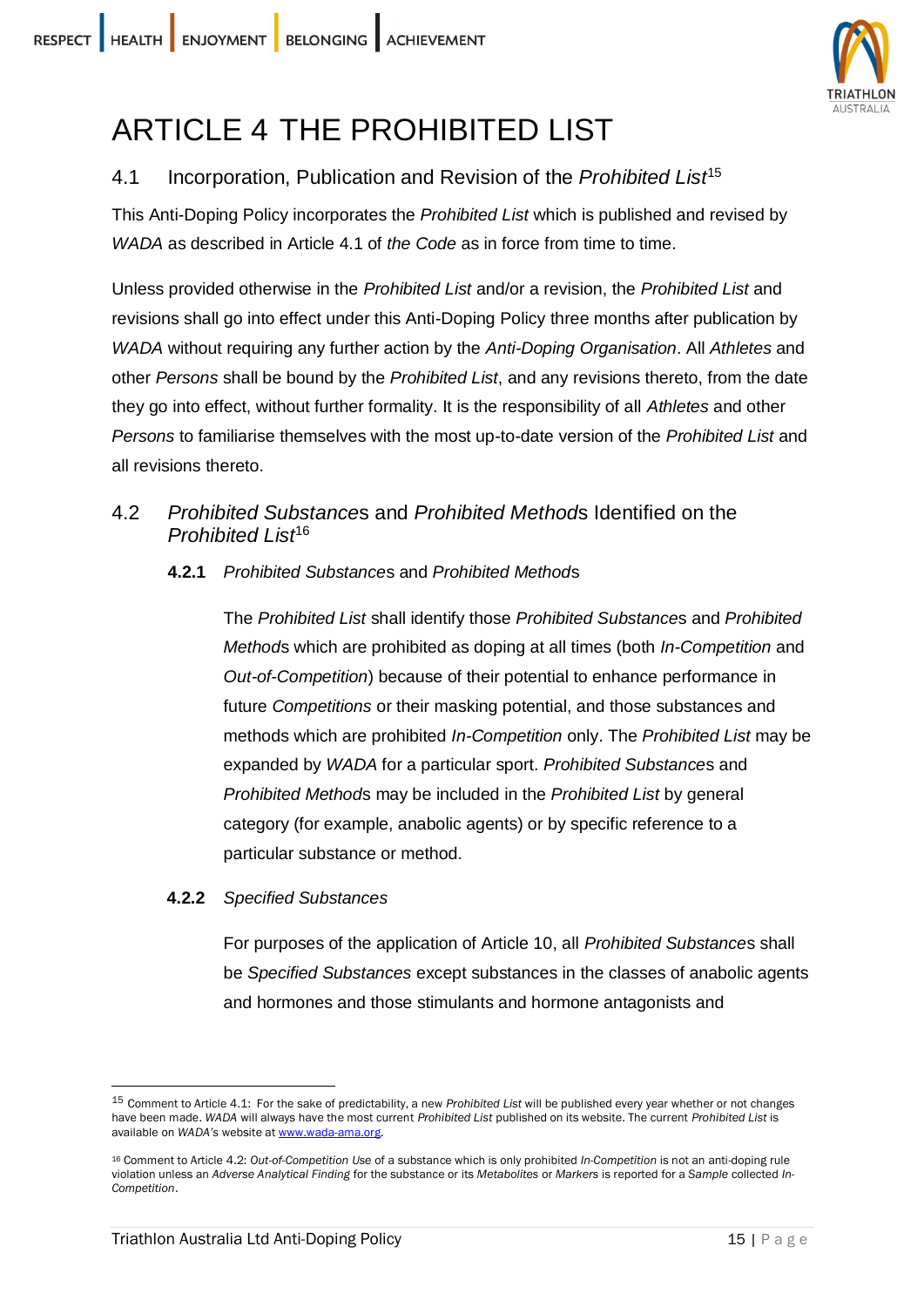

modulators so identified on the *Prohibited List*. The category of *Specified Substances* shall not include *Prohibited Method*s 17 .

### 4.3 *WADA's* determination of the *Prohibited List*

*WADA's* determination of the *Prohibited Substance*s and *Prohibited Method*s that will be included on the *Prohibited List*, the classification of substances into categories on the *Prohibited List*, and the classification of a substance as prohibited at all times or *In-Competition* only, is final and shall not be subject to challenge by an *Athlete* or other *Person*.

### 4.4 *Therapeutic Use Exemption*s (*TUE*s)

- **4.4.1** The presence of a *Prohibited Substance* or its *Metabolites* or *Markers*, and/or the *Use* or *Attempt*ed *Use*, *Possession* or *Administration* or *Attempted Administration* of a *Prohibited Substance* or *Prohibited Method* shall not be considered an anti-doping rule violation if it is consistent with the provisions of a *TUE* granted in accordance with the *International Standard for Therapeutic Use Exemption*s.
- **4.4.2** The *TUE Committee* for Australia is the *Australian Sports Drug Medical Advisory Committee* (*ASDMAC*). Unless otherwise specified by *ASDMAC* in a notice posted on its website, any *National-Level Athlete* who needs to *Use* a *Prohibited Substance* or *Prohibited Method* for therapeutic purposes should apply to *ASDMAC* for a *TUE* as soon as the need arises and in any event (or where Article 4.3 of the *International Standard for Therapeutic Use Exemption*s applies in regard to retroactive TUEs) at least 30 days before the *Athlete*'s next *Competition*, by completing the form at www.asdmac.gov.au with assistance from their doctor. *ASDMAC* will consider applications for the grant or recognition of *TUE*s. *ASDMAC* shall promptly evaluate and decide upon the application in accordance with the relevant provisions of the *International Standard* for *Therapeutic Use Exemption*s and the specific *ASDMAC* protocols posted on its website at http://www.asdmac.gov.au. *ASDMAC*'s decision shall be final (except as outlined in Article 4.4.6) and where *ASDMAC* has granted a *TUE*, the decision shall be reported to *WADA*

<sup>17</sup> Comment to Article 4.2.2: The *Specified Substances* identified in Article 4.2.2 should not in any way be considered less important or less dangerous than other doping substances. Rather, they are simply substances which are more likely to have been consumed by an *Athlete* for a purpose other than the enhancement of sport performance.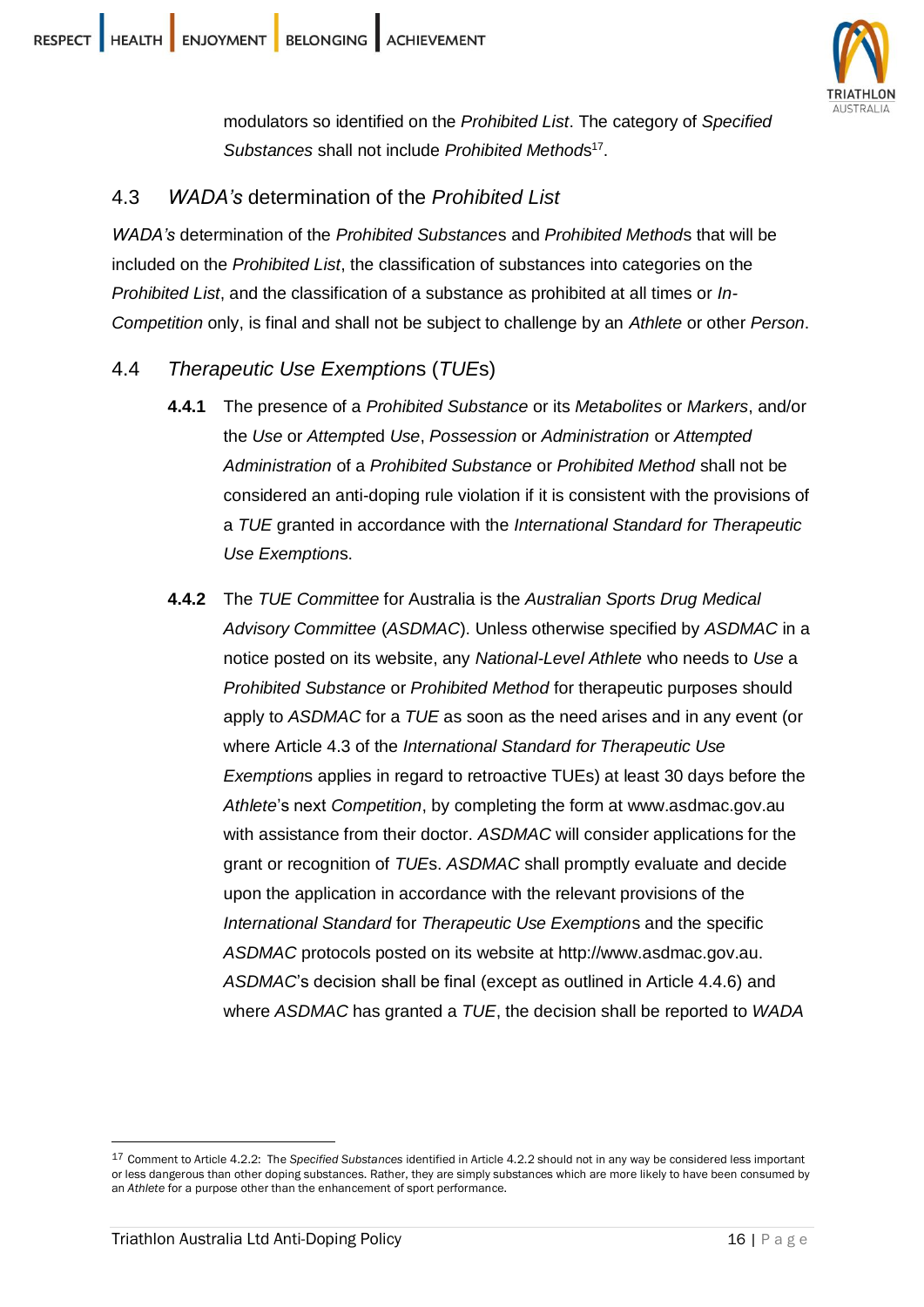

and other relevant *Anti-Doping Organisations* in accordance with the *International Standard for Therapeutic Use Exemption*s 18 .

- **4.4.3** If an *Anti-Doping Organisation* chooses to test an *Athlete* who is not an *International-Level* or a *National-Level Athlete*, and that *Athlete* was not required to obtain a *TUE* in advance in accordance with 4.4.2. The *Athlete* may apply for a retroactive *TUE* for any *Prohibited Substance* or *Prohibited Method* that he/she is using for therapeutic reasons.
- **4.4.4** A *TUE* granted by *ASDMAC* is valid at national level only. An *Athlete* who is or becomes an *International-Level Athlete* should do the following:
	- **4.4.4.1** Where the *Athlete* already has a *TUE* granted by *ASDMAC* for the substance or method in question, the *Athlete* may apply to the International federation to recognise that *TUE*, in accordance with Article 7 of the *International Standard for Therapeutic Use Exemption*s. If that *TUE* meets the criteria set out in the *International Standard for Therapeutic Use Exemption*s, then the international federation shall recognise it for purposes of *International-Level Competition* as well. If the international federation considers that the *TUE* granted by *ASDMAC* does not meet those criteria and so refuses to recognise it, the international federation shall notify the *International-Level Athlete* and *ASDMAC* promptly with reasons. The *International-Level Athlete* and *ASDMAC* shall have 21 days from such notification to refer the matter to *WADA* for review. If the matter is referred to *WADA* for review in accordance with Article 4.4.6, the *TUE* granted by *ASDMAC* remains valid for national-level *Competition* and *Out-of-Competition Testing* (but is not valid for *International-Level Competition*) pending *WADA's* decision. If the matter is not

 $\overline{a}$ 

<sup>18</sup> Comment to Article 4.4.2: The submission of false or misleading information in support of a TUE application (including but not limited to the failure to advise of the unsuccessful outcome of a prior application to another *Anti-Doping Organisation* for such a *TUE*) may result in a charge of *Tampering* or *Attempted Tampering* under Article 2.5.

An *Athlete* should not assume that his/her application for grant or recognition of a *TUE* (or for renewal of a *TUE*) will be granted. Any *Use* or *Possession* or administration of a *Prohibited Substance* or *Prohibited Method* before an application has been granted is entirely at the *Athlete*'s own risk.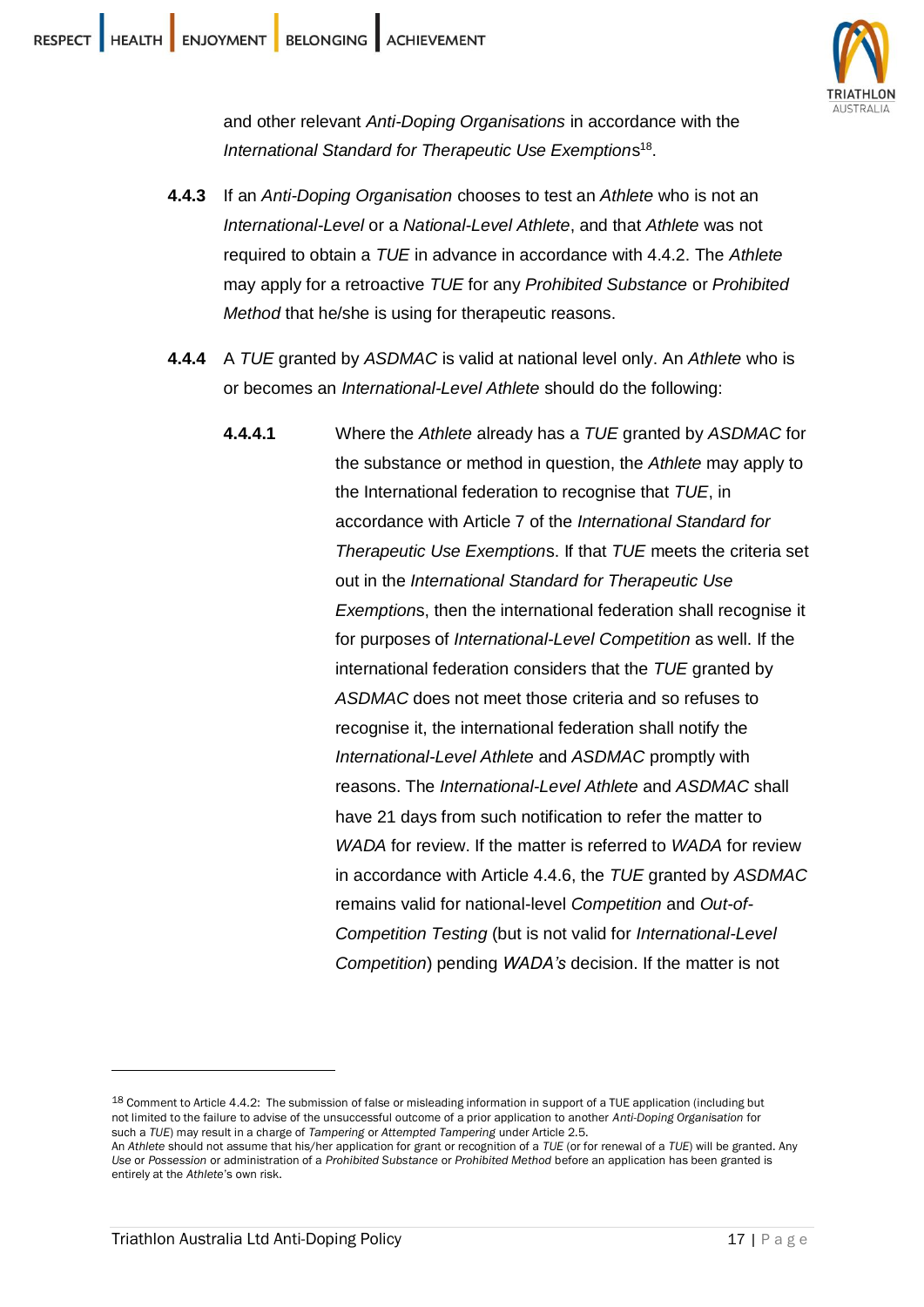

referred to *WADA* for review, the *TUE* becomes invalid for any purpose when the 21-day review deadline expires<sup>19</sup>.

**4.4.4.2** If the *Athlete* does not already have a *TUE* granted by *ASDMAC* for the substance or method in question, the *Athlete* must apply directly to the international federation for a *TUE* in accordance with the process set out in the *International Standard for Therapeutic Use Exemption*s. If the international federation grants the *Athlete*'s application, it shall notify the *Athlete* and *ASDMAC*. If *ASDMAC* considers that the *TUE* granted by the international federation does not meet the criteria set out in the *International Standard for Therapeutic Use Exemption*s, it has 21 days from such notification to refer the matter to *WADA* for review. If *ASDMAC* refers the matter to *WADA* for review, the *TUE* granted by the international federation remains valid for *International-Level Competition* and *Out-of-Competition Testing* (but is not valid for nationallevel *Competition*) pending *WADA's* decision. If *ASDMAC* does not refer the matter to *WADA* for review, the *TUE* granted by the international federation becomes valid for national-level *Competition* as well when the 21-day review deadline expires<sup>20</sup>.

#### **4.4.5 Expiration, cancellation, withdrawal or reversal of a** *TUE*

**4.4.5.1** A *TUE* granted pursuant to this Anti-Doping Policy: (a) shall expire automatically at the end of any term for which it was granted, without the need for any further notice or other formality; (b) may be cancelled if the *Athlete* does not promptly comply with any requirements or conditions imposed by the *TUE Committee* upon grant of the *TUE*; (c) may be withdrawn by the *TUE Committee* if it is subsequently

1

<sup>19</sup> Comment to Article 4.4.4.1: Further to Articles 5.6 and 7.1(a) of the International Standard for Therapeutic Use Exemptions, an international federation may publish notice on its website that it will automatically recognise *TUE* decisions (or categories of such decisions, for example., as to particular substances or methods) made by *National Anti-Doping Organisations*. If an *Athlete's TUE* falls into a category of automatically recognised *TUEs*, then he/she does not need to apply to his/her international federation for recognition of that *TUE*.

If an international federation refuses to recognise a *TUE* granted by *ASDMAC* only because medical records or other information are missing that are needed to demonstrate satisfaction of the criteria in the *International Standard for Therapeutic Use Exemptions*, the matter should not be referred to *WADA*. Instead, the file should be completed and re-submitted to the international federation*.* 20 Comment to Article 4.4.4.2: The international federation and *ASDMAC* may agree that *ASDMAC* will consider *TUE* applications on behalf of the international federation.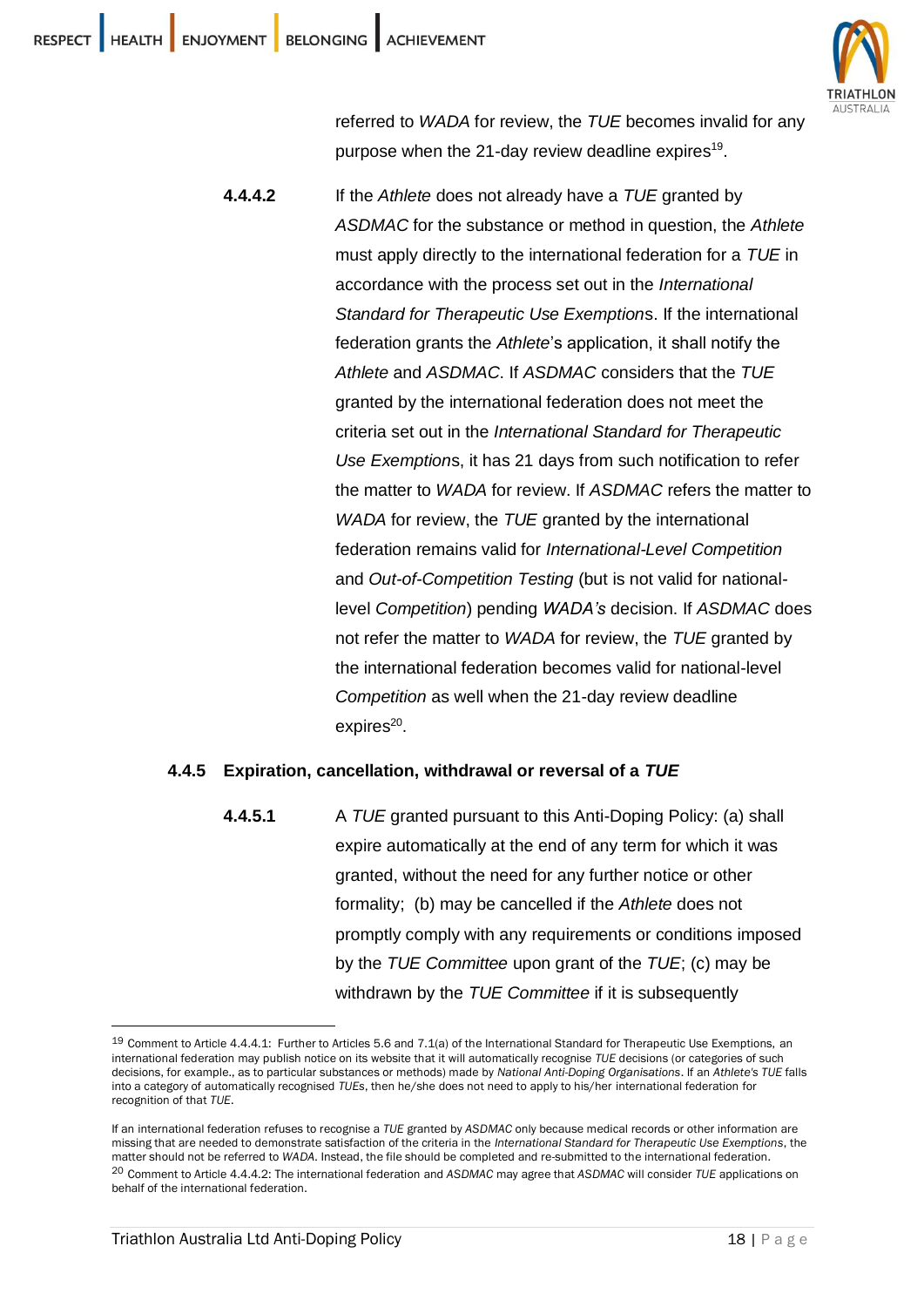

determined that the criteria for grant of a *TUE* are not in fact met; or (d) may be reversed on review by *WADA* or on appeal.

**4.4.5.2** In such event, the *Athlete* shall not be subject to any *Consequences* based on his/her *Use* or *Possession* or *Administration* of the *Prohibited Substance* or *Prohibited Method* in question in accordance with the *TUE* prior to the effective date of expiry, cancellation, withdrawal or reversal of the *TUE*. The review pursuant to Article 7.2 of any subsequent *Adverse Analytical Finding* shall include consideration of whether such finding is consistent with *Use* of the *Prohibited Substance* or *Prohibited Method* prior to that date, in which event no anti-doping rule violation shall be asserted.

#### **4.4.6 Reviews and appeals of** *TUE* **decisions**

- **4.4.6.1** If *ASDMAC* denies an application for a *TUE*, the *Athlete* may appeal exclusively to the national-level appeal body, the *Therapeutic Use Exemption Review Committee* (*TUERC*) described in Articles 13.2.2 and 13.2.3.
- **4.4.6.2** *WADA* shall review any decision by the international federation not to recognise a *TUE* granted by *ASDMAC* that is referred to *WADA* by the *Athlete* or *ASDMAC*. In addition, *WADA* shall review any decision by the international federation to grant a *TUE* that is referred to *WADA* by *ASDMAC*. *WADA* may review any other *TUE* decisions at any time, whether upon request by those affected or on its own initiative. If the *TUE* decision being reviewed meets the criteria set out in the *International Standard for Therapeutic Use Exemption*s, *WADA* will not interfere with it. If the *TUE* decision does not meet those criteria, *WADA* will reverse it.
- **4.4.6.3** Any *TUE* decision by an international federation (or by *ASDMAC* where it has agreed to consider the application on behalf of an international federation) that is not reviewed by *WADA*, or that is reviewed by *WADA* but is not reversed upon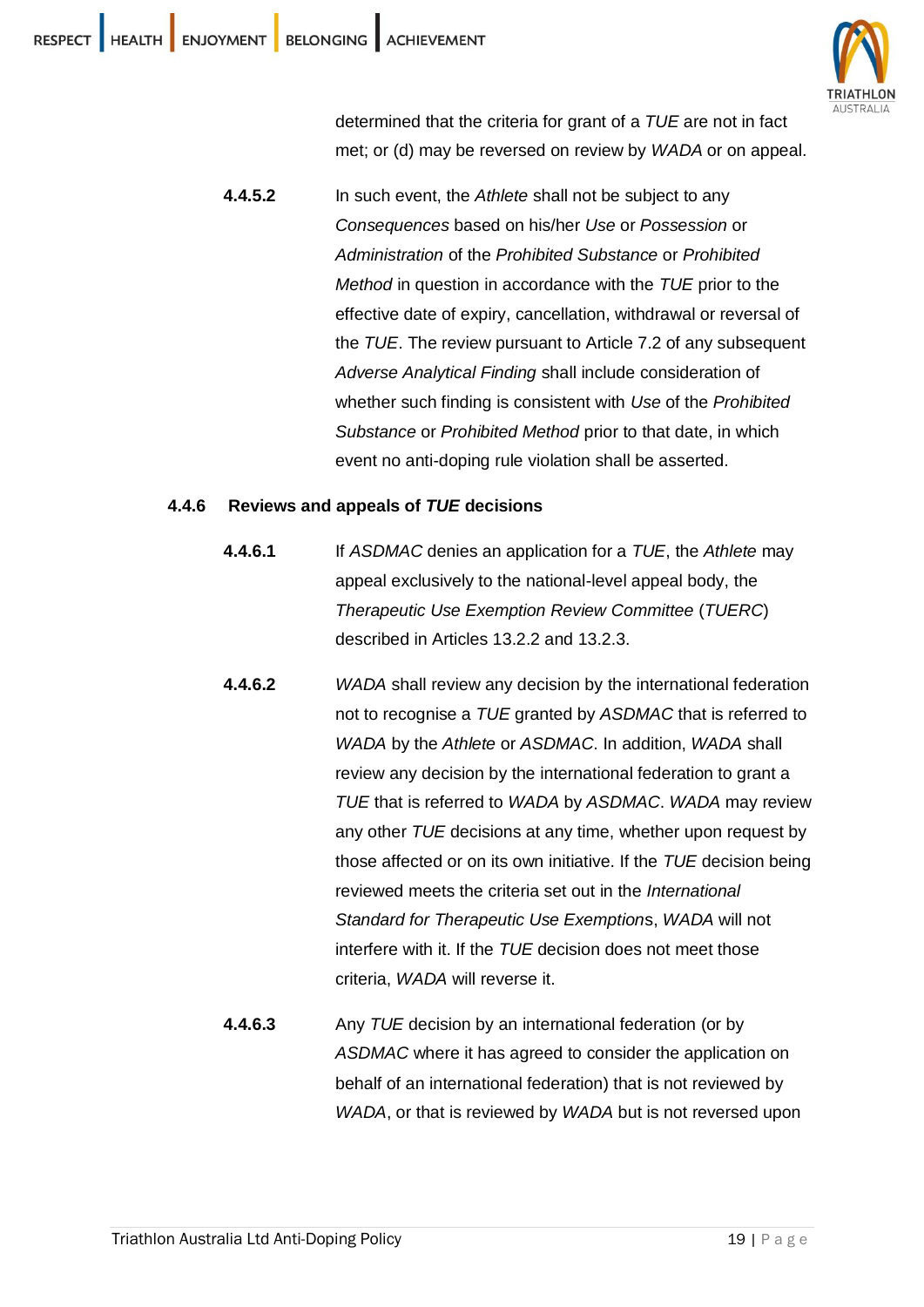

review, may be appealed by the *Athlete* or *ASDMAC* exclusively to CAS, in accordance with Article 13<sup>21</sup>.

- **4.4.6.4** A decision by *WADA* to reverse a *TUE* decision may be appealed by the *Athlete*, *ASDMAC* and/or the international federation affected exclusively to *CAS*, in accordance with Article 13.
- **4.4.6.5** A failure to take action within a reasonable time on a properly submitted application for grant recognition of a *TUE* or for review of a *TUE* decision shall be considered a denial of the application.

<sup>21</sup> Comment to Article 4.4.6.3: In such cases, the decision being appealed is the international federation's *TUE* decision, not *WADA's* decision not to review the *TUE* decision or (having reviewed it) not to reverse the *TUE* decision. However, the time to appeal the *TUE* decision does not begin to run until the date that *WADA* communicates its decision. In any event, whether the decision has been reviewed by *WADA* or not, *WADA* shall be given notice of the appeal so that it may participate if it sees fit.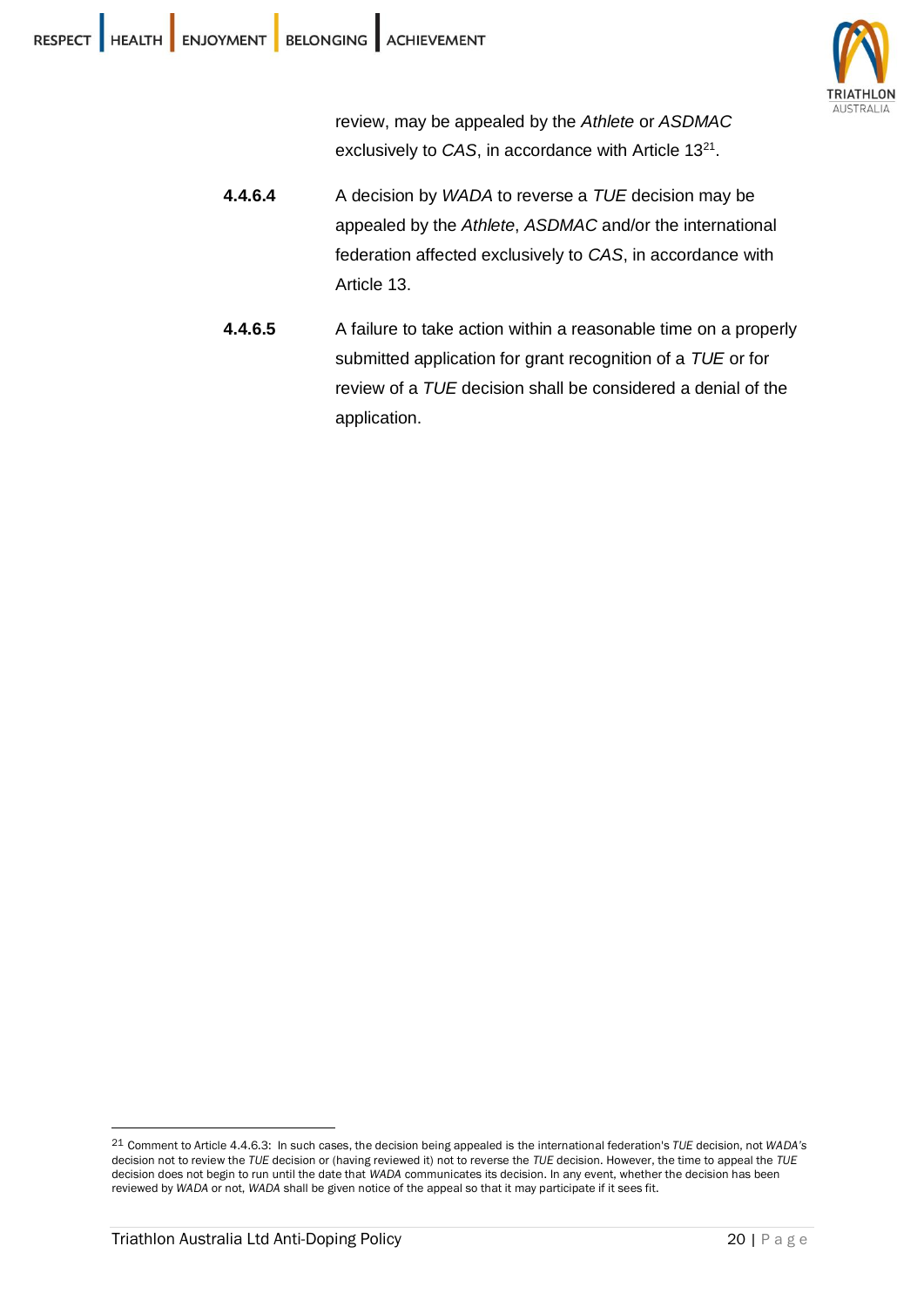

## ARTICLE 5 *TESTING* AND INVESTIGATIONS

### 5.1 Purpose of *Testing* and investigations

*Testing* and investigations shall only be undertaken for anti-doping purposes. They shall be conducted in conformity with the provisions of the *International Standard for Testing and Investigations* and (where relevant) the requirements of the *ASADA Act*, *ASADA Regulations* and *NAD scheme*, including the Australian Government Investigations Standards.

- **5.1.1** All *Athletes* must comply with any request for *Testing* by an *Anti-Doping Organisation* with *Testing* jurisdiction, including *ASADA*. *Testing* shall be undertaken to obtain analytical evidence as to the *Athlete*'s compliance (or non-compliance) with the strict *Code* prohibition on the presence/*Use* of a *Prohibited Substance* or *Prohibited Method*.
- **5.1.2** Investigations shall be undertaken:
	- **5.1.2.1** in relation to *Atypical Findings*, *Atypical Passport Findings* and *Adverse Passport Findings*, in accordance with Articles 7.4 and 7.5 respectively, gathering intelligence or evidence (including, in particular, analytical evidence) in order to determine whether an anti-doping rule violation has occurred under Article 2.1 and/or Article 2.2; and
	- **5.1.2.2** in relation to other indications of potential anti-doping rule violations, in accordance with Articles 7.6 and 7.7, gathering intelligence or evidence (including, in particular, non-analytical evidence) in order to determine whether an anti-doping rule violation has occurred under any of Articles 2.2 to 2.10.
- **5.1.3** *ASADA* may obtain, assess and process anti-doping intelligence from all available sources, to inform the development of an effective, intelligent and proportionate test distribution plan, to plan *Target Testing*, and/or to form the basis of an investigation into a possible anti-doping rule violation(s).
- **5.1.4** The *sporting administration body* will refer all information and intelligence relating to all instances of possible anti-doping rule violations under this Anti-Doping Policy to *ASADA* and cooperate with any investigation by *ASADA* as required.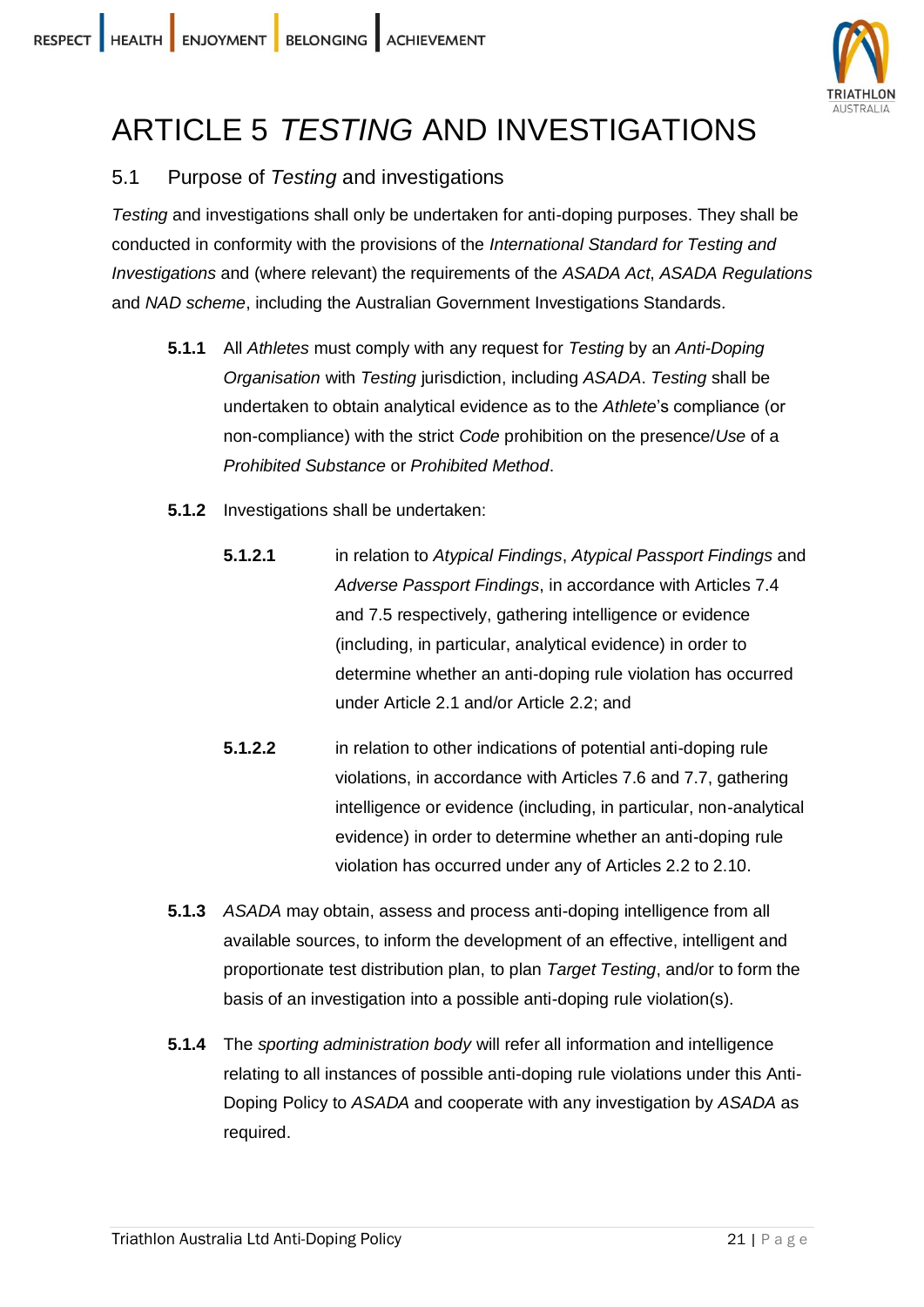

### 5.2 Authority to conduct *Testing*<sup>22</sup>

- **5.2.1** Any *Athlete* may be required to provide a *Sample* at any time and at any place by any *Anti-Doping Organisation* with *Testing* authority over him or her. Subject to the jurisdictional limitations for *Event Testing* set out in Article 5.3 of *the Code*, *ASADA* shall have *In-Competition* and *Out-of-Competition Testing* authority over all of the *Athletes* falling within the scope of Article 1.3.
	- **5.2.1.1** The international federation shall have *In-Competition* and *Outof-Competition Testing* authority over all *Athletes* who are subject to its rules, including those who participate in *International Events* or who participate in *Events* governed by the rules of the international federation, or who are members or license holders of the international federation or the *sporting administration body*, or their member organisations or affiliates.
- **5.2.2** For the avoidance of doubt, *ASADA* may require any *Athlete* over whom it has *Testing* authority (including any *Athlete* serving a period of *Ineligibility*) to provide a *Sample* at any time and at any place.
- **5.2.3** *WADA* shall have *In-Competition* and *Out-of-Competition Testing* authority as set out in Article 20.7.8 of *the Code*.
- **5.2.4** If the international federation or *Major Event Organisation* delegates or contracts any part of *Testing* to a *National Anti-Doping Organisation* (directly or through a *National Federation*), that *National Anti-Doping Organisation* may collect additional *Sample*s or direct the laboratory to perform additional types of analysis at the *National Anti-Doping Organisation*'s expense. If additional *Sample*s are collected or additional types of analysis are performed, the international federation or *Major Event Organisation* shall be notified.
- **5.2.5** Where another *Anti-Doping Organisation* with *Testing* authority over an *Athlete* who is subject to this Anti-Doping Policy conducts *Testing* on that *Athlete*, *ASADA* and the *Athlete*'s *National Federation* shall recognise such

<sup>22</sup> Comment to Article 5.2: Unless the *Athlete* has identified a 60-minute time-slot for *Testing* between the hours of 11pm and 6am, or has otherwise consented to *Testing* during that period, the *Anti-Doping Organisation* will not test an *Athlete* during that period unless it has a serious and specific suspicion that the *Athlete* may be engaged in doping. A challenge to whether the *Anti-Doping Organisation* had sufficient suspicion for *Testing* in that period shall not be a defence to an anti-doping rule violation based on such test or attempted test.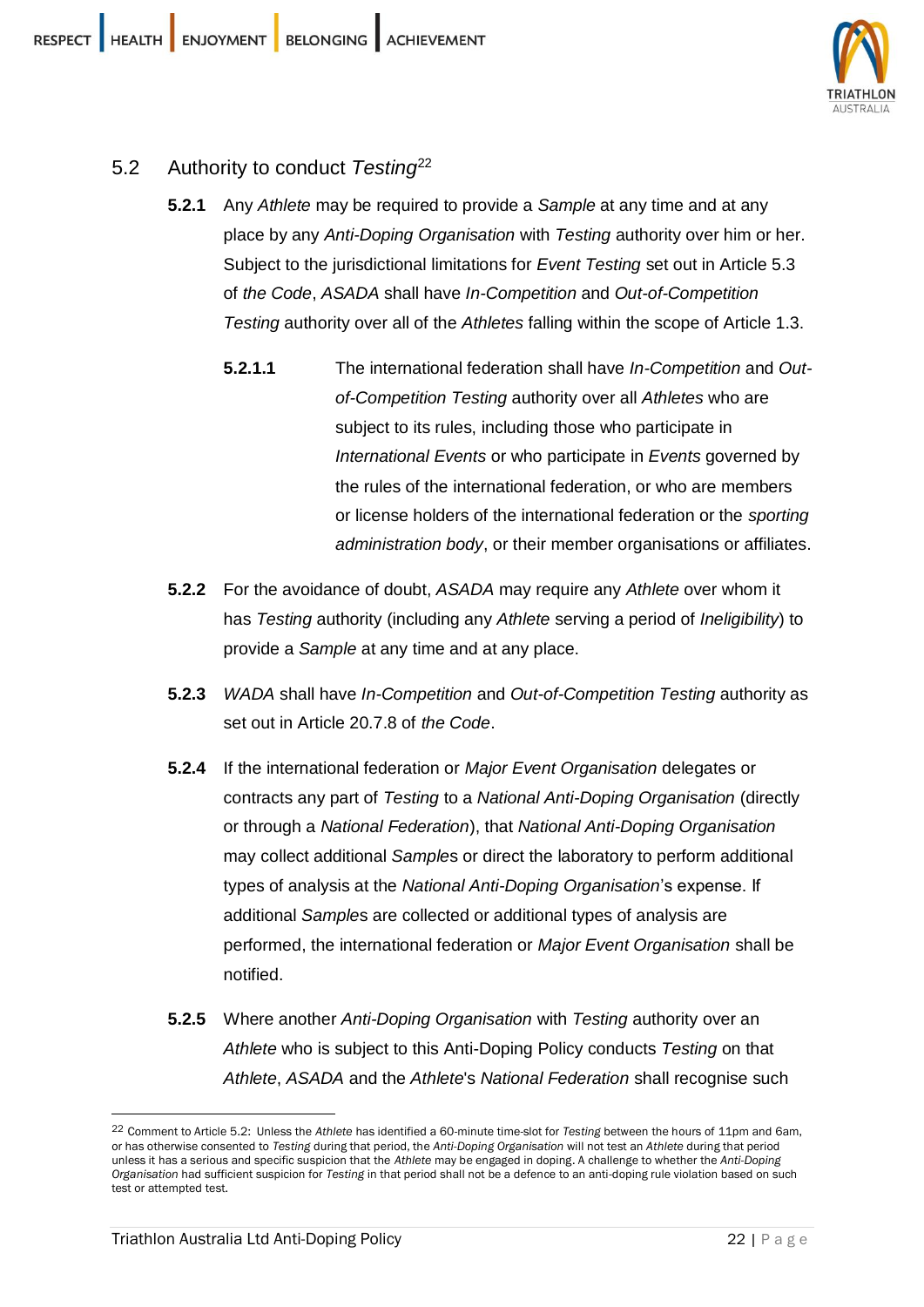

*Testing* in accordance with Article 15, and (where agreed with that other *Anti-Doping Organisation* or otherwise provided in Article 7 of *the Code*) *ASADA* may bring proceedings against the *Athlete* pursuant to this Anti-Doping Policy for any anti-doping rule violation(s) arising in relation to such *Testing*.

### 5.3 *Event Testing*

- **5.3.1** Except as provided in Article 5.3 of *the Code*, only a single organisation should be responsible for initiating and directing *Testing* at *Event Venues* during an *Event Period*. At *International Events*, the collection of *Sample*s shall be initiated and directed by the international federation (or any other international organisation which is the ruling body for the *Event*). At *National Events*, the collection of *Sample*s shall be initiated and directed by *ASADA*. At the request of the ruling body for an *Event*, any *Testing* during the *Event Period* outside of the *Event Venues* shall be coordinated with that ruling body.
- **5.3.2** If an *Anti-Doping Organisation* which would otherwise have *Testing* authority but is not responsible for initiating and directing *Testing* at an *Event* desires to conduct *Testing* of *Athletes* at the *Event Venues* during the *Event Period*, the *Anti-Doping Organisation* shall first confer with the ruling body of the *Event* to obtain permission to conduct and coordinate such *Testing*. If the *Anti-Doping Organisation* is not satisfied with the response from the ruling body of the *Event*, the *Anti-Doping Organisation* may ask *WADA* for permission to conduct *Testing* and to determine how to coordinate such *Testing*, in accordance with the procedures set out in the *International Standard* for *Testing* and Investigations. *WADA* shall not grant approval for such *Testing* before consulting with and informing the ruling body for the *Event*. *WADA's* decision shall be final and not subject to appeal. Unless otherwise provided in the authorisation to conduct *Testing*, such tests shall be considered *Out-of-Competition* tests. Results management for any such test shall be the responsibility of the *Anti-Doping Organisation* initiating the test unless provided otherwise in the rules of the ruling body of the *Event*. For the avoidance of doubt, where the *Anti-Doping Organisation* initiating the test is the *sporting administration body*, Article 7.1.1 shall apply.

### 5.4 *Athlete* whereabouts information

**5.4.1** All *Athletes* identified for inclusion in a *Registered Testing Pool* must provide accurate whereabouts information to the relevant *Anti-Doping Organisation*/s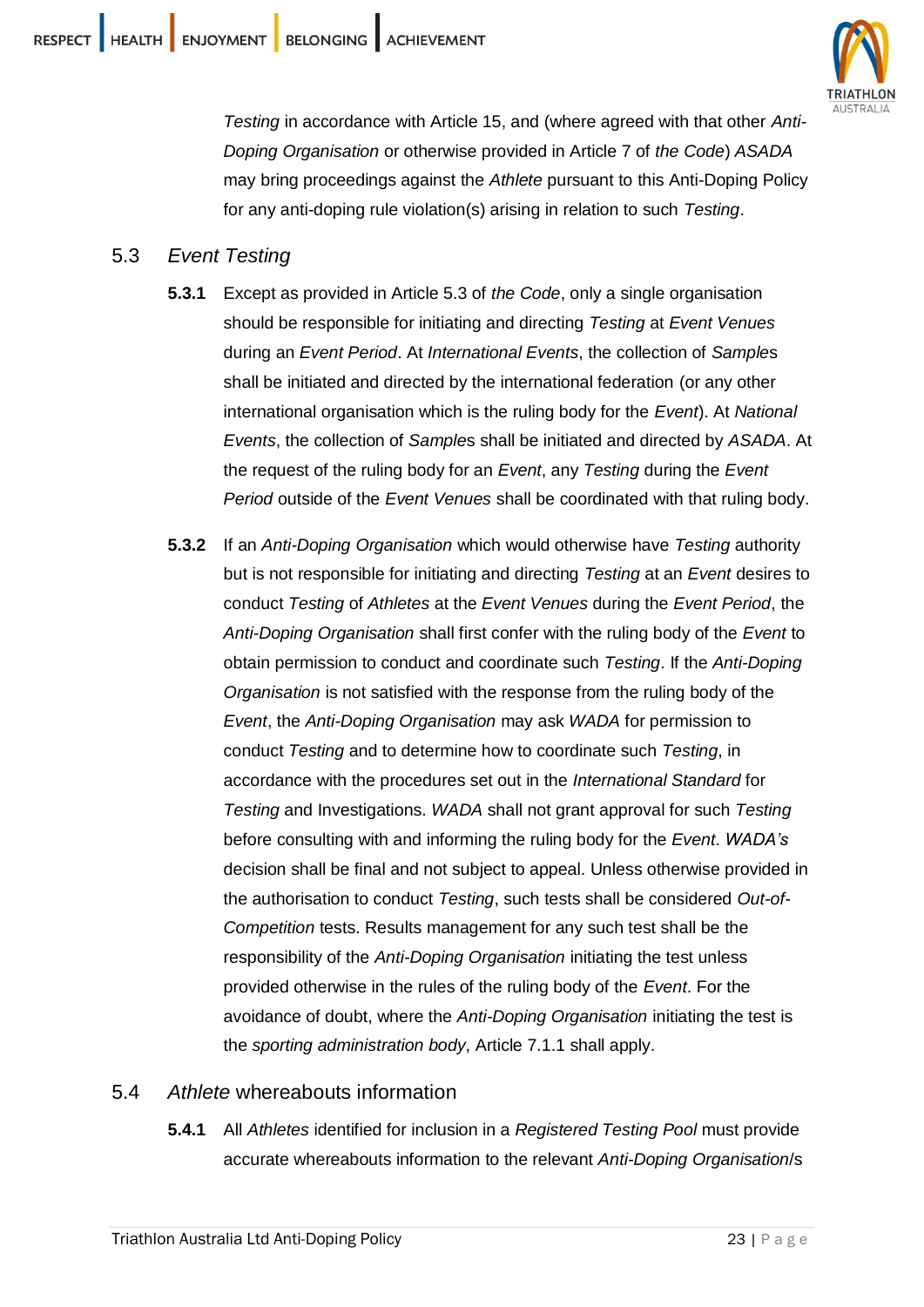

in accordance with the *Code* and *International Standard*s, the *NAD scheme*, the international federation's Anti-Doping Policy, this Anti-Doping Policy, and any ASADA *Athlete* whereabouts policy approved from time to time, and to keep this information updated at all times.

- **5.4.1.1** Where the *Athlete* is in *ASADA's Registered Testing Pool*, the *Athlete* must provide whereabouts information in accordance with the requirements in the *Code*, *International Standard* for *Testing* and Investigation, *NAD scheme* and any *Athlete* whereabouts policy approved by *ASADA* from time to time.
- **5.4.2** *ASADA* shall make available, through ADAMS or another system approved by *WADA*, a list which identifies those *Athletes* included in its *Registered Testing Pool* by name. *ASADA* shall coordinate with the international federation the identification of such *Athletes* and the collection of their whereabouts information. Where an *Athlete* is included in an international *Registered Testing Pool* by the international federation and in a national *Registered Testing Pool* by *ASADA*, *ASADA* and the international federation shall agree between themselves which of them shall accept that *Athlete*'s whereabouts filings; in no case shall an *Athlete* be required to make whereabouts filings to more than one of them. *ASADA* shall review and update as necessary its criteria for including *Athletes* in its *Registered Testing Pool*, and shall revise the membership of its *Registered Testing Pool* from time to time as appropriate in accordance with those criteria. *Athletes* shall be notified before they are included in a *Registered Testing Pool* and when they are removed from that pool.
- **5.4.3** For purposes of Article 2.4, an *Athlete*'s failure to comply with the requirements of the *International Standard* for *Testing* and Investigations or any *Athlete* whereabouts policy approved by *ASADA* from time to time shall be deemed a filing failure or a missed test (as defined in the *International Standard for Testing and Investigations* or any *Athlete* whereabouts policy approved by *ASADA* from time to time) where the conditions set forth in the *International Standard for Testing and Investigations* (or any *Athlete* whereabouts policy approved by *ASADA* from time to time) for declaring a filing failure or missed test are met. Three of these filing failures in a 12 month period will constitute a possible anti-doping rule violation.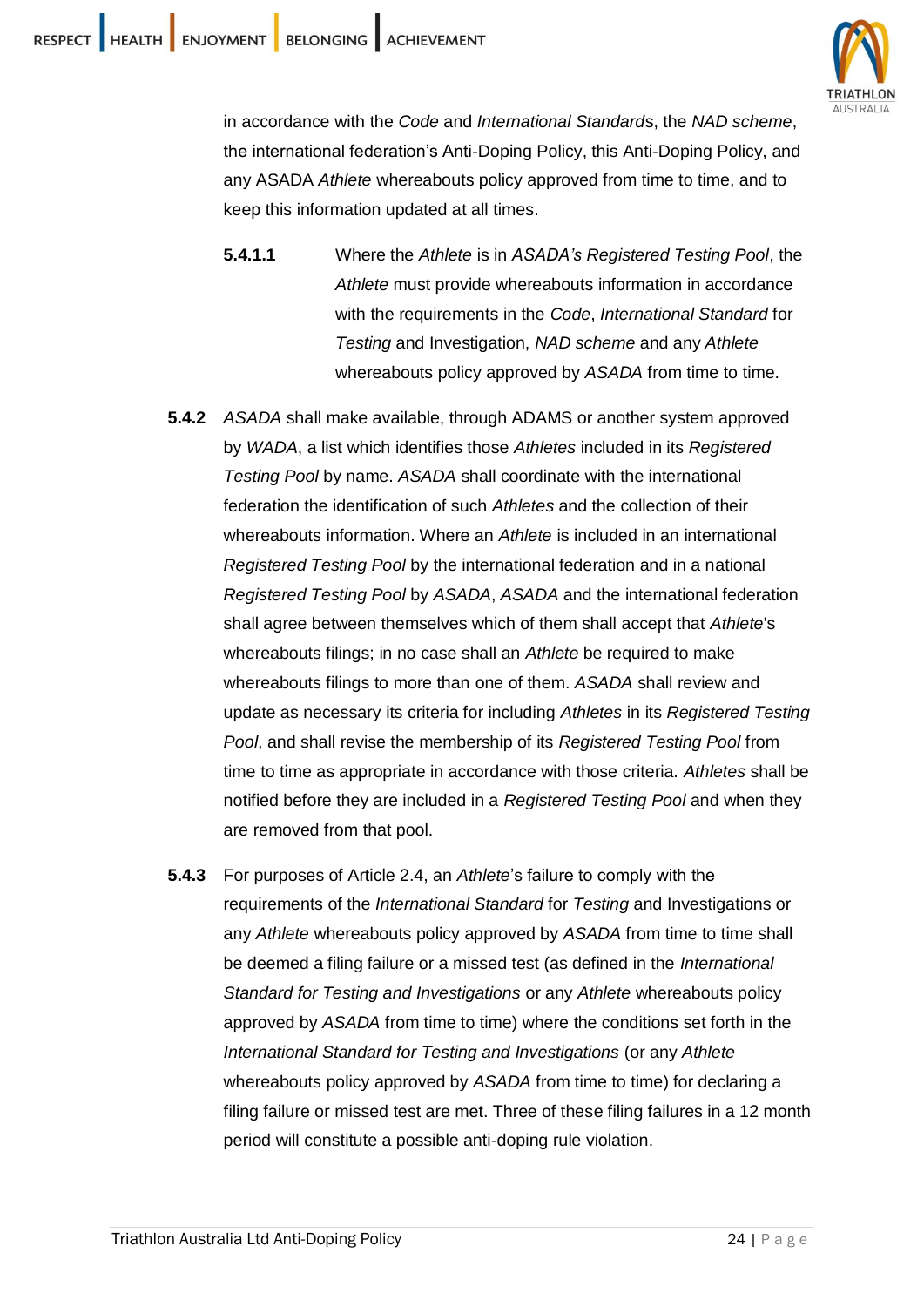

**5.4.4** An *Athlete* who has been designated for inclusion in *ASADA's Registered Testing Pool* will continue to be subject to the requirements set out in the *International Standard for Testing and Investigations* or any *Athlete* whereabouts policy approved by *ASADA* from time to time unless and until:

**5.4.4 (a)** he or she retires from *Competition* in accordance with Article 5.6.5;

**5.4.4 (b)** he or she has been given written notice by *ASADA* that they are no longer in *ASADA's Registered Testing Pool*.

- **5.4.5** An *Athlete* who is in *ASADA's Registered Testing Pool* who wants to retire from *Competition* must do so by submitting to *ASADA* a completed 'RETIREMENT NOTIFICATION FORM' available at www.asada.gov.au. An *Athlete*'s retirement date will be the date on which *ASADA* receives the fully completed form.
	- **5.4.5.1** Upon receipt of a notification in accordance with Article 5.6.5, *ASADA* will, as soon as reasonably practicable, provide the *Athlete* and the *sporting administration body* with a written confirmation of the *Athlete*'s retirement.
- **5.4.6** Retirement does not:

**5.4.6 (a)** excuse the *Athlete* from giving a *Sample* requested on or before their retirement date, or a *Sample* required as part of an investigation commenced prior to their retirement date;

**5.4.6 (b)** excuse the *Athlete* from assisting, cooperating and liaising with *ASADA* and other *Anti-Doping Organisations* in relation to the conduct of any investigation or hearing into an alleged anti-doping rule violation;

**5.4.6 (c)** prevent the analysis of a *Sample* given by the *Athlete* on or before their retirement date;

**5.4.6 (d)** affect the results of *Testing* under 5.6.6(a) or 5.6.6(b).

**5.4.6 (e)** affect the operation of Article 1.3.1.5.

**5.4.7** An *Athlete* who wants to retire from the *Registered Testing Pool* of the international federation must follow the international federation's retirement procedures.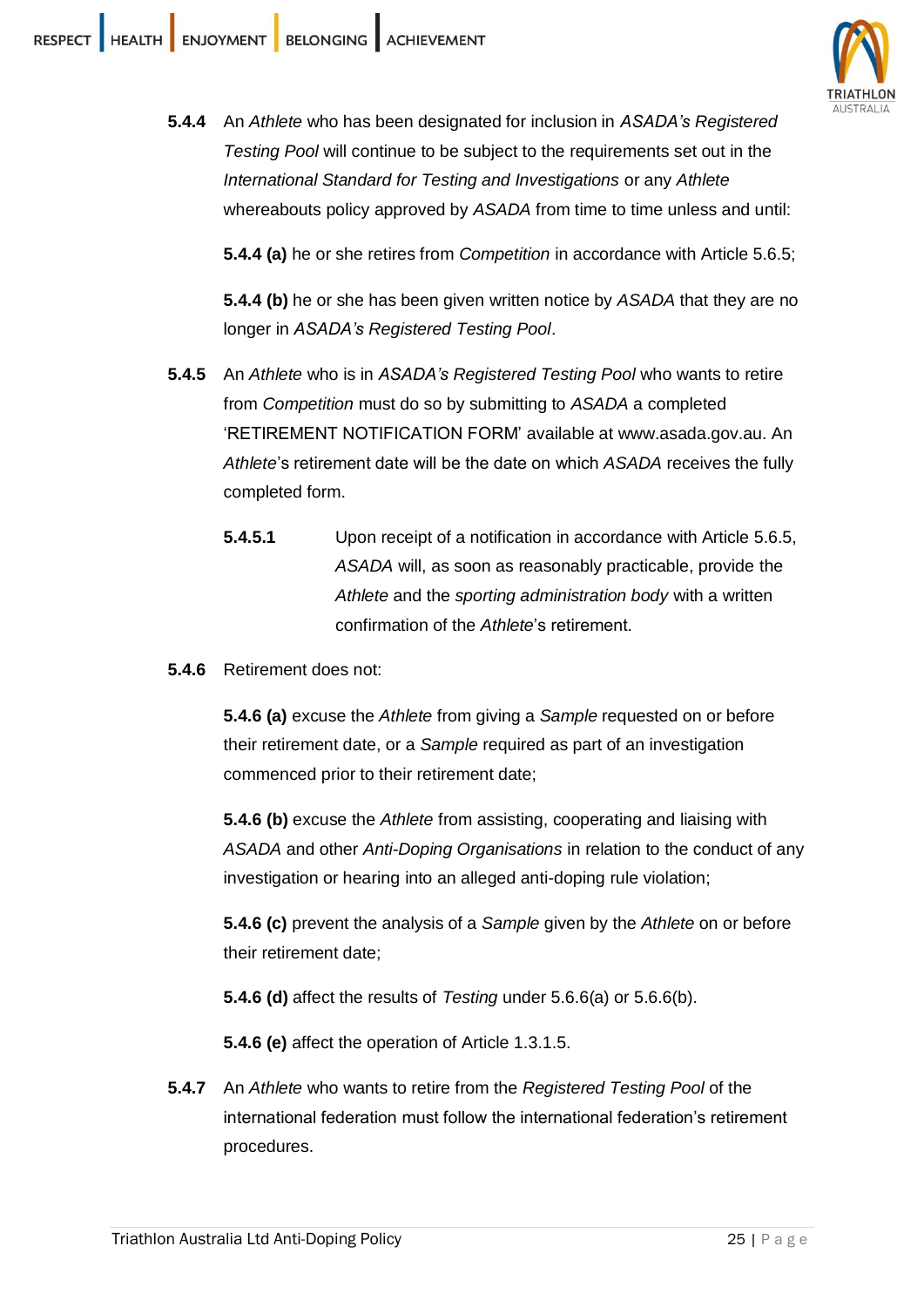

- **5.4.8** Whereabouts information relating to an *Athlete* shall be shared with *WADA* and other *Anti-Doping Organisations* having authority to test that *Athlete*, shall be maintained in strict confidence at all times, shall be used exclusively for the purposes set out in Article 5.6 of the *Code*, and shall be destroyed in accordance with the *International* Standard *for the Protection of Privacy and*  Person*al Information*, the *Australian Privacy Principles* and the *Archives Act 1983 (Cth)* once it is no longer relevant for these purposes.
- 5.5 Retired *Athletes* returning to *competition*
	- **5.5.1** If an *International* or *National-Level Athlete* in a *Registered Testing Pool* retires and then wishes to return to active participation in sport, the *Athlete* shall not compete in *International Events* or *National Events* until the *Athlete* has made himself or herself available for *Testing*, by giving six months prior written notice to the international federation*,* where applicable, and *ASADA*. *WADA*, in consultation with the international federation and *ASADA*, may grant an exemption to the six-month written notice rule where the strict application of that rule would be manifestly unfair to an *Athlete*. This decision may be appealed under Article 13. Any competitive results obtained in violation of this Article 5.7.1 shall be *Disqualified*.
	- **5.5.2** If an *Athlete* retires from sport while subject to a period of *Ineligibility* the *Athlete* shall not resume competing in *International Events* or *National Events* until the *Athlete* has given six months prior written notice (or notice equivalent to the period of *Ineligibility* remaining as of the date the *Athlete* retired, if that period was longer than six months) to *ASADA* and to the international federation*,* where applicable of his/her intent to resume competing and has made him/herself available for *Testing* for that notice period, including (if requested) complying with the whereabouts requirements of Annex I to the *International Standard for Testing and Investigations*.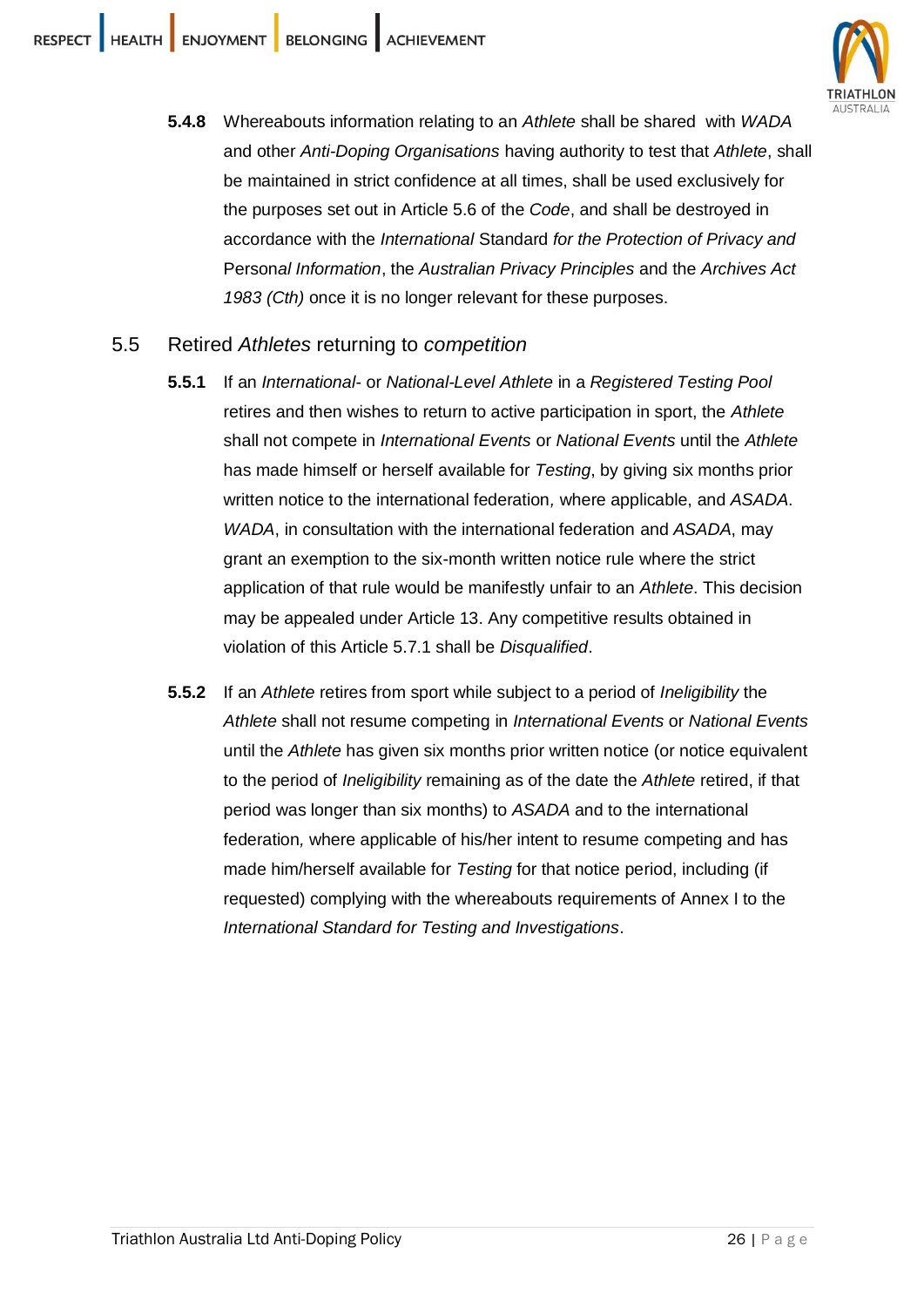

## ARTICLE 6 ANALYSIS OF SAMPLES

*Sample*s shall be analysed in accordance with the following principles.

### 6.1 Use of accredited and approved laboratories<sup>23</sup>

For purposes of Article 2.1, *Sample*s shall be analysed only in laboratories accredited or otherwise approved by *WADA*. The choice of the *WADA*-accredited or *WADA*-approved laboratory used for the *Sample* analysis shall be determined exclusively by the *Anti-Doping Organisation* responsible for results management.

### 6.2 Purpose of analysis of *sample*s 24

- **6.2.1** *Sample*s shall be analysed to detect *Prohibited Substance*s and *Prohibited Method*s and other substances as may be directed by *WADA* pursuant to the monitoring program described in Article 4.5 of the *Code*; or to assist in profiling relevant parameters in an *Athlete*'s urine, blood or other matrix, including DNA or genomic profiling; or for any other legitimate anti-doping purpose. *Sample*s may be collected and stored for future analysis.
- **6.2.2** An *Anti-Doping Organisation* shall ask laboratories to analyse *Sample*s in conformity with Article 6.4 of the *Code* and Article 4.7 of the *International Standard for Testing and Investigation*s.

### 6.3 Research on *Sample*s

No *Sample* may be used for research without the *Athlete*'s written consent. *Sample*s used for purposes other than Article 6.2 shall have any means of identification removed such that they cannot be traced back to a particular *Athlete*.

### 6.4 Standards for *Sample* analysis and reporting<sup>25</sup>

Laboratories shall analyse *Sample*s and report results in conformity with the *International Standard for Laboratories*. To ensure effective *Testing*, the Technical Document referenced at Article 5.4.1 of the *Code* will establish risk assessment-based *Sample* analysis menus

<sup>23</sup> Comment to Article 6.1: Violations of Article 2.1 may be established only by *Sample* analysis performed by a laboratory accredited or otherwise approved by *WADA*. Violations of other Articles may be established using analytical results from other laboratories so long as the results are reliable.

<sup>24</sup> Comment to Article 6.2: For example, relevant profile information could be used to direct *Target Testing* or to support an antidoping rule violation proceeding under Article 2.2, or both.

<sup>25</sup> Comment to Article 6.4: The objective of this Article is to extend the principle of 'intelligent *Testing'* to the *Sample* analysis menu so as to most effectively and efficiently detect doping. It is recognised that the resources available to fight doping are limited and that increasing the *Sample* analysis menu may, in some sports and countries, reduce the number of *Sample*s which can be analysed.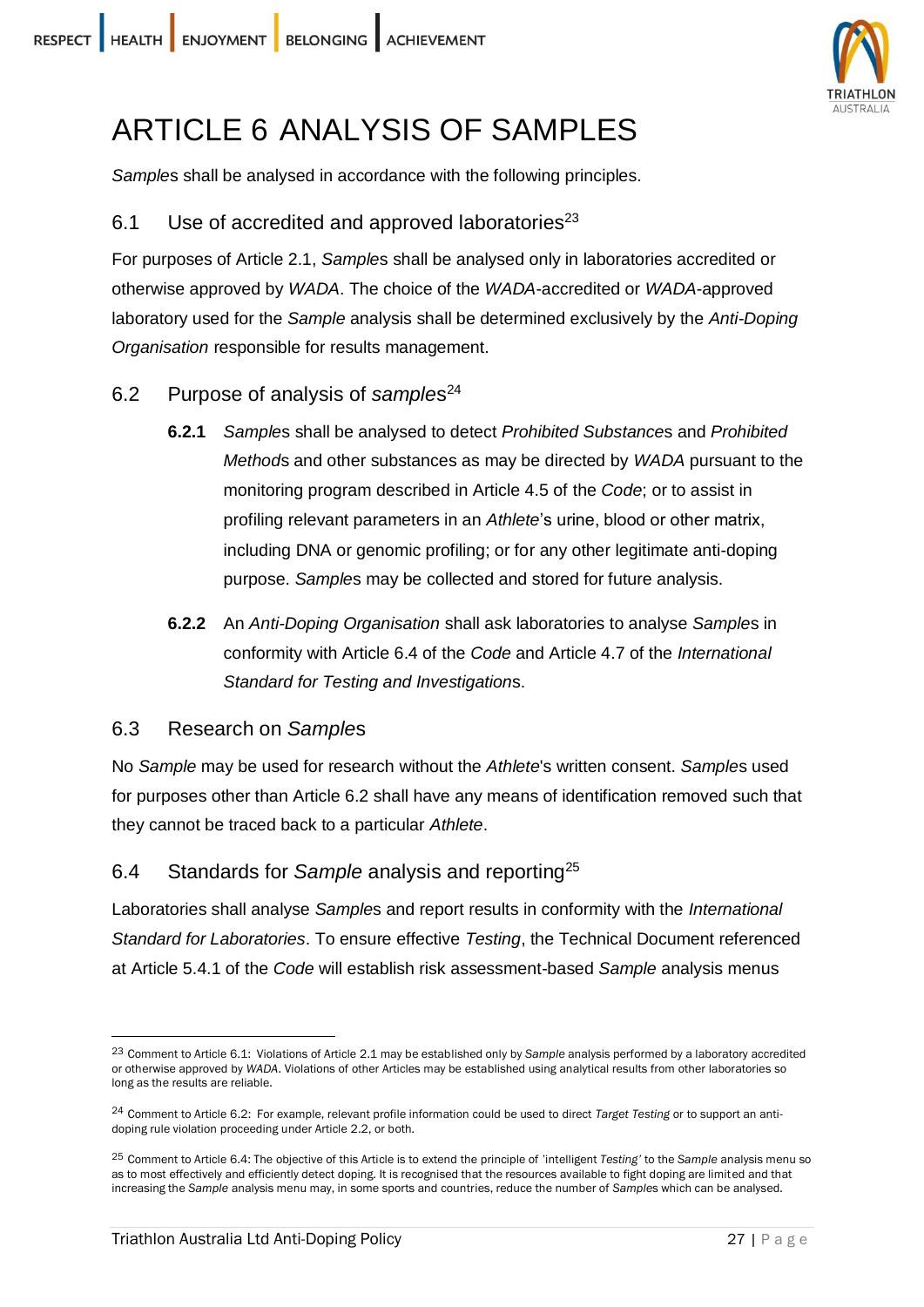

appropriate for particular sports and sport disciplines, and laboratories shall analyse *Sample*s in conformity with those menus, except as follows:

- **6.4.1** An *Anti-Doping Organisation* may request that laboratories analyse its *Sample*s using more extensive menus than those described in the Technical Document.
- **6.4.2** *Anti-Doping Organisations* may request that laboratories analyse its *Sample*s using less extensive menus than those described in the Technical Document only if they have satisfied *WADA* that, because of the particular circumstances of its country or of the sport in question, as set out in their test distribution plan, less extensive analysis would be appropriate.
- **6.4.3** As provided in the *International Standard for Laboratories*, laboratories at their own initiative and expense may analyse *Sample*s for *Prohibited Substance*s or *Prohibited Method*s not included on the *Sample* analysis menu described in the Technical Document or specified by the *Testing* authority. Results from any such analysis shall be reported and have the same validity and consequence as any other analytical result.

### 6.5 Further analysis of samples

Any *Sample* may be subject to further analysis by the *Anti-Doping Organisation* responsible for results management at any time before both the *A* and *B Sample* analytical results (or *A Sample* result where *B Sample* analysis has been waived or will not be performed) have been communicated by the *Anti-Doping Organisation* to the *Athlete* as the asserted basis for an Article 2.1 anti-doping rule violation.

*Sample*s may be stored and subjected to further analyses for the purpose of Article 6.2 at any time exclusively at the direction of the *Anti-Doping Organisation* that initiated and directed *Sample* collection or *WADA*. (Any *Sample* storage or further analysis initiated by *WADA* shall be at *WADA*'s expense.) Further analysis of *Sample*s shall conform with the requirements of the *International Standard for Laboratories* and the *International Standard for Testing and Investigations*.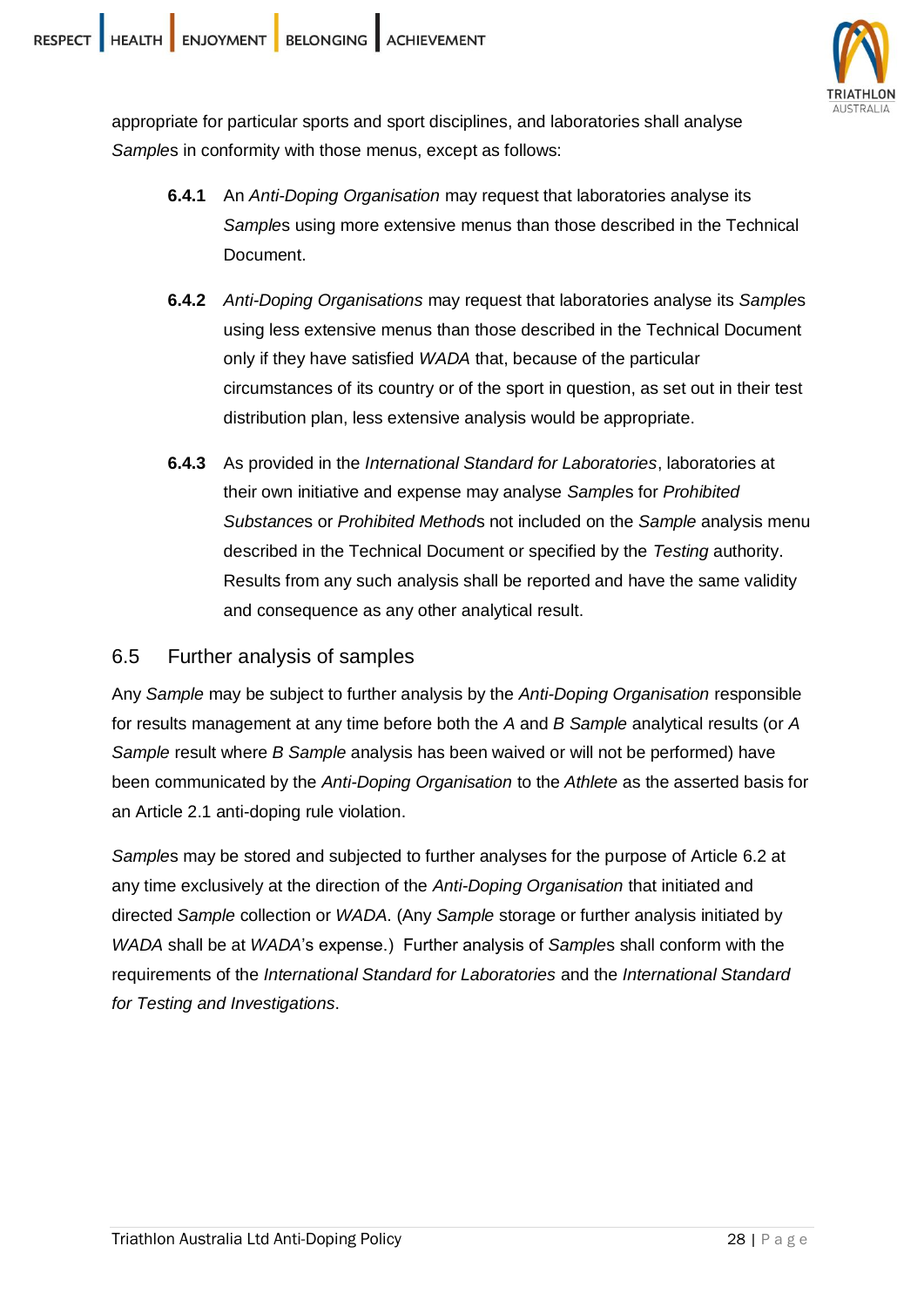

## ARTICLE 6A NON-ANALYTICAL INVESTIGATION PROCESS

### 6A.1 Obligation on *Persons*

When the *sporting administration body* or any *Person* bound by this Anti-Doping Policy has information relevant to a possible anti-doping rule violation, that *Person* must immediately pass such information to *ASADA*.

**6A.1.1** The *sporting administration body* or the *Person* must act in a discreet and confidential manner in discharging their obligations under this Anti-Doping Policy. The deliberate or wilful withholding of information relevant to a potential anti-doping rule violation by an *Athlete* or other *Person* may constitute an anti-doping rule violation or a breach to be dealt with under the *sporting administration body* Code of Conduct (where applicable).

### 6A.2 Roles and responsibilities of other parties

Where an investigation is required to determine whether an anti-doping rule violation may have occurred under this Anti-Doping Policy, unless otherwise agreed between *ASADA* and the *sporting administration body*, *ASADA* will conduct the investigation.

- **6A.2.1** Where *ASADA* believes it is appropriate to do so, *ASADA* may, in its discretion, advise the *sporting administration body* of an *ASADA* investigation. *ASADA* may also consult affected or interested parties about their participation in any investigation.
- **6A.2.2** Where ASADA does agree to the *sporting administration body* commencing its own investigation, the *sporting administration body* must do so in coordination with any investigation being undertaken by *ASADA* and seek *ASADA's* input into such investigation undertaken by the *sporting administration body*;
	- **6A.2.3** All *Persons* bound by this Anti-Doping Policy and the *sporting administration body* must assist, cooperate, and liaise with *ASADA* in relation to any investigation into a potential anti-doping rule violation (or the *sporting administration body* where it has approval by *ASADA* to conduct its own investigation or be involved in an *ASADA* investigation). Specifically, all *Persons* must cooperate with and assist *ASADA* or the *sporting administration body* (where relevant), including by: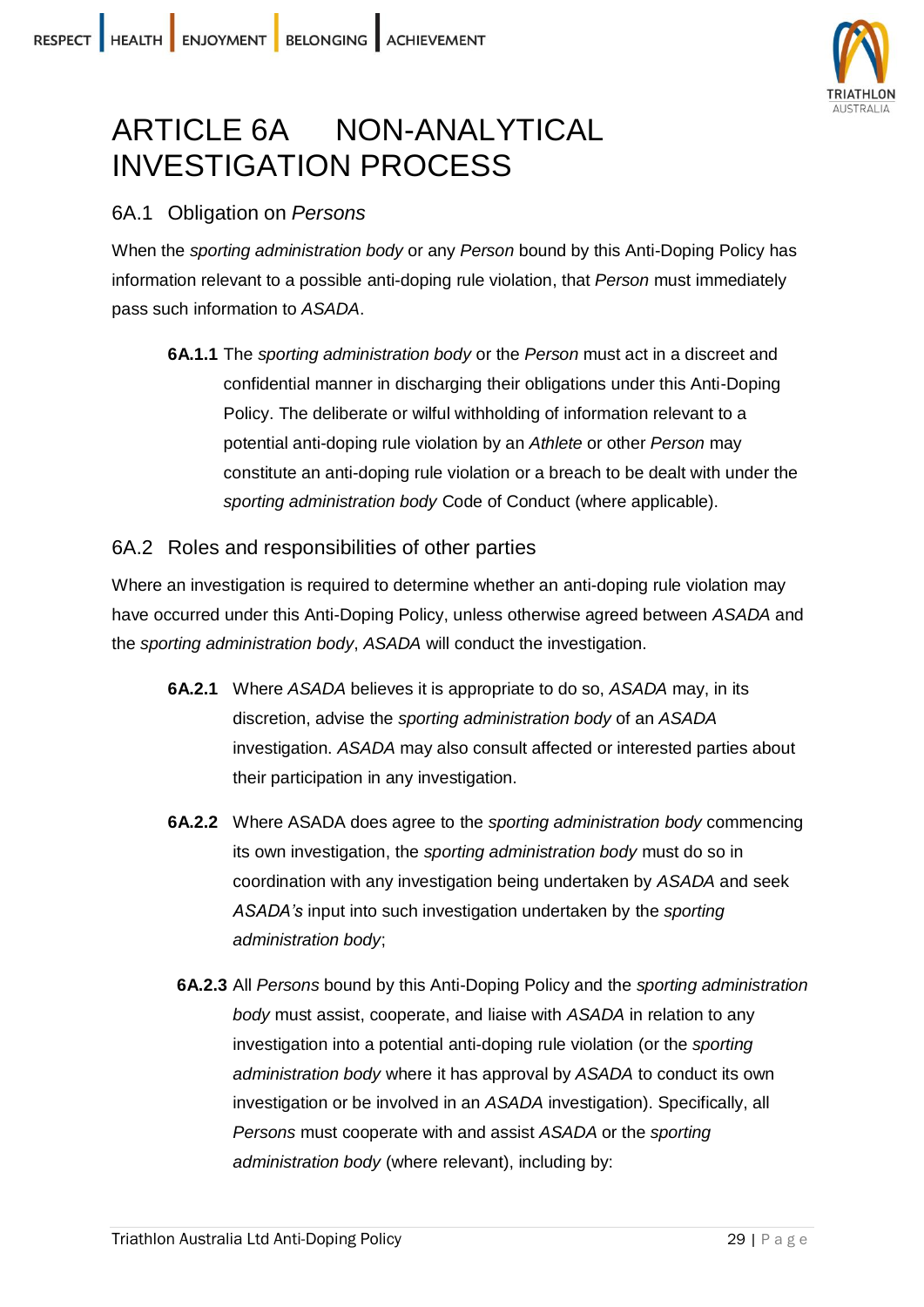

- (a) attending an interview to fully and truthfully answer questions;
- (b) giving information; and
- (c) producing documents or things,

in an investigation being conducted by *ASADA* or the *sporting administration body* (where relevant), even if to do so might tend to incriminate them or expose them to a penalty, sanction or other disciplinary measure.

For the avoidance of doubt, the common law privileges against self-incrimination and self-exposure to a penalty are abrogated by this Article.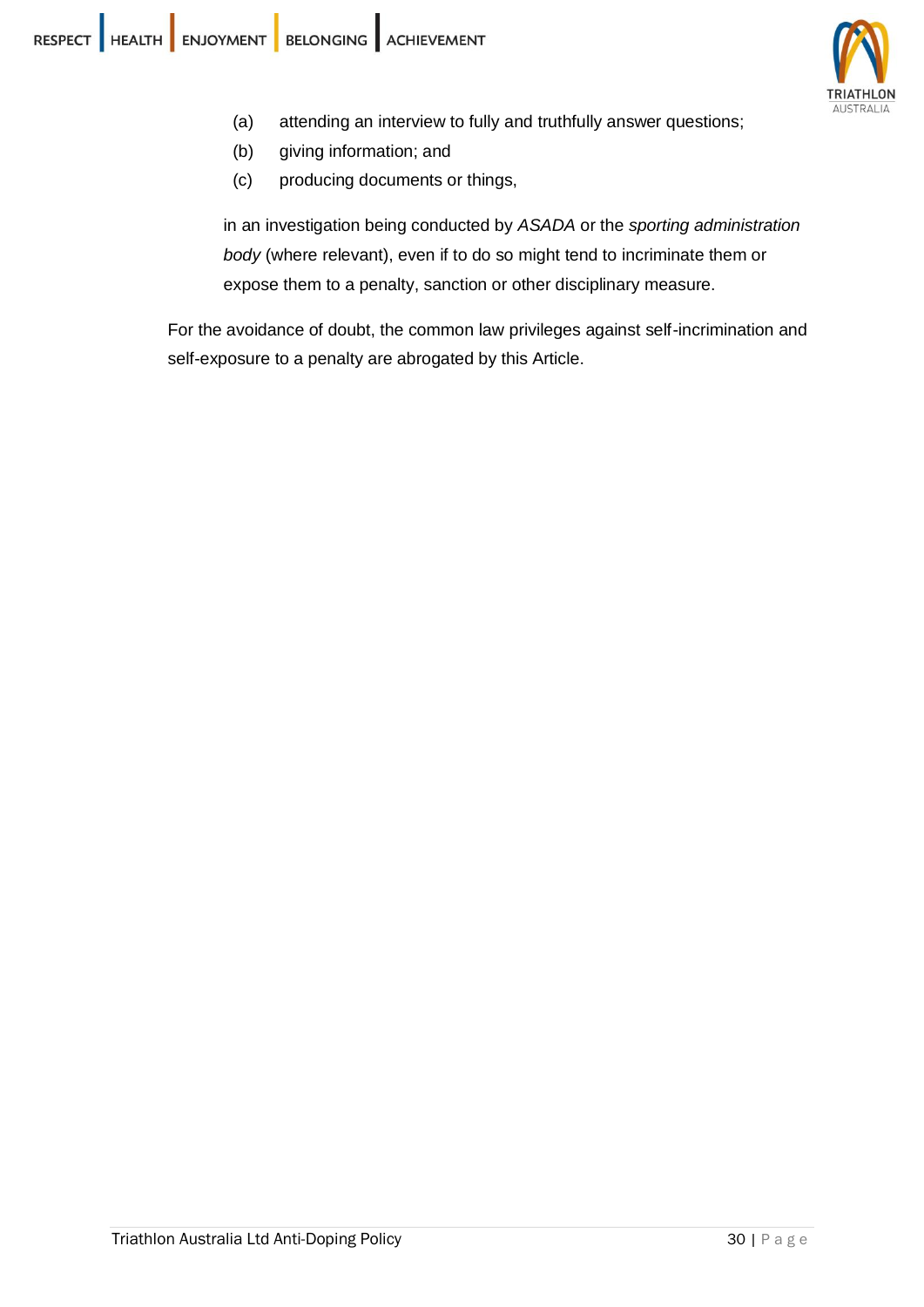

# ARTICLE 7 RESULTS MANAGEMENT

- 7.1 Responsibility for conducting results management
	- **7.1.1** *ASADA* shall take responsibility for results management of all potential antidoping rule violations under this Anti-Doping Policy in accordance with Article 7 of the *Code*, the *ASADA Act*, the *ASADA Regulations*, and the *NAD scheme* as in force from time to time. This includes any matters referred to the *sporting administration body* by other *Anti-Doping Organisations* for results management.
	- **7.1.2** Where *ASADA* elects to collect additional *Sample*s in the circumstances set out in Article 5.2.4, then it shall be considered the *Anti-Doping Organisation* that initiated and directed *Sample* collection and will have results management responsibility. However, where *ASADA* only directs the laboratory to perform additional types of analysis at *ASADA's* expense, then the international federation or *Major Event Organisation* shall be considered the *Anti-Doping Organisation* that initiated and directed *Sample* collection and will have results management responsibility.
	- **7.1.3** If a dispute arises between *Anti-Doping Organisations* over which of them has results management responsibility, *WADA* shall decide which *Anti-Doping Organisation* has such responsibility. *WADA's* decision may be appealed to *CAS* within 7 days of notification of the *WADA* decision by any of the *Anti-Doping Organisations* involved in the dispute. The appeal shall be dealt with by *CAS* in an expedited manner and shall be heard before a single arbitrator.

## 7.2 Review regarding *Adverse Analytical Finding*s

Results management in respect of the results of tests initiated by an *Anti-Doping Organisation* shall proceed as follows:

**7.2.1** Upon receipt of an *Adverse Analytical Finding*, *ASADA* shall conduct a review to determine whether:

> (a) an applicable *TUE* has been granted or will be granted as provided in the *International Standard for Therapeutic Use Exemption*s, or

> (b) there is any apparent departure from the *International Standard for Testing and Investigations* or *International Standard for Laboratories* that caused the *Adverse Analytical Finding*.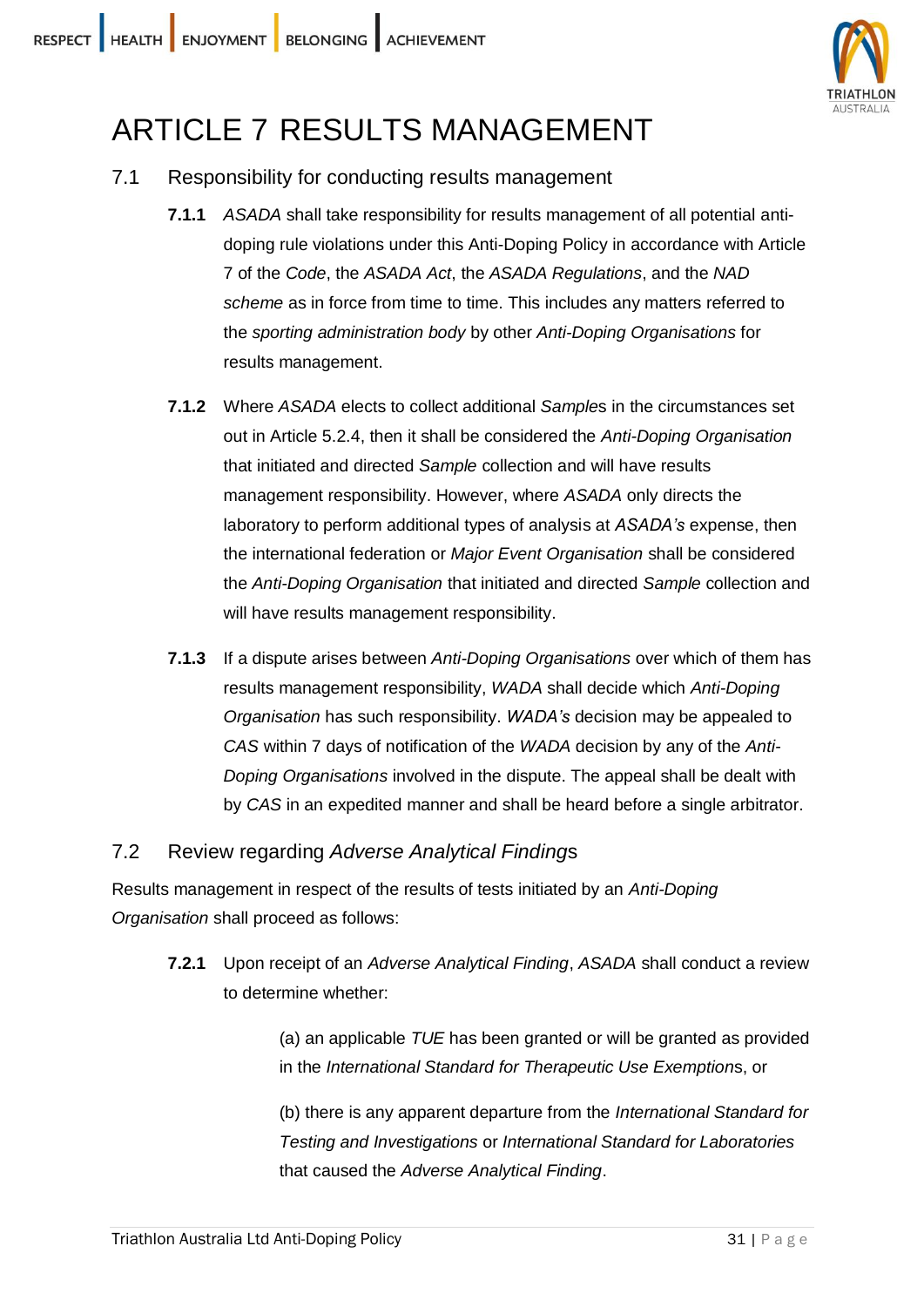

- **7.2.2** If the review of an *Adverse Analytical Finding* under Article 7.2.1 reveals an applicable *TUE* or departure from the *International Standard for Testing and Investigations* or the *International Standard for Laboratories* that caused the *Adverse Analytical Finding*, the entire test shall be considered negative. *ASADA* will inform, in accordance with the *Code* and the *NAD scheme*, the *Athlete*, the international federation*,* the *sporting administration body* and *WADA*.
- 7.3 Notification after review regarding *Adverse Analytical Finding*s
	- **7.3.1** If the review of an *Adverse Analytical Finding* under Article 7.2.1 does not reveal an applicable *TUE* or entitlement to a *TUE* as provided in the *International Standard for Therapeutic Use Exemption*s, or departure from the *International Standard for Testing and Investigations* or the *International Standard for Laboratories* that caused the *Adverse Analytical Finding*, *ASADA* shall promptly notify the *Athlete*, and simultaneously the international federation, the *sporting administration body* and *WADA* in the manner set out in Article 14.1, of:
		- (a) the *Adverse Analytical Finding*;
		- (b) the anti-doping rule violated;

(c) the *Athlete*'s right to request the analysis of the *B Sample* or, failing such request by the specified deadline, that the *B Sample* analysis may be deemed waived;

(d) the scheduled date, time and place for the *B Sample* analysis if the *Athlete* or *ASADA* chooses to request an analysis of the *B Sample*;

(e) the opportunity for the *Athlete* and/or the *Athlete*'s representative to attend the *B Sample* opening and analysis in accordance with the *International Standard for Laboratories*; and

(f) the *Athlete*'s right to request copies of the *A* and *B Sample* laboratory documentation package which includes information as required by the *International Standard for Laboratories*.

If *ASADA* decides not to bring forward the *Adverse Analytical Finding* as an anti-doping rule violation, it will notify the *Athlete*, the international federation, the *sporting administration body* and *WADA*.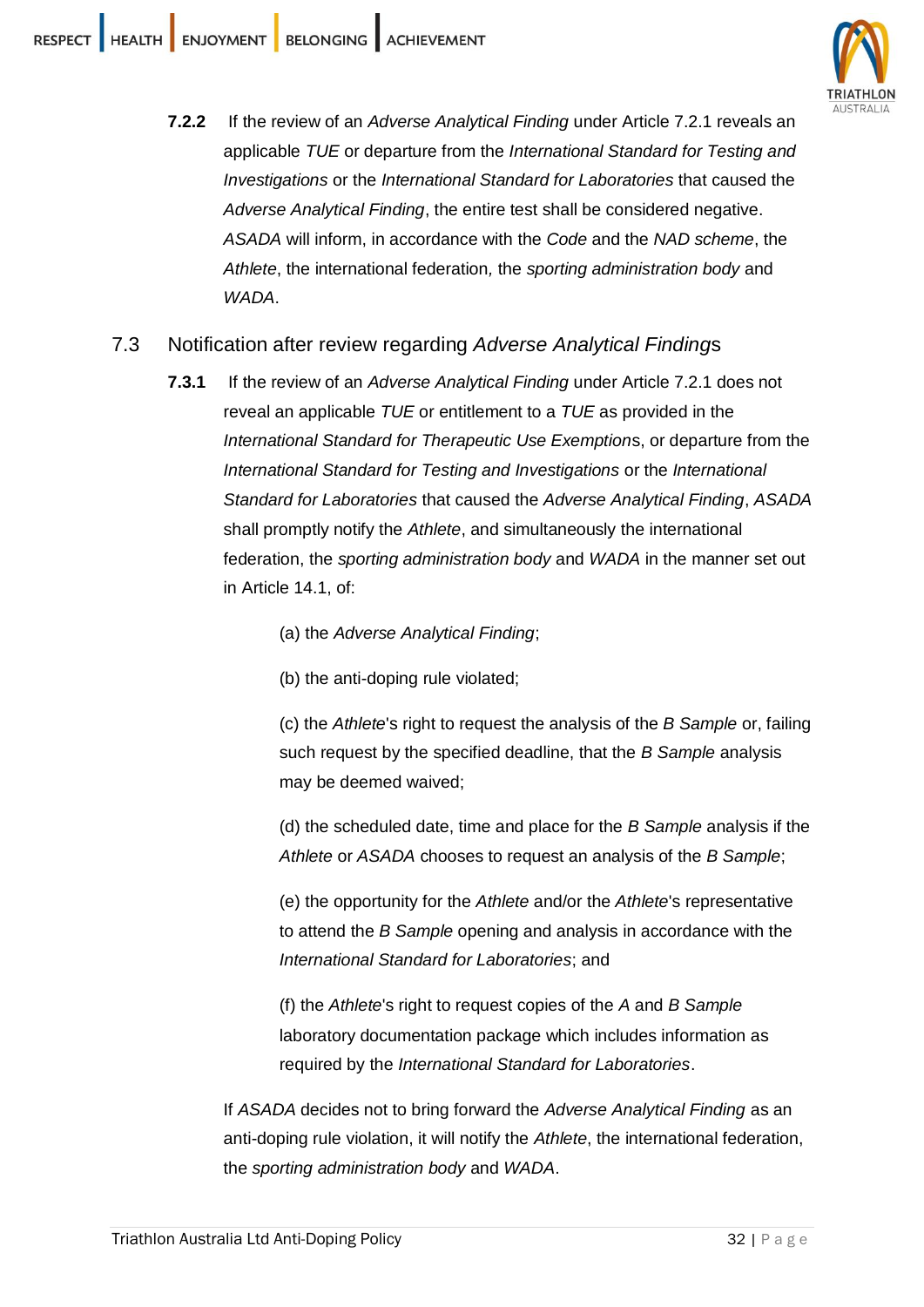

In all cases where an *Athlete* has been notified of an asserted anti-doping rule violation that does not result in a mandatory *Provisional Suspension* under Article 7.9.1, the *Athlete* shall be offered the opportunity to accept a *Provisional Suspension* pending the resolution of the matter.

- **7.3.2** Where requested by the *Athlete* or *ASADA* (or another *Anti-Doping Organisation*) arrangements shall be made to analyse the *B Sample* in accordance with the *International Standard for Laboratories*. An *Athlete* may accept the *A Sample* analytical results by waiving the requirement for *B Sample* analysis. *ASADA* may nonetheless elect to proceed with the *B Sample* analysis even where the *Athlete* has waived this requirement.
- **7.3.3** The *Athlete* and/or his representative shall be allowed to be present at the analysis of the *B Sample*. Also, a representative of *ASADA* shall be allowed to be present.
- **7.3.4** If the *B Sample* analysis does not confirm the *A Sample* analysis, then (unless *ASADA* takes the case forward as an anti-doping rule violation under Article 2.2) the entire test shall be considered negative and the *Athlete*, the international federation, the *sporting administration body* and *WADA* shall be so informed.
- **7.3.5** If the *B Sample* analysis confirms the *A Sample* analysis, the findings shall be reported to the *Athlete*, the international federation, the *sporting administration body*, and *WADA* in accordance with the *Code* and the *NAD scheme*.

### 7.4 Review of *Atypical Findings*

- **7.4.1** As provided in the *International Standard for Laboratories*, in some circumstances laboratories are directed to report the presence of *Prohibited Substance*s, which may also be produced endogenously, as *Atypical Findings;* that is, as findings that are subject to further investigation.
- **7.4.2** Upon receipt of an *Atypical Finding*, *ASADA* shall conduct a review to determine whether:

(a) an applicable *TUE* has been granted or will be granted as provided in the *International Standard for Therapeutic Use Exemption*s, or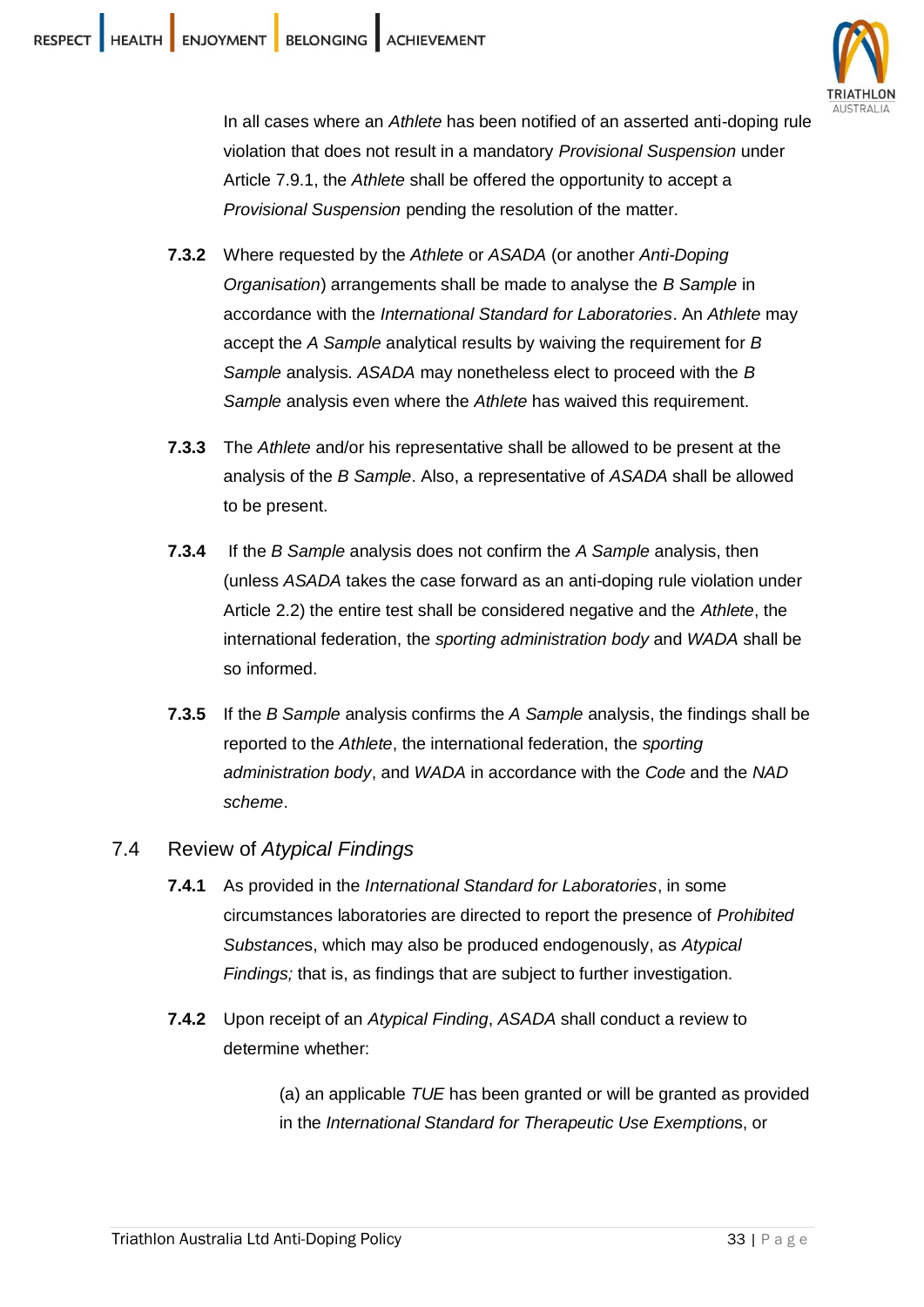

(b) there is any apparent departure from the *International Standard for Testing and Investigations* or *International Standard for Laboratories* that caused the *Atypical Finding*.

- **7.4.3** If the review of an *Atypical Finding* under Article 7.4.2 reveals an applicable *TUE* or a departure from the *International Standard for Testing and Investigations* or the *International Standard for Laboratories* that caused the *Atypical Finding*, the entire test shall be considered negative and the *Athlete*, the international federation and *WADA* shall be so informed in accordance with the *Code* and the *NAD scheme*.
- **7.4.4** If that review does not reveal an applicable *TUE* or a departure from the *International Standard for Testing and Investigations* or the *International Standard for Laboratories* that caused the *Atypical Finding*, *ASADA* shall conduct the required investigation or cause it to be conducted. After the investigation is completed, either the *Atypical Finding* will be brought forward as an *Adverse Analytical Finding*, in accordance with the *Code* and the *NAD scheme* and this Anti-Doping Policy, or else the *Athlete*, the international federation, the *sporting administration body* and *WADA* shall be notified that the *Atypical Finding* will not be brought forward as an *Adverse Analytical Finding*.
- **7.4.5** *ASADA* will not provide notice of an *Atypical Finding* until it has completed its investigation and has decided whether it will bring the *Atypical Finding* forward as an *Adverse Analytical Finding* unless one of the following circumstances exists:
	- **7.4.5.1** If *ASADA* determines the *B Sample* should be analysed prior to the conclusion of its investigation, it may conduct the *B Sample* analysis after notifying the *Athlete*, with such notice to include a description of the *Atypical Finding* and the information described in Article 7.3.1(d) - (f).
	- **7.4.5.2** If *ASADA* is asked

(a) by a *Major Event Organisation* shortly before one of its *International Events*, or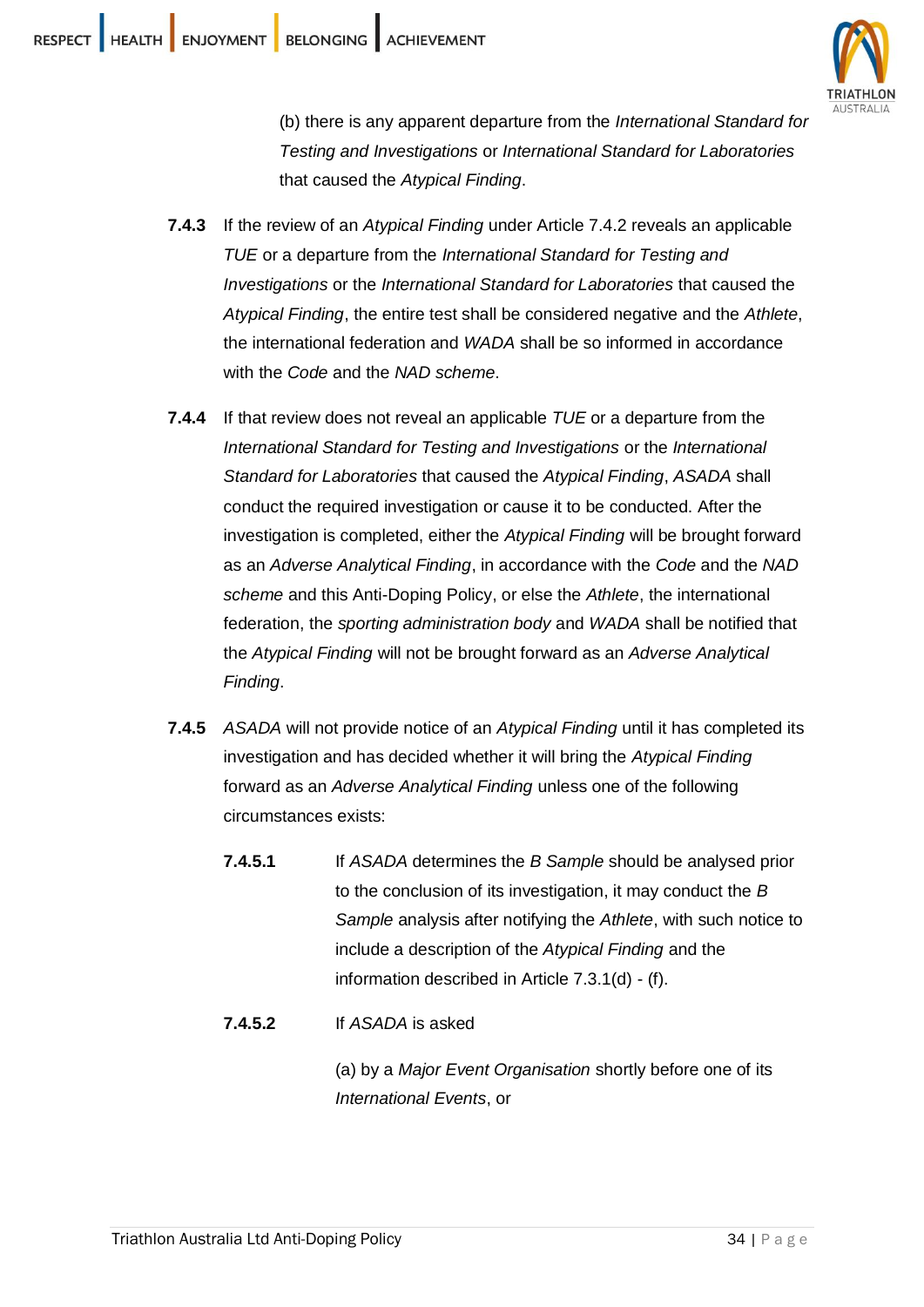

(b) by a sport organisation responsible for meeting an imminent deadline for selecting team members for an *International Event*,

to disclose whether any *Athlete* identified on a list provided by the *Major Event Organisation* or sport organisation has a pending *Atypical Finding*, *ASADA* shall so advise the *Major Event Organisation* or sports organisation after first providing notice of the *Atypical Finding* to the *Athlete*.

### 7.5 Review of *Atypical Passport Findings* and *Adverse Passport Findings*

Review of *Atypical Passport Findings* and *Adverse Passport Findings* shall take place as provided in the *International Standard for Testing and Investigations* and *International Standard for Laboratories*. At such time as *ASADA* is satisfied that an anti-doping rule violation has occurred, it shall promptly give the *Athlete* (and simultaneously, the international federation, the *sporting administration body* and *WADA*) notice of the antidoping rule violation asserted and the basis of that assertion.

### 7.6 Review of whereabouts failures

*ASADA* shall review potential filing failures and missed tests (as defined in the *International Standard for Testing and Investigations* and any *Athlete* whereabouts policy approved by *ASADA* from time to time) in respect of *Athletes* who file their whereabouts information with *ASADA*, in accordance with Annex I to the *International Standard for Testing and Investigations*. At such time as *ASADA* is satisfied that an Article 2.4 anti-doping rule violation has occurred, it shall promptly give the *Athlete* (and simultaneously, the international federation, the *sporting administration body*, and *WADA*) notice that it is asserting a violation of Article 2.4 and the basis of that assertion.

## 7.7 Review of other anti-doping rule violations not covered by Articles7.2 to7.6

*ASADA* shall conduct any follow-up investigation required into a possible anti-doping rule violation not covered by Articles 7.2 to 7.6. At such time as *ASADA* is satisfied that an antidoping rule violation has occurred and *ASADA* has completed all necessary steps as required by the *NAD scheme*, it shall promptly give the *Athlete* or other *Person* (and simultaneously the international federation, the *sporting administration body*, and *WADA*) notice of the anti-doping rule violation asserted, and the basis of that assertion.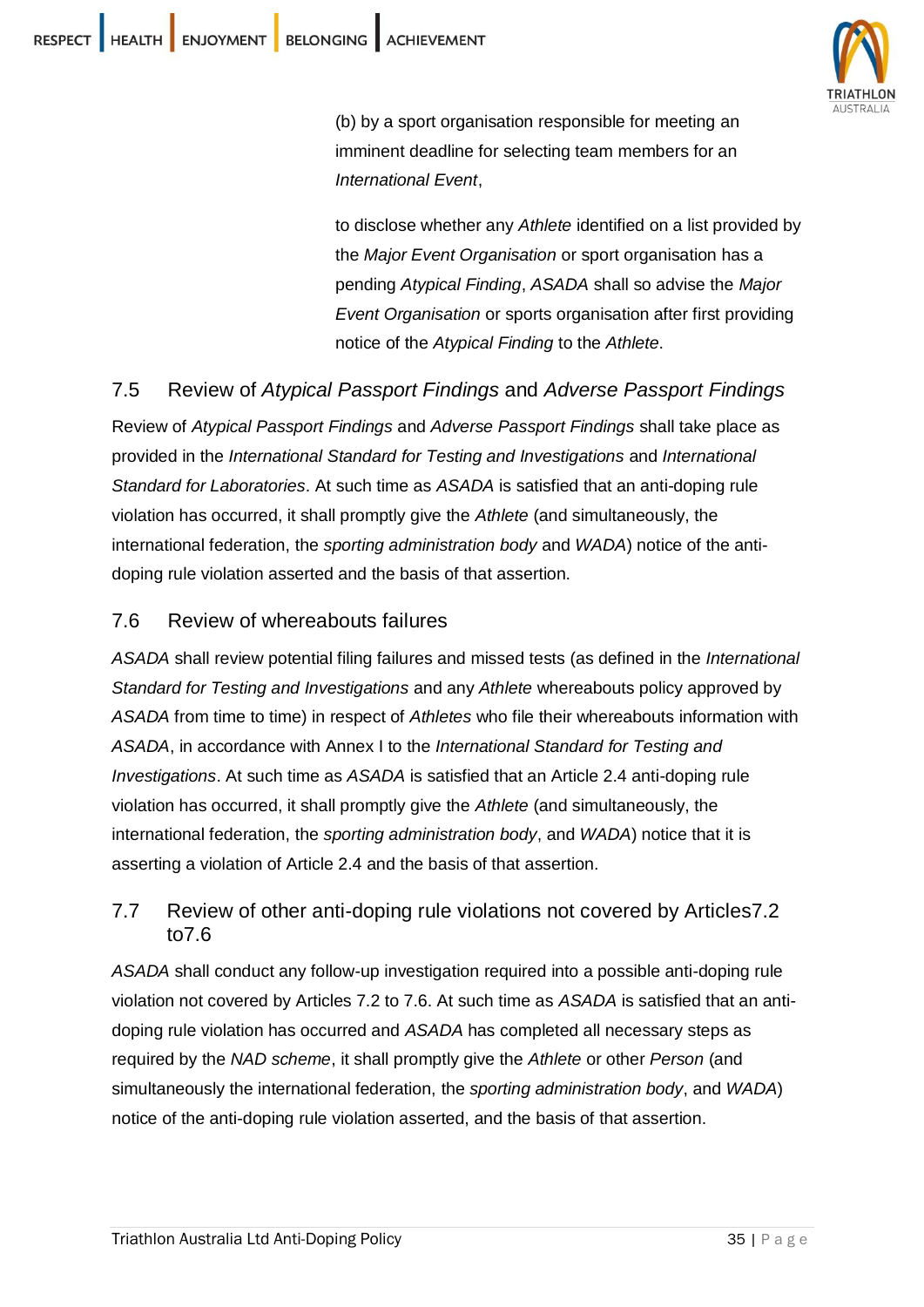

# 7.8 Identification of prior *Anti-Doping Rule Violation*s

Before giving an *Athlete* or other *Person* notice of an asserted anti-doping rule violation, *ASADA* shall refer to its own records as well as ADAMS, and contact *WADA* and other relevant *Anti-Doping Organisations* to determine whether any prior anti-doping rule violation exists.

## 7.9 *Provisional Suspension*s 26

- 7.9.1 Mandatory *Provisional Suspension*: If analysis of an *A Sample* has resulted in an *Adverse Analytical Finding* for a *Prohibited Substance* that is not a *Specified Substance*, or for a *Prohibited Method*, and a review in accordance with Article 7.2.2 does not reveal an applicable *TUE* or departure from the *International Standard for Testing and Investigations* or the *International Standard for Laboratories* that caused the *Adverse Analytical Finding*, a *Provisional Suspension* shall be imposed by the *sporting administration body* upon, or promptly after, the notification described in Articles 7.2, 7.3 or 7.5.
- 7.9.2 Optional *Provisional Suspension*: In the case of an *Adverse Analytical Finding* for a *Specified Substance*, or in the case of any other anti-doping rule violations not covered by Article 7.9.1, the *sporting administration body* may impose a *Provisional Suspension* on the *Athlete* or other *Person* against whom the anti-doping rule violation is asserted at any time after the review and notification described in Articles 7.2 to 7.7 and prior to the final hearing as described in Article 8.
- **7.9.3** Where a *Provisional Suspension* is imposed pursuant to Article 7.9.1 or Article 7.9.2, the *Athlete* or other *Person* shall be given either:

(a) an opportunity for a *Provisional Hearing* either before or on a timely basis after imposition of the *Provisional Suspension*; or

(b) an opportunity for an expedited final hearing in accordance with Article 8 on a timely basis after imposition of the *Provisional Suspension*. Furthermore, the *Athlete* or other *Person* has a right to appeal the *Provisional Suspension* in accordance with Article 13.2 (except as set out in Article 7.9.3.1).

 $\overline{a}$ 

<sup>26</sup> Comment to Article 7.9: *Athletes* and other *Persons* shall receive credit for a *Provisional Suspension* against any period of *Ineligibility* which is ultimately imposed. See Articles 10.11.3.1 and 10.11.3.2.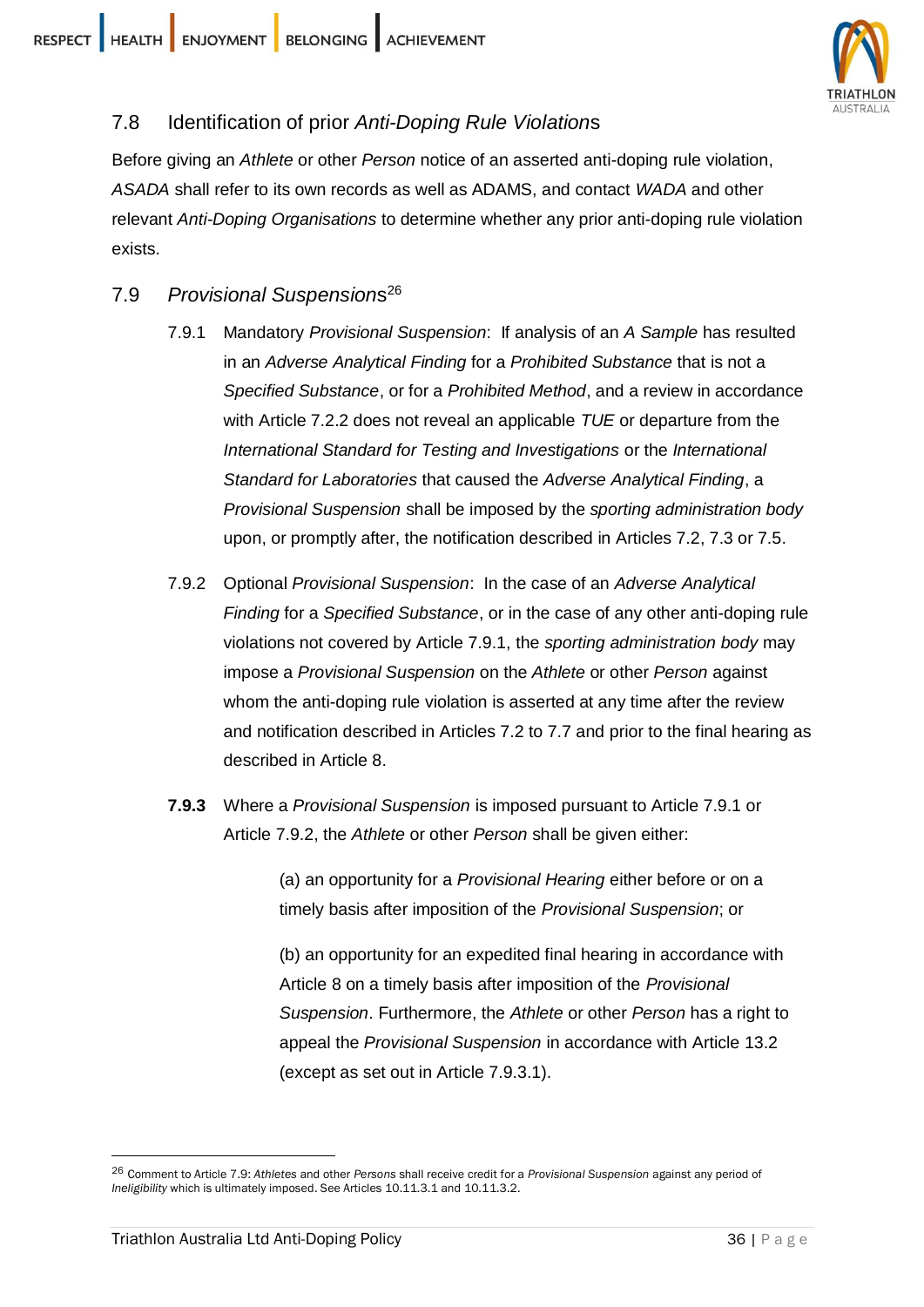

- **7.9.3.1** The *Provisional Suspension* may be lifted if the *Athlete* demonstrates to the hearing panel that the violation is likely to have involved a *Contaminated Product*. A hearing panel's decision not to lift a mandatory *Provisional Suspension* on account of the *Athlete*'s assertion regarding a *Contaminated Product* shall not be appealable.
- **7.9.3.2** The *Provisional Suspension* shall be imposed (or shall not be lifted) unless the *Athlete* or other *Person* establishes at a *Provisional Hearing* that:

(a) the assertion of an anti-doping rule violation has no reasonable prospect of being upheld, for example, because of a patent flaw in the case against the *Athlete* or other *Person*;

(b) the *Athlete* or other *Person* has a strong arguable case that he/she bears *No Fault or Negligence* for the anti-doping rule violation(s) asserted, so that any period of *Ineligibility* that might otherwise be imposed for such a violation is likely to be completely eliminated by application of Article 10.4; or

(c) some other facts exist that make it clearly unfair, in all of the circumstances, to impose a *Provisional Suspension* prior to a final hearing in accordance with Article 8. This ground is to be construed narrowly, and applied only in truly exceptional circumstances. For example, the fact that the *Provisional Suspension* would prevent the *Athlete* or other *Person* participating in a particular *Competition* or *Event* shall not qualify as exceptional circumstances for these purposes.

**7.9.4** If a *Provisional Suspension* is imposed based on an *A Sample Adverse Analytical Finding* and subsequent analysis of the *B Sample* does not confirm the *A Sample* analysis, then the *Athlete* shall not be subject to any further *Provisional Suspension* on account of a violation of Article 2.1. In circumstances where the *Athlete* (or the *Athlete*'s team) has been removed from a *Competition* based on a violation of Article 2.1 and the subsequent *B Sample* analysis does not confirm the *A Sample* finding, then if it is still possible for the *Athlete* or team to be reinstated without otherwise affecting the *Competition*, the *Athlete* or team may continue to take part in the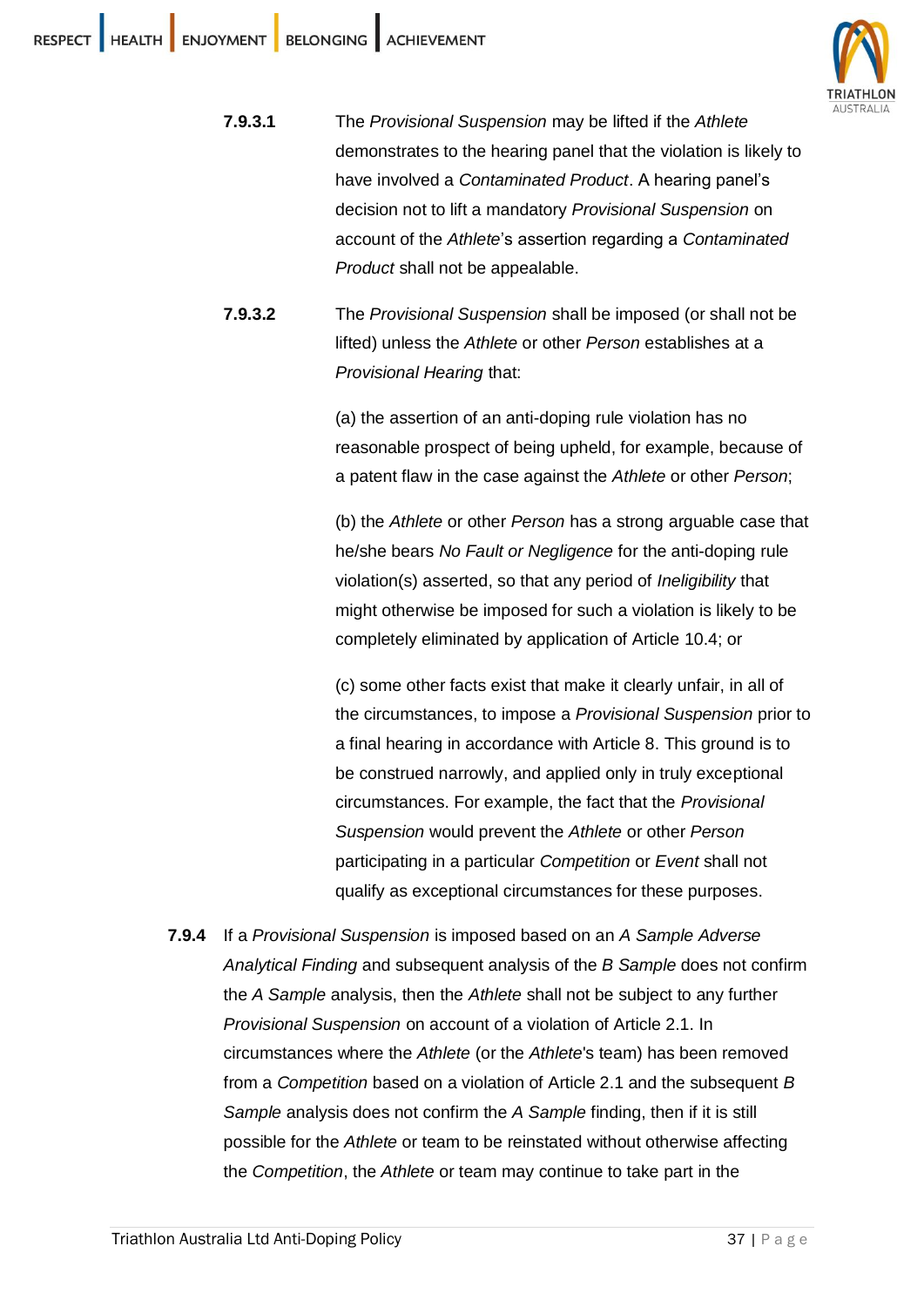

*Competition*. In addition, the *Athlete* or team may thereafter take part in other *Competitions* in the same *Event*.

**7.9.5** In all cases where an *Athlete* or other *Person* has been notified of an asserted anti-doping rule violation but a *Provisional Suspension* has not been imposed on him or her, the *Athlete* or other *Person* shall be offered the opportunity to accept a *Provisional Suspension* voluntarily pending the resolution of the matter.

#### 7.9A Infraction Notices

Once the *ADRVP* makes an assertion of a possible anti-doping rule violation in accordance with the *ASADA Act* and *NAD scheme*, unless otherwise agreed in writing between *ASADA* and the *sporting administration body, ASADA* will:

- **7.9A.1** notify the *Athlete* or *Athlete Support Person*, the *sporting administration body*, the international federation, *WADA*, and relevant *Anti-Doping Organisations* of the assertion;
- **7.9A.2** issue the *Athlete* or *Athlete Support Person* with an Infraction Notice under this Article. The Infraction Notice will:
	- **7.9A.2(a)** notify the *Person* of the asserted anti-doping rule violations under this Anti-Doping Policy and the basis for the violation;
	- **7.9A.2(b)** state that the *Person* has a right to a hearing in relation to the asserted anti-doping rule violation/s;
	- **7.9A.2(c)** state that in the event the *Person* elects to have a hearing, the *Person* must file their application (however described) for a hearing with the *CAS* or other hearing body recognised or approved by *ASADA* within 14 days of receipt of the infraction notice;
	- **7.9A.2(d)** state that if the *Person* does not respond within 14 days of receipt of the infraction notice, or files an application for a hearing in *CAS* after the end of the 14 days referred to in 7.9A.2(c), they will be deemed to have waived their right to a hearing and the *sporting administration body*, in consultation with *ASADA* and other relevant parties, where applicable, may apply a sanction in accordance with Article 10;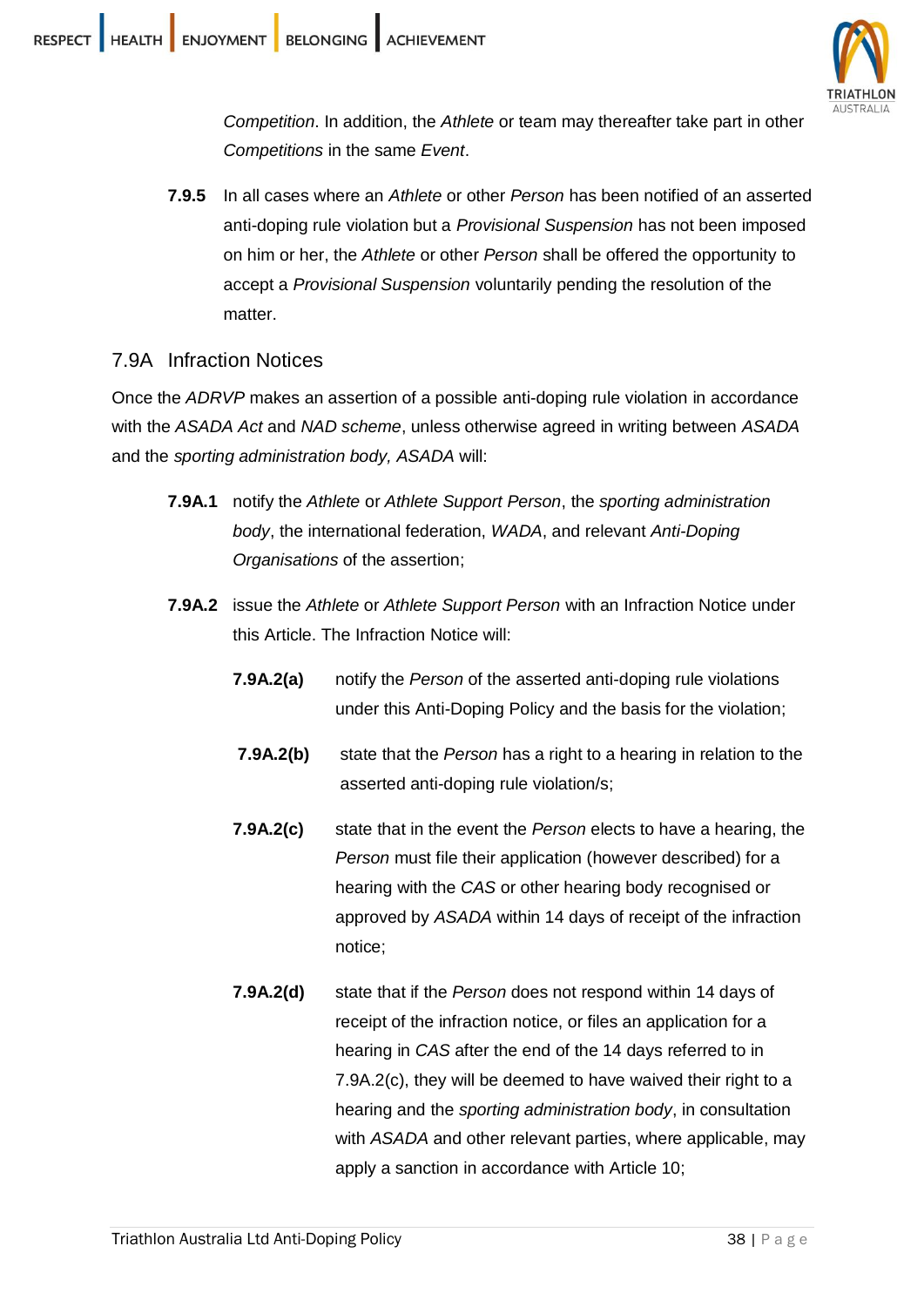

**7.9A.2(e)** be provided to the *Athlete* or *Athlete Support Person*, the *sporting administration body*, the international federation, *WADA*, and relevant *Anti-Doping Organisation* in accordance with the *Code*.

**Note:** *Athletes* and other *Persons* are responsible for keeping their contact details up to date with the *sporting administration body*. Delivery to the last known address is sufficient in circumstances where the current whereabouts of the *Person* are not known. In addition, members of the *sporting administration body* should refer to Article 14.1.1.

- 7.10 Resolution without a hearing
	- **7.10.1** An *Athlete* or other *Person* against whom an anti-doping rule violation is asserted may admit that violation at any time, waive a hearing, and accept the *Consequences* that are mandated by this Anti-Doping Policy or (where some discretion as to *Consequences* exists under this Anti-Doping Policy) that have been offered by *ASADA* or the *sporting administration body*.
	- **7.10.2** Alternatively, if the *Athlete* or other *Person* against whom an antidoping rule violation is asserted fails to dispute that assertion within the deadline specified in the Infraction Notice sent by *ASADA* asserting the violation, then he/she shall be deemed to have admitted the violation, to have waived a hearing, and to have accepted the *Consequences* that are mandated by this Anti-Doping Policy or (where some discretion as to *Consequences* exists under this Anti-Doping Policy) that have been offered by *ASADA* or the *sporting administration body*.
	- **7.10.3** In cases where Article 7.10.1 or Article 7.10.2 applies, a hearing before a hearing panel shall not be required. Instead the *sporting administration body*, in consultation with *ASADA*, shall promptly issue a written decision confirming the commission of the anti-doping rule violation(s) and the *Consequences* imposed as a result, and setting out the reasons for any period of *Ineligibility* imposed, including (if applicable) a justification for why the maximum potential period of *Ineligibility* was not imposed. the *sporting administration body* shall send copies of that decision to other *Anti-Doping Organisations* with a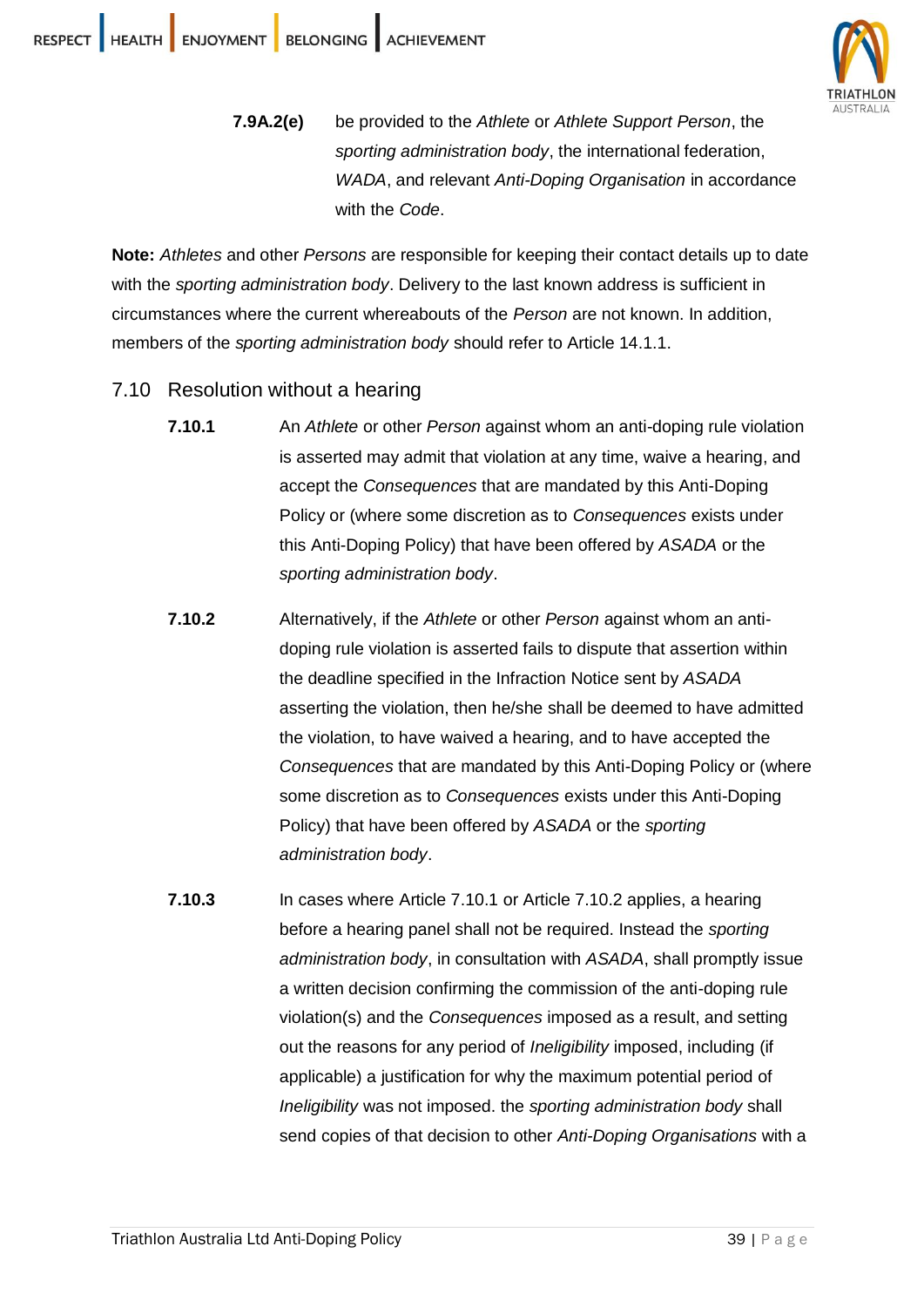

right to appeal under Article 13.2.3, and shall *Publicly Disclose* that decision in accordance with Article 14.3.2.

## 7.11 Notification of results management decisions

In all cases where *ASADA* or the *sporting administration body* (where relevant) has asserted the commission of an anti-doping rule violation, withdrawn the assertion of an anti-doping rule violation, imposed a *Provisional Suspension*, or agreed with an *Athlete* or other *Person* on the imposition of *Consequences* without a hearing, *ASADA* or the *sporting administration body* (where relevant) shall give notice thereof in accordance with Article 14.2.1 to other *Anti-Doping Organisations* with a right to appeal under Article 13.2.3.

## 7.12 Retirement from *sport* <sup>27</sup>

If an *Athlete* or other *Person* retires while *ASADA* (or another *Anti-Doping Organisation*) is conducting the results management process, *ASADA* (or the other *Anti-Doping Organisation*) retains jurisdiction to complete its results management and hearing and appeals process. If an *Athlete* or other *Person* retires before any results management process has begun, and *ASADA* or another *Anti-Doping Organisation* would have had results management authority over the *Athlete* or other *Person* at the time the *Athlete* or other *Person* committed an anti-doping rule violation, *ASADA* or another *Anti-Doping Organisation* has authority to conduct results management in respect of that anti-doping rule violation.

<sup>27</sup> Comment to Article 7.12: Conduct by an *Athlete* or other *Person* before the *Athlete* or other *Person* was subject to the jurisdiction of any *Anti-Doping Organisation* would not constitute an anti-doping rule violation but could be a legitimate basis for denying the *Athlete* or other *Person* membership in a sports organisation.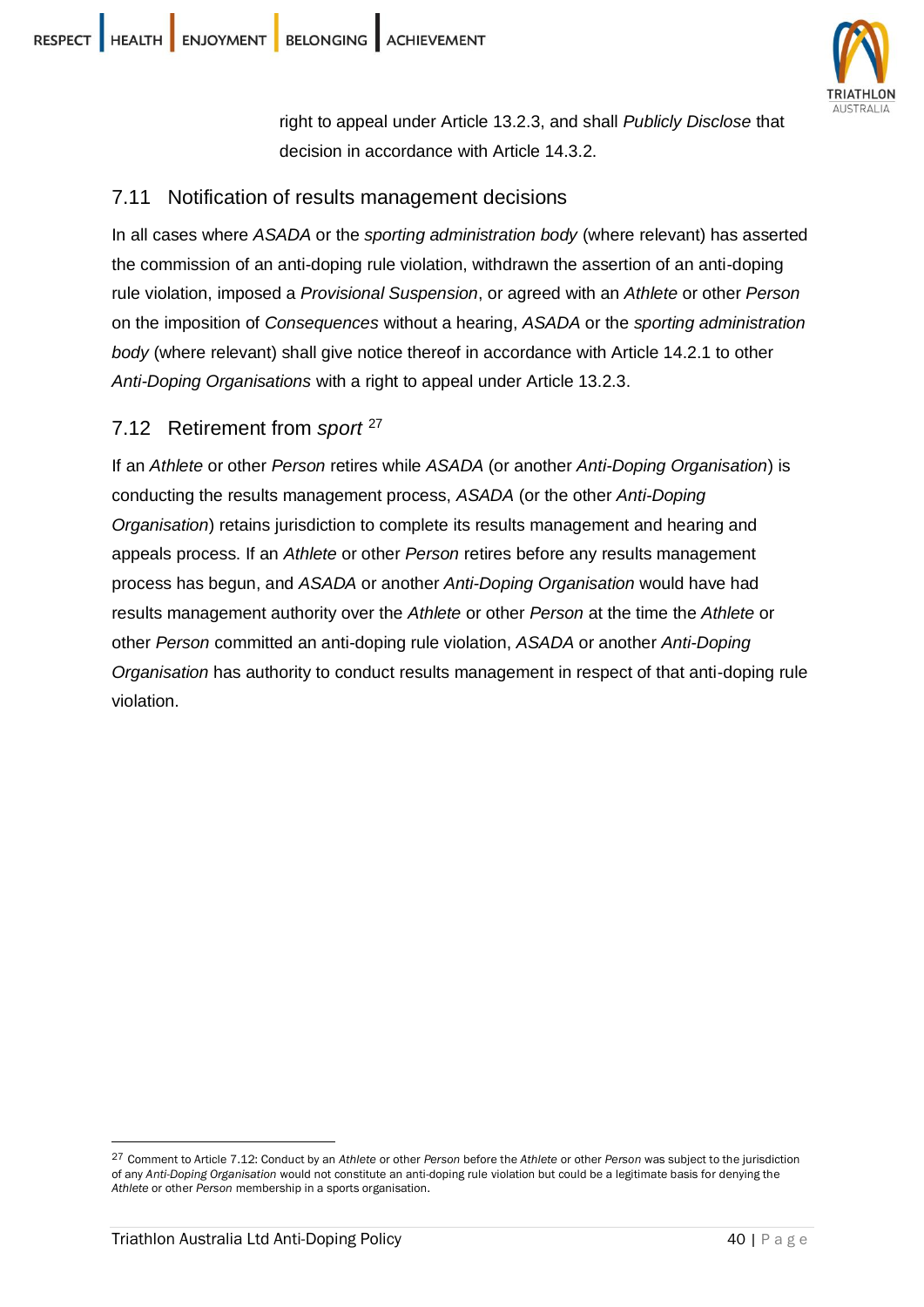

# ARTICLE 8 RIGHT TO A FAIR HEARING

#### 8.1 Fair hearings

Any *Person* who is asserted to have committed an anti-doping rule violation under this Anti-Doping Policy is entitled to a hearing process. Such hearing process shall address whether an anti-doping rule violation was committed and, if so, the appropriate *Consequences*. All hearings conducted pursuant to this Article 8 will respect the following principles:

- **8.1.1** a timely hearing;
- **8.1.2** a fair and impartial hearing body;
- **8.1.3** the right to representation at the *Person*'s own expense;
- **8.1.4** a timely, written, reasoned decision.

Subject to these principles, the hearing will be conducted in the manner that the hearing body determines is appropriate, with as little formality and technicality, and as quickly as proper consideration of the issues permit.

#### 8.2 *Event* hearings

Hearings held in connection with *Events* may be conducted by an expedited process as permitted by the rules of the relevant *Anti-Doping Organisation* and the hearing panel.

#### 8.3 Waiver of hearing

The right to a hearing may be waived either expressly or by the *Athlete*'s or other *Person*'s failure to challenge *ASADA's* assertion that an anti-doping rule violation has occurred within the specific time period provided in the infraction notice issued under Article 7.9A.

#### 8.4 Establishment of hearings

- **8.4.1** The Article 8 hearing body for the purposes of this Anti-Doping Policy at first instance is *CAS* or a hearing body recognised or approved in writing by ASADA on a case-by-case basis. Any appeal from a first-instance decision will be heard by *CAS*.
- **8.4.2** Should a *Person* elect to have a hearing in accordance with Article 8 or Article 7.9.3, the *Person* will be responsible for filing their application for a hearing with *CAS*, and paying any applicable *CAS* fees.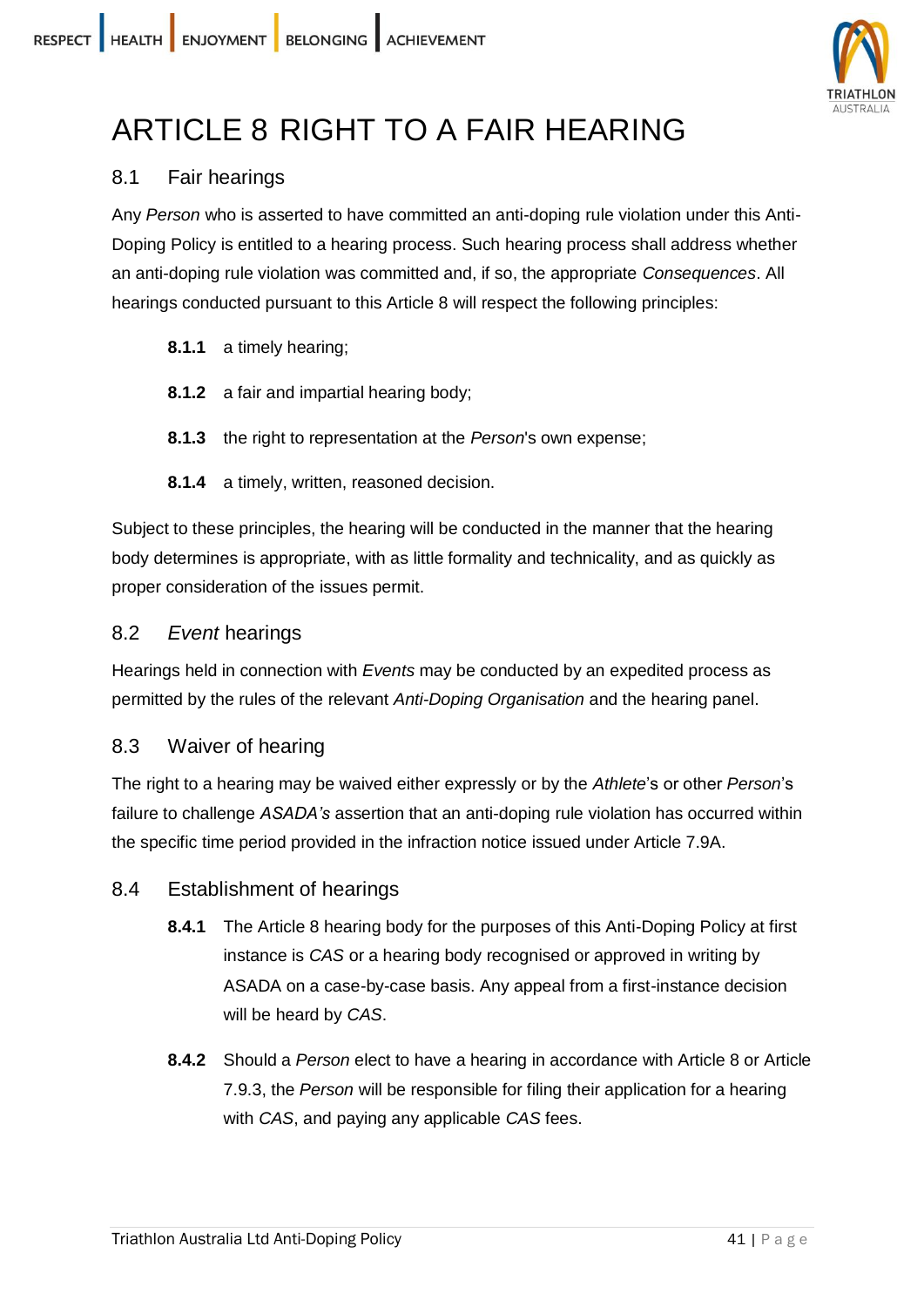

- **8.4.3** *ASADA* and the *sporting administration body* are both entitled to present evidence, file submissions, cross-examine witnesses and do any other thing necessary for the enforcement of this Anti-Doping Policy at any hearing under this Article. Unless otherwise agreed in writing between *ASADA* and the *Sporting administration body, ASADA* will take the lead in presenting the matter in any hearing.
- **8.4.4** Each party shall bear in equal proportions any upfront fee of *CAS* (excluding the initial *CAS* application fee which shall be borne by the party applying). Should it be found that no anti-doping rule violation has been committed, *ASADA* shall reimburse the *Athlete* or other *Person* their application fee and their portion of the upfront fee. Each party shall otherwise bear their own costs.

#### 8.5 Right to attend hearings

the international federation, *WADA* and, where applicable, the Australian Sports Commission, the Australian Olympic Committee, Australian Paralympic Committee, Australian Commonwealth Games Association, relevant State Institutes of Sport/State Academies of Sport and *WADA* shall have the right to attend hearings as an observer or an interested or affected party.

It shall be the duty of *ASADA* to inform those relevant parties of such right to attend as an observer or interested/affected party as applicable. If those parties fail to respond to such notification within 14 days, they shall be taken to have waived their right to so participate.

#### 8.6 *CAS* determination

**8.6.1** *CAS* will determine:

- a) if the *Person* has committed a violation of this Anti-Doping Policy;
- b) if so, what *Consequences* will apply (including the start date for any period of *Ineligibility*); and
- c) any other issues such as, but not limited to, reimbursement of funding provided to the *Athlete* or other *Person* by a sport organisation.
- **8.6.2** *Consequences* will be in accordance with Article 10.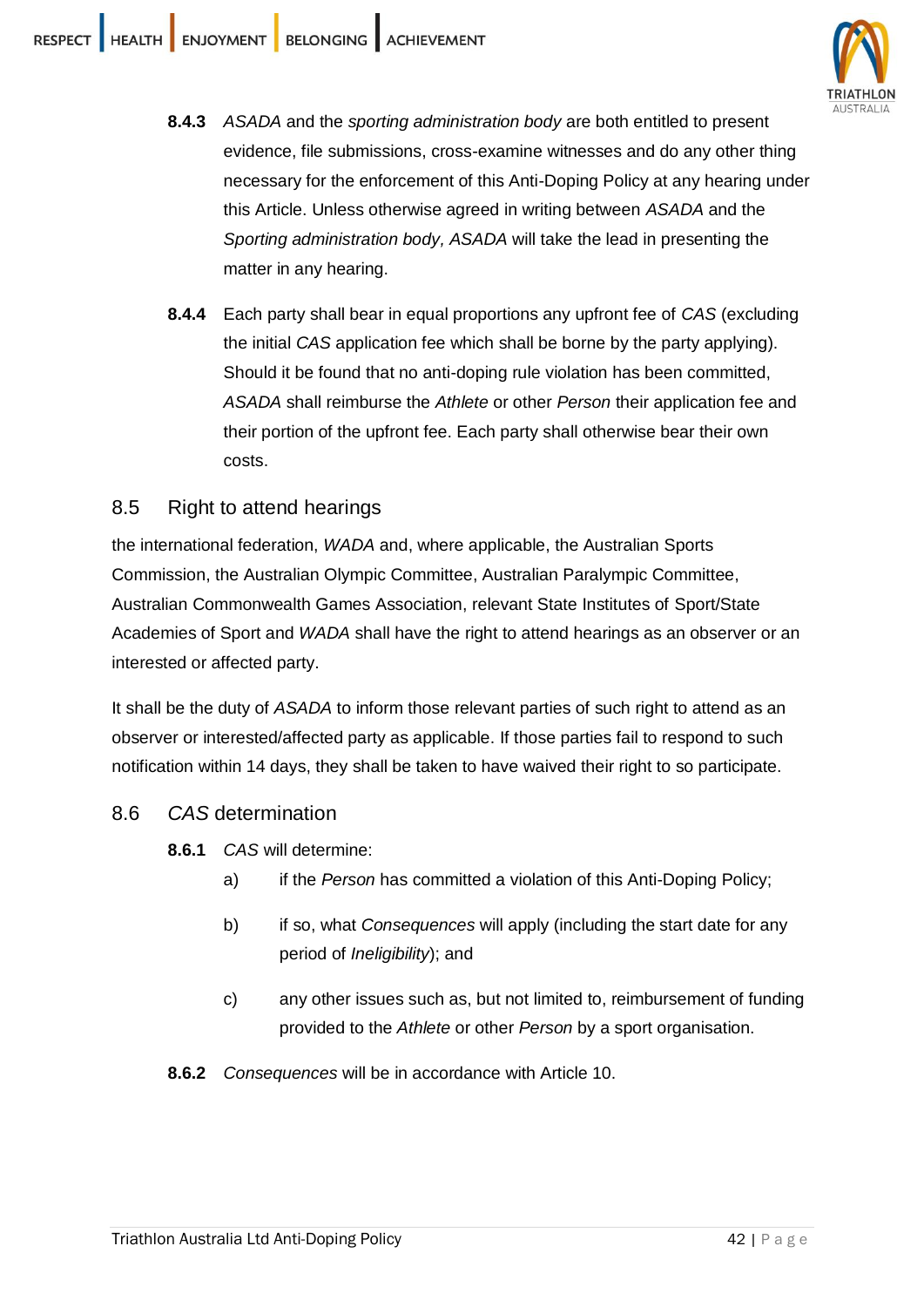

# 8.7 Public disclosure of hearing outcomes

*ASADA* and the *sporting administration body* shall report the outcome of all anti-doping rule violations in accordance with the *Code*, the *ASADA Act* and the *NAD scheme*, and this Anti-Doping Policy, as in force from time to time.

### 8.8 Appeals and review

Decisions by *CAS* at first instance may be appealed as provided in Article 13.

## 8.9 Use of information arising during hearings

If, during a hearing, a party to the hearing process implicates a third party in a potential antidoping rule violation, then *ASADA* (or any other *Anti-Doping Organisation*) may use any such information that arises as a result of the *CAS* process without having to first seek the permission of *CAS* or the parties. This clause overrides R43 and R59 of the *CAS* Code of Sport*s*-related Arbitration to the extent of any inconsistency.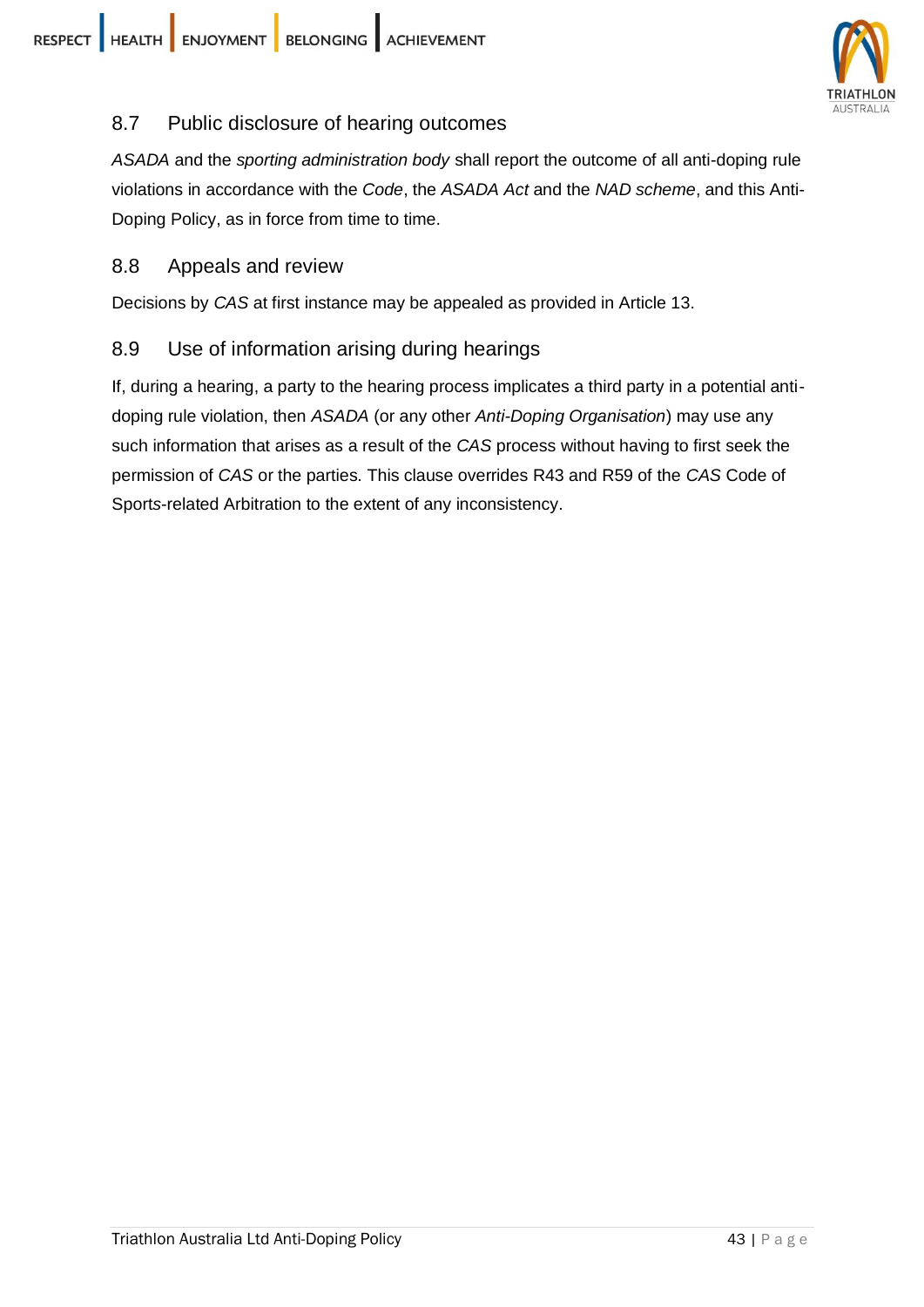

# ARTICLE 9 AUTOMATIC DISQUALIFICATION OF INDIVIDUAL RESULTS<sup>28</sup>

An anti-doping rule violation in *Individual Sport*s in connection with an *In-Competition* test automatically leads to *Disqualification* of the result obtained in that *Competition* with all resulting *Consequences*, including forfeiture of any medals, points and prizes.

<sup>28</sup> Comment to Article 9: For *Team Sport*s, any awards received by individual players will be *Disqualified*. However, *Disqualification* of the team will be as provided in Article 11. In sports which are not *Team Sport*s but where awards are given to teams, *Disqualification* or other disciplinary action against the team when one or more team members have committed an anti-doping rule violation shall be as provided in the applicable rules of the international federation.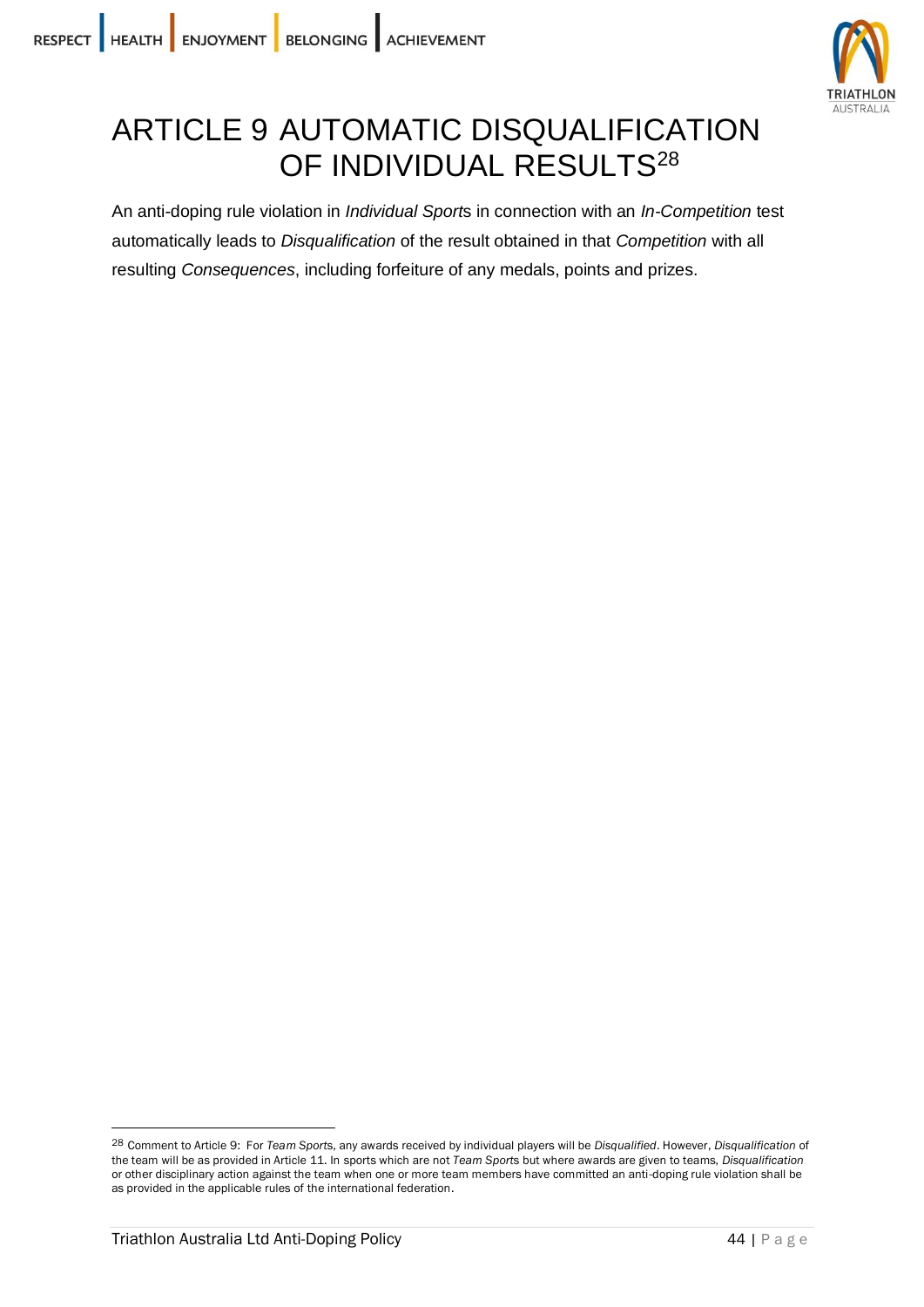

# ARTICLE 10 SANCTIONS ON INDIVIDUALS<sup>29</sup>

### 10.1 *Disqualification* of results in the *Event* during which an *anti-doping rule violation* occurs<sup>30</sup>

An anti-doping rule violation occurring during, or in connection with, an *Event* may, upon the decision of the ruling body of the *Event*, lead to *Disqualification* of all of the *Athlete*'s individual results obtained in that *Event* with all *Consequences*, including forfeiture of all medals, points and prizes, except as provided in Article 10.1.1.

Factors to be included in considering whether to *Disqualify* other results in an *Event* might include, for example, the seriousness of the *Athlete*'s anti-doping rule violation and whether the *Athlete* tested negative in the other *Competitions*.

**10.1.1** If the *Athlete* establishes that he or she bears *No Fault or Negligence* for the violation, the *Athlete*'s individual results in the other *Competitions* shall not be *Disqualified*, unless the *Athlete*'s results in *Competitions* other than the *Competition* in which the anti-doping rule violation occurred were likely to have been affected by the *Athlete*'s anti-doping rule violation.

## 10.2 *Ineligibility* for Presence, *Use* or *Attempt*ed *Use*, or *Possession* of a *Prohibited Substance* or *Prohibited Method*

The period of *Ineligibility* for a violation of Articles 2.1, 2.2 or 2.6 shall be as follows, subject to potential reduction or suspension pursuant to Articles 10.4, 10.5 or 10.6:

- **10.2.1** The period of *Ineligibility* shall be four years where:
	- **10.2.1.1** The anti-doping rule violation does not involve a *Specified Substance*, unless the *Athlete* or other *Person* can establish that the anti-doping rule violation was not intentional.

<sup>&</sup>lt;sup>29</sup> Comment to Article 10: Harmonisation of sanctions has been one of the most discussed and debated areas of anti-doping. Harmonisation means that the same rules and criteria are applied to assess the unique facts of each case. Arguments against requiring harmonisation of sanctions are based on differences between sports including, for example, the following: in some sports the *Athletes* are professionals making a sizable income from the sport and in others the *Athletes* are true amateurs; in those sports where an *Athlete*'s career is short, a standard period of *Ineligibility* has a much more significant effect on the *Athlete* than in sports where careers are traditionally much longer. A primary argument in favour of harmonisation is that it is simply not right that two *Athletes* from the same country who test positive for the same *Prohibited Substance* under similar circumstances should receive different sanctions only because they participate in different sports. In addition, flexibility in sanctioning has often been viewed as an unacceptable opportunity for some sporting organisations to be more lenient with dopers. The lack of harmonisation of sanctions has also frequently been the source of jurisdictional conflicts between international federations and *National Anti-Doping Organisations*.

<sup>30</sup> Comment to Article 10.1: Whereas Article 9 *Disqualifies* the result in a single *Competition* in which the *Athlete* tested positive (for example the 100 metre backstroke), this Article may lead to *Disqualification* of all results in all races during the *Event* (for example the FINA World Championships).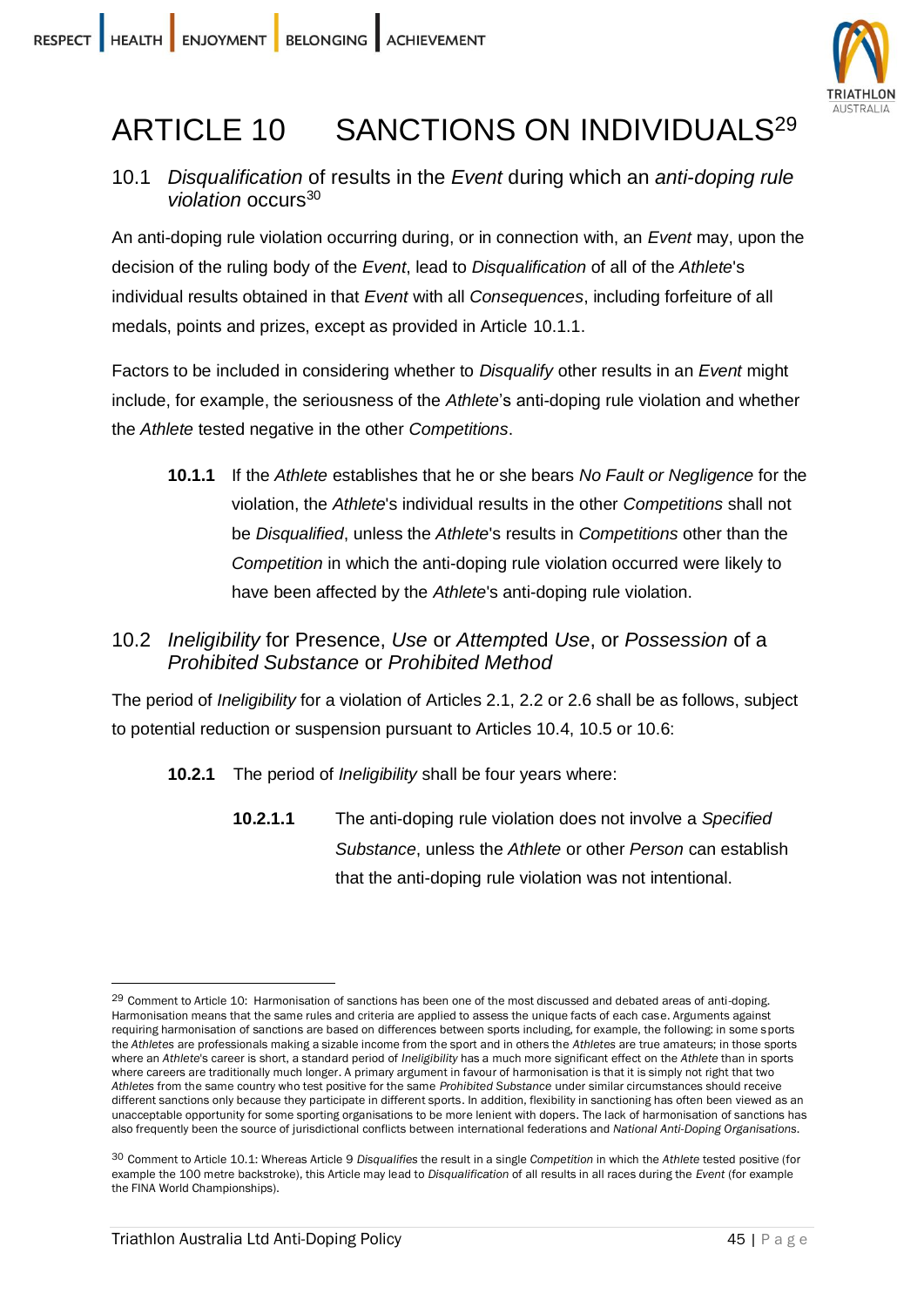

- **10.2.1.2** The anti-doping rule violation involves a *Specified Substance* and *ASADA* can establish that the anti-doping rule violation was intentional.
- **10.2.2** If Article 10.2.1 does not apply, the period of *Ineligibility* shall be two years.
- **10.2.3** As used in Articles 10.2 and 10.3, the term 'intentional' is meant to identify those *Athletes* who cheat. The term, therefore, requires that the *Athlete* or other *Person* engaged in conduct which he or she knew constituted an antidoping rule violation or knew that there was a significant risk that the conduct might constitute or result in an anti-doping rule violation and manifestly disregarded that risk. An anti-doping rule violation resulting from an *Adverse Analytical Finding* for a substance which is only prohibited *In-Competition* shall be rebuttably presumed to be not 'intentional' if the substance is a *Specified Substance* and the *Athlete* can establish that the *Prohibited Substance* was *Used Out-of-Competition*. An anti-doping rule violation resulting from an *Adverse Analytical Finding* for a substance which is only prohibited *In-Competition* shall not be considered 'intentional' if the substance is not a *Specified Substance* and the *Athlete* can establish that the *Prohibited Substance* was *Used Out-of-Competition* in a context unrelated to sport performance.

#### 10.3 *Ineligibility* for other anti-doping rule violation*s*

The period of *Ineligibility* for anti-doping rule violations other than as provided in Article 10.2 shall be as follows, unless Articles 10.5 or 10.6 are applicable:

- **10.3.1** For violations of Article 2.3 or Article 2.5, the period of *Ineligibility* shall be four years unless, in the case of failing to submit to *Sample* collection, the *Athlete* can establish that the commission of the anti-doping rule violation was not intentional (as defined in Article 10.2.3), in which case the period of *Ineligibility* shall be two years.
- **10.3.2** For violations of Article 2.4, the period of *Ineligibility* shall be two years, subject to reduction down to a minimum of one year, depending on the *Athlete*'s degree of *Fault*. The flexibility between two years and one year of *Ineligibility* in this Article is not available to *Athletes* where a pattern of lastminute whereabouts changes or other conduct raises a serious suspicion that the *Athlete* was trying to avoid being available for *Testing*.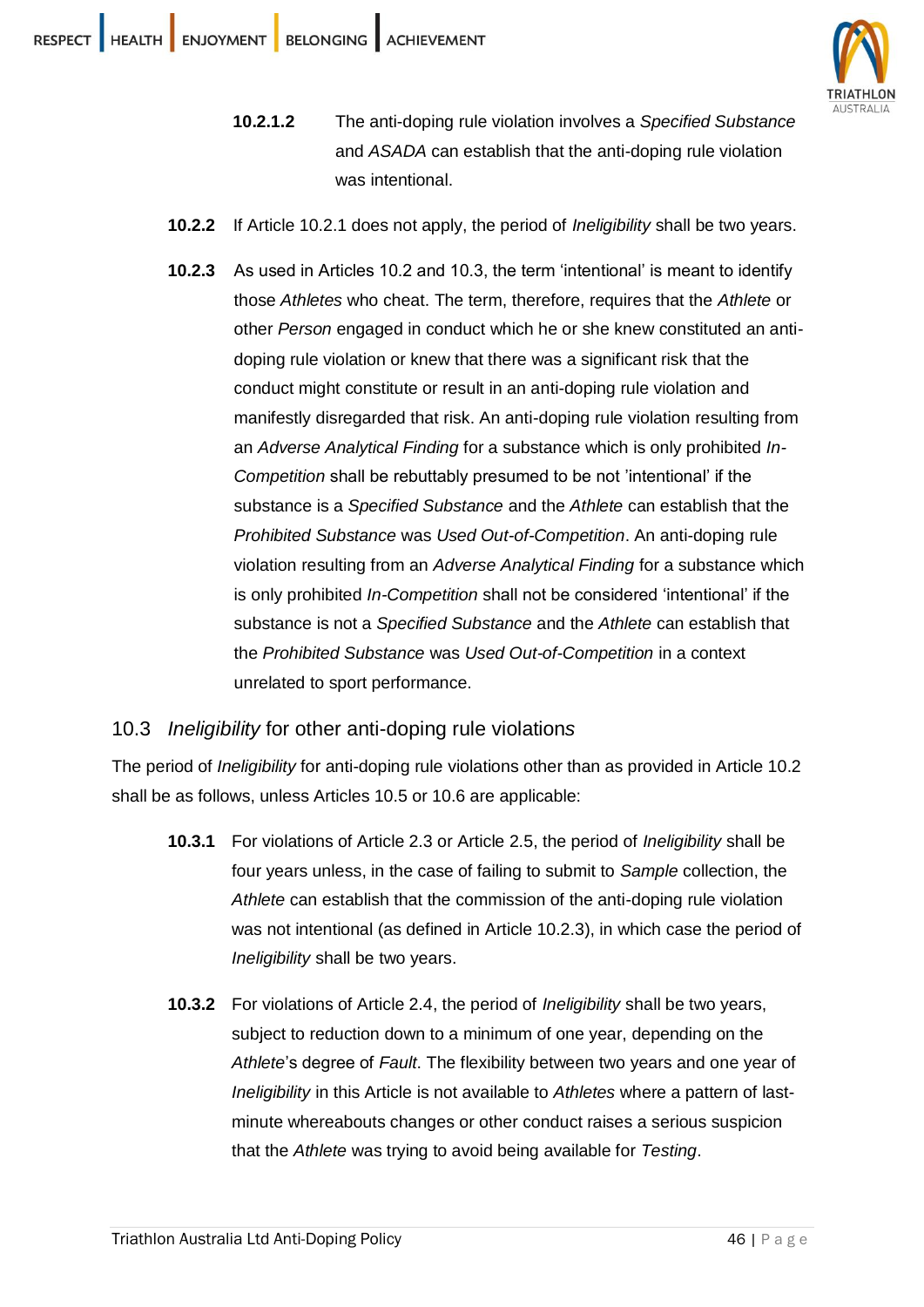

- **10.3.3** For violations of Article 2.7 or 2.8, the period of *Ineligibility* shall be a minimum of four years up to lifetime *Ineligibility*, depending on the seriousness of the violation. An Article 2.7 or Article 2.8 violation involving a *Minor* shall be considered a particularly serious violation and, if committed by *Athlete Support Personnel* for violations other than for *Specified Substances*, shall result in lifetime *Ineligibility* for *Athlete Support Personnel*. In addition, significant violations of Article 2.7 or 2.8 which may also violate non-sporting laws and regulations shall be reported to the competent administrative, professional or judicial authorities $31$ .
- **10.3.4** For violations of Article 2.9, the period of *Ineligibility* imposed shall be a minimum of two years, up to four years, depending on the seriousness of the violation.
- **10.3.5** For violations of Article 2.10, the period of *Ineligibility* shall be two years, subject to reduction down to a minimum of one year, depending on the *Athlete* or other *Person*'s degree of *Fault* and other circumstances of the  $case^{32}$ .
- 10.4 Elimination of the period of *Ineligibility* where there is *No Fault or Negligence*<sup>33</sup>

If an *Athlete* or other *Person* establishes in an individual case that he or she bears *No Fault or Negligence*, then the otherwise applicable period of *Ineligibility* shall be eliminated.

1

<sup>31</sup> Comment to Article 10.3.3: Those who are involved in doping *Athletes* or covering up doping should be subject to sanctions which are more severe than the *Athletes* who test positive. Since the authority of sport organisations is generally limited to *Ineligibility* for accreditation, membership and other sport benefits, reporting *Athlete Support Personnel* to competent authorities is an important step in the deterrence of doping.

<sup>32</sup> Comment to Article 10.3.5: Where the 'other *Person*' referenced in Article 2.10 is an entity and not an individual, that entity may be disciplined as provided in Article 12.

<sup>33</sup> Comment to Article 10.4: This Article and Article 10.5.2 apply only to the imposition of sanctions; they are not applicable to the determination of whether an anti-doping rule violation has occurred. They will only apply in exceptional circumstances, for example where an *Athlete* could prove that, despite all due care, he or she was sabotaged by a competitor. Conversely, *No Fault or Negligence* would not apply in the following circumstances: (a) a positive test resulting from a mislabelled or contaminated vitamin or nutritional supplement (*Athletes* are responsible for what they ingest (Article 2.1.1) and have been warned against the possibility of supplement contamination); (b) the *Administration* of a *Prohibited Substance* by the *Athlete*'s Personal physician or trainer without disclosure to the *Athlete* (*Athletes* are responsible for their choice of medical Personnel and for advising medical Personnel that they cannot be given any *Prohibited Substance*); and (c) sabotage of the *Athlete*'s food or drink by a spouse, coach or other *Person* within the *Athlete*'s circle of associates (*Athletes* are responsible for what they ingest and for the conduct of those *Persons* to whom they entrust access to their food and drink). However, depending on the unique facts of a particular case, any of the referenced illustrations could result in a reduced sanction under Article 10.5 based on *No Significant Fault or Negligence*.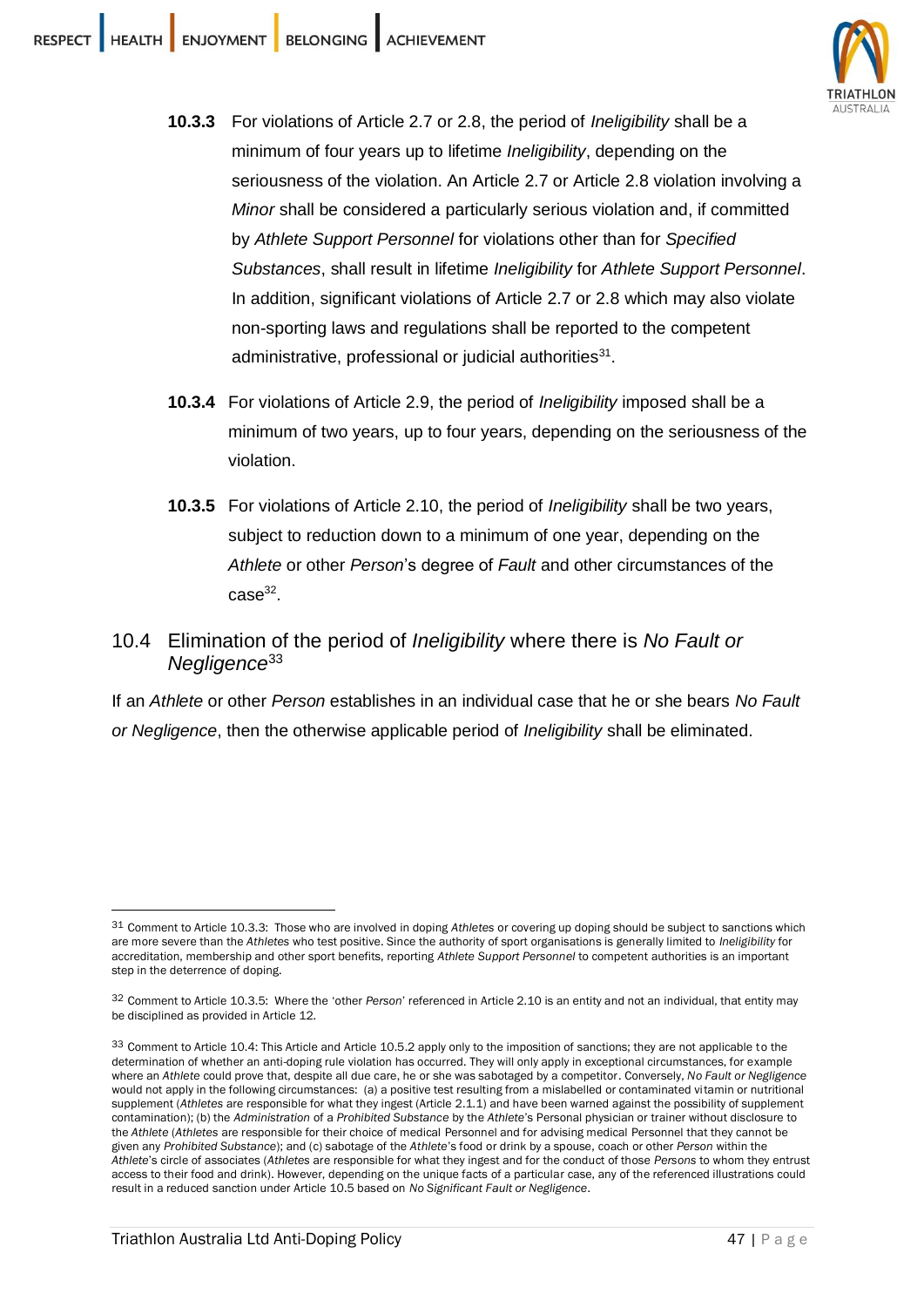

### 10.5 Reduction of the period of *Ineligibility* based on *No Significant Fault or Negligence*

- **10.5.1** Reduction of sanctions for *Specified Substances* or *Contaminated Product*s for Violations of Article 2.1, 2.2 or 2.6.
	- **10.5.1.1** *Specified Substances*

Where the anti-doping rule violation involves a *Specified Substance*, and the *Athlete* or other *Person* can establish *No Significant Fault or Negligence*, then the period of *Ineligibility* shall be, at a minimum, a reprimand and no period of *Ineligibility* and, at a maximum, two years of *Ineligibility*, depending on the *Athlete*'s or other *Person*'s degree of *Fault*.

#### **10.5.1.2** *Contaminated Product*s

In cases where the *Athlete* or other *Person* can establish *No Significant Fault or Negligence* and the detected *Prohibited Substance* came from a *Contaminated Product*, then the period of *Ineligibility* shall be, at a minimum, a reprimand and no period of *Ineligibility* and, at a maximum, two years' *Ineligibility*, depending on the *Athlete*'s or other *Person*'s degree of Fault<sup>34</sup>.

**10.5.2** Application of *No Significant Fault or Negligence* beyond the application of Article 10.5.1

> If an *Athlete* or other *Person* establishes in an individual case where Article 10.5.1 is not applicable, that he or she bears *No Significant Fault or Negligence*, then, subject to further reduction or elimination as provided in Article 10.6, the otherwise applicable period of *Ineligibility* may be reduced based on the *Athlete* or other *Person*'s degree of *Fault*, but the reduced period of *Ineligibility* may not be less than one-half of the period of *Ineligibility* otherwise applicable. If the otherwise applicable period of

<sup>34</sup> Comment to Article 10.5.1.2: In assessing that *Athlete*'s degree of *Fault*, it would, for example, be favourable for the *Athlete* if the *Athlete* had declared the product which was subsequently determined to be contaminated on his or her Doping Control form.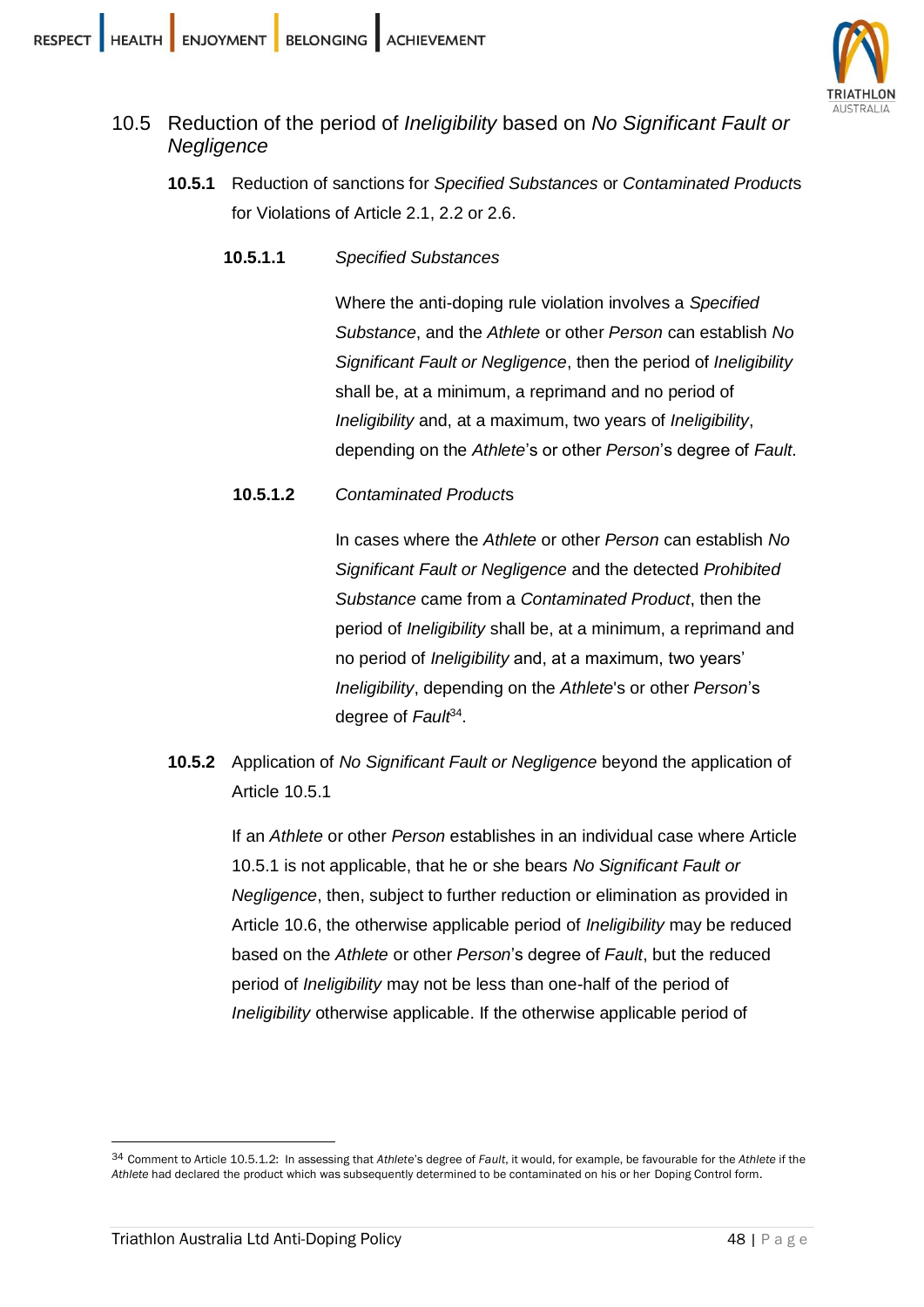

*Ineligibility* is a lifetime, the reduced period under this Article may be no less than eight years $35$ .

#### 10.6 Elimination, reduction, or suspension of period of *Ineligibility* or other *Consequences* for reasons other than *Fault*

- **10.6.1** Substantial assistance in discovering or establishing anti-doping rule violations<sup>36</sup>.
	- **10.6.1.1** An *Anti-Doping Organisation* with results management responsibility for an anti-doping rule violation may, prior to a final appellate decision under Article 13 or the expiration of the time to appeal, suspend a part of the period of *Ineligibility* imposed in an individual case where the *Athlete* or other *Person* has provided *Substantial Assistance* to an *Anti-Doping Organisation*, another criminal authority or professional disciplinary body which results in: (a) the *Anti-Doping Organisation* discovering or bringing forward an anti-doping rule violation by another *Person*, or (b) which results in a criminal or disciplinary body discovering or bringing forward a criminal offence or the breach of professional rules committed by another *Person* and the information provided by the *Person* providing *Substantial Assistance* is made available to the *Anti-Doping Organisation* with results management responsibility. After a final appellate decision under Article 13 or the expiration of time to appeal, an *Anti-Doping Organisation* may only suspend a part of the otherwise applicable period of *Ineligibility* with the approval of *WADA* and the international federation. The extent to which the otherwise applicable period of *Ineligibility* may be suspended shall be based on the seriousness of the anti-doping rule violation committed by the *Athlete* or other *Person* and the significance of the *Substantial Assistance* provided by the *Athlete* or other *Person* to the effort to eliminate doping in sport. No more than three-quarters of the

<sup>35</sup> Comment to Article 10.5.2: Article 10.5.2 may be applied to any anti-doping rule violation except those Articles where intent is an element of the anti-doping rule violation (for example Article 2.5, 2.7, 2.8 or 2.9) or an element of a particular sanction (for example Article 10.2.1) or a range of *Ineligibility* is already provided in an Article based on the *Athlete* or other *Person*'s degree of *Fault*.

<sup>36</sup> Comment to Article 10.6.1: The cooperation of *Athletes*, *Athlete Support Personnel* and other *Persons* who acknowledge their mistakes and are willing to bring other anti-doping rule violations to light is important to clean sport. This is the only circumstance under the *Code* where the suspension of an otherwise applicable period of *Ineligibility* is authorised.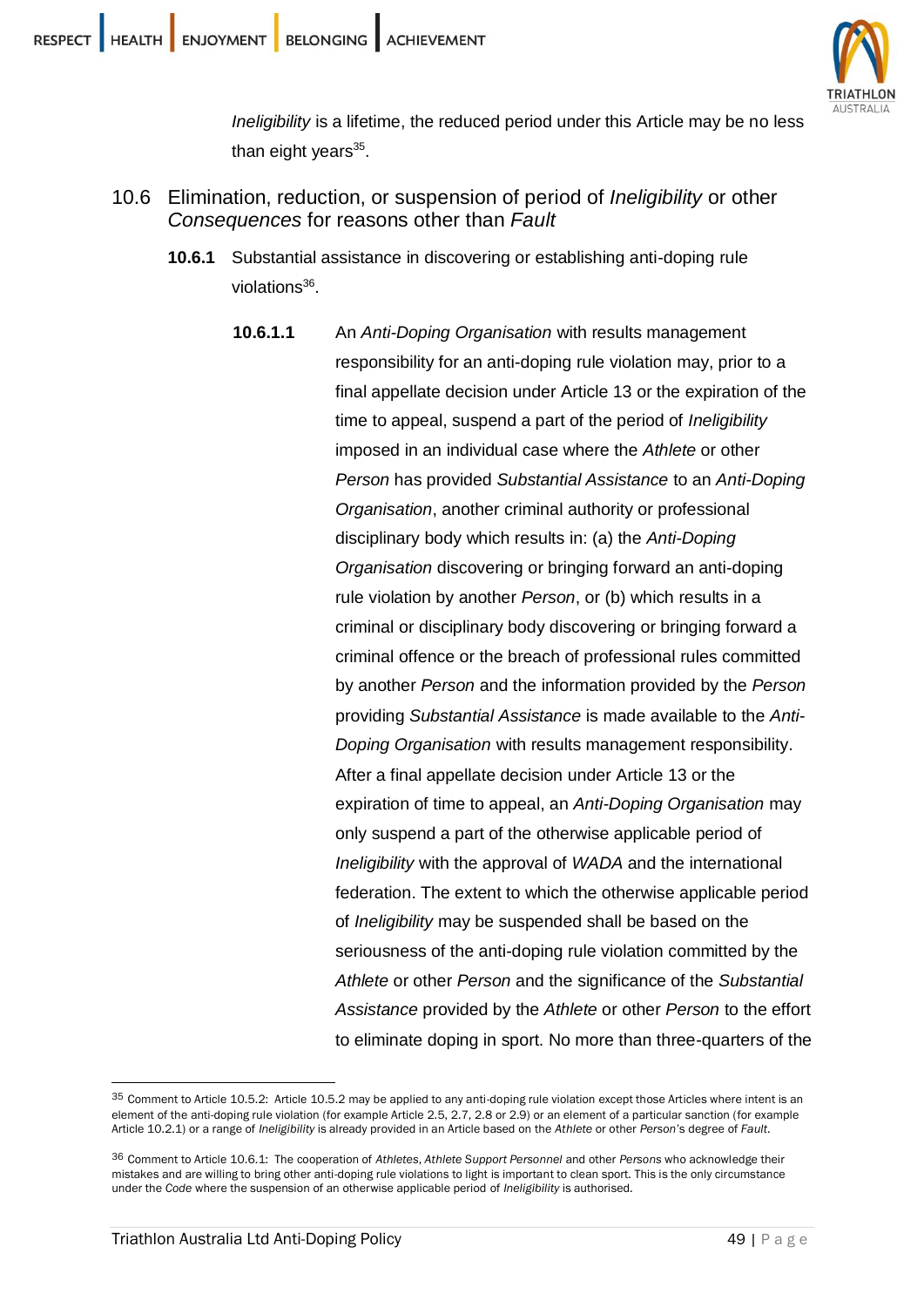

otherwise applicable period of *Ineligibility* may be suspended. If the otherwise applicable period of *Ineligibility* is a lifetime, the non-suspended period under this Article must be no less than eight years. If the *Athlete* or other *Person* fails to continue to cooperate and to provide the complete and credible *Substantial Assistance* upon which a suspension of the period of *Ineligibility* was based, the *Anti-Doping Organisation* that suspended the period of ineligibility shall reinstate the original period of *Ineligibility*. If an *Anti-Doping Organisation* decides to reinstate a suspended period of *Ineligibility* or decides not to reinstate a suspended period of *Ineligibility*, that decision may be appealed by any *Person* entitled to appeal under Article 13.

**10.6.1.2** To further encourage *Athletes* and other *Persons* to provide *Substantial Assistance* to *Anti-Doping Organisations*, at the request of the *Anti-Doping Organisation* conducting results management or at the request of the *Athlete* or other *Person* who has, or has been asserted to have, committed an antidoping rule violation, *WADA* may agree at any stage of the results management process, including after a final appellate decision under Article 13, to what it considers to be an appropriate suspension of the otherwise-applicable period of *Ineligibility* and other *Consequences*. In exceptional circumstances, *WADA* may agree to suspensions of the period of *Ineligibility* and other *Consequences* for *Substantial Assistance* greater than those otherwise provided in this Article, or even no period of *Ineligibility*, and/or no return of prize money or payment of fines or costs. *WADA's* approval shall be subject to reinstatement of sanction, as otherwise provided in this Article. Notwithstanding Article 13, *WADA's* decisions in the context of this Article may not be appealed by any other *Anti-Doping Organisation*.

**10.6.1.3** If any part of an otherwise applicable sanction is suspended because of *Substantial Assistance*, then notice providing justification for the decision shall be provided to the other *Anti-Doping Organisations* with a right to appeal under Article 13.2.3 as provided in Article 14.2. In unique circumstances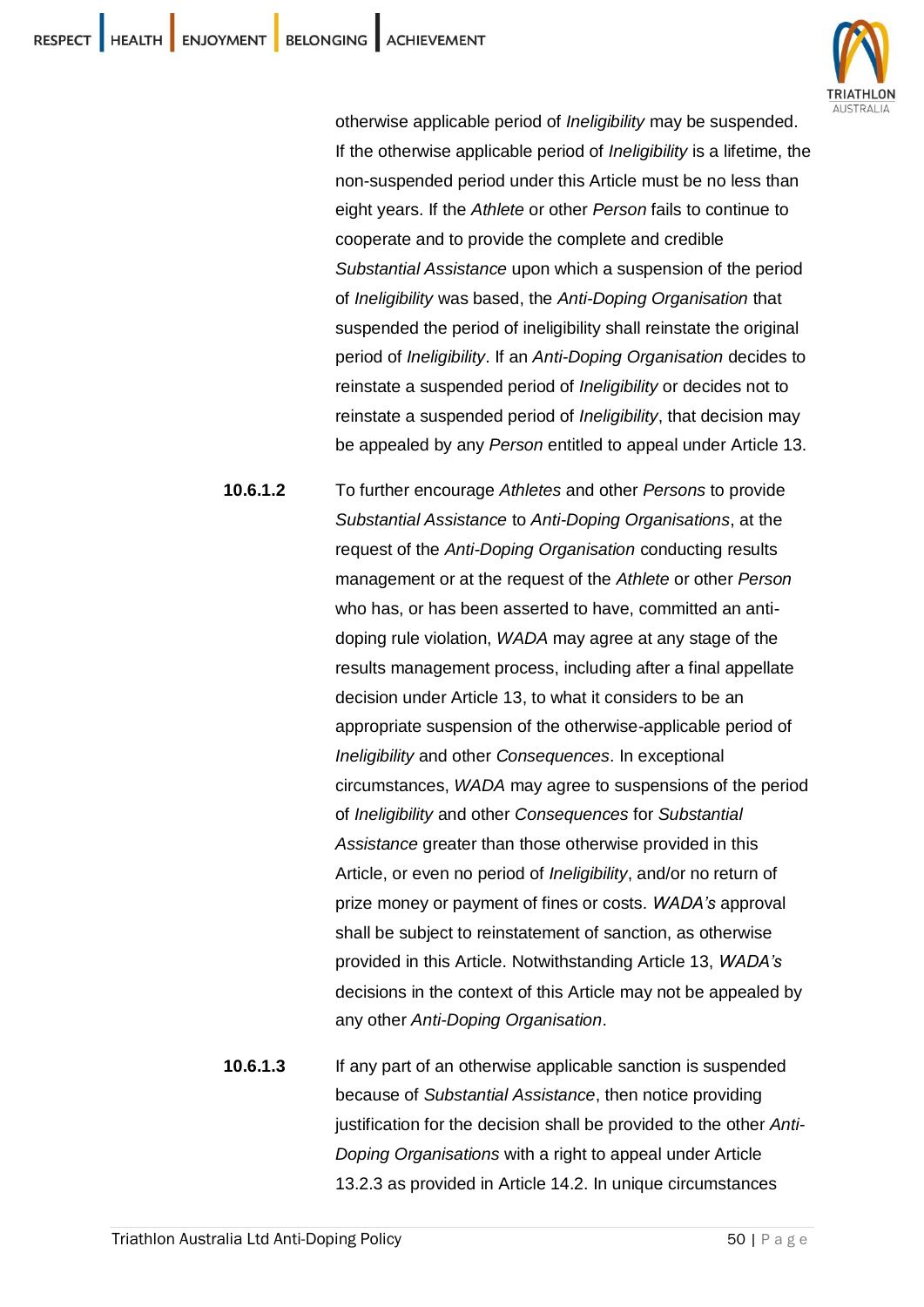

where *WADA* determines that it would be in the best interest of anti-doping, *WADA* may authorise an *Anti-Doping Organisation* to enter into appropriate confidentiality agreements limiting or delaying the disclosure of the *Substantial Assistance* agreement or the nature of *Substantial Assistance* being provided.

#### **10.6.2** Admission of an Anti-Doping Rule Violation in the absence of other evidence

Where an *Athlete* or other *Person* voluntarily admits the commission of an anti-doping rule violation before having received notice of a *Sample* collection which could establish an anti-doping rule violation (or, in the case of an anti-doping rule violation other than Article 2.1, before receiving first notice of the admitted violation pursuant to Article 7) and that admission is the only reliable evidence of the violation at the time of admission, then the period of *Ineligibility* may be reduced, but not below one-half of the period of Ineligibility otherwise applicable<sup>37</sup>.

**10.6.3** Prompt admission of an Anti-Doping Rule Violation after being confronted with a violation sanctionable under Article 10.2.1 or Article 10.3.1

An *Athlete* or other *Person* potentially subject to a four-year sanction under Article 10.2.1 or 10.3.1 (for evading or refusing *Sample* Collection or *Tampering* with *Sample* Collection), by promptly admitting the asserted antidoping rule violation after being confronted by *ASADA* (or another *Anti-Doping Organisation*), and also upon the approval and at the discretion of both *WADA* and the *Anti-Doping Organisation* with results management responsibility, may receive a reduction in the period of *Ineligibility* down to a minimum of two years, depending on the seriousness of the violation and the *Athlete* or other *Person*'s degree of *Fault*.

**10.6.4** Application of multiple grounds for reduction of a sanction

<sup>37</sup> Comment to Article 10.6.2: This Article is intended to apply when an *Athlete* or other *Person* comes forward and admits to an antidoping rule violation in circumstances where no *Anti-Doping Organisation* is aware that an anti-doping rule violation might have been committed. It is not intended to apply to circumstances where the admission occurs after the *Athlete* or other *Person* believes he or she is about to be caught. The amount by which *Ineligibility* is reduced should be based on the likelihood that the *Athlete* or other *Person* would have been caught had he/she not come forward voluntarily.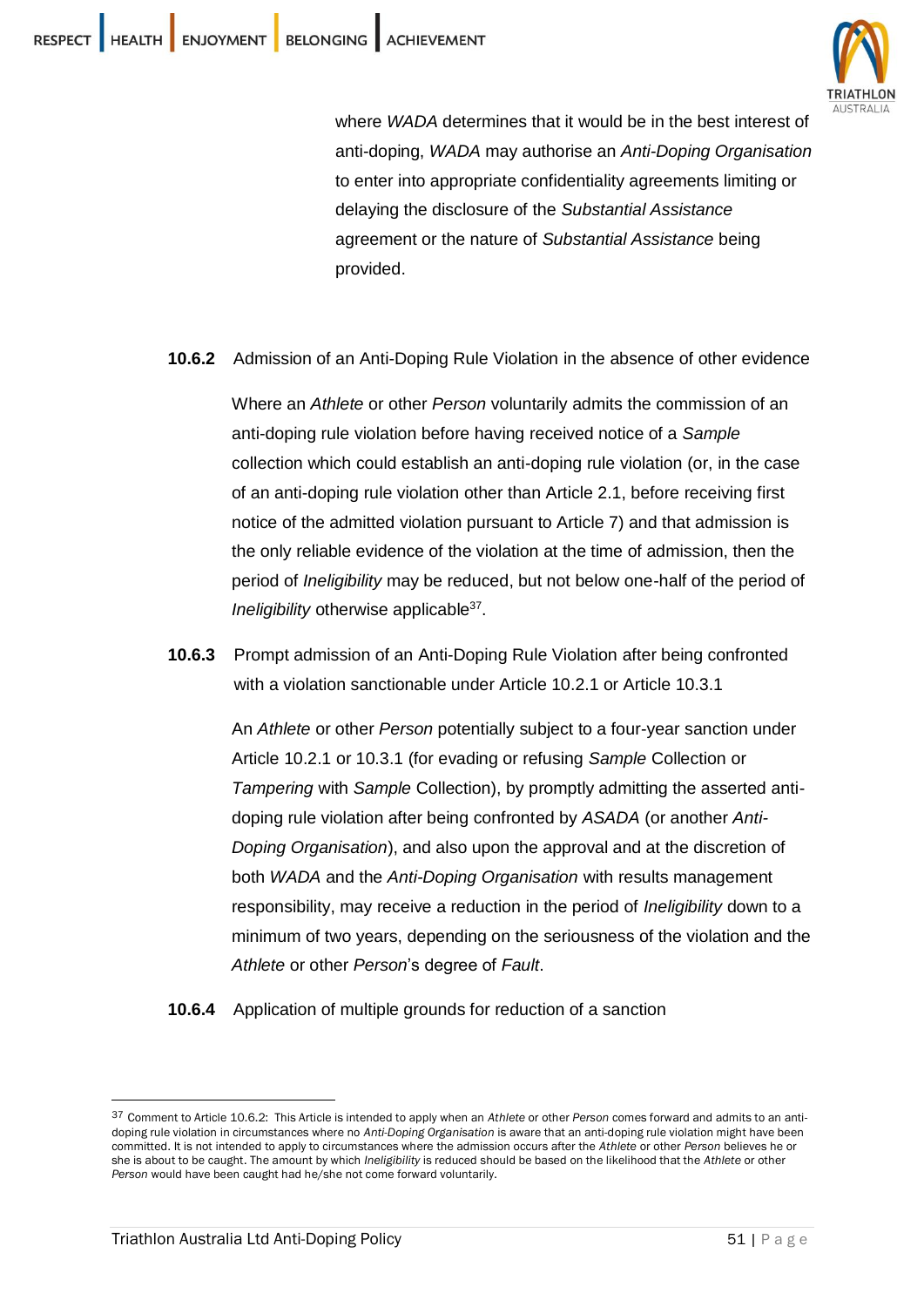

Where an *Athlete* or other *Person* establishes entitlement to reduction in sanction under more than one provision of Article 10.4, 10.5 or 10.6, before applying any reduction or suspension under Article 10.6, the otherwise applicable period of *Ineligibility* shall be determined in accordance with Articles 10.2, 10.3, 10.4 and 10.5. If the *Athlete* or other *Person* establishes entitlement to a reduction or suspension of the period of *Ineligibility* under Article 10.6, then the period of *Ineligibility* may be reduced or suspended, but not to below one-fourth of the otherwise applicable period of *Ineligibility<sup>38</sup>* .

#### 10.7 Multiple violations

- **10.7.1** For an *Athlete* or other *Person*'s second anti-doping rule violation, the period of *Ineligibility* shall be the greater of:
	- (a) six months;
	- (b) one-half of the period of Ineligibility imposed for the first anti-doping rule violation without taking into account any reduction under Article 10.6; or
	- (c) twice the period of Ineligibility otherwise applicable to the second antidoping rule violation treated as if it were a first violation, without taking into account any reduction under Article 10.6.

The period of *Ineligibility* established may then be further reduced by the application of Article 10.6.

**10.7.2** A third anti-doping rule violation will always result in a lifetime period of *Ineligibility*, except if the third violation fulfils the condition for elimination or reduction of the period of *Ineligibility* under Article 10.4 or 10.5, or involves a violation of Article 2.4. In these particular cases, the period of *Ineligibility* shall be from eight years to lifetime *Ineligibility*.

<sup>38</sup> Comment to Article 10.6.4: The appropriate sanction is determined in a sequence of four steps. First, the hearing panel (or *sporting administration body* if the *Athlete* waives their right to a hearing and admits the anti-doping rule violation/s) determines which of the basic sanctions (Articles 10.2, 10.3, 10.4 or 10.5) apply to the particular anti-doping rule violation. Second, if the basic sanction provides for a range of sanctions, the hearing panel/*sporting administration body* must determine the applicable sanction within that range according to the *Athlete* or other *Person*'s degree of *Fault*. In a third step, the hearing panel/*sporting administration body* establishes whether there is a basis for elimination, suspension, or reduction of the sanction (Article 10.6). Finally, the hearing panel/*sporting administration body* decides on the commencement of the period of *Ineligibility* under Article 10.11. Several examples of how Article 10 is to be applied are in Appendix 2.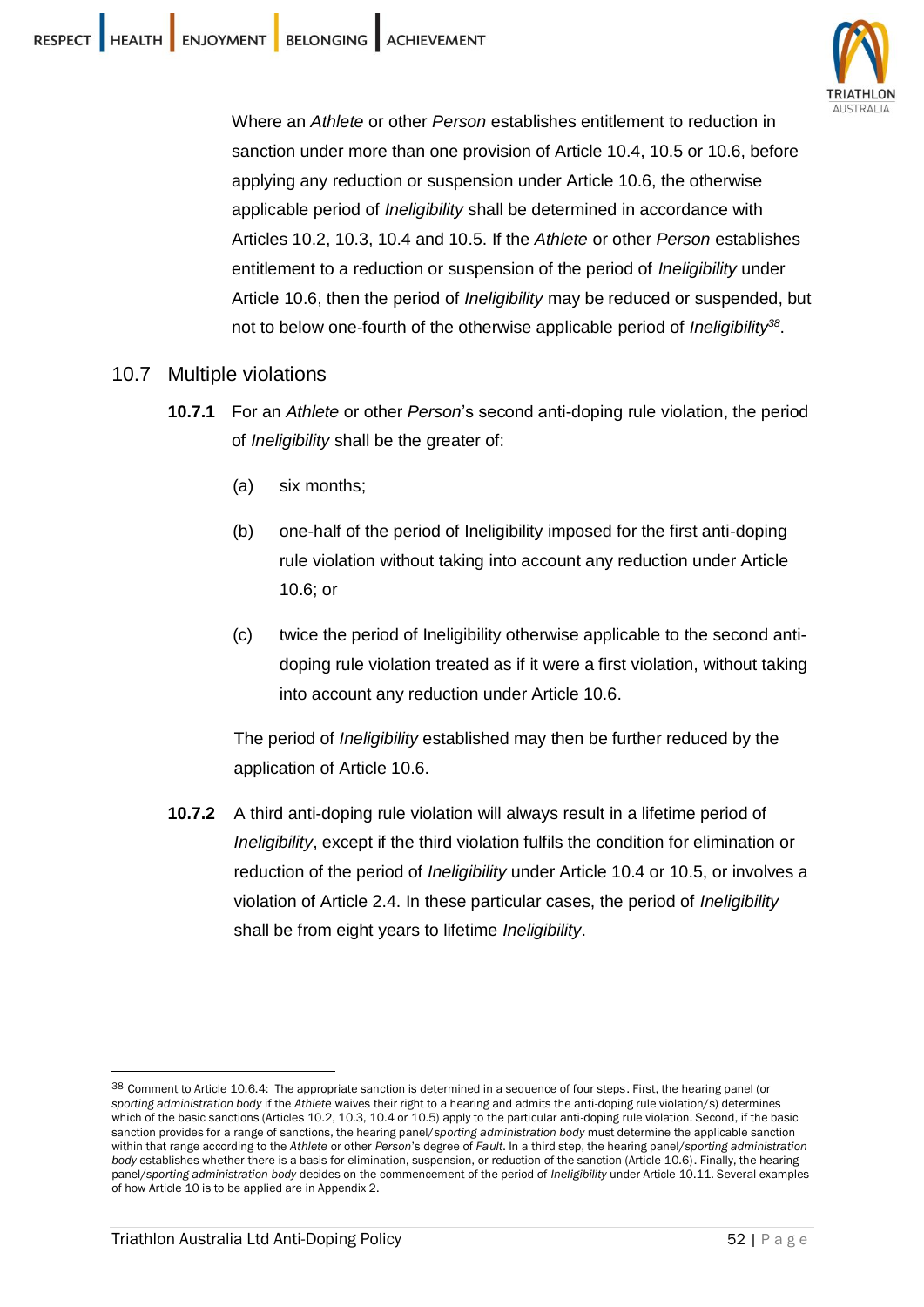

- **10.7.3** An anti-doping rule violation for which an *Athlete* or other *Person* has established *No Fault or Negligence* shall not be considered a prior violation for purposes of this Article.
- **10.7.4** Additional rules for certain potential multiple violations
	- **10.7.4.1** For purposes of imposing sanctions under Article 10.7, an antidoping rule violation will only be considered a second violation if the *Anti-Doping Organisation* can establish that the *Athlete* or other *Person* committed the second anti-doping rule violation after the *Athlete* or other *Person* received notice pursuant to Article 7, or after the *Anti-Doping Organisation* made reasonable efforts to give notice, of the first anti-doping rule violation. If the *Anti-Doping Organisation* cannot establish this, the violations shall be considered together as one single first violation, and the sanction imposed shall be based on the violation that carries the more severe sanction.
	- **10.7.4.2** If, after the imposition of a sanction for a first anti-doping rule violation, an *Anti-Doping Organisation* discovers facts involving an anti-doping rule violation by the *Athlete* or other *Person* which occurred prior to notification regarding the first violation, then the *sporting administration body*, in consultation with *ASADA*, shall impose an additional sanction based on the sanction that could have been imposed if the two violations had been adjudicated at the same time. Results in all *Competitions* dating back to the earlier anti-doping rule violation will be *Disqualified* as provided in Article 10.8.
	- **10.7.5** Multiple *Anti-Doping Rule Violations* during ten-year period

For purposes of Article 10.7, each anti-doping rule violation must take place within the same ten-year period in order to be considered multiple violations.

## 10.8 *Disqualification* of results in *Competitions* subsequent to *Sample* collection or commission of an anti-doping rule violation

In addition to the automatic *Disqualification* of the results in the *Competition* which produced the positive *Sample* under Article 9, all other competitive results of the *Athlete* obtained from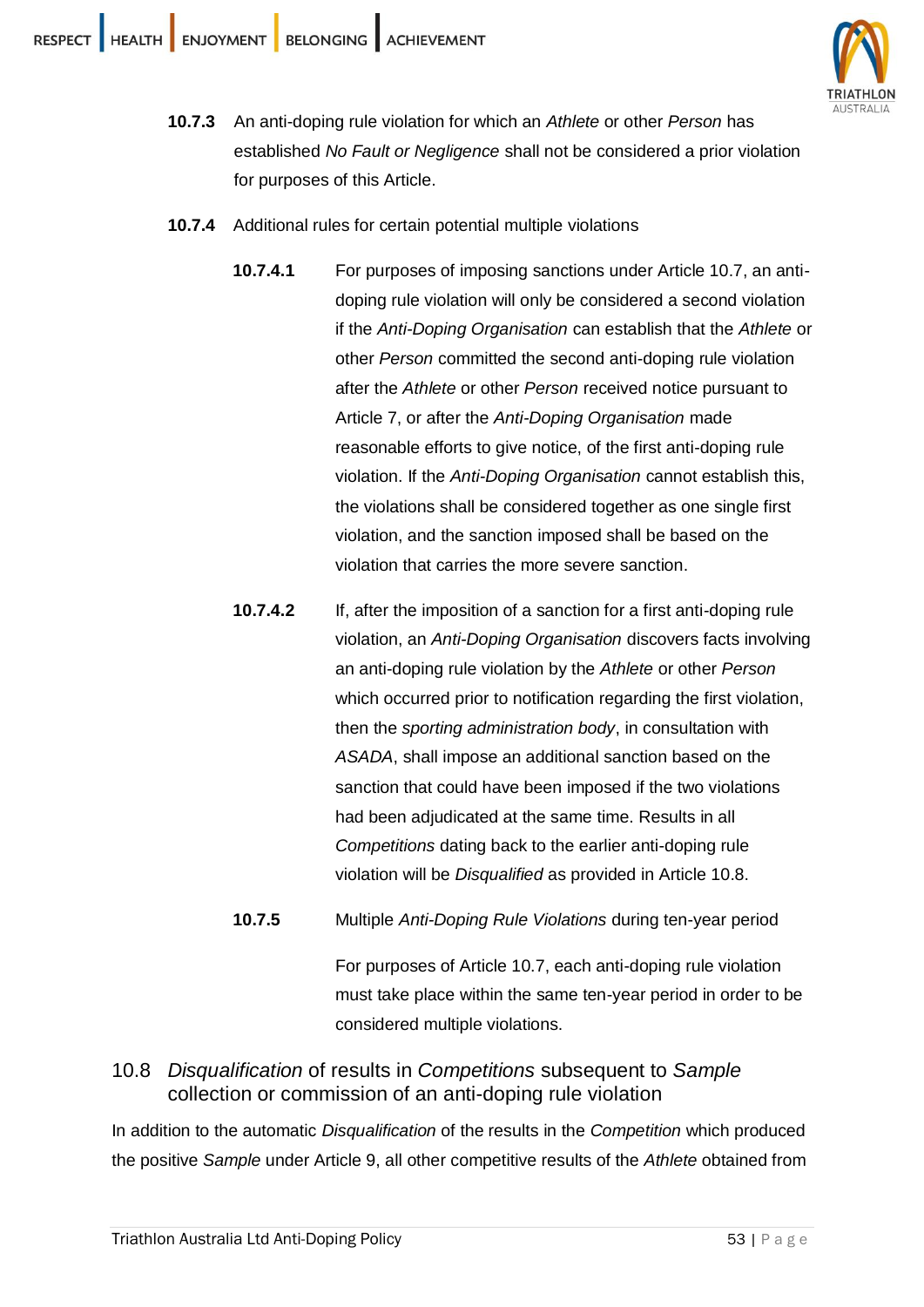

the date a positive *Sample* was collected (whether *In-Competition* or *Out-of-Competition*), or other anti-doping rule violation occurred, through the commencement of any *Provisional Suspension* or *Ineligibility* period, shall, unless fairness requires otherwise, be *Disqualified* with all of the resulting *Consequences,* including forfeiture of any medals, points and prizes<sup>39</sup>.

## 10.9 Allocation of *CAS* Cost Awards and Forfeited Prize Money

The priority for repayment of *CAS* cost awards and forfeited prize money shall be: first, payment of costs awarded by *CAS*; second, reallocation of forfeited prize money to other *Athletes* if provided for in the rules of the international federation; and third, reimbursement of the expenses of *ASADA* (or any other *Anti-Doping Organisation*) that conducted results management in the case.

## 10.10 *Financial Consequences*

The imposition of a financial sanction (such as the recovery of funding by a sport organisation) shall not be considered a basis for reducing the *Ineligibility* or other sanction which would otherwise be applicable under this Anti-Doping Policy or the *Code*.

Where the maximum period of ineligibility for the relevant ADRV has been imposed, the SAB is entitled to recover government funding received by Athletes or Persons during the 12 months prior to the determination of an ADRV. Financial sanctions may only be imposed where the principle of proportionality is satisfied.

### 10.11 Commencement of *Ineligibility* period<sup>40</sup>

Except as provided below, the period of *Ineligibility* shall start on the date of the final hearing decision providing for *Ineligibility* or, if the hearing is waived or there is no hearing, on the date *Ineligibility* is accepted or otherwise imposed.

### **10.11.1** Delays not attributable to the *Athlete* or other *Person*

Where there have been substantial delays in the hearing process or other aspects of *Doping Control* not attributable to the *Athlete* or other *Person*, the body imposing the sanction may start the period of

 $\overline{a}$ 

<sup>39</sup> Comment to Article 10.8: Nothing in this Anti-Doping Policy precludes clean *Athletes* or other *Persons* who have been damaged by the actions of a *Person* who has committed an anti-doping rule violation from pursuing any right which they would otherwise have to seek damages from such *Person*.

<sup>40</sup> Comment to Article 10.11: Article 10.11 makes clear that delays not attributable to the *Athlete*, timely admission by the *Athlete* and *Provisional Suspension* are the only justifications for starting the period of *Ineligibility* earlier than the date of the final hearing decision.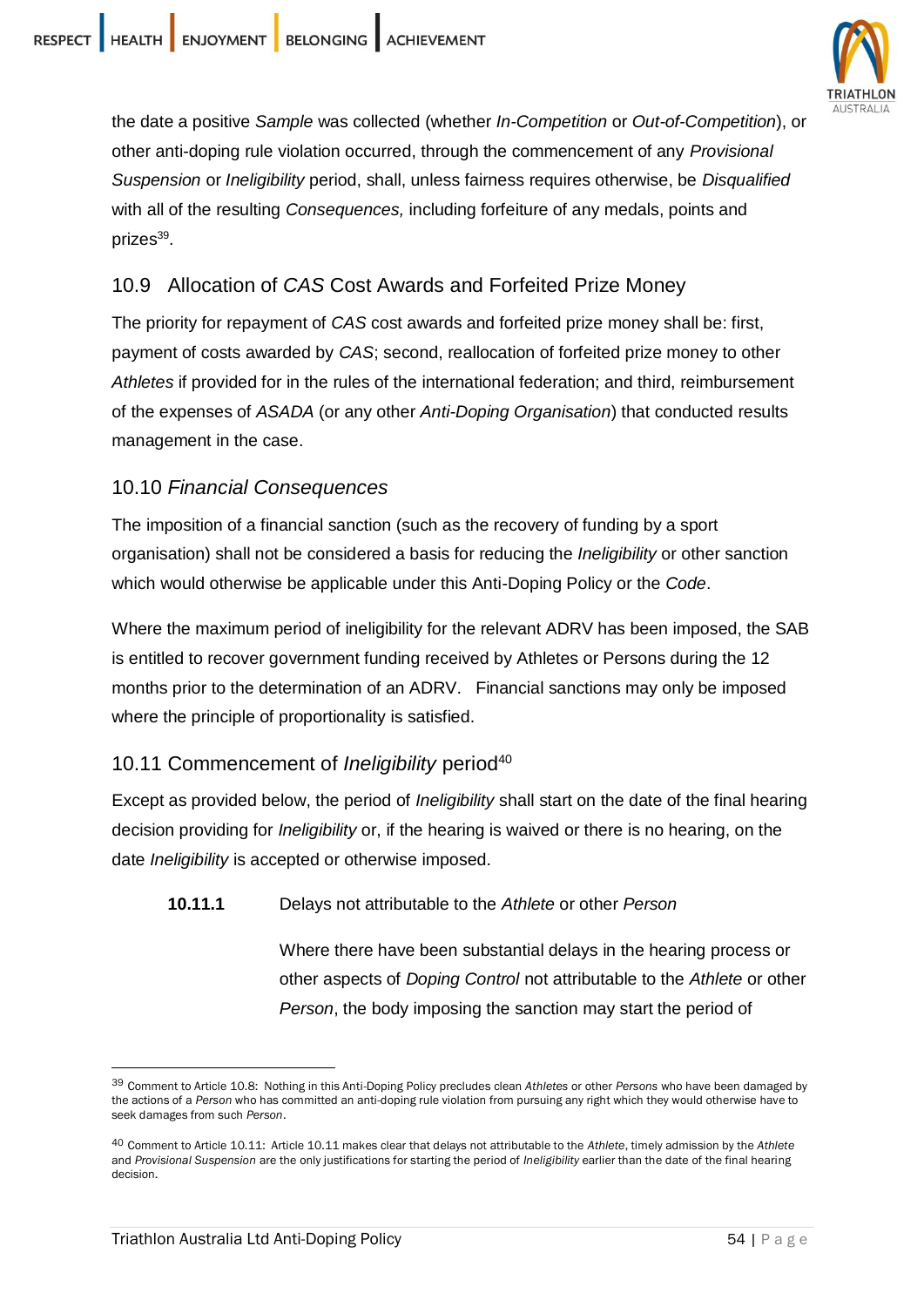

*Ineligibility* at an earlier date commencing as early as the date of *Sample* collection or the date on which another anti-doping rule violation last occurred. All competitive results achieved during the period of *Ineligibility*, including retroactive *Ineligibility*, shall be *Disqualified<sup>41</sup>* .

#### **10.11.2** Timely admission

Where the *Athlete* or other *Person* promptly (which, in all *Events*, for an *Athlete* means before the *Athlete* competes again) admits the antidoping rule violation after being confronted with the anti-doping rule violation by *ASADA* (or another *Anti-Doping Organisation*), the period of *Ineligibility* may start as early as the date of *Sample* collection or the date on which another anti-doping rule violation last occurred. In each case where this Article is applied, the *Athlete* or other *Person* shall serve at least one-half of the period of *Ineligibility* going forward from the date the *Athlete* or other *Person* accepted the imposition of a sanction, the date of a hearing decision imposing a sanction, or the date the sanction is otherwise imposed. This Article shall not apply where the period of *Ineligibility* already has been reduced under Article 10.6.3.

#### **10.11.3** Credit for *Provisional Suspension* or period of *Ineligibility* served

**10.11.3.1** If a *Provisional Suspension* is imposed and respected by the *Athlete* or other *Person*, then the *Athlete* or other *Person* shall receive a credit for such period of *Provisional Suspension* against any period of *Ineligibility* which may ultimately be imposed. If a period of *Ineligibility* is served pursuant to a decision that is subsequently appealed, then the *Athlete* or other *Person* shall receive a credit for such period of *Ineligibility* served against any period of *Ineligibility* which may ultimately be imposed on appeal.

<sup>41</sup> Comment to Article 10.11.1: In cases of anti-doping rule violations other than under Article 2.1, the time required for *ASADA* (or another *Anti-Doping Organisation*) to discover and develop facts sufficient to establish an anti-doping rule violation may be lengthy, particularly where the *Athlete* or other *Person* has taken affirmative action to avoid detection. In these circumstances, the flexibility provided in this Article to start the sanction at an earlier date should not be used.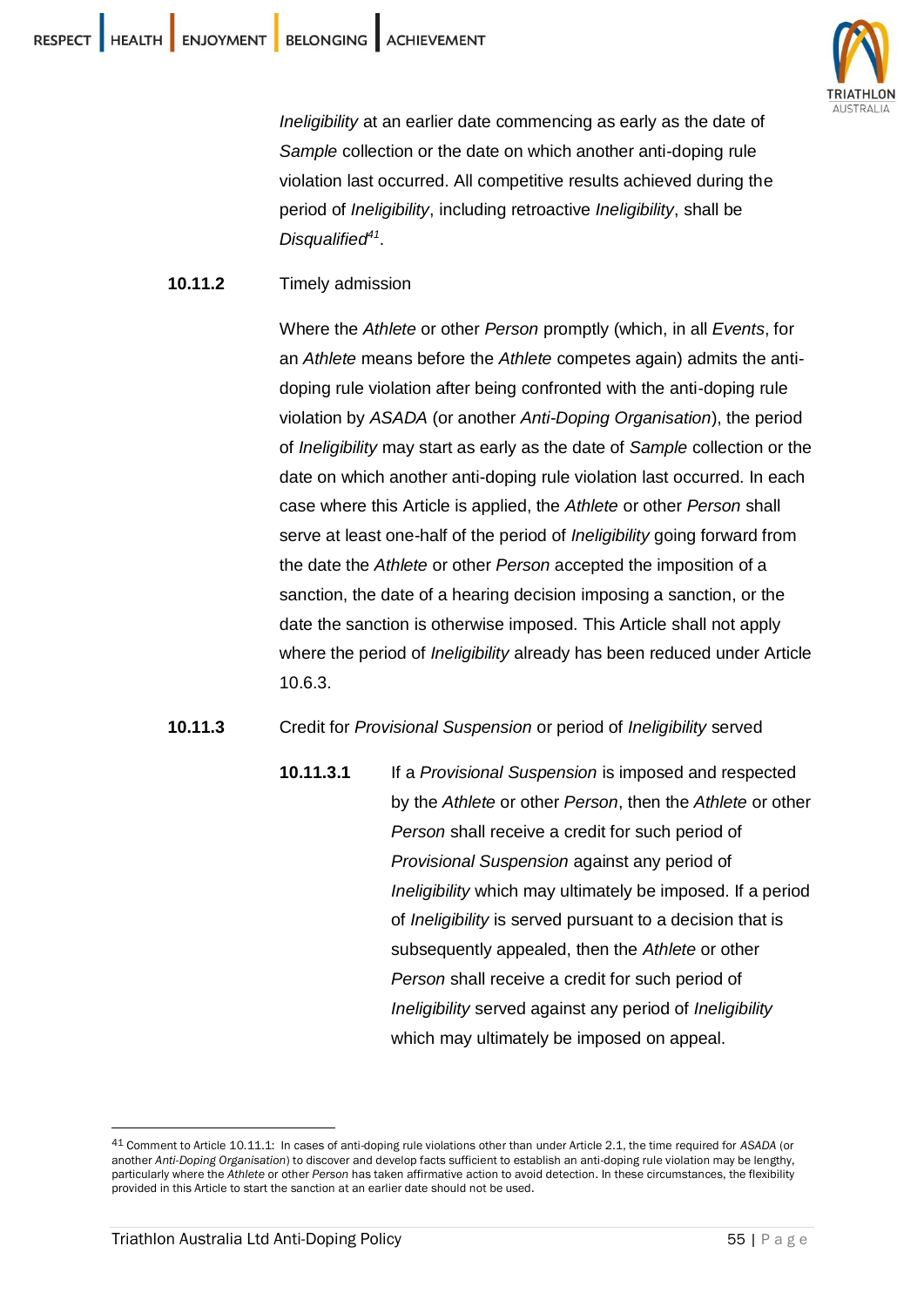

- **10.11.3.2** If an *Athlete* or other *Person* voluntarily accepts a *Provisional Suspension* in writing from the *sporting administration body* and thereafter respects the *Provisional Suspension*, the *Athlete* or other *Person* shall receive a credit for such period of voluntary *Provisional Suspension* against any period of *Ineligibility* which may ultimately be imposed. A copy of the *Athlete* or other *Person*'s voluntary acceptance of a *Provisional Suspension* shall be provided promptly to each party entitled to receive notice of an asserted antidoping rule violation under Article 14.1<sup>42</sup>.
- **10.11.3.3** No credit against a period of *Ineligibility* shall be given for any time period before the effective date of the *Provisional Suspension* or voluntary *Provisional Suspension* regardless of whether the *Athlete* elected not to compete or was suspended by his or her team.

#### 10.12 Status during *Ineligibility*

**10.12.1** Prohibition against participation during *Ineligibility*

No *Athlete* or other *Person* who has been declared *Ineligible* may, during the period of *Ineligibility*, participate in any capacity in a *Competition* or activity (other than authorised anti-doping education or rehabilitation programs) authorised or organised by any *Signatory*, *Signatory's* member organisation, or a club or other member organisation of a *Signatory's* member organisation, or in *Competitions* authorised or organised by any professional league or any international- or national- level *Event* organisation or any elite or national-level sporting activity funded by a government agency.

An *Athlete* or other *Person* subject to a period of *Ineligibility* longer than four years may, after completing four years of the period of *Ineligibility*, participate as an *Athlete* in local sport *Events* not sanctioned or otherwise under the jurisdiction of a *Code Signatory* or member of a *Code Signatory*, but only so long as the local sport Event

 $\overline{a}$ 

<sup>42</sup> Comment to Article 10.11.3.2: An *Athlete*'s voluntary acceptance of a *Provisional Suspension* is not an admission by the *Athlete* and shall not be used in any way as to draw an adverse inference against the *Athlete*.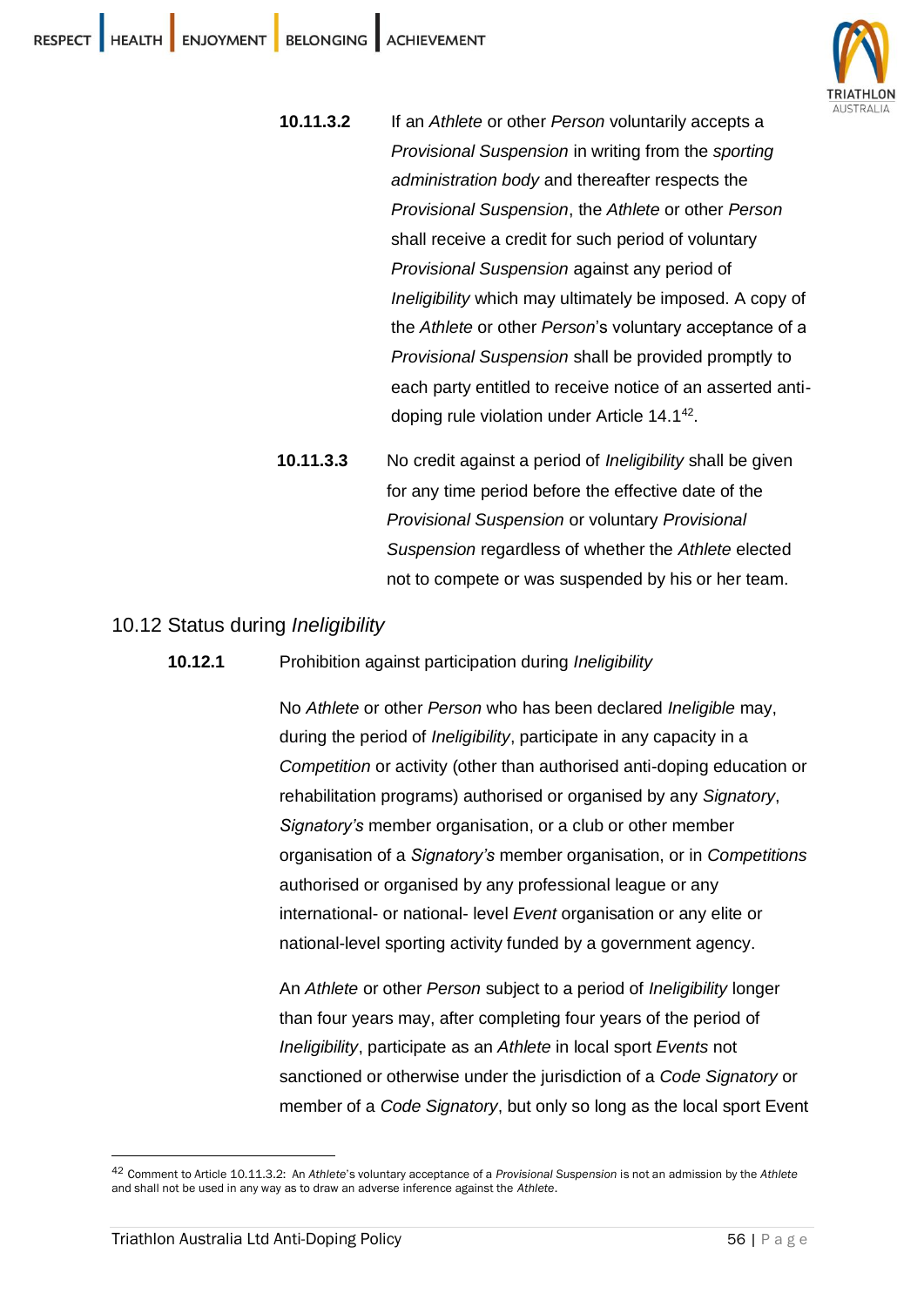

is not at a level that could otherwise qualify such *Athlete* or other *Person* directly or indirectly to compete in (or accumulate points toward) a national championship or *International Event*, and does not involve the *Athlete* or other *Person* working in any capacity with *Minors*.

An *Athlete* or other *Person* subject to a period of *Ineligibility* shall remain subject to *Testing<sup>43</sup>* .

#### **10.12.2** Return to training

As an exception to Article 10.12.1, an *Athlete* may return to train with a team or to use the facilities of a club or other member organisation of a *Signatory's* member organisation during the shorter of: (1) the last two months of the *Athlete*'s period of *Ineligibility*, or (2) the last one-fourth of the period of *Ineligibility* imposed<sup>44</sup>.

**10.12.3** Violation of the prohibition of participation during *Ineligibility*

Where an *Athlete* or other *Person* who has been declared *Ineligible* violates the prohibition against participation during *Ineligibility* described in Article 10.12.1, the results of such participation shall be *Disqualified* and a new period of *Ineligibility* equal in length to the original period of *Ineligibility* shall be added to the end of the original period of *Ineligibility*. The new period of *Ineligibility* may be adjusted based on the *Athlete* or other *Person*'s degree of *Fault* and other circumstances of the case. The determination of whether an *Athlete* or other *Person* has violated the prohibition against participation, and whether an adjustment is appropriate, shall be made by the *sporting administration body* in consultation with *ASADA* (and any other *Anti-*

1

<sup>43</sup> Comment to Article 10.12.1: For example, subject to Article 10.12.2, an *Ineligible Athlete* cannot participate in a training camp, exhibition or practice organised by his or her *Sporting administration body* or a club which is a member of that *Sporting administration body* or which is funded by a government agency. Further, an *Ineligible Athlete* may not compete in a non-*Signatory* professional league (for example, the National Hockey League, the National Basketball League). *Events* organised by a non-*Signatory International Event* organisation or a non-*Signatory* national-level event organisation without triggering the *Consequences* set forth in Article 10.12.3. The term 'activity' also includes, for example, administrative activities, such as serving as an official, director, officer, employee, or volunteer of the organisation described in this Article. *Ineligibility* imposed in one sport shall also be recognised by other sports (see Article 15.1, Mutual recognition).

<sup>44</sup> Comment to Article 10.12.2: In many *Team Sport*s and some individual sports (for example, ski jumping and gymnastics), an *Athlete* cannot effectively train on his/her own so as to be ready to compete at the end of the *Athlete*'s period of *Ineligibility*. During the training period described in this Article, an *Ineligible Athlete* may not compete or engage in any activity described in Article 10.12.1 other than training.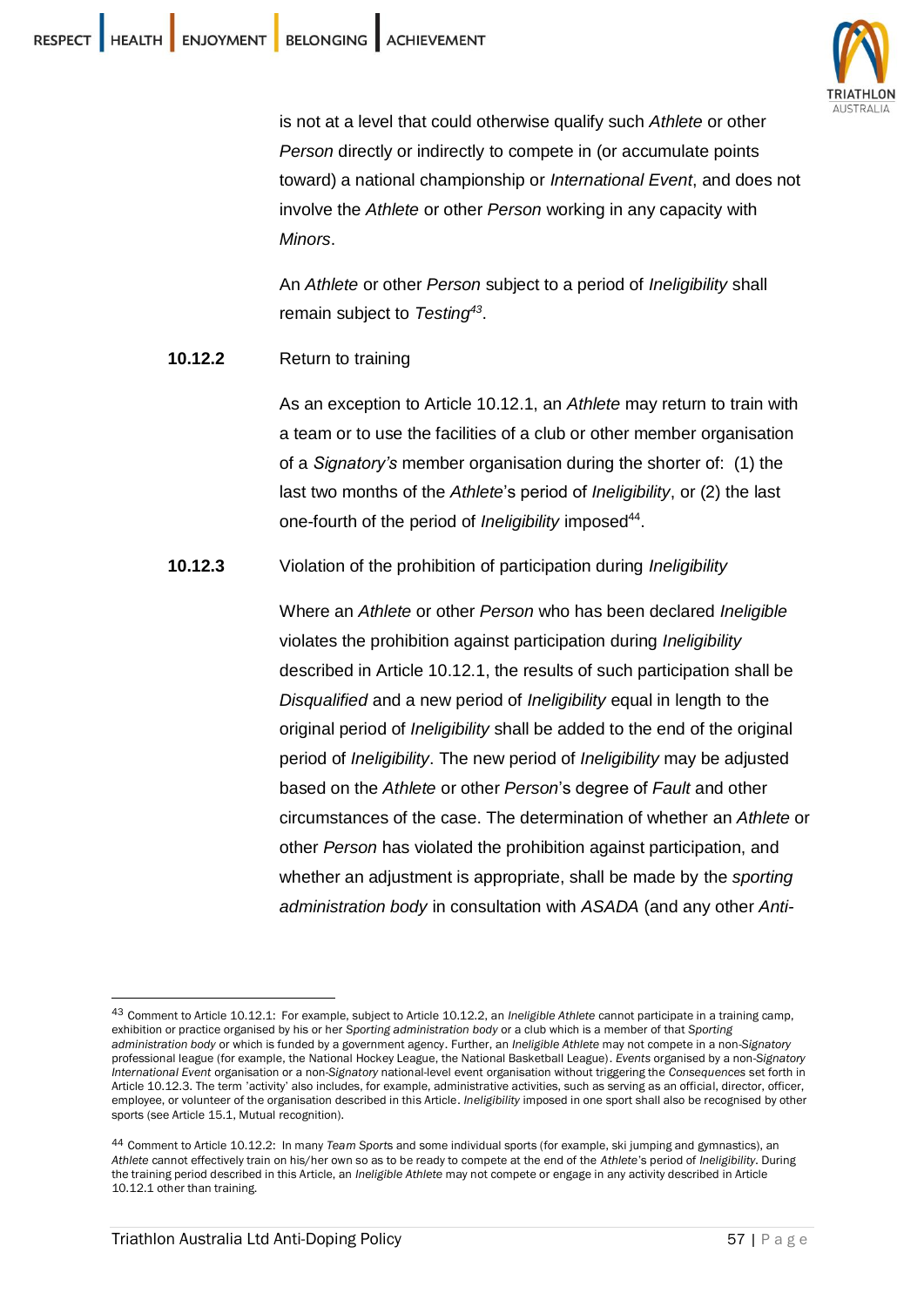

*Doping Organisation*). This decision may be appealed under Article 13.

Where an *Athlete Support Person* or other *Person* assists a *Person* in violating the prohibition against participation during *Ineligibility*, an *Anti-Doping Organisation* with jurisdiction over such *Athlete Support Person* or other *Person* shall impose sanctions for a violation of Article 2.9 for such assistance.

**10.12.4** Withholding of financial support during *Ineligibility*

In addition, for any anti-doping rule violation not involving a reduced sanction as described in Article 10.4 or 10.5, some or all sport-related financial support or other sport-related benefits received by such *Person* will be withheld by *Signatories*, *Signatories*' member organisations and governments.

# 10.13 Automatic publication of sanction

A mandatory part of each sanction shall include automatic publication, as provided in Article 14.3.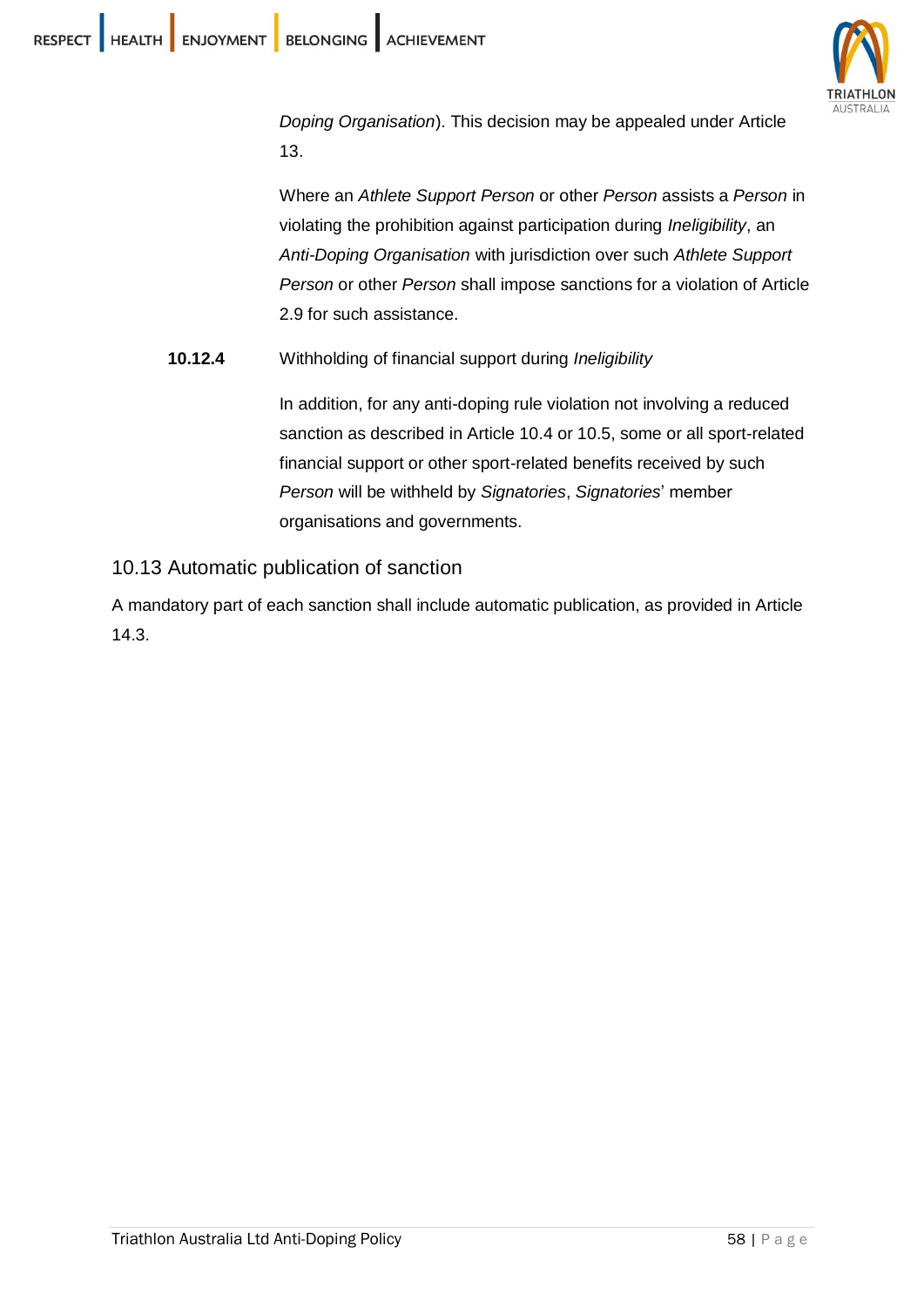

# ARTICLE 11 *CONSEQUENCES* TO TEAMS

# 11.1 *Testing* of *Team Sport*s

Where more than one member of a team in a *Team Sport* has been notified of an antidoping rule violation under Article 7 in connection with an *Event*, the ruling body for the *Event* shall conduct appropriate *Target Testing* of the team during the *Event Period*.

# 11.2 *Consequences* for *Team Sport*s

If more than two members of a team in a *Team Sport* are found to have committed an antidoping rule violation during an *Event Period*, the ruling body of the *Event* shall impose an appropriate sanction on the team (for example, loss of points, *Disqualification* from a *Competition* or *Event*, or other sanction) in addition to any *Consequences* imposed upon the individual *Athletes* committing the anti-doping rule violation.

# 11.3 *Event* ruling body may establish stricter *Consequences* for *Team Sport*s

The ruling body for an *Event* may elect to establish rules for the *Event* which impose *Consequences* for *Team Sport*s stricter than those in Article 11.2 for purposes of the Event<sup>45</sup>.

<sup>45</sup> Comment to Article 11.3: For example, the International Olympic Committee could establish rules which would require *Disqualification* of a team from the Olympic Games based on a lesser number of anti-doping rule violations during the period of the Games.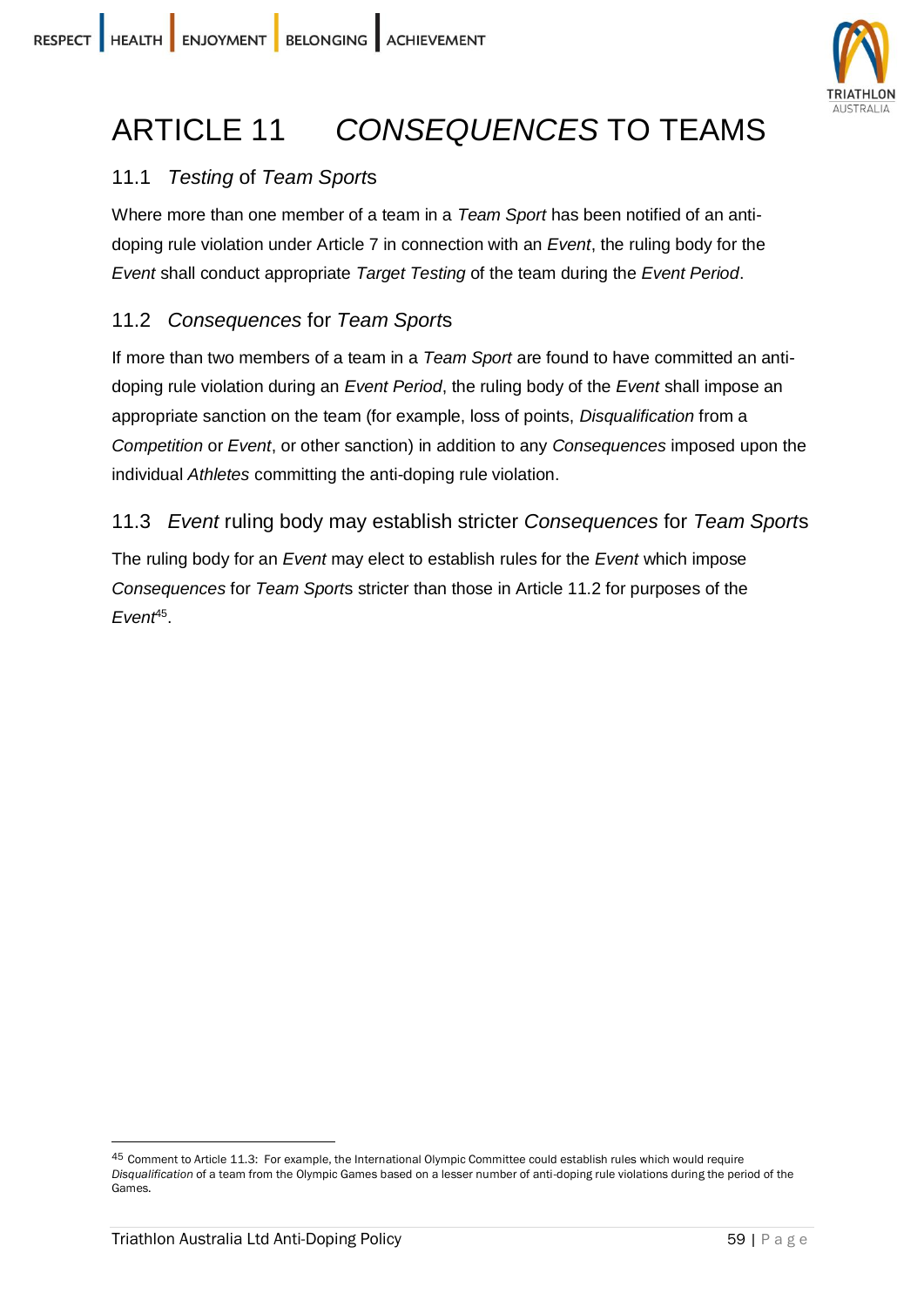

# ARTICLE 12 SANCTIONS AGAINST SPORTING BODIES

## 12.1 Withholding funding for non-compliance

ASADA may request the Australian Sports Commission and any other relevant public authorities to withhold some or all funding or other non-financial support to Sporting Administration Bodies that are not in compliance with this Anti-Doping Policy.

## 12.2 Disciplinary action against a *sporting administration body*

ASADA may request the Australian Sports Commission, Australian Olympic Committee or the Australian Commonwealth Games Association to take additional disciplinary action against a *sporting administration body* with respect to recognition, the eligibility of its officials and Athletes to participate in International Events, and fines based on the following:

- **12.2.1** Four or more violations of this Anti-Doping Policy (other than violations involving Article 2.4) are committed by *Athletes* or other *Persons* affiliated with the *sporting administration body* within a 12-month period.
- **12.2.2** More than one *Athlete* or other *Person* from the *sporting administration body* commits an anti-doping rule violation during an *International Event*.
- **12.2.3** The *sporting administration body* has failed to make diligent efforts to keep ASADA informed about an Athlete's whereabouts after receiving a request for that information from ASADA.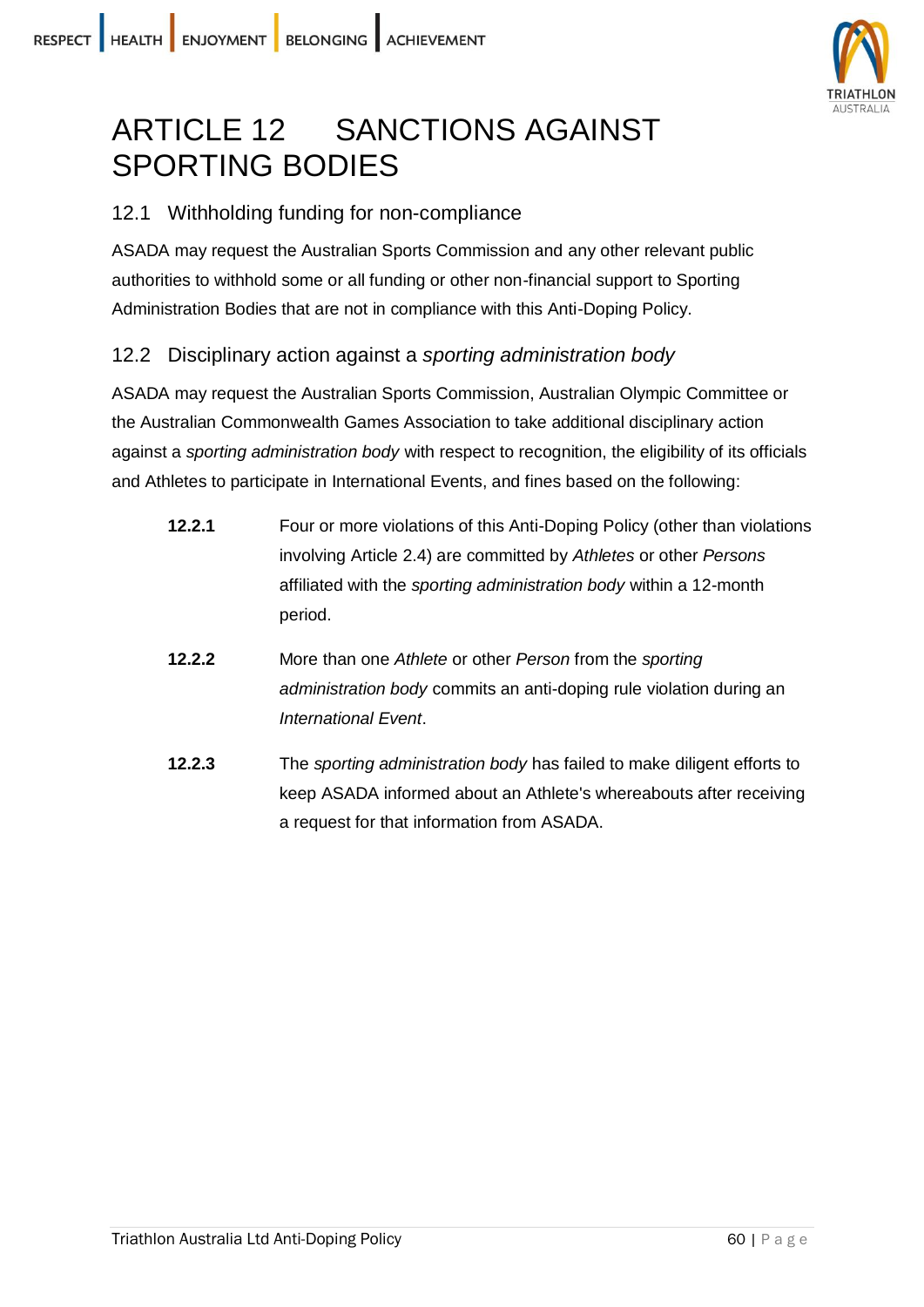

# ARTICLE 13 APPEALS

### 13.1 Decisions subject to appeal

Decisions made under this Anti-Doping Policy may be appealed as set forth below in Articles 13.2 through 13.6 or as otherwise provided in this Anti-Doping Policy, the *Code* or the *International Standard*s. Such decisions shall remain in effect while under appeal unless the appellate body orders otherwise. Before an appeal is commenced, any post-decision review provided in the *Anti-Doping Organisation*'s rules must be exhausted, provided that such review respects the principles set forth in Article 13.2.2 (except as provided in Article 13.1.3).

**13.1.1** Scope of review not limited

The scope of review on appeal includes all issues relevant to the matter and is expressly not limited to the issues or scope of review before the initial decision maker.

**13.1.2** *CAS* shall not defer to the findings being appealed

In making its decision, *CAS* need not give deference to the discretion exercised by the body whose decision is being appealed<sup>46</sup>.

**13.1.3** *WADA* is not required to exhaust internal remedies

Where *WADA* has a right to appeal under Article 13 and no other party has appealed a final decision within the *Anti-Doping Organisation*'s process, *WADA* may appeal such decision directly to *CAS* without having to exhaust other remedies in the *Anti-Doping Organisation*'s process.

## 13.2 Appeals from decisions regarding *Anti-Doping Rule Violation*s, *Consequences*, *Provisional Suspension*s, recognition of decisions and **jurisdiction**

A decision that an anti-doping rule violation was committed, a decision imposing *Consequences* or not imposing *Consequences* for an anti-doping rule violation, or a decision that no anti-doping rule violation was committed; a decision that an anti-doping rule violation proceeding cannot go forward for procedural reasons (including, for example, prescription); a decision by *WADA* not to grant an exception to the six months' notice requirement for a retired *Athlete* to return to *Competition* under Article 5.7.1; a decision by *WADA* assigning

 $\overline{a}$ 

<sup>46</sup> Comment to Article 13.1.2: *CAS* proceedings are de novo. Prior proceedings do not limit the evidence or carry weight in the hearing before *CAS*.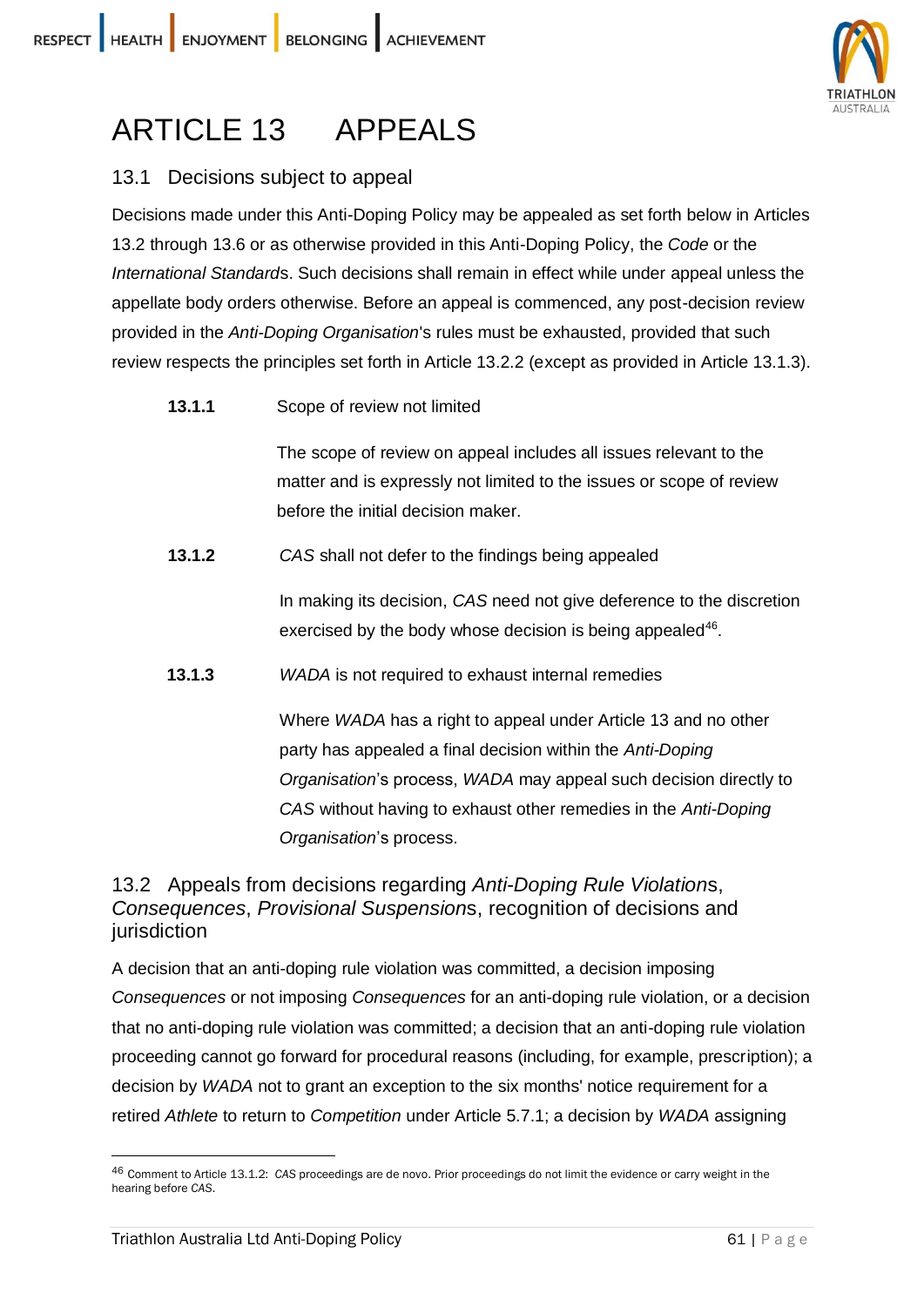

results management under Article 7.1 of the *Code*; a decision by *ASADA* (or other *Anti-Doping Organisation*) not to bring forward an *Adverse Analytical Finding* or an *Atypical Finding* as an anti-doping rule violation, or a decision not to go forward with an anti-doping rule violation after an investigation under Article 7.7; a decision to impose a *Provisional Suspension* as a result of a *Provisional Hearing*; the *sporting administration body*'s failure to comply with Article 7.9; a decision that *ASADA*, the *sporting administration body* (or another *Anti-Doping Organisation*) lacks jurisdiction to rule on an alleged anti-doping rule violation or its *Consequences*; a decision to suspend, or not suspend, a period of *Ineligibility* or to reinstate, or not reinstate, a suspended period of *Ineligibility* under Article 10.6.1; a decision under Article 10.12.3; and a decision by *ASADA* (or another *Anti-Doping Organisation*) not to recognise another *Anti-Doping Organisation*'s decision under Article 15, may be appealed exclusively as provided in Articles 13.2 – 13.6.

**13.2.1** Appeals involving *International-Level Athletes* or *International Events*

In cases arising from participation in an *International Event* or in cases involving *International-Level Athletes*, the decision may be appealed exclusively to the Appeals Division of *CAS<sup>47</sup>* .

**13.2.2** Appeals involving other *Athletes* or other *Persons*

In cases where Article 13.2.1 is not applicable, the decision may be appealed exclusively to *CAS* in accordance with the provisions applicable before such court.

**13.2.3** *Persons* entitled to appeal

In cases under Article 13.2.1, the following parties shall have the right to appeal to *CAS*:

> (a) the *Athlete* or other *Person* who is the subject of the decision being appealed;

> (b) the other party to the case in which the decision was rendered;

(c) the international federation;

 $\overline{a}$ 

<sup>47</sup> Comment to Article 13.2.1: *CAS* decisions are final and binding except for any review required by law applicable to the annulment or enforcement of arbitral awards.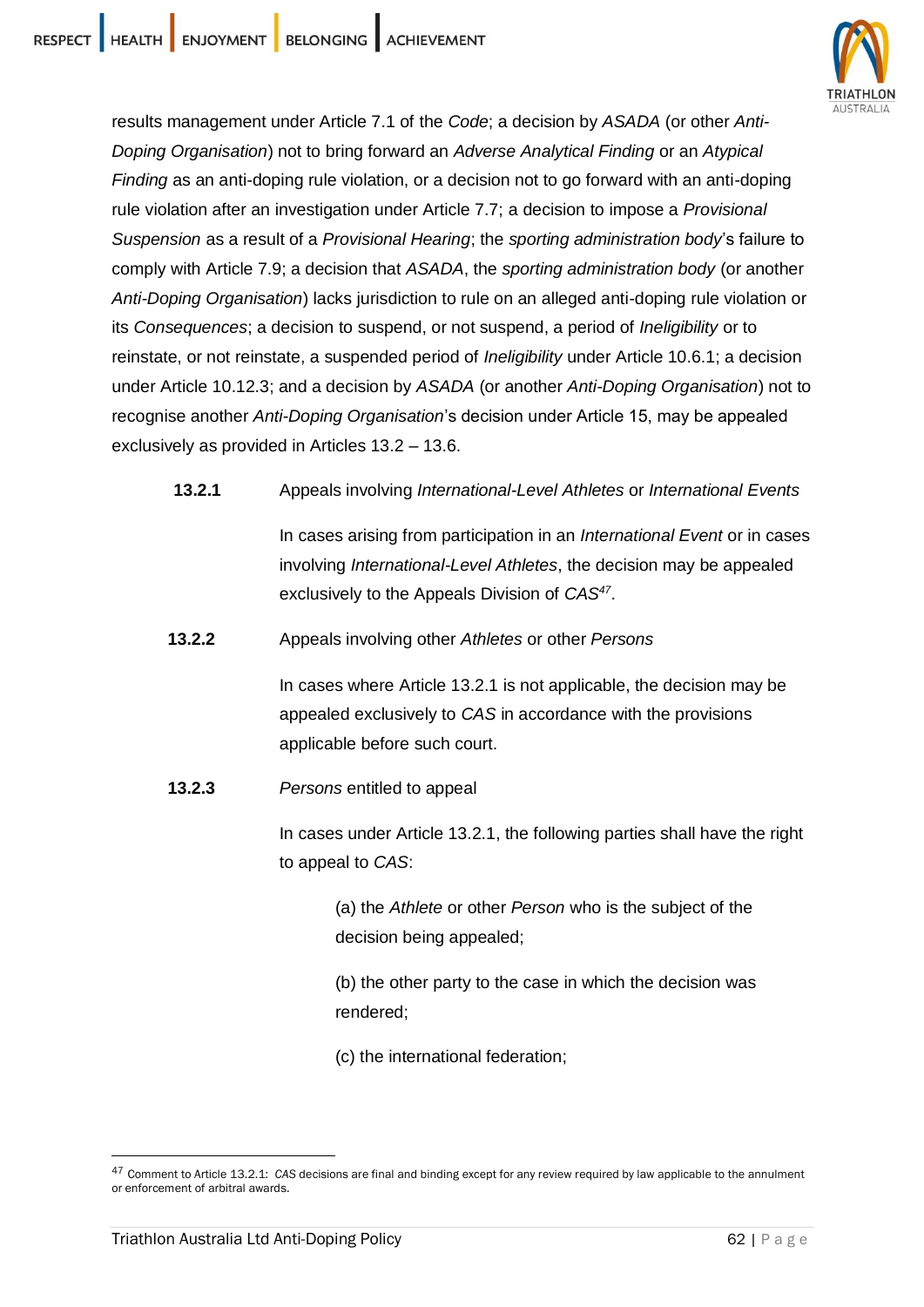

(d) *ASADA* and (if different) the *National Anti-Doping Organisation* of the *Person*'s country of residence or countries where the *Person* is a national or license holder;

(e) the International Olympic Committee or International Paralympic Committee, as applicable, where the decision may have an effect in relation to the Olympic Games or Paralympic Games, including decisions affecting eligibility for the Olympic Games or Paralympic Games; and

(f) *WADA*.

In cases under Article 13.2.2, the following parties, at a minimum, shall have the right to appeal:

> (a) the *Athlete* or other *Person* who is the subject of the decision being appealed;

> (b) the other party to the case in which the decision was rendered;

(c) the international federation;

(d) *ASADA* and (if different) the *National Anti-Doping Organisation* of the *Person*'s country of residence;

(e) the International Olympic Committee or International Paralympic Committee, as applicable, where the decision may have an effect in relation to the Olympic Games or Paralympic Games, including decisions affecting eligibility for the Olympic Games or Paralympic Games; and

(f) *WADA*.

Notwithstanding any other provision herein, the only *Person* who may appeal from a *Provisional Suspension* is the *Athlete* or other *Person* upon whom the *Provisional Suspension* is imposed.

**13.2.4** Cross Appeals and other subsequent appeals allowed

Cross appeals and other subsequent appeals by any respondent named in cases brought to *CAS* under the *Code* are specifically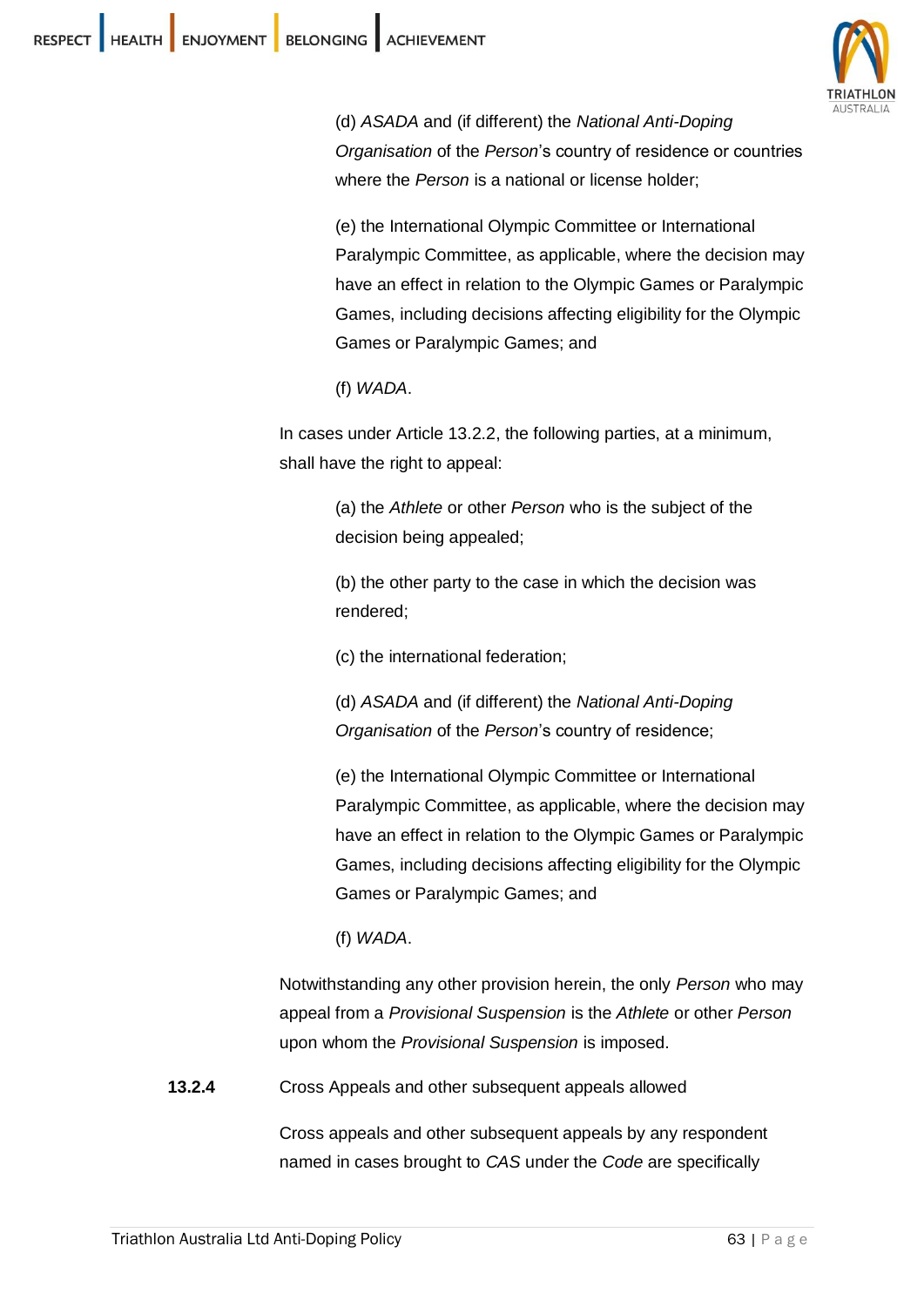

permitted. Any party with a right to appeal under this Article 13 must file a cross appeal or subsequent appeal at the latest with the party's answer<sup>48</sup>.

## 13.3 Failure to render a timely decision

Where, in a particular case, an *Anti-Doping Organisation* fails to render a decision with respect to whether an anti-doping rule violation was committed within a reasonable deadline set by *WADA*, *WADA* may elect to appeal directly to *CAS* as if an *Anti-Doping Organisation* had rendered a decision finding no anti-doping rule violation. If the *CAS* hearing panel determines that an anti-doping rule violation was committed and that *WADA* acted reasonably in electing to appeal directly to *CAS*, then *WADA's* costs and attorney fees in prosecuting the appeal shall be reimbursed to *WADA* by the *Anti-Doping Organisation<sup>49</sup>* .

### 13.4 Appeals relating to TUEs

*TUE* decisions may be appealed exclusively as provided in Article 4.4.

### 13.5 Notification of appeal decisions

Any *Anti-Doping Organisation* that is a party to an appeal shall promptly provide the appeal decision to the *Athlete* or other *Person* and to the other *Anti-Doping Organisations* that would have been entitled to appeal under Article 13.2.3 as provided under Article 14.2.

### 13.6 Time for filing appeals

**13.6.1** Appeals to *CAS*

The time to file an appeal to *CAS* shall be twenty-one days from the date of receipt of the decision by the appealing party. This notwithstanding, the following shall apply in connection with appeals filed by a party entitled to appeal but which was not a party to the proceedings that led to the decision being appealed:

> (a) Within fifteen days from notice of the decision, such party/ies shall have the right to request a copy of the case file from the body that issued the decision;

 $\overline{a}$ 

<sup>48</sup> Comment to Article 13.2.4: This provision is necessary because since 2011, *CAS* rules no longer permit an *Athlete* the right to cross appeal when an *Anti-Doping Organisation* appeals a decision after the *Athlete*'s time for appeal has expired. This provision permits a full hearing for all parties.

<sup>49</sup> Comment to Article 13.3: Given the different circumstances of each anti-doping rule violation investigation and results management process, it is not feasible to establish a fixed time period for an *Anti-Doping Organisation* to render a decision before *WADA* may intervene by appealing directly to *CAS*. Before taking such action, however, *WADA* will consult with the *Anti-Doping Organisation* and give the *Anti-Doping Organisation* an opportunity to explain why it has not yet rendered a decision.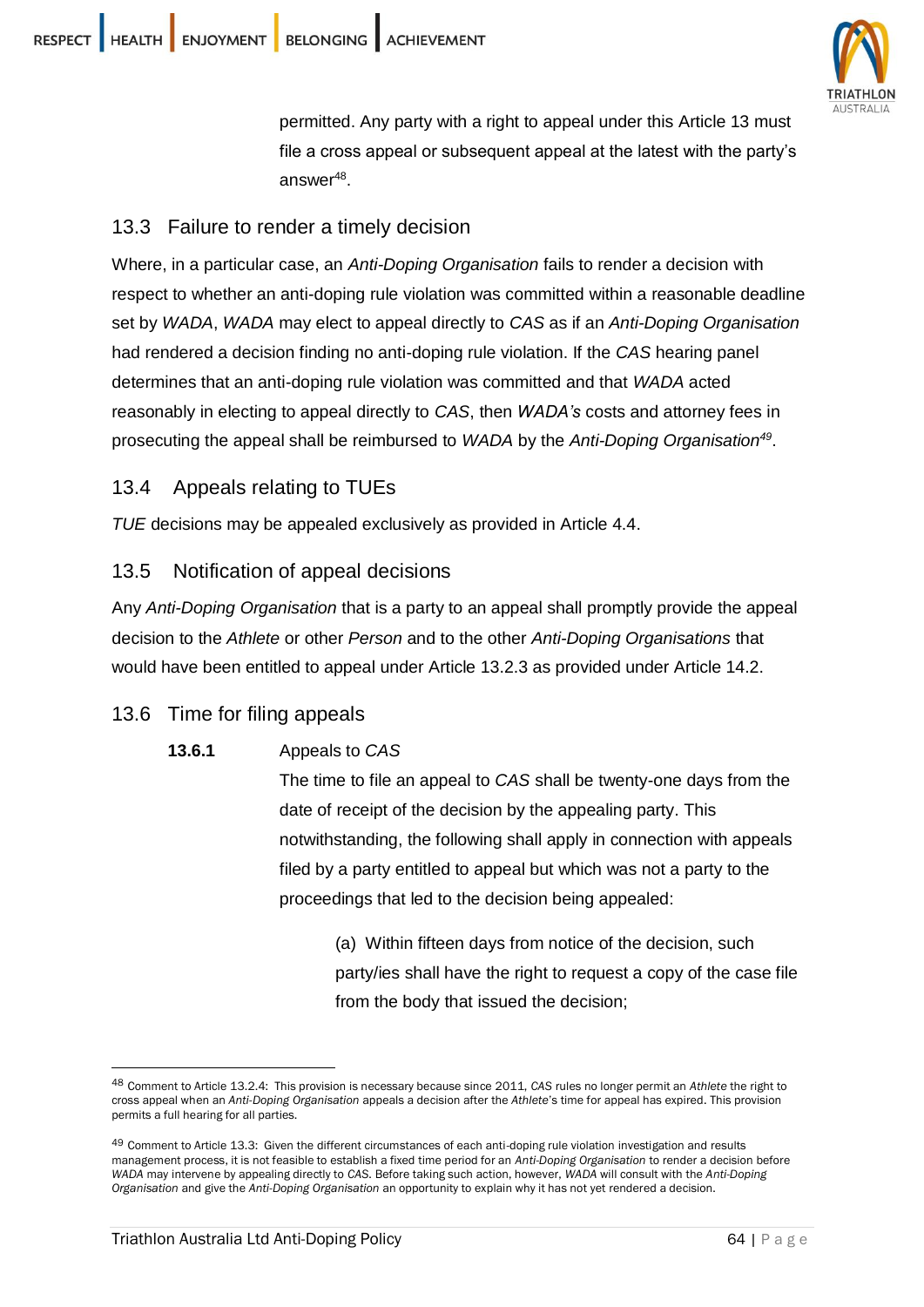

(b) If such a request is made within the fifteen-day period, then the party making such request shall have twenty-one days from receipt of the file to file an appeal to *CAS*.

This notwithstanding, the filing deadline for an appeal filed by *WADA* shall be the later of:

> (a) Twenty-one days after the last day on which any other party in the case could have appealed; or

(b) Twenty-one days after *WADA's* receipt of the complete file relating to the decision.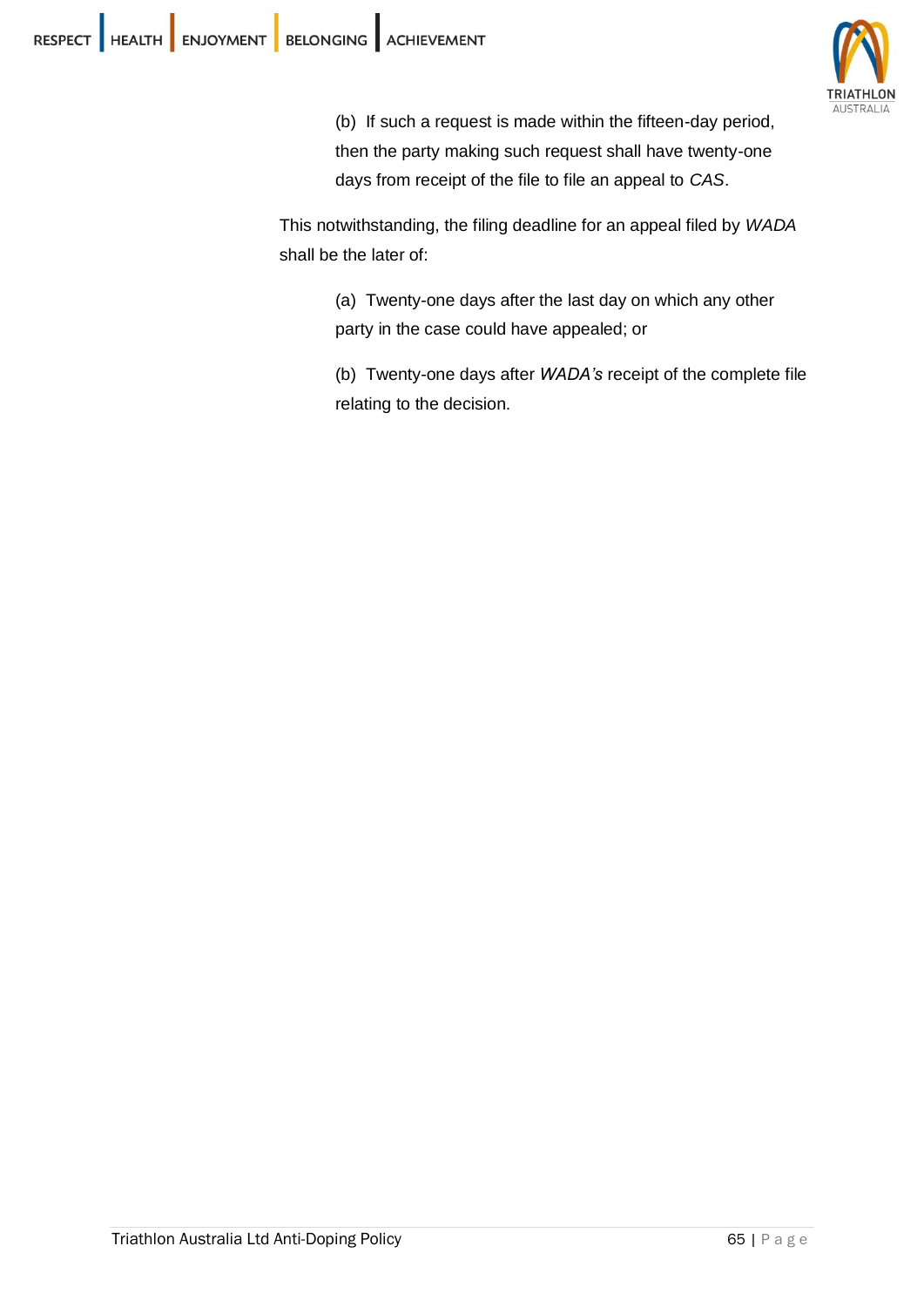

# ARTICLE 14 CONFIDENTIALITY AND REPORTING

14.1 Information concerning *Adverse Analytical Finding*s, *Atypical Findings*, and other asserted *anti-doping rule violation*s

**14.1.1** Notice of Anti-Doping Rule Violations to *Athletes* and other *Persons*

Notice to *Athletes* or other *Persons* that an anti-doping rule violation is being asserted against them shall occur as provided under Articles 7 and 14 of this Anti-Doping Policy. Notice to an *Athlete* or other *Person* who is a member of the *sporting administration body* may be put into effect by delivery of the notice to the *sporting administration body*.

**14.1.2** Notice of anti-doping rule violations to the international federation and *WADA*

> Notice of the assertion of an anti-doping rule violation to the international federation and *WADA* shall occur as provided under Articles 7 and 14 of this Anti-Doping Policy, simultaneously with the notice to the *Athlete* or other *Person*.

**14.1.3** Content of an anti-doping rule violation Notice

Notification shall include: the *Athlete*'s name, country, sport and discipline within the sport, the *Athlete*'s competitive level, whether the test was *In-Competition* or *Out-of-Competition*, the date of *Sample* collection, the analytical result reported by the laboratory, and other information as required by the *International Standard for Testing and Investigation*s (where applicable), or, for anti-doping rule violations other than under Article 2.1, the rule violated and the basis of the asserted violation.

#### **14.1.4** Status reports

Except with respect to investigations which have not resulted in notice of an anti-doping rule violation pursuant to Article 14.1.1, the international federation and *WADA* shall be regularly updated on the status and findings of any review or proceedings conducted pursuant to Article 7, 8 or 13 and shall be provided with a prompt written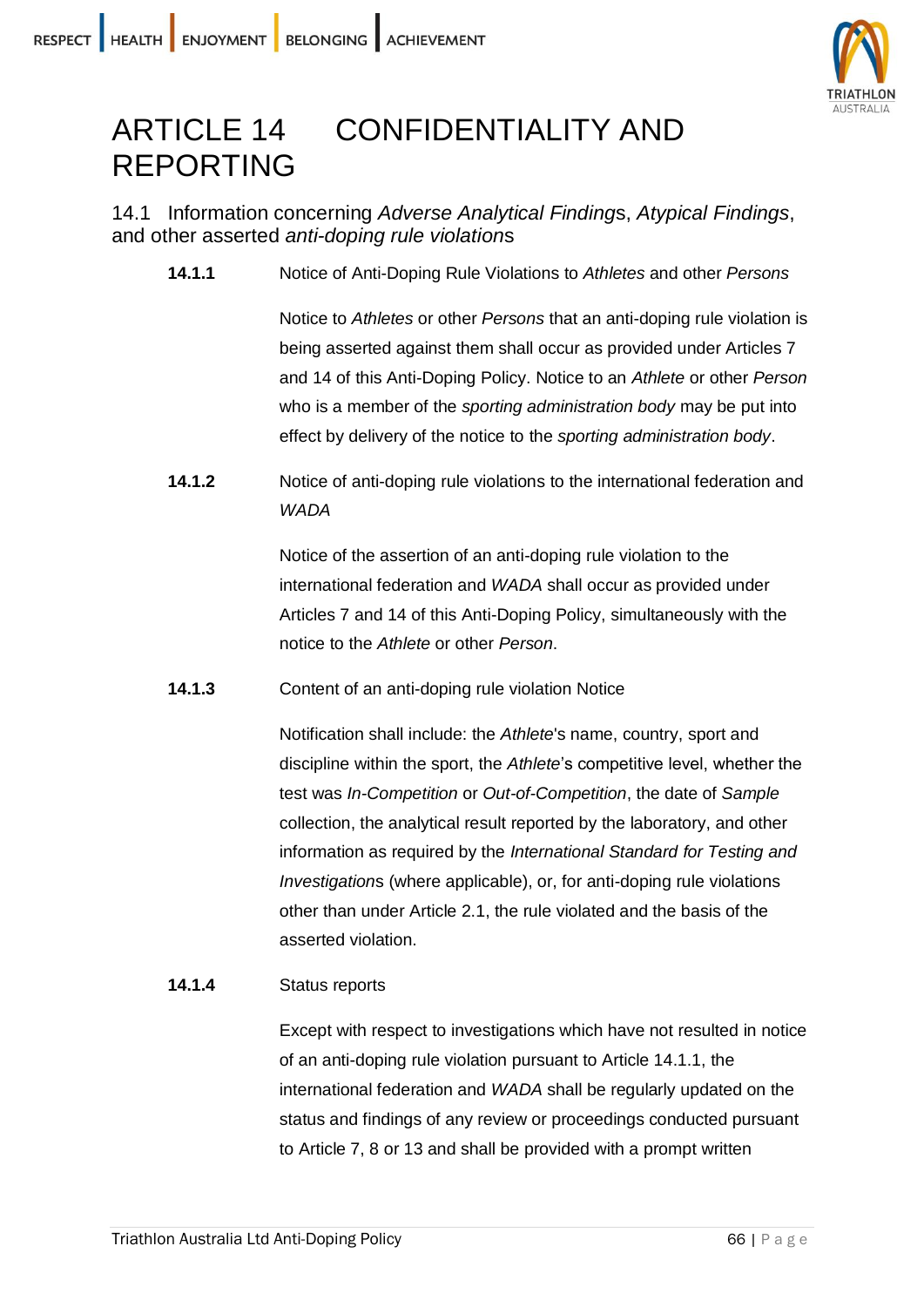

reasoned explanation or decision explaining the resolution of the matter.

#### **14.1.5** Confidentiality

The recipient organisations shall not disclose this information beyond those *Persons* with a need to know (which would include the appropriate personnel at the applicable *National Olympic Committee*, *National Federation*, and team in a *Team Sport*) until *ASADA*, the *sporting administration body* or other *Anti-Doping Organisation* has made public disclosure or has failed to make Public Disclosure as required in Article 14.3.

#### 14.2 Notice of *anti-doping rule violation* decisions and request for files

- **14.2.1** Anti-doping rule violation decisions rendered pursuant to Article 7.11, 8.6, 10.4, 10.5, 10.6, 10.12.3 or 13.5 shall include the full reasons for the decision, including, if applicable, a justification for why the greatest possible *Consequences* were not imposed. Where the decision is not in English or French, *ASADA* or another *Anti-Doping Organisation* shall provide a short English or French summary of the decision and the supporting reasons.
- **14.2.2** An *Anti-Doping Organisation* having a right to appeal a decision received pursuant to Article 14.2.1 may, within fifteen days of receipt, request a copy of the full case file pertaining to the decision.

#### 14.3 Public disclosure

- **14.3.1** The identity of any *Athlete* or other *Person* who is asserted by *ASADA* or another *Anti-Doping Organisation* to have committed an anti-doping rule violation, may be *Publicly Disclose*d by *ASADA* or another *Anti-Doping Organisation* only after notice has been provided to the *Athlete* or other *Person* in accordance with Article 7.3, 7.4, 7.5, 7.6 or 7.7 and simultaneously to *WADA* and the international federation in accordance with Article 14.1.2.
- **14.3.2** No later than twenty days after it has been determined in a final appellate decision under Article 13.2.1 or 13.2.2, or such appeal has been waived, or a hearing in accordance with Article 8 has been waived, or the assertion of an anti-doping rule violation has not been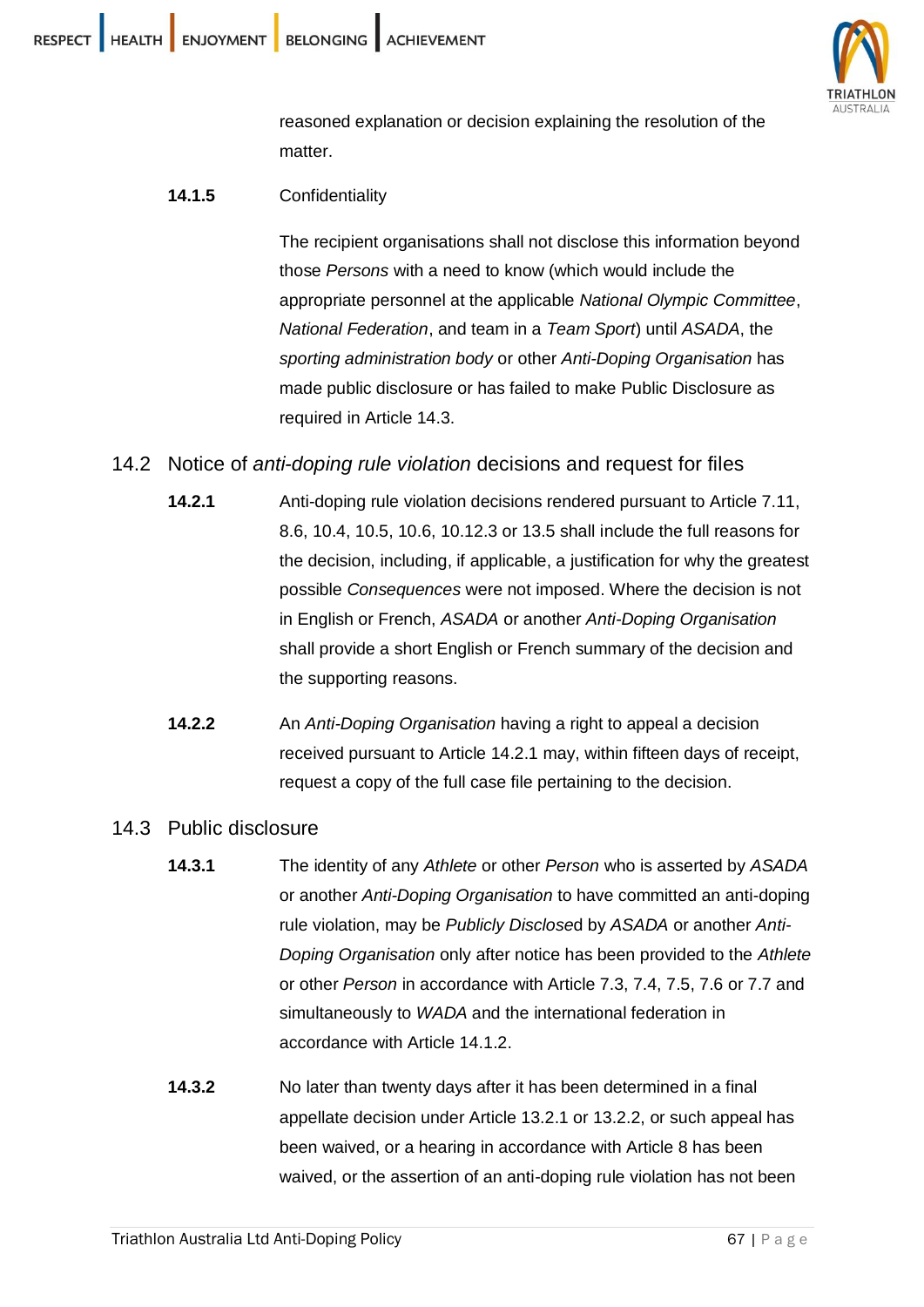

timely challenged, *ASADA* and the *sporting administration body* must *Publicly Report* the disposition of the matter, including the sport, the anti-doping rule violated, the name of the *Athlete* or other *Person* committing the violation, the *Prohibited Substance* or *Prohibited Method* involved (if any) and the *Consequences* imposed. *ASADA* and the *sporting administration body* must also *Publicly Report* within twenty days the results of final appeal decisions concerning antidoping rule violations, including the information described above.

- **14.3.3** In any case where it is determined, after a hearing or appeal, that the *Athlete* or other *Person* did not commit an anti-doping rule violation, the decision may be *Publicly Disclose*d only with the consent of the *Athlete* or other *Person* who is the subject of the decision. *ASADA* and the *sporting administration body* shall use reasonable efforts to obtain such consent. If consent is obtained, *ASADA* and the *sporting administration body* shall *Publicly Disclose* the decision in its entirety or in such redacted form as the *Athlete* or other *Person* may approve.
- **14.3.4** Publication shall be accomplished at a minimum by placing the required information on *ASADA's* website or publishing it through other means and leaving the information up for the longer of one month or the duration of any period of *Ineligibility*.
- **14.3.5** Neither *ASADA*, nor the *sporting administration body*, nor any official of either body, shall publicly comment on the specific facts of any pending case (as opposed to general description of process and science) except in response to public comments attributed to the *Athlete* or other *Person* against whom an anti-doping rule violation is asserted, or their representatives.
	- **14.3.5(a)** Where an *Athlete* or other *Person* or their representative comments about their matter the *Athlete* or other *Person* is taken to have consented to *ASADA* commenting in response to their matter for the purposes of the *ASADA Act*.
- **14.3.6** The mandatory *Public Reporting* required in Article 14.3.2 shall not be required where the *Athlete* or other *Person* who has been found to have committed an anti-doping rule violation is a *Minor*. Any optional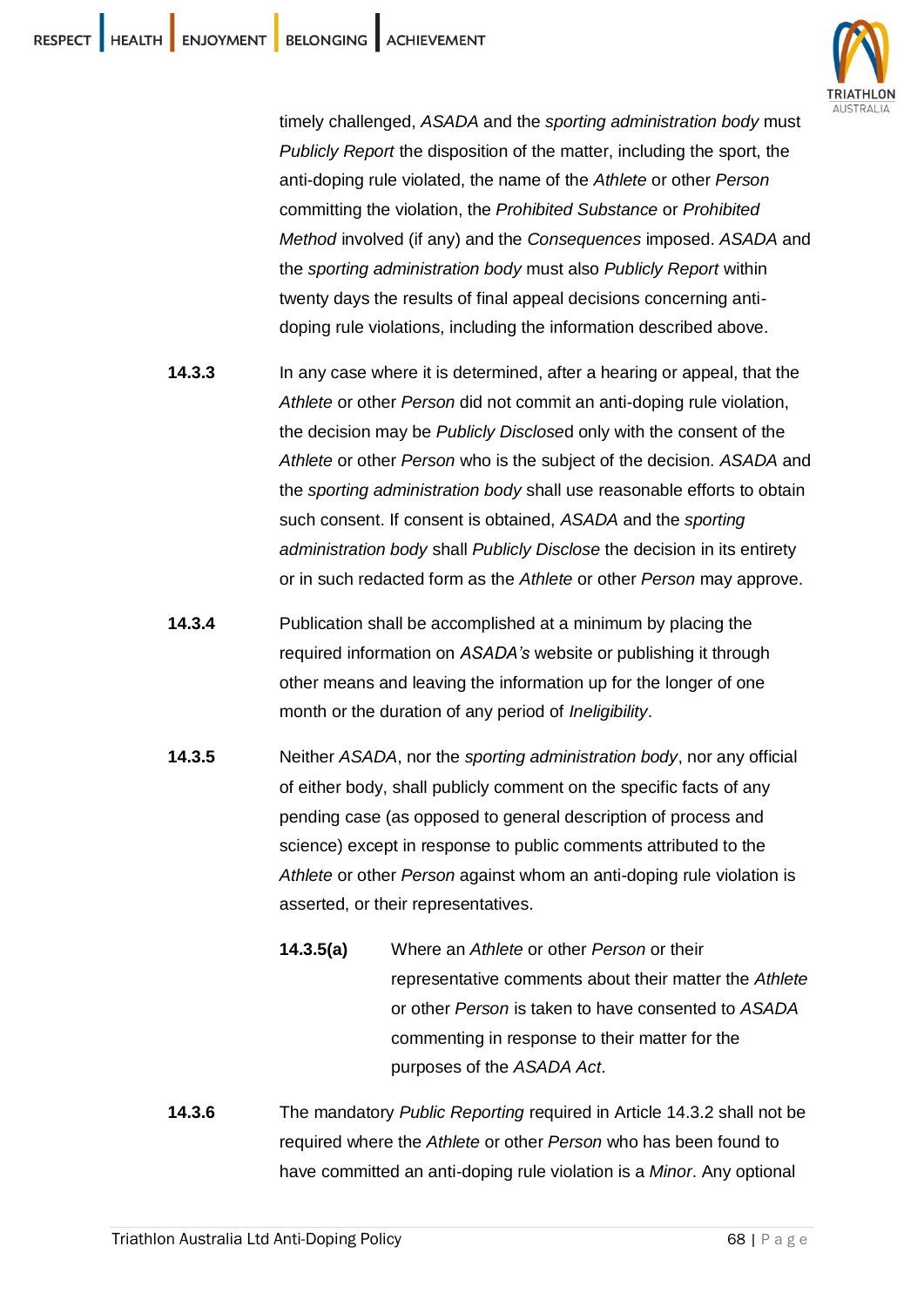

*Public Reporting* in a case involving a *Minor* shall be proportionate to the facts and circumstances of the case.

- 14.4 Data privacy
	- **14.4.1** *ASADA* may collect, store, process or disclose personal information relating to *Athletes* and other *Persons* where necessary and appropriate to conduct their anti-doping activities under the *ASADA Act*, *ASADA Regulations*, the *NAD scheme*, *Code*, the *International Standard*s (including specifically the *International Standard for the Protection of Privacy and Personal Information*), the *Australian Privacy Principles*, the *Archives Act 1983 (Cth)*, and this Anti-Doping Policy as in force from time to time.
	- **14.4.2** Any *Participant* who submits information including personal data to any *Person* in accordance with this Anti-Doping Policy shall be deemed to have agreed, pursuant to applicable data protection laws and otherwise, that such information may be collected, processed, disclosed and used by such *Person* for the purposes of the implementation of this Anti-Doping Policy, in accordance with the *International Standard for the Protection of Privacy and Personal Information*, the *Australian Privacy Principles*, the *Archives Act 1983 (Cth)*, *ASADA Act*, *ASADA Regulations*, the *NAD scheme* as in force from time to time, and otherwise as required to implement this Anti-Doping Policy.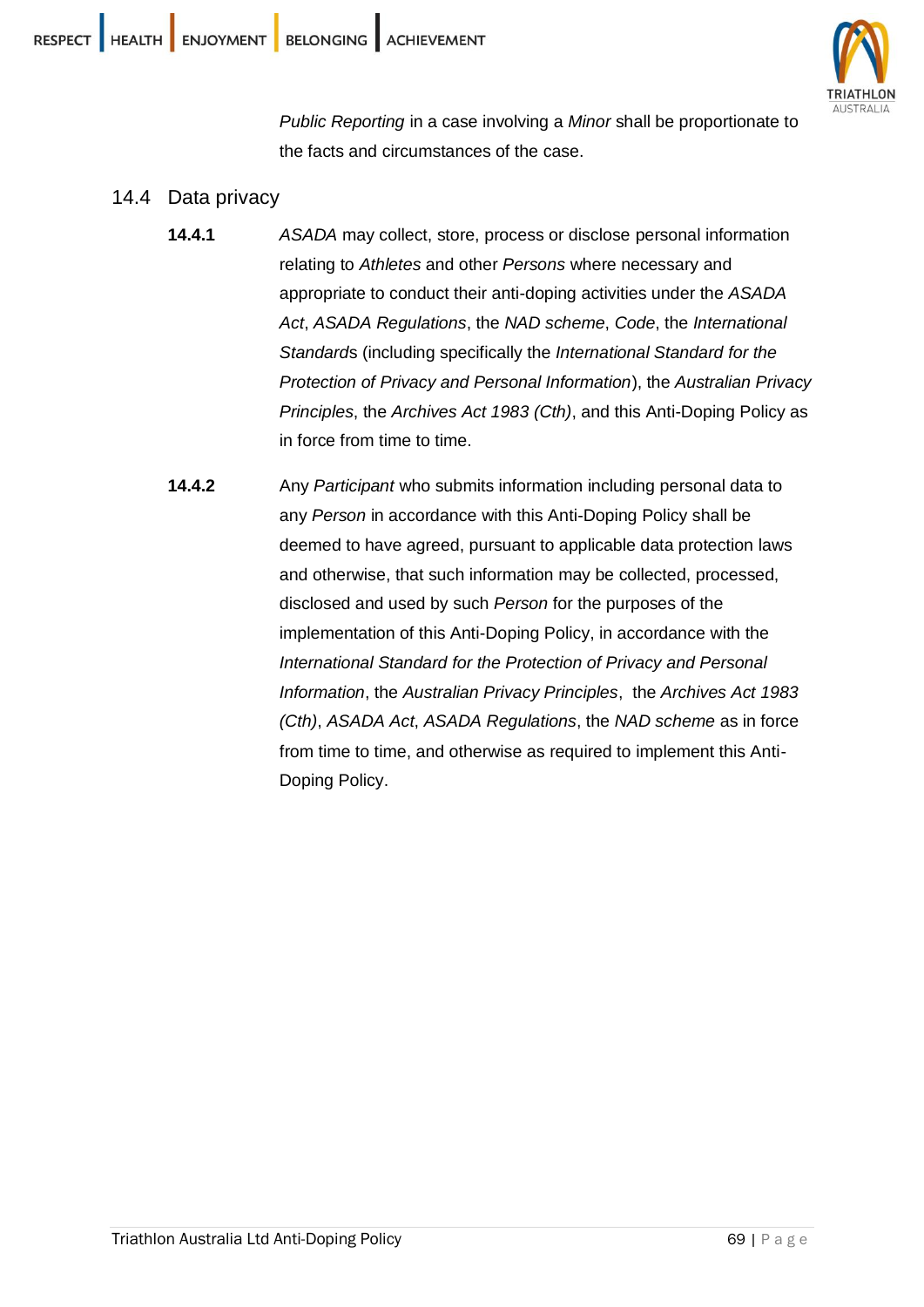

### ARTICLE 15 APPLICATION AND RECOGNITION OF DECISIONS

**15.1** Subject to the right to appeal provided in Article 13, *Testing*, hearing results or other final adjudications of any *Signatory* which are consistent with the *Code* and are within that *Signatory's* authority shall be applicable worldwide and shall be recognised and respected by ASADA and the *sporting administration body*<sup>50</sup>.

**15.2** *ASADA* and the *sporting administration body* shall recognise the measures taken by other bodies which have not accepted the *Code* if the rules of those bodies are otherwise consistent with the *Code*.

 $\overline{a}$ 

<sup>50</sup> Comment to Article 15.1: The extent of recognition of *TUE* decisions of other *Anti-Doping Organisations* shall be determined by Article 4.4 and the *International Standard for Therapeutic Use Exemption*s.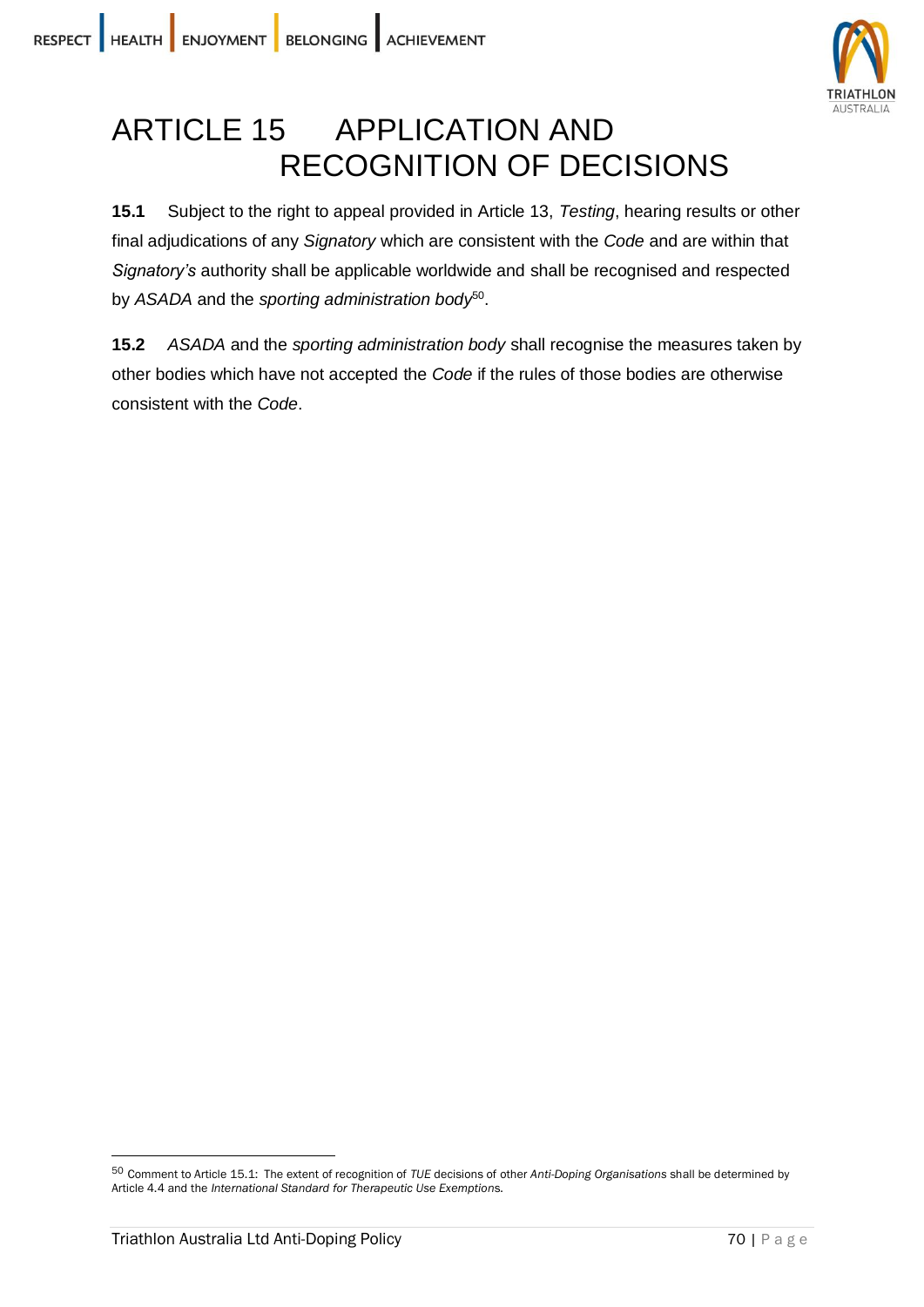

### ARTICLE 16 INCORPORATION OF THIS ANTI-DOPING POLICY AND OBLIGATIONS OF THE *SPORTING ADMINISTRATION BODY*

**16.1** The *sporting administration body* and its members shall comply with this Anti-Doping Policy. This Anti-Doping Policy shall also be incorporated either directly or by reference into the *sporting administration body*'s rules so that *ASADA* may enforce the anti-doping policy itself directly as against *Athletes* and other *Persons* under the *sporting administration body*'s jurisdiction.

**16.2** The *sporting administration body* shall establish rules requiring all *Athletes* and each *Athlete Support Personnel* who participates as coach, trainer, manager, team staff, official, medical or paramedical personnel in a *Competition* or activity authorised or organised by the *sporting administration body* or one of its member organisations to agree to be bound by this Anti-Doping Policy and to submit the results management authority to the *Anti-Doping Organisation* responsible under *the Code* as a condition of such participation.

**16.3** The *sporting administration body* shall report any information suggesting or relating to an anti-doping rule violation to ASADA and to the international federation, and shall cooperate with investigations conducted by any *Anti-Doping Organisation* with authority to conduct the investigation.

**16.4** The *sporting administration body* shall have disciplinary rules in place to prevent *Athlete Support Personnel* who are *Using Prohibited Substance*s or *Prohibited Method*s without valid justification from providing support to *Athletes* under the jurisdiction of *ASADA* or the *sporting administration body*.

**16.5** The *sporting administration body* shall be required to conduct anti-doping education in coordination with *ASADA*.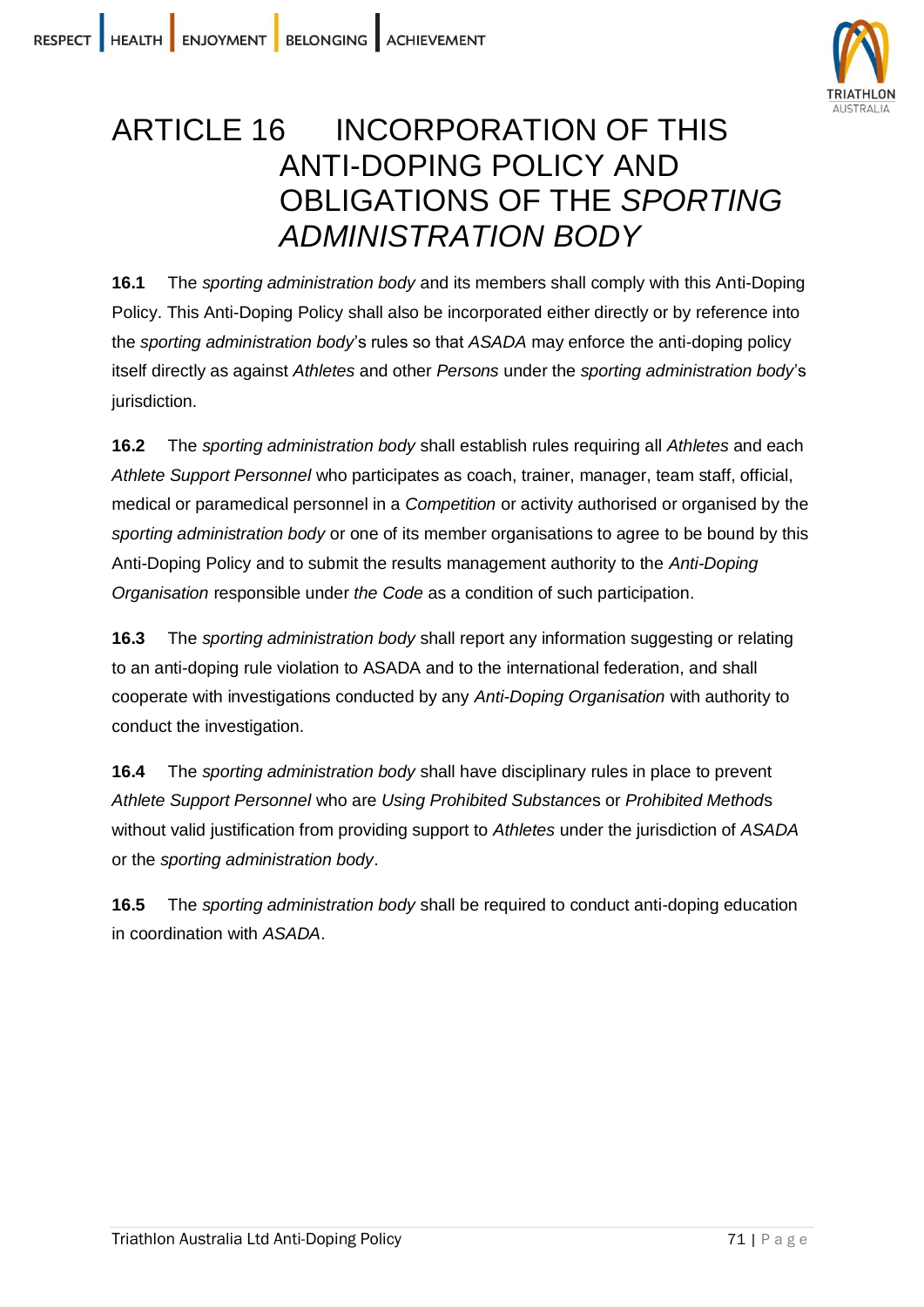

# ARTICLE 17 STATUTE OF LIMITATIONS

No anti-doping rule violation proceeding may be commenced against an *Athlete* or other *Person* unless he or she has been notified of the anti-doping rule violation as provided in Article 7, or notification has been reasonably attempted, within ten years from the date the violation is asserted to have occurred.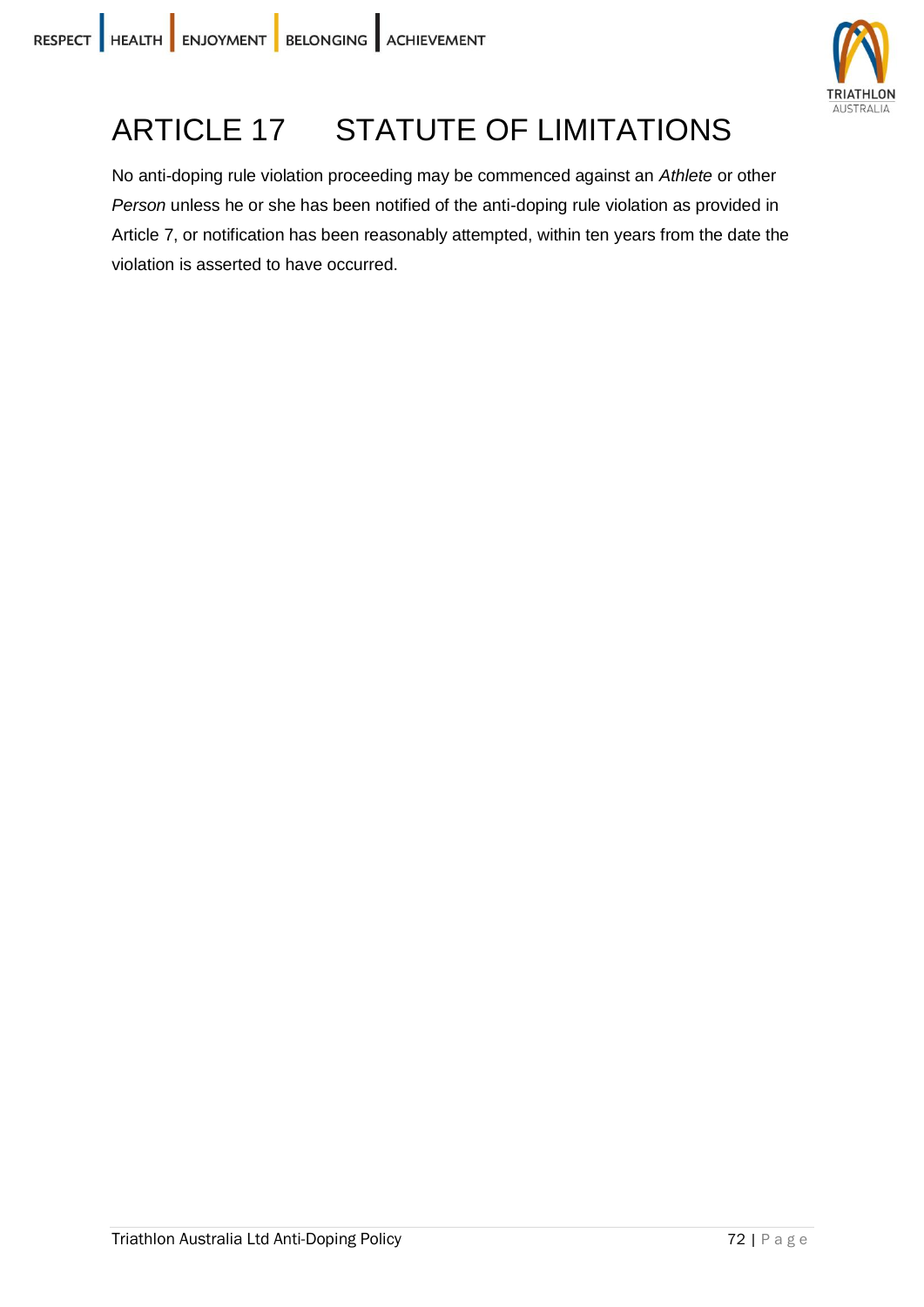

### ARTICLE 18 COMPLIANCE REPORTS TO **WADA**

This article has been removed by ASADA.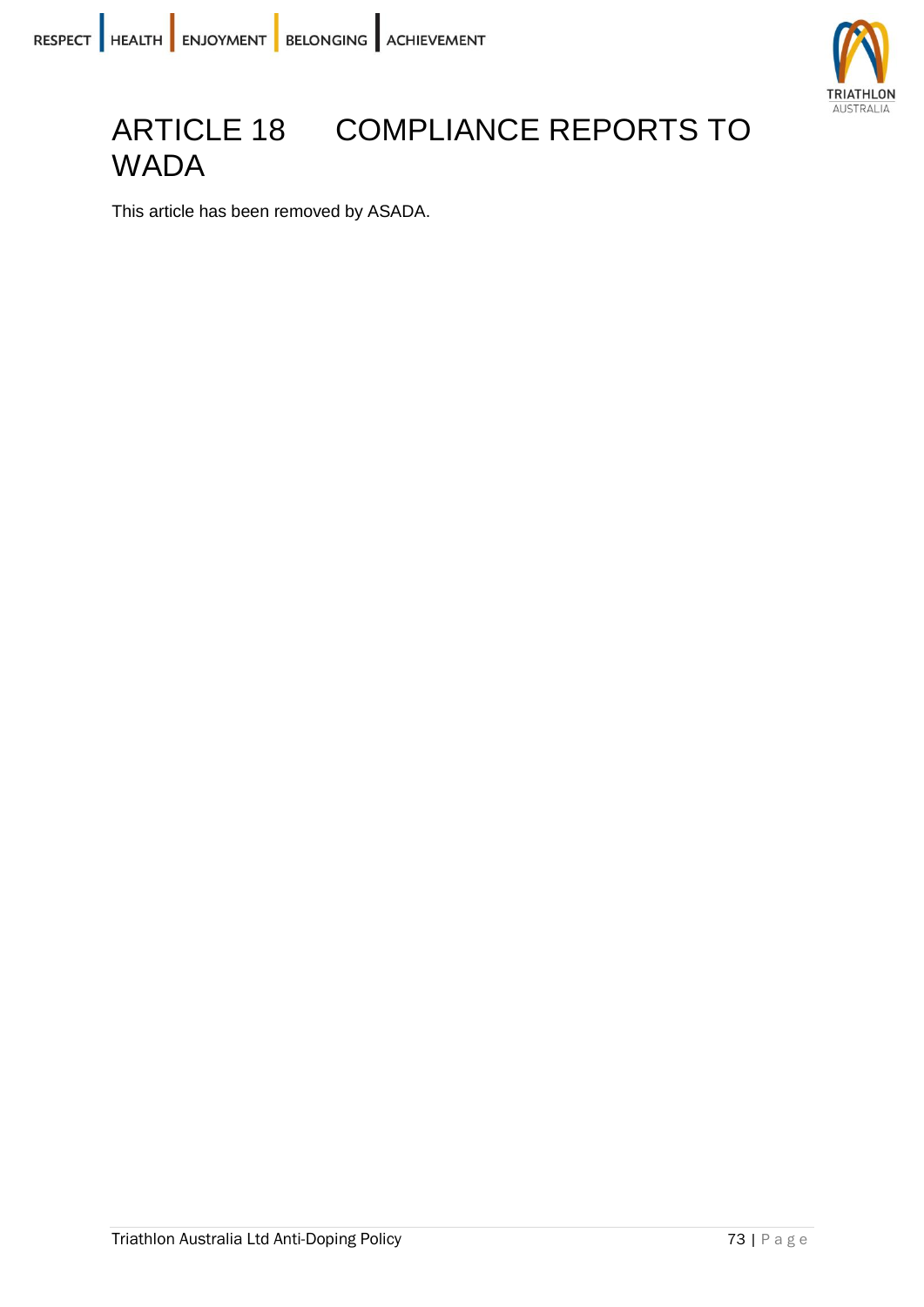

# ARTICLE 19 EDUCATION

*ASADA*, in collaboration with the *sporting administration body*, will support the *sporting administration body* to plan, implement, evaluate and monitor anti-doping information, education and prevention programs on at least the issues listed at Article 18.2 of the *Code*, and shall support active participation by *Athletes* and *Athlete Support Personnel* in such programs.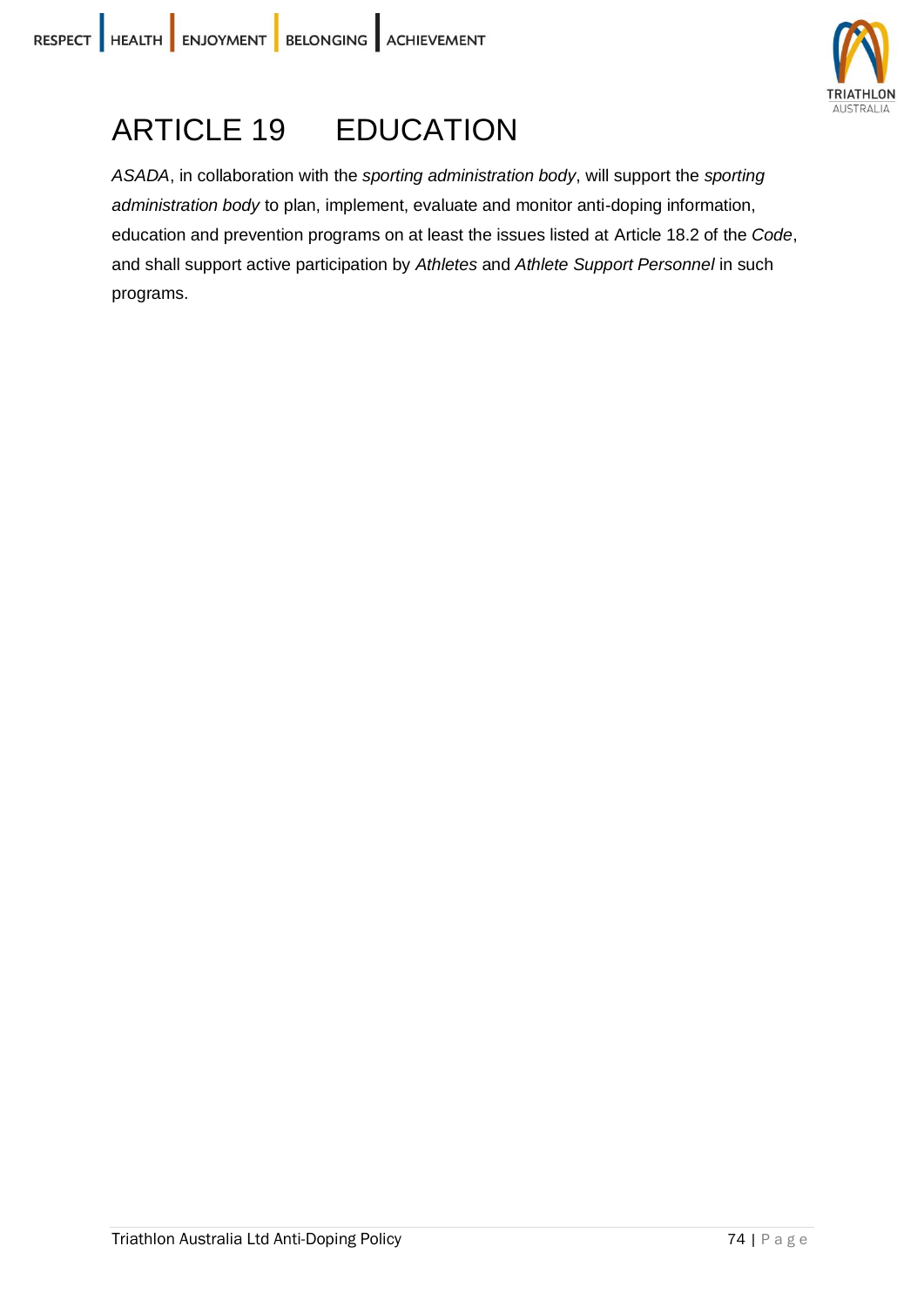

## ARTICLE 20 AMENDMENT AND INTERPRETATION OF ANTI-DOPING POLICY

**20.1** This Anti-Doping Policy may be amended from time to time by the *sporting administration body* subject to written approval by the *ASADA* CEO under clause 2.04 of the *NAD scheme*.

**20.2** This Anti-Doping Policy shall be interpreted as an independent and autonomous text and not by reference to existing law or statutes.

**20.3** The headings (with the exception of Article 2) used for the various Parts and Articles of this Anti-Doping Policy are for convenience only and shall not be deemed part of the substance of this Anti-Doping Policy or to affect in any way the language of the provisions to which they refer.

**20.4** *The Code* and the *International Standard*s shall be considered integral parts of this Anti-Doping Policy and shall prevail in case of conflict.

**20.5** This Anti-Doping Policy has been adopted pursuant to the applicable provisions of the *Code* and shall be interpreted in a manner that is consistent with applicable provisions of the *Code*. The Introduction shall be considered an integral part of this Anti-Doping Policy.

**20.6** The comments annotating various provisions of the *Code* and this Anti-Doping Policy shall be used to interpret this Anti-Doping Policy.

**20.7** This Anti-Doping Policy takes full force and effect on 1 January 2015 (the 'Effective Date'). It shall not apply retroactively to matters pending before the Effective Date; provided, however, that:

- **20.7.1** Anti-doping rule violations taking place prior to the Effective Date count as 'first violations' or 'second violations' for purposes of determining sanctions under Article 10 for violations taking place after the Effective Date.
- **20.7.2** The retrospective periods in which prior violations can be considered for purposes of multiple violations under Article 10.7.5 and the statute of limitations set forth in Article 17 are procedural rules and should be applied retroactively; provided, however, that Article 17 shall only be applied retroactively if the statute of limitation period has not already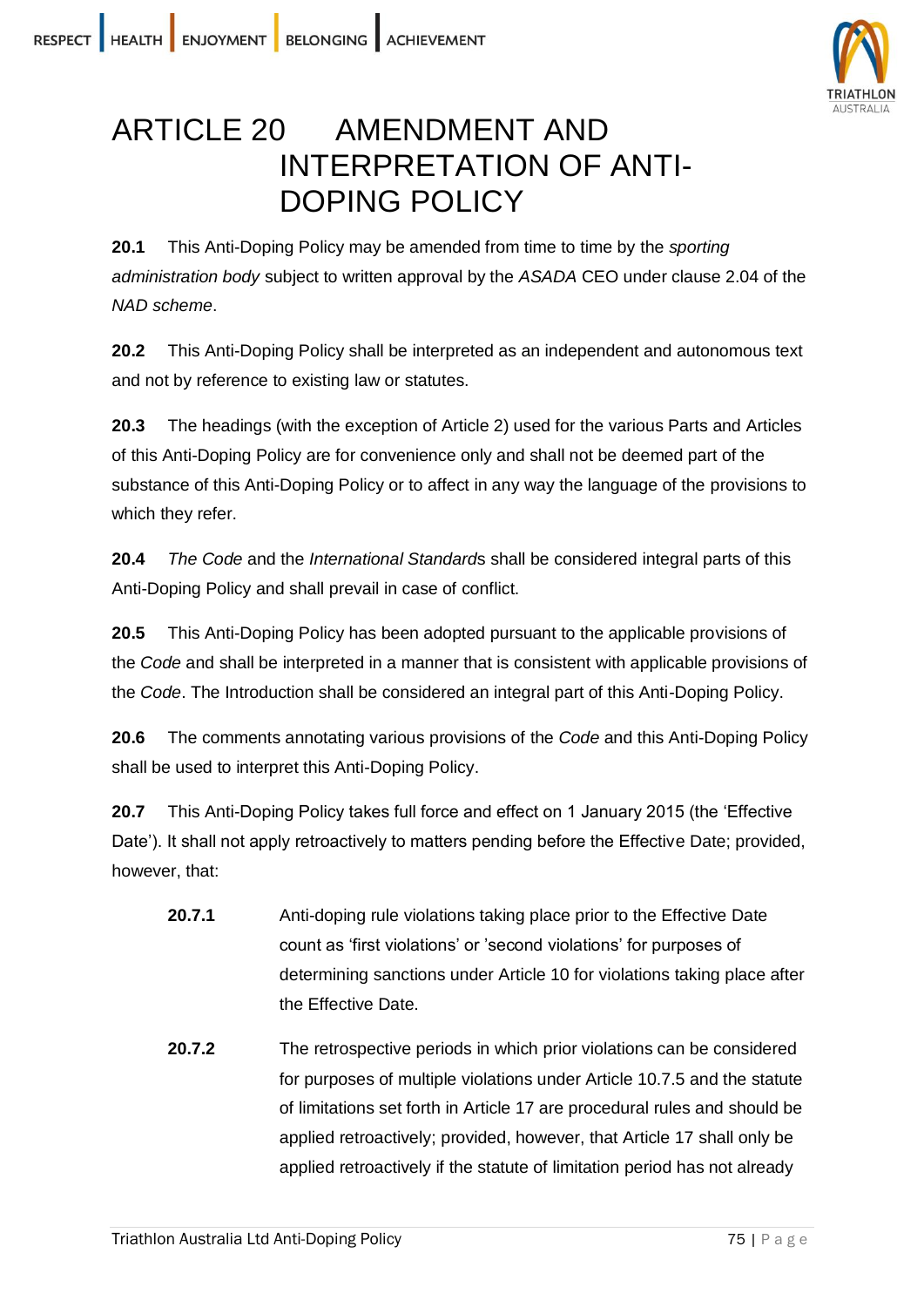

expired by the Effective Date. Otherwise, with respect to any antidoping rule violation case which is pending as of the Effective Date and any anti-doping rule violation case brought after the Effective Date based on an anti-doping rule violation which occurred prior to the Effective Date, the case shall be governed by the substantive antidoping rules in effect at the time the alleged anti-doping rule violation occurred, unless the panel hearing the case determines the principle of 'lex mitior' appropriately applies under the circumstances of the case.

- **20.7.3** Any Article 2.4 whereabouts failure (whether a filing failure or a missed test, as those terms are defined in the *International Standard for Testing and Investigations*) prior to the Effective Date shall be carried forward and may be relied upon, prior to expiry, in accordance with the *International Standard for Testing and Investigation*, but it shall be deemed to have expired 12 months after it occurred.
- **20.7.4** With respect to cases where a final decision finding an anti-doping rule violation has been rendered prior to the Effective Date, but the *Athlete* or other *Person* is still serving the period of *Ineligibility* as of the Effective Date, the *Athlete* or other *Person* may apply to the *Anti-Doping Organisation* which had results management responsibility for the anti-doping rule violation to consider a reduction in the period of *Ineligibility* in light of this Anti-Doping Policy. Such application must be made before the period of *Ineligibility* has expired. The decision rendered may be appealed pursuant to Article 13.2. This Anti-Doping Policy shall have no application to any case where a final decision finding an anti-doping rule violation has been rendered and the period of *Ineligibility* has expired.
- **20.7.5** For purposes of assessing the period of *Ineligibility* for a second violation under Article 10.7.1, where the sanction for the first violation was determined based on rules in force prior to the Effective Date, the period of *Ineligibility* which would have been assessed for that first violation had this Anti-Doping Policy been applicable, shall be applied.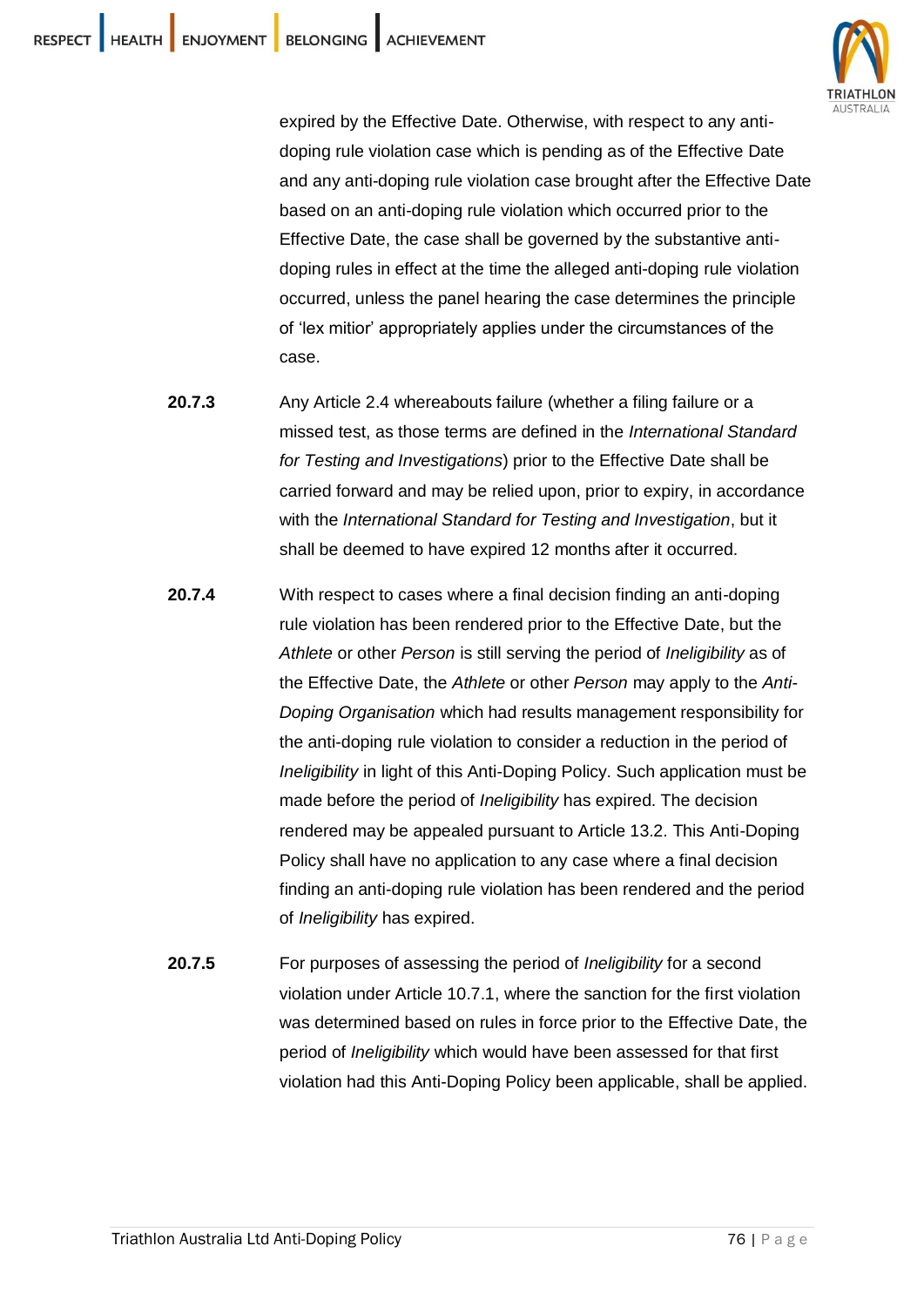

## ARTICLE 21 INTERPRETATION OF THE *CODE*

- **21.1** The official text of the *Code* shall be maintained by *WADA* and shall be published in English and French. In the event of any conflict between the English and French versions, the English version shall prevail.
- **21.2** The comments annotating various provisions of *the Code* shall be used to interpret the *Code*.
- **21.3** The *Code* shall be interpreted as an independent and autonomous text and not by reference to the existing law or statutes of the *Signatories* or governments.
- **21.4** The headings used for the various Parts and Articles of the *Code* are for convenience only and shall not be deemed part of the substance of the *Code* or to affect in any way the language of the provisions to which they refer.
- **21.5** The *Code* shall not apply retroactively to matters pending before the date the *Code* is accepted by a *Signatory* and implemented in its rules. However, pre-*Code* antidoping rule violations would continue to count as 'first violations' or 'second violations' for the purposes of determining sanctions under Article 10 for subsequent post-*Code* violations.
- **21.6** The Purpose, Scope and Organisation of the World Anti-Doping Program and the *Code* and Appendix 1, Definitions, and Appendix 2, Examples of the Application of Article 10, shall be considered integral parts of the *Code*.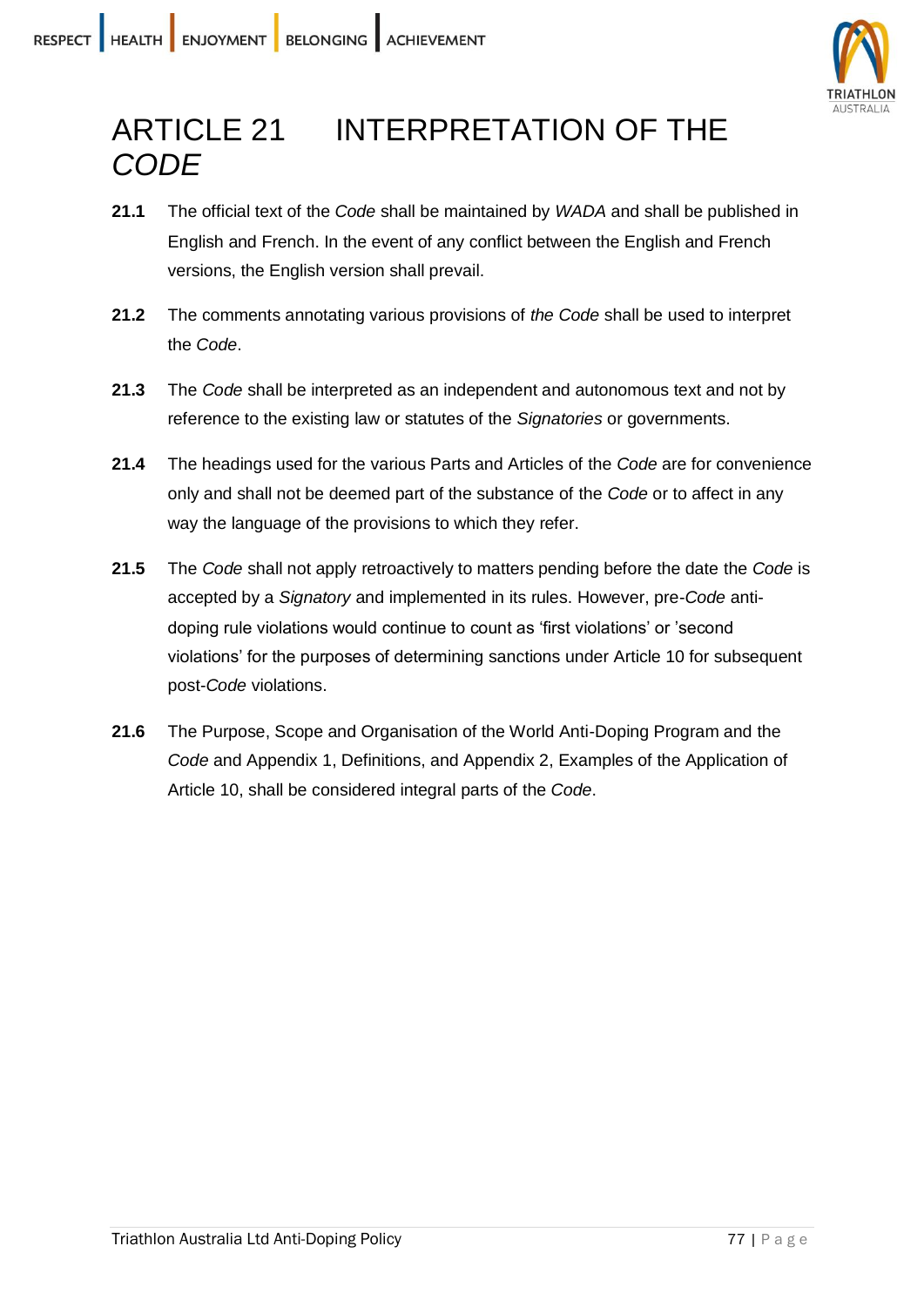

### ARTICLE 22 ADDITIONAL ROLES AND RESPONSIBILITIES OF *ATHLETES* AND OTHER *PERSONS*

- 22.1 Roles and responsibilities of *Athletes*
	- **22.1.1** To be knowledgeable of and comply with this Anti-Doping Policy.
	- **22.1.2** To be available for *Sample* collection at all times<sup>51</sup>.
	- **22.1.3** To take responsibility, in the context of anti-doping, for what they ingest and *Use*.
	- **22.1.4** To inform medical personnel of their obligation not to *Use Prohibited Substance*s and *Prohibited Method*s and to take responsibility to make sure that any medical treatment received does not violate this Anti-Doping Policy.
	- **22.1.5** To disclose to the international federation and to *ASADA* any decision by a non-*Signatory* finding that the *Athlete* committed an anti-doping rule violation within the previous ten years.
	- **22.1.6** To cooperate with *Anti-Doping Organisations* investigating anti-doping rule violations.
- 22.2 Roles and responsibilities of *Athlete Support Personnel*
	- **22.2.1** To be knowledgeable of and comply with this Anti-Doping Policy.
	- **22.2.2** To cooperate with the *Athlete Testing* program.
	- **22.2.3** To use his or her influence on *Athlete* values and behaviour to foster anti-doping attitudes.
	- **22.2.4** To disclose to the international federation and to *ASADA* any decision by a non-*Signatory* finding that he or she committed an anti-doping rule violation within the previous ten years.

-

<sup>51</sup> Comment to Article 22.1.2: With due regard to an *Athlete*'s human rights and privacy, legitimate anti-doping considerations sometimes require *Sample* collection late at night or early in the morning. For example, it is known that some *Athletes* use low doses of EPO during these hours so that it will be undetectable in the morning.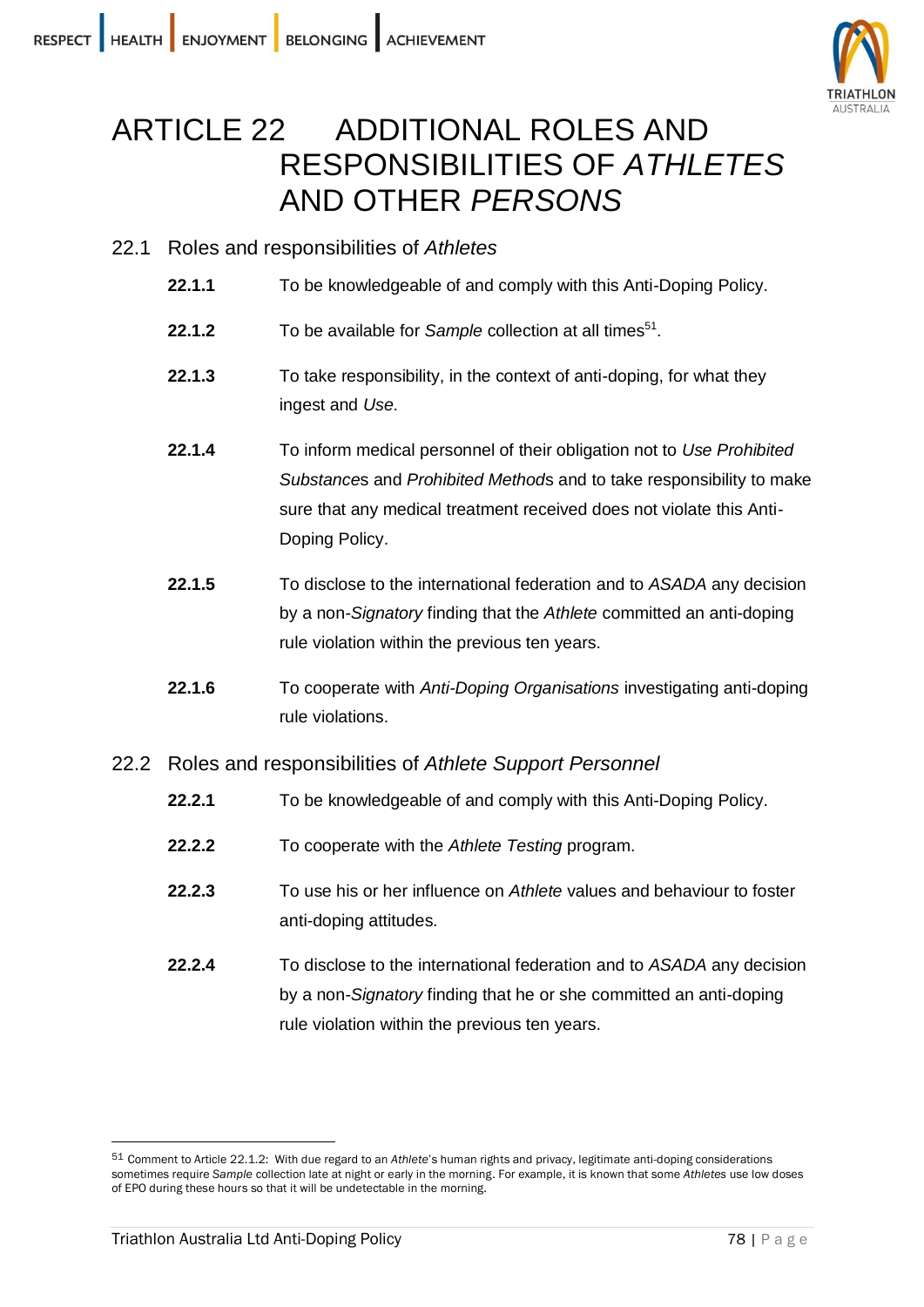

- **22.2.5** To cooperate with *Anti-Doping Organisations* investigating anti-doping rule violations.
- **22.2.6** *Athlete Support Personnel* shall not *Use* or *Possess* any *Prohibited Substance* or *Prohibited Method* without valid justification.

**NOTE:** Coaches and other *Athlete Support Personnel* are often role models for *Athletes*. They should not be engaging in personal conduct which conflicts with their responsibility to encourage their *Athletes* not to dope. *Use* or *Possession* of a *Prohibited Substance* or *Prohibited Method* by an *Athlete Support Person* without valid justification is not an antidoping rule violation under the *Code*, but it is a breach under the *sporting administration body* Code of Conduct.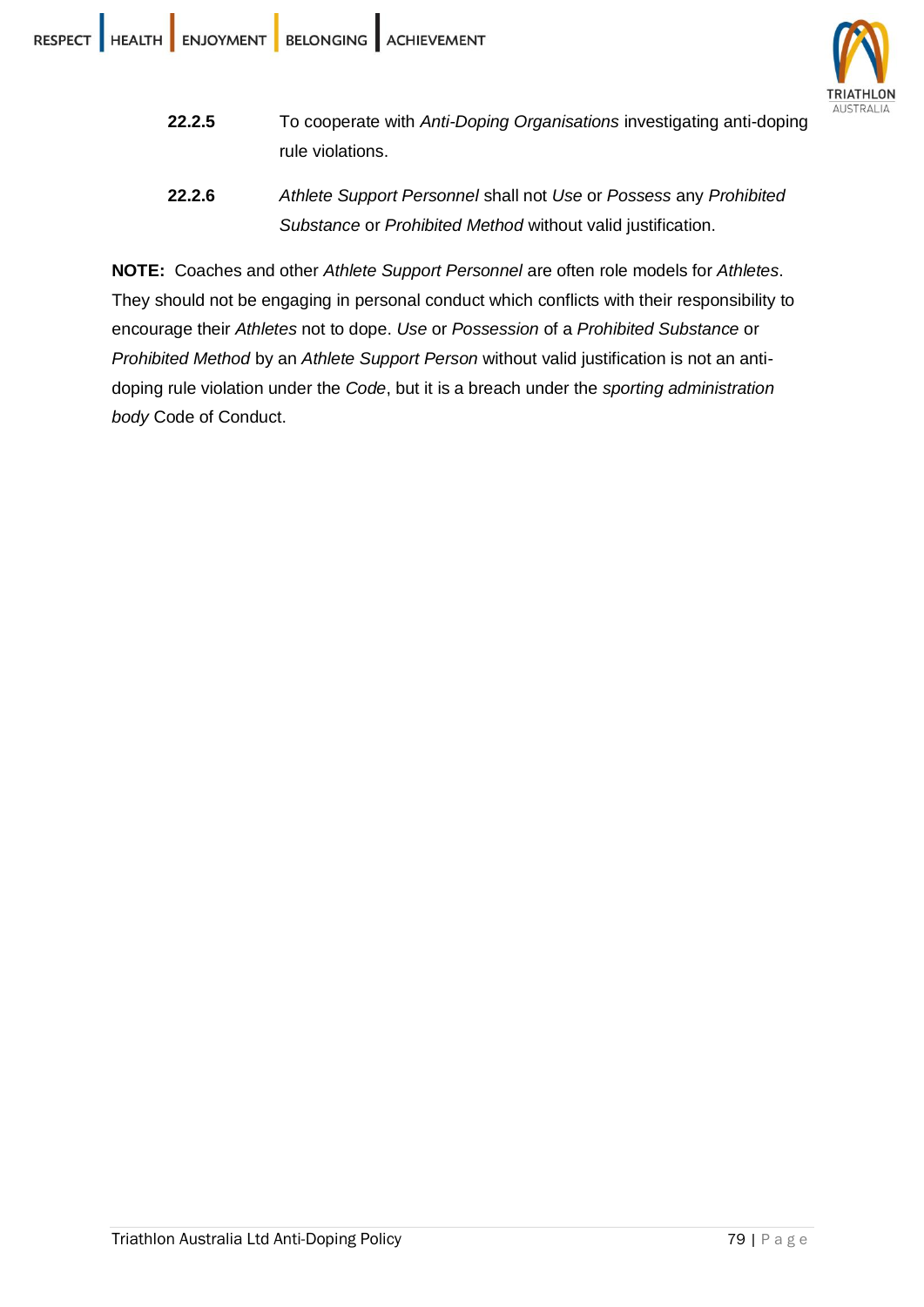

# APPENDIX 1 DEFINITIONS52

**ADAMS**: The Anti-Doping Administration and Management System is a web-based database management tool for data entry, storage, sharing and reporting designed to assist stakeholders and *WADA* in their anti-doping operations in conjunction with data protection legislation.

*Administration:* Providing, supplying, supervising, facilitating, or otherwise participating in the *Use* or *Attempt*ed *Use* by another *Person* of a *Prohibited Substance* or *Prohibited Method*. However, this definition shall not include the actions of bona fide medical personnel involving a *Prohibited Substance* or *Prohibited Method* used for genuine and legal therapeutic purposes or other acceptable justification and shall not include actions involving *Prohibited Substance*s which are not prohibited in *Out-of-Competition Testing* unless the circumstances as a whole demonstrate that such *Prohibited Substance*s are not intended for genuine and legal therapeutic purposes or are intended to enhance sport performance.

*Adverse Analytical Finding*: A report from a *WADA*-accredited laboratory or other *WADA*approved laboratory that, consistent with the *International Standard for Laboratories* and related Technical Documents, identifies in a *Sample* the presence of a *Prohibited Substance* or its *Metabolites* or *Markers* (including elevated quantities of endogenous substances) or evidence of the *Use* of a *Prohibited Method*.

*Adverse Passport Finding*: A report identified as an *Adverse Passport Finding* as described in the applicable *International Standard*s.

*Anti-Doping Organisation*: A *Signatory* that is responsible for adopting rules for initiating, implementing or enforcing any part of the *Doping Control* process. This includes, for example, the International Olympic Committee, the International Paralympic Committee, other *Major Event Organisation*s that conduct *Testing* at their *Events*, *WADA*, international federations, and *National Anti-Doping Organisations*. For the purposes of this Anti-Doping Policy, *ASADA* is an *Anti-Doping Organisation*.

*ADRVP:* The Anti-Doping Rule Violation Panel constituted pursuant to the *ASADA Act*.

*Archives Act 1983(Cth):* is the Commonwealth legislation that governs the retention and disposal of Commonwealth records. *ASADA's* Disposal Authority document is approved

-

<sup>52</sup> Comment: Defined terms shall include their plural and possessive forms, as well as those terms used as other parts of speech .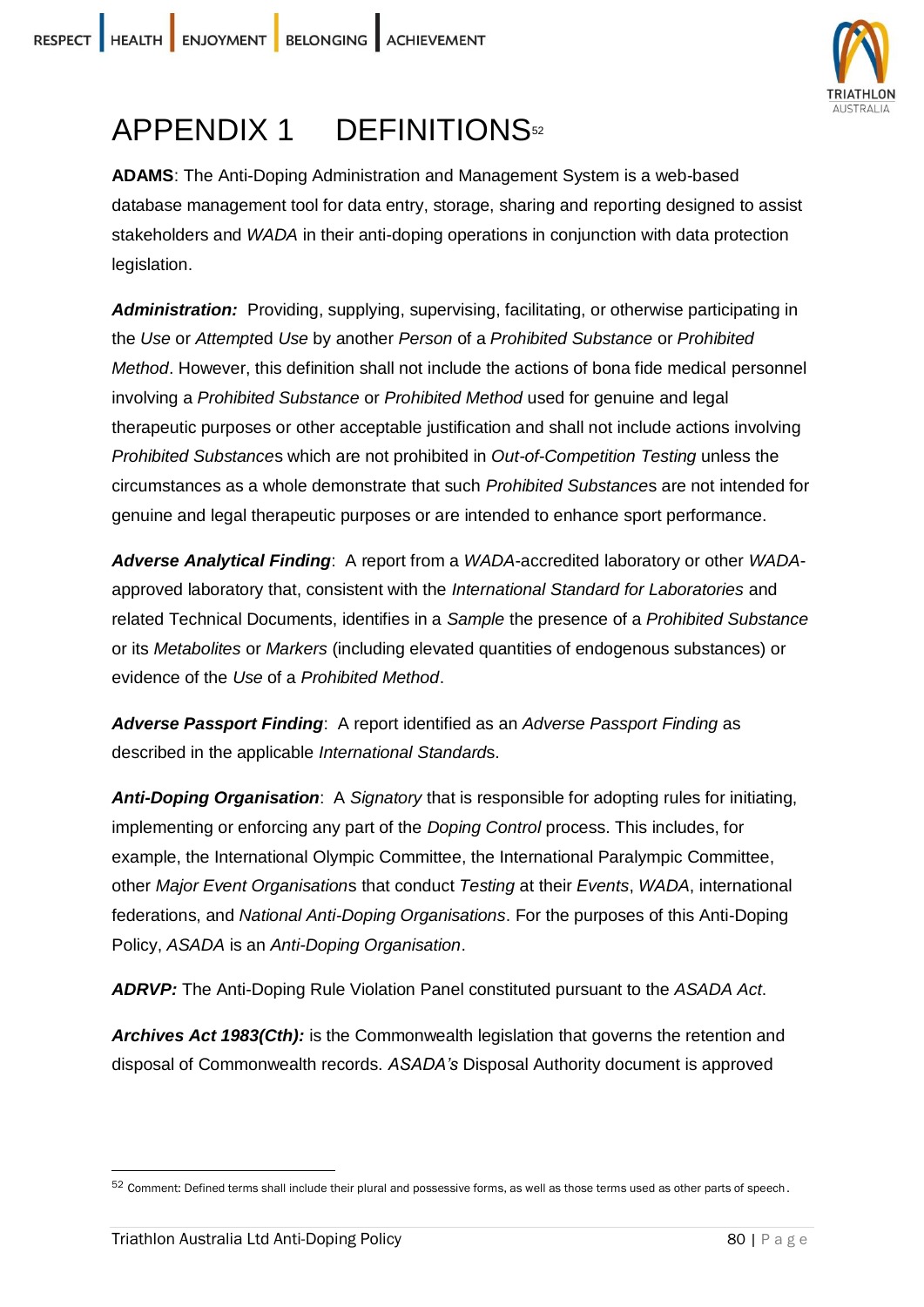

pursuant to that legislation, and it categorises types of records and classifies how long those records must be retained, and how they must be stored.

*ASADA*: The Australian Sports Anti-Doping Authority.

*ASADA Act:* The *Australian Sports Anti-Doping Authority Act 2006* (Cth).

*ASADA Regulations: The Australian Sports Anti-Doping Authority Regulations 2006* (Cth) (the *National Anti-Doping scheme* is contained in Schedule 1 to the Regulations).

*ASDMAC: Australian Sports Drug Medical Advisory Committee* constituted pursuant to the *ASADA Act*.

*Athlete:* Any *Person* who competes in sport at the international level (as defined by each international federation), or the national level (as defined by each *National Anti-Doping Organisation*). For the purposes of this Anti-Doping Policy, *Athlete* includes any *Person* falling within the scope of Article 1.3.1 or 1.3.2. An *Anti-Doping Organisation* has discretion to apply anti-doping rules to an *Athlete* who is neither an *International-Level Athlete* nor a *National-Level Athlete*, and thus to bring them within the definition of '*Athlete'*. In relation to *Athletes* who are neither *International-Level* nor *National-Level Athletes*, an *Anti-Doping Organisation* may elect to: conduct limited *Testing* or no *Testing* at all; analyse *Sample*s for less than the full menu of *Prohibited Substance*s; require limited or no whereabouts information; or not require advance *TUE*s. However, if an Article 2.1, 2.3 or 2.5 anti-doping rule violation is committed by any *Athlete* over whom an *Anti-Doping Organisation* has authority who competes below the international or national level, then the *Consequences* set forth in the *Code* (except Article 14.3.2) must be applied. For purposes of Article 2.8 and Article 2.9 and for purposes of anti-doping information and education, any *Person* who participates in sport under the authority of any *Signatory*, government, or other sports organisation accepting the *Code* is an *Athlete*.

*Athlete Biological Passport:* The program and methods of gathering and collating data as described in the *International Standard* for *Testing* and Investigations and *International Standard for Laboratories*.

*Athlete Support Person*: Any coach, trainer, manager, agent, team staff, official, medical, paramedical personnel, parent or any other *Person* working with, treating or assisting an *Athlete* participating in or preparing for sports *Competition* whether a member of a *sporting administration body* or not falling within the scope of Article 1.3.1 or 1.3.2.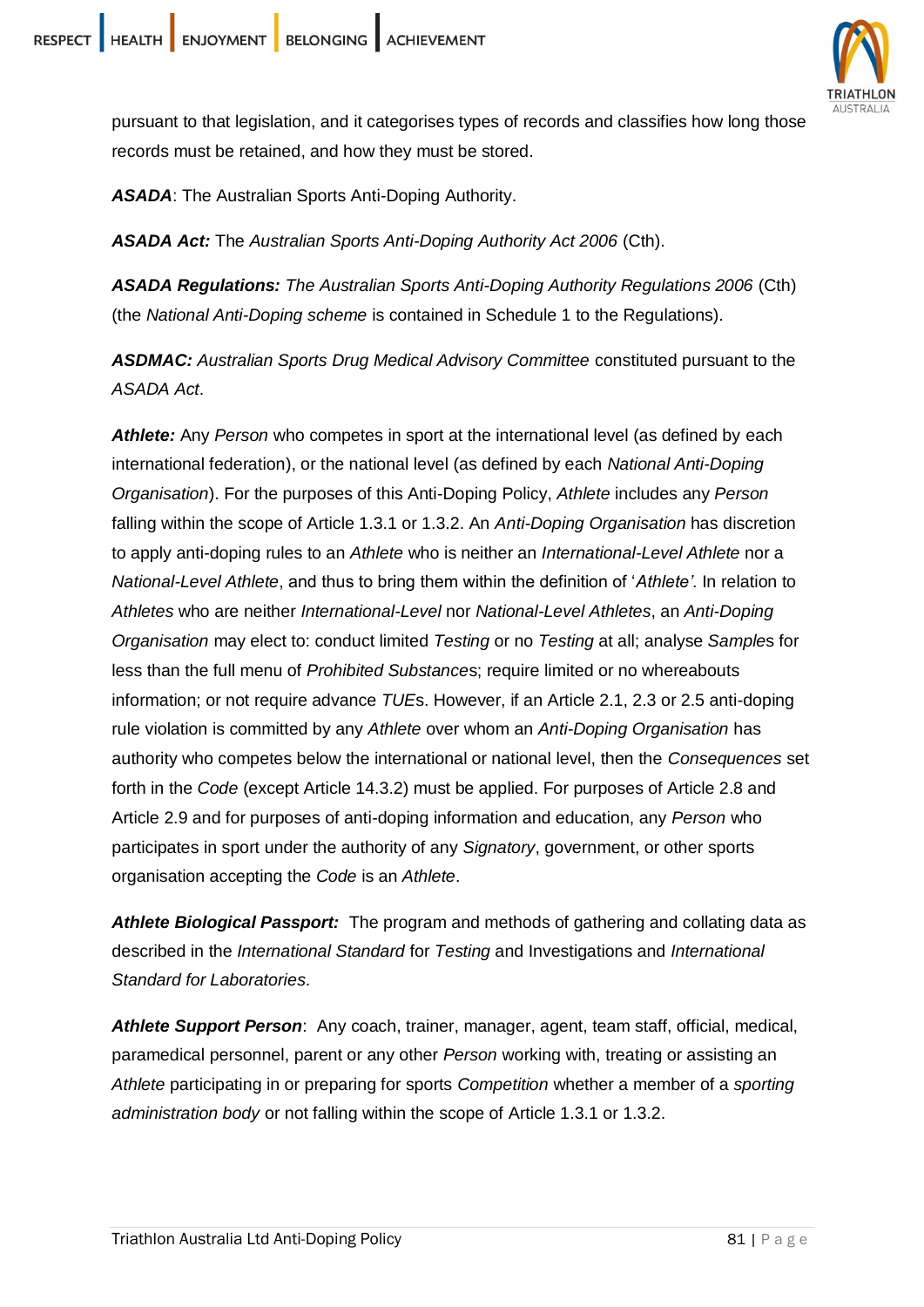

*Attempt:* Purposely engaging in conduct that constitutes a substantial step in a course of conduct planned to culminate in the commission of an anti-doping rule violation. Provided, however, there shall be no anti-doping rule violation based solely on an *Attempt* to commit a violation if the *Person* renounces the *Attempt* prior to it being discovered by a third party not involved in the *Attempt*.

*Atypical Finding:* A report from a *WADA*-accredited laboratory or other *WADA*-approved laboratory which requires further investigation as provided by the *International Standard for Laboratories* or related Technical Documents prior to the determination of an *Adverse Analytical Finding*.

*Atypical Passport Finding:* A report described as an *Atypical Passport Finding* as described in the applicable *International Standard*s.

*Australian Privacy Principles:* are contained in Schedule 1 of the Privacy Amendment (Enhancing Privacy Protection) Act 2012 (Cth) which amends the Privacy Act 1988 (Cth). *ASADA* is required to comply with this legislation.

*CAS:* The Court of Arbitration for Sport.

*Code:* The World Anti-Doping Code.

*Competition:* A single race, match, game or singular sport contest. For example, a basketball game or the finals of the Olympic 100-meter race in athletics. For stage races and other sport contests where prizes are awarded on a daily or other interim basis the distinction between a *Competition* and an *Event* will be as provided in the rules of the applicable international federation.

*Consequences of Anti-Doping Rule Violations ('Consequences'):* An *Athlete*'s or other *Person*'s violation of an anti-doping rule may result in one or more of the following:

(a) *Disqualification* means the *Athlete*'s results in a particular *Competition* or *Event* are invalidated, with all resulting *Consequences* including forfeiture of any medals, points and prizes;

(b) *Ineligibility* means the *Athlete* or other *Person* is barred on account of an antidoping rule violation for a specified period of time from participating in any *Competition* or other activity or funding as provided in Article 10.12.1;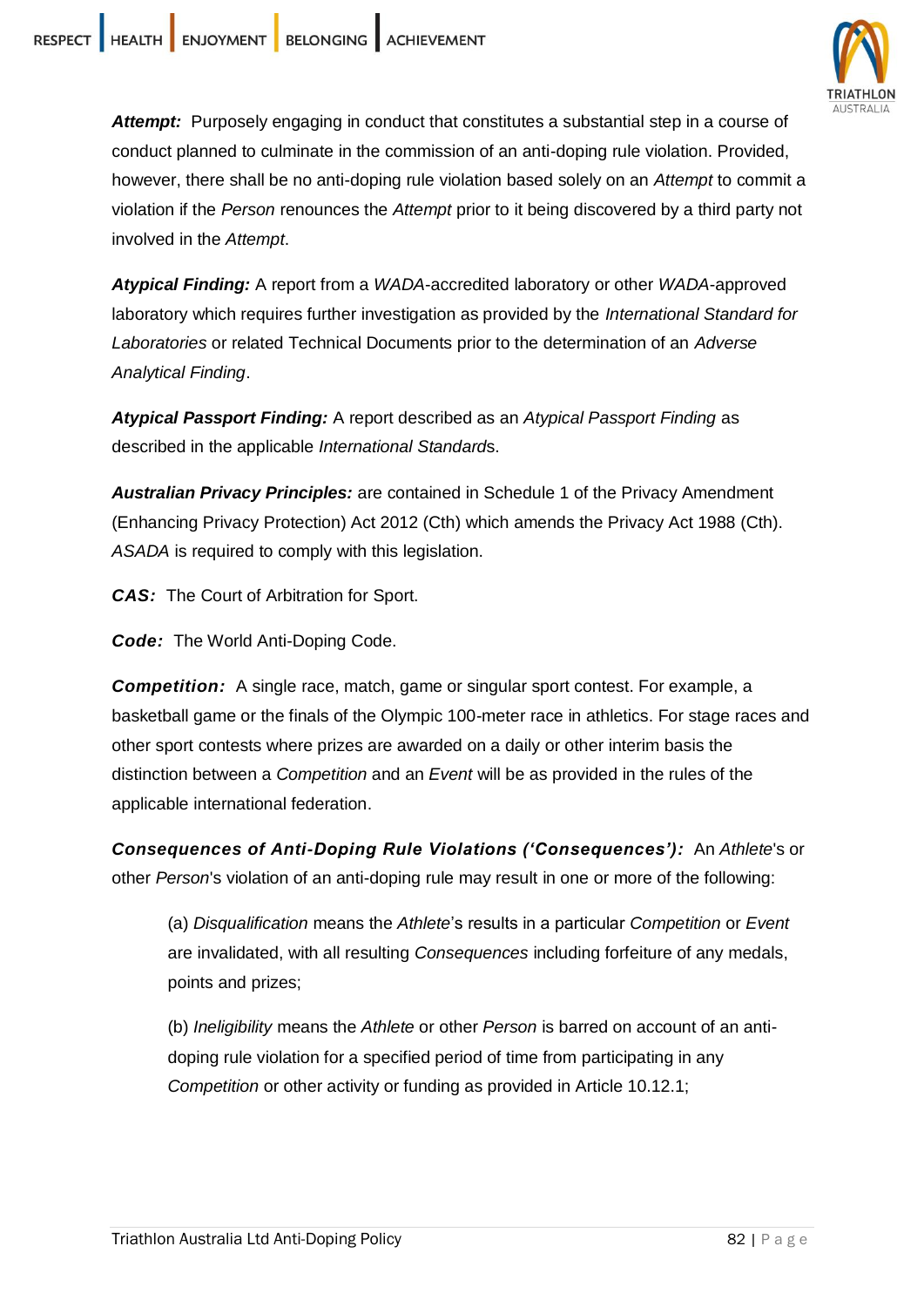

(c) *Provisional Suspension* means the *Athlete* or other *Person* is barred temporarily from participating in any *Competition* or activity prior to the final decision at a hearing conducted under Article 8;

(d) *Financial Consequences* means a financial sanction imposed for an anti-doping rule violation or to recover costs associated with an anti-doping rule violation; and

(e) *Public Disclosure* or *Public Reporting* means the dissemination or distribution of information to the general public or *Persons* beyond those *Persons* entitled to earlier notification in accordance with Article 14. Teams in *Team Sport*s may also be subject to *Consequences* as provided in Article 11 of the *Code*.

*Contaminated Product:* A product that contains a *Prohibited Substance* that is not disclosed on the product label or in information available in a reasonable internet search.

*Disqualification:* See *Consequences of Anti-Doping Rule Violation*s.

**Doping Control:** All steps and processes from test distribution planning through to ultimate disposition of any appeal including all steps and processes in between such as provision of whereabouts information, *Sample* collection and handling, laboratory analysis, *TUE*s, results management and hearings.

*Event:* A series of individual *Competitions* conducted together under one ruling body (for example, the Olympic Games, FINA World Championships, or Pan American Games).

*Event Venues:* Those venues so designated by the ruling body for the *Event*.

*Event Period:* The time between the beginning and end of an *Event*, as established by the ruling body of the *Event*.

*Fault: Fault* is any breach of duty or any lack of care appropriate to a particular situation. Factors to be taken into consideration in assessing an *Athlete* or other *Person*'s degree of *Fault* include, for example, the *Athlete*'s or other *Person*'s experience, whether the *Athlete* or other *Person* is a *Minor*, special considerations such as impairment, the degree of risk that should have been perceived by the *Athlete* and the level of care and investigation exercised by the *Athlete* in relation to what should have been the perceived level of risk. In assessing the *Athlete*'s or other *Person's* degree of *Fault*, the circumstances considered must be specific and relevant to explain the *Athlete's* or other *Person's* departure from the expected standard of behaviour. Thus, for example, the fact that an *Athlete* would lose the opportunity to earn large sums of money during a period of *Ineligibility*, or the fact that the *Athlete* only has a short time left in his or her career, or the timing of the sporting calendar, would not be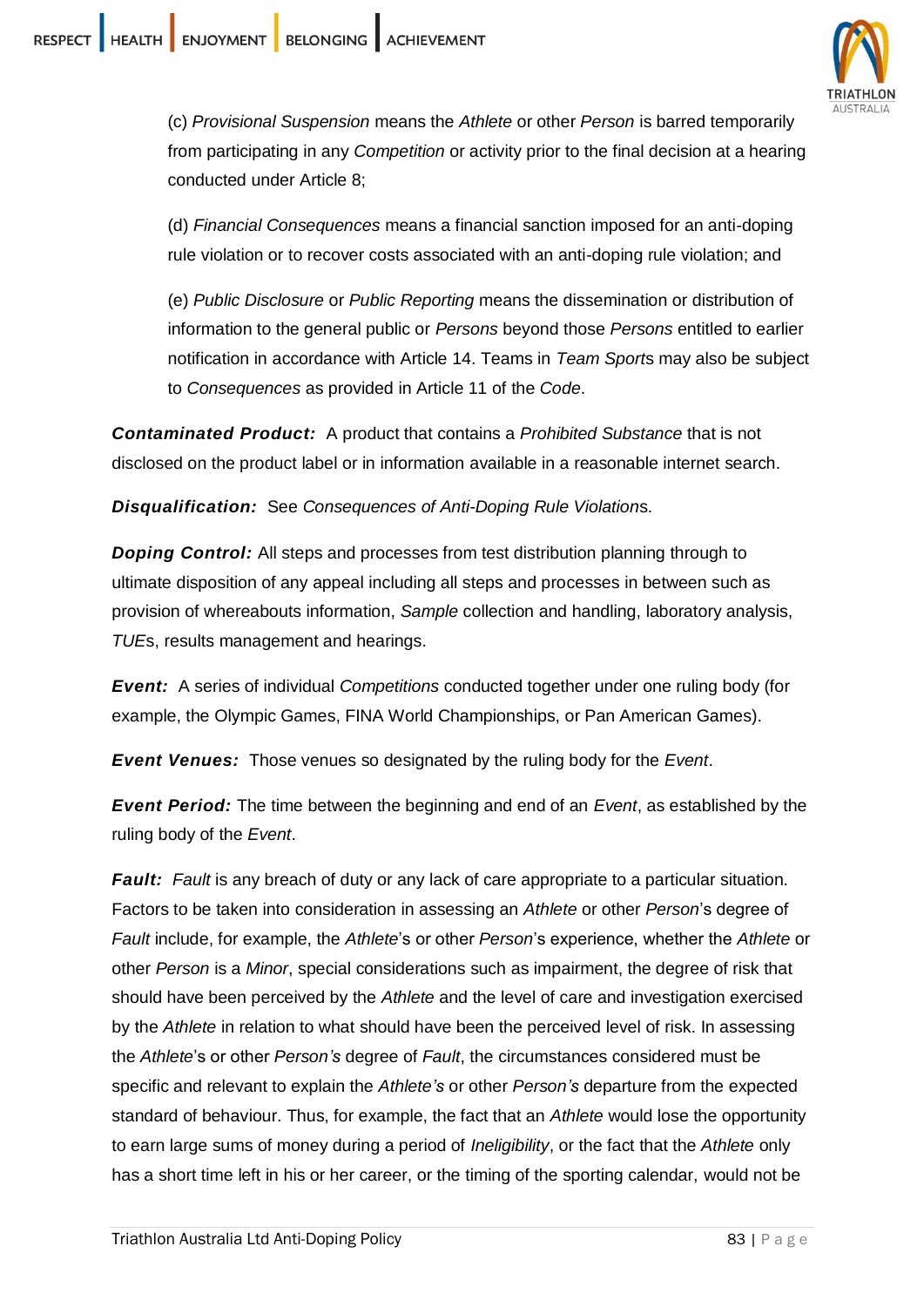

relevant factors to be considered in reducing the period of *Ineligibility* under Article 10.5.1 or  $10.5.2^{53}$ .

#### *Financial Consequences:* See *Consequences of Anti-Doping Rule Violations*.

*In-Competition:* Unless provided otherwise in the rules of an international federation or the ruling body of the *Event* in question, '*In-Competition*' means the period commencing twelve hours before a *Competition* in which the *Athlete* is scheduled to participate through the end of such *Competition* and the *Sample* collection process related to such *Competition<sup>54</sup>* .

*Individual Sport*: Any sport that is not a *Team Sport*.

*Ineligibility:* See *Consequences of Anti-Doping Rule Violations*.

*International Event*: An *Event* or *Competition* where the International Olympic Committee, the International Paralympic Committee, an international federation, a *Major Event Organisation*, or another international sport organisation is the ruling body for the *Event* or appoints the technical officials for the *Event*.

*International-Level Athlete:* means an *Athlete* who competes in sport at the international level, as determined by the International Sporting Federation for that sport in accordance with the *International Standard* for Testing and Investigations.

*International Standard:* A standard adopted by *WADA* in support of the *Code*. Compliance with an *International Standard* (as opposed to another alternative standard, practice or procedure) shall be sufficient to conclude that the procedures addressed by the *International Standard* were performed properly. *International Standard*s shall include any Technical Documents issued pursuant to the *International Standard*.

*Major Event Organisations:* The continental associations of *National Olympic Committee*s and other international multi-sport organisations that function as the ruling body for any continental, regional or other *International Event*.

-

*<sup>53</sup>* Comment: The criteria for assessing an *Athlete*'s degree of *Fault* is the same under all Articles where *Fault* is to be considered. However, under Article 10.5.2, no reduction of sanction is appropriate unless, when the degree of *Fault* is assessed, the conclusion is that *No Significant Fault or Negligence* on the part of the *Athlete* or other *Person* was involved.

<sup>54</sup> Comment: An international federation or ruling body for an *Event* may establish an "*In-Competition*" period that is different than the *Event Period*.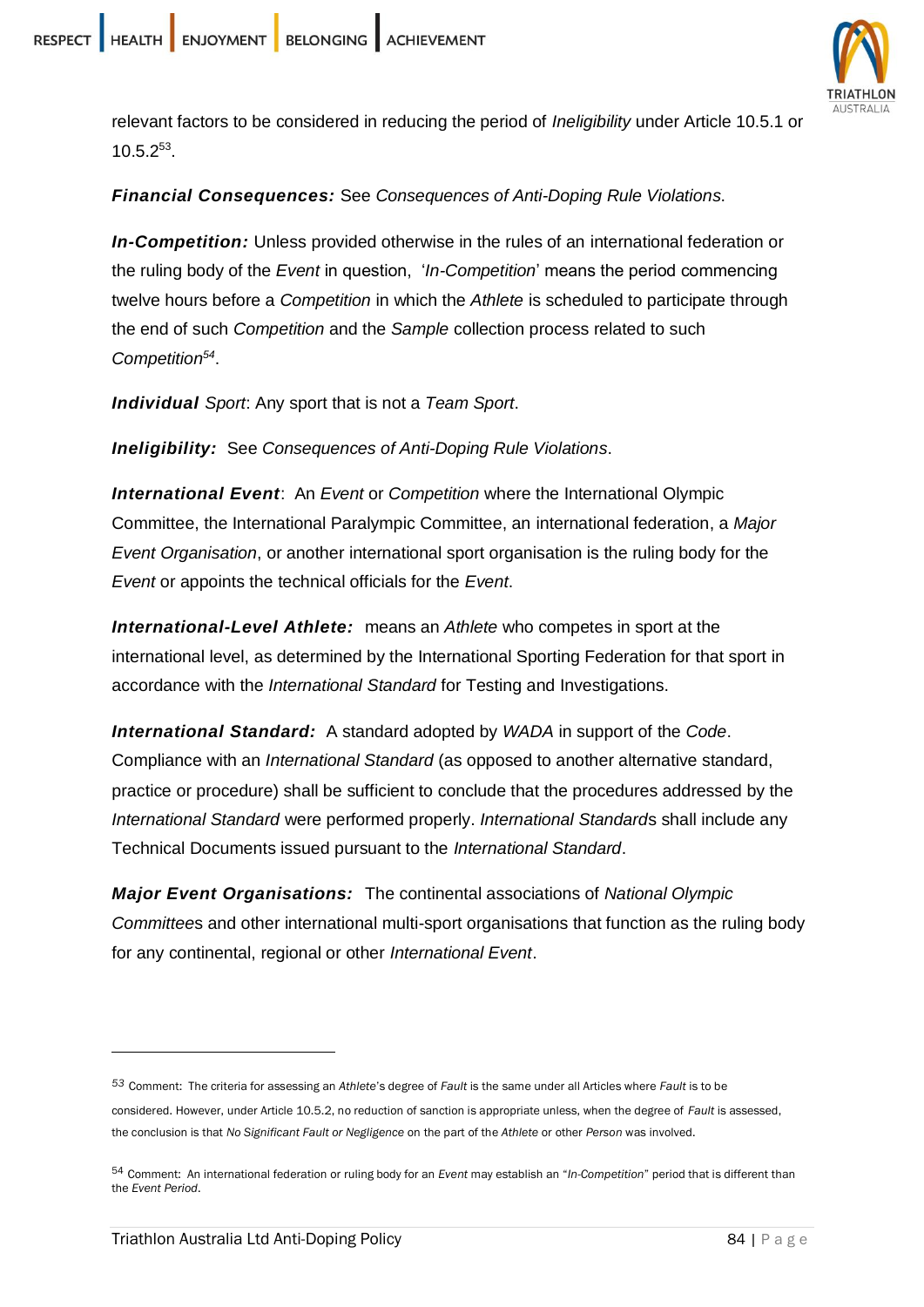

*Marker:* A compound, group of compounds or biological variable(s) that indicates the *Use* of a *Prohibited Substance* or *Prohibited Method*.

*Metabolite:* Any substance produced by a biotransformation process.

*Minor:* A natural *Person* who has not reached the age of eighteen years.

*NAD scheme:* The *National Anti-Doping scheme* which is contained in Schedule 1 to the *Australian Sports Anti-Doping Authority Regulations 2006* (Cth).

*National Anti-Doping Organisation:* The entity(ies) designated by each country as possessing the primary authority and responsibility to adopt and implement anti-doping rules, direct the collection of *Sample*s, the management of test results, and the conduct of hearings at the national level. If this designation has not been made by the competent public authority(ies), the entity shall be the country's *National Olympic Committee* or its designee.

*National Event:* A sport *Event* or *Competition* involving *International* or *National-Level Athletes* that is not an *International Event*.

*National Federation:* A national or regional entity which is a member of or is recognised by an international federation as the entity governing the international federation's sport in that nation or region.

**National-Level Athlete:** An athlete in the CEO's registered testing pool or domestic testing pool or an athlete who participates in or prepares for an event, training camp, exhibition or practice organised or sanctioned by his or her national sporting organisation or professional league.

*National Olympic Committee:* The organisation recognised by the International Olympic Committee. The term *National Olympic Committee* shall also include the National Sport Confederation in those countries where the National Sport Confederation assumes typical *National Olympic Committee* responsibilities in the anti-doping area.

*No Fault or Negligence:* The *Athlete* or other *Person*'s establishing that he or she did not know or suspect, and could not reasonably have known or suspected even with the exercise of utmost caution, that he or she had *Used* or been administered the *Prohibited Substance* or *Prohibited Method* or otherwise violated an anti-doping rule. Except in the case of a *Minor*, for any violation of Article 2.1, the *Athlete* must also establish how the *Prohibited Substance* entered his or her system.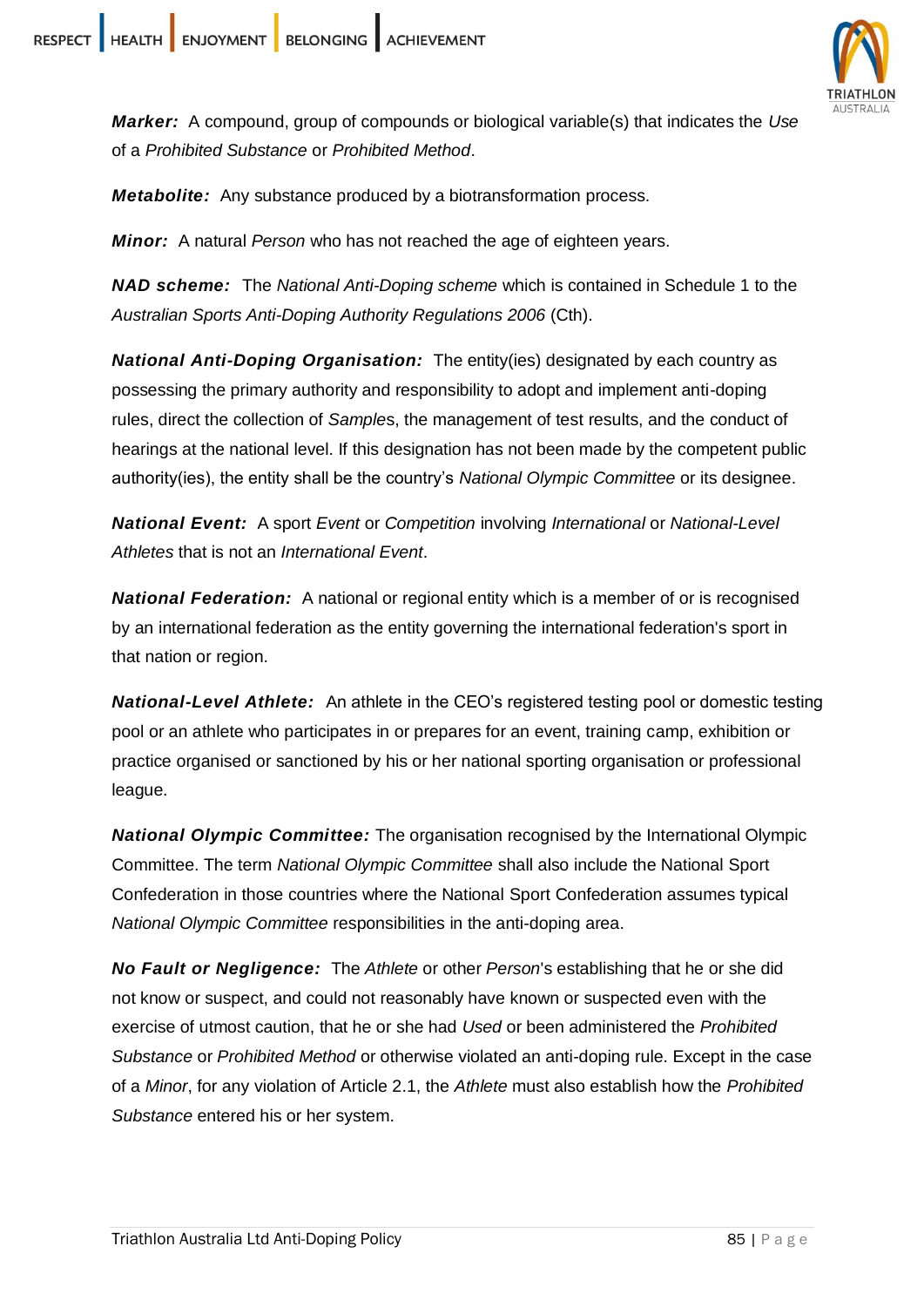

*No Significant Fault or Negligence*: The *Athlete* or other *Person*'s establishing that his or her *Fault* or negligence, when viewed in the totality of the circumstances and taking into account the criteria for *No* Fault *or Negligence*, was not significant in relationship to the antidoping rule violation. Except in the case of a *Minor*, for any violation of Article 2.1, the Athlete must also establish how the Prohibited Substance entered his or her system<sup>55</sup>.

*Out-of-Competition:* Any period which is not *In-Competition*.

*Participant:* Any *Athlete* or *Athlete Support Person*.

*Person:* A natural *Person* or an organisation or other entity. For the avoidance of doubt, *Person* includes *Athletes* and *Athlete Support Personnel*.

*Possession*: The actual, physical *Possession*, or the constructive *Possession* (which shall be found only if the *Person* has exclusive control or intends to exercise control over the *Prohibited Substance* or *Prohibited Method* or the premises in which a *Prohibited Substance* or *Prohibited Method* exists); provided, however, that if the *Person* does not have exclusive control over the *Prohibited Substance* or *Prohibited Method* or the premises in which a *Prohibited Substance* or *Prohibited Method* exists, constructive *Possession* shall only be found if the *Person* knew about the presence of the *Prohibited Substance* or *Prohibited Method* and intended to exercise control over it. Provided, however, there shall be no antidoping rule violation based solely on *Possession* if, prior to receiving notification of any kind that the *Person* has committed an anti-doping rule violation, the *Person* has taken concrete action demonstrating that the *Person* never intended to have *Possession* and has renounced *Possession* by explicitly declaring it to an *Anti-Doping Organisation*. Notwithstanding anything to the contrary in this definition, the purchase (including by any electronic or other means) of a *Prohibited Substance* or *Prohibited Method* constitutes Possession by the Person who makes the purchase<sup>56</sup>.

*Prohibited List:* The WADA list identifying the *Prohibited Substance*s and *Prohibited Method*s.

*Prohibited Method:* Any method so described on the *Prohibited List*.

 $\overline{a}$ 

<sup>55</sup> Comment: For Cannabinoids, an *Athlete* may establish *No Significant Fault or Negligence* by clearly demonstrating that the context of the *Use* was unrelated to sport performance.

<sup>56</sup> Comment: Under this definition, steroids found in an *Athlete*'s car would constitute a violation unless the *Athlete* establishes that someone else used the car; in that event, the *Anti-Doping Organisation* must establish that, even though the *Athlete* did not have exclusive control over the car, the *Athlete* knew about the steroids and intended to have control over the steroids. Similarly, in the example of steroids found in a home medicine cabinet under the joint control of an *Athlete* and spouse, the *Anti-Doping Organisation* must establish that the *Athlete* knew the steroids were in the cabinet and that the *Athlete* intended to exercise control over the steroids. The act of purchasing a *Prohibited Substance* alone constitutes *Possession*, even where, for example, the product does not arrive, is received by someone else, or is sent to a third party address.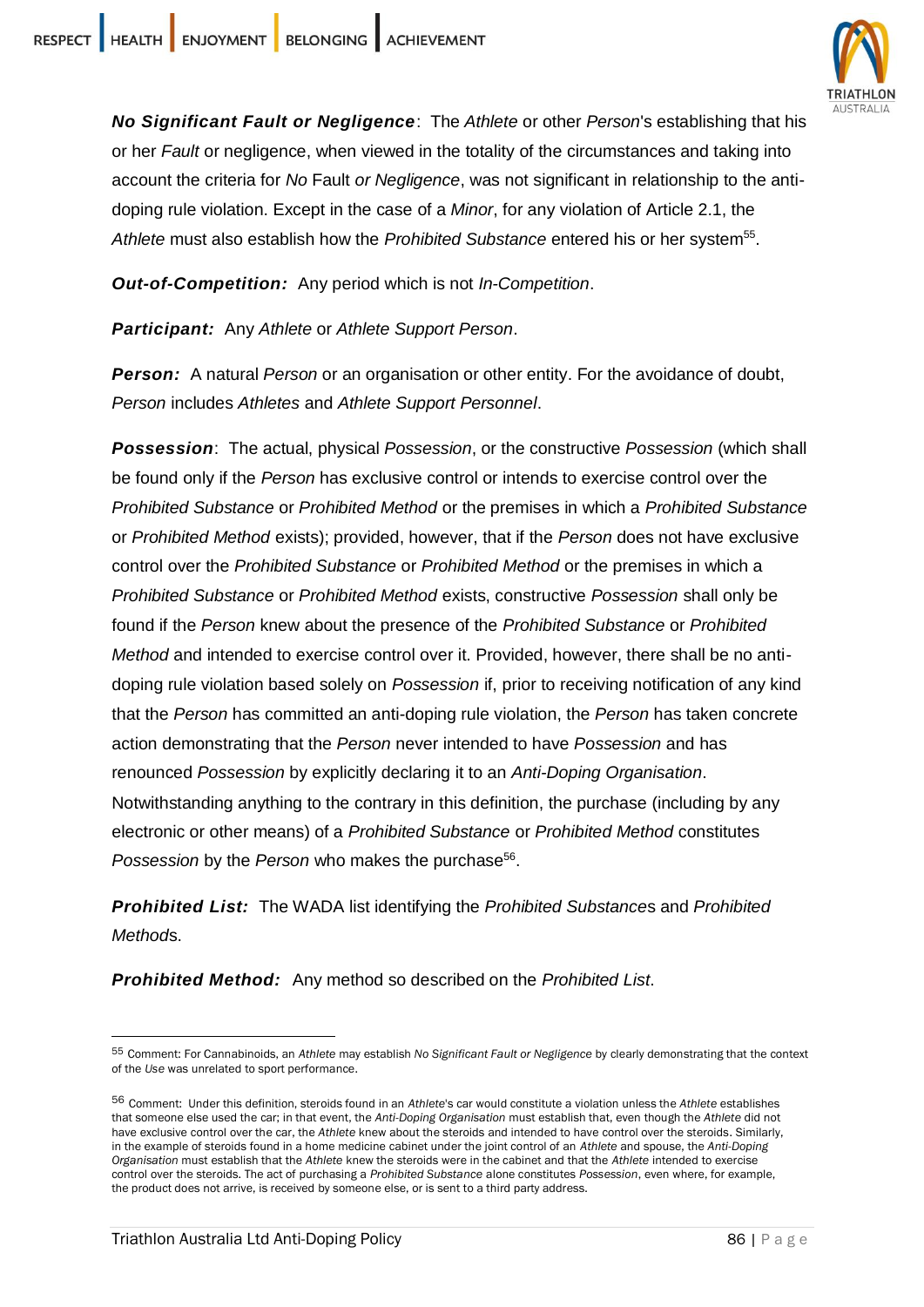

*Prohibited Substance:* Any substance, or class of substances, so described on the *Prohibited List*.

*Provisional Hearing*: For purposes of Article 7.9, an expedited abbreviated hearing occurring prior to a hearing under Article 8 that provides the *Athlete* with notice and an opportunity to be heard in either written or oral form<sup>57</sup>.

*Provisional Suspension:* See *Consequences of Anti-Doping Rule Violation*s.

*Publicly Disclose or Publicly Report:* See *Consequences of Anti-Doping Rule Violation*s.

*Regional Anti-Doping Organisation:* A regional entity designated by member countries to coordinate and manage delegated areas of their national anti-doping programs, which may include the adoption and implementation of anti-doping rules, the planning and collection of *Sample*s, the management of results, the review of *TUE*s, the conduct of hearings, and the conduct of educational programs at a regional level.

*Registered Testing Pool*: The pool of highest-priority *Athletes* established separately at the international level by international federations and at the national level by *National Anti-Doping Organisations*, who are subject to focused *In-Competition* and *Out-of-Competition Testing* as part of that international federation's or *National Anti-Doping Organisation*'s test distribution plan and therefore are required to provide whereabouts information as provided in Article 5.6 of the *Code* and the *International Standard for Testing and Investigations*.

*Sample or Specimen:* Any biological material collected for the purposes of *Doping Control<sup>58</sup>* .

*Sporting administration body:* A *sporting administration body* as defined by the *ASADA Act*.

*Sporting administration body Rules:* The *Sporting administration body* Rules as contained in Appendix 3 to this Anti-Doping Policy, having been extracted from the *NAD* 

 $\overline{a}$ 

*<sup>57</sup>* Comment: A Provisional Hearing is only a preliminary proceeding which may not involve a full review of the facts of the case. Following a Provisional Hearing, the *Athlete* remains entitled to a subsequent full hearing on the merits of the case. By contrast, an 'expedited hearing', as that term is used in Article 7.9, is a full hearing on the merits conducted on an expedited time schedule.

*<sup>58</sup>* Comment: It has sometimes been claimed that the collection of blood *Sample*s violates the tenets of certain religious or cultural groups. It has been determined that there is no basis for any such claim.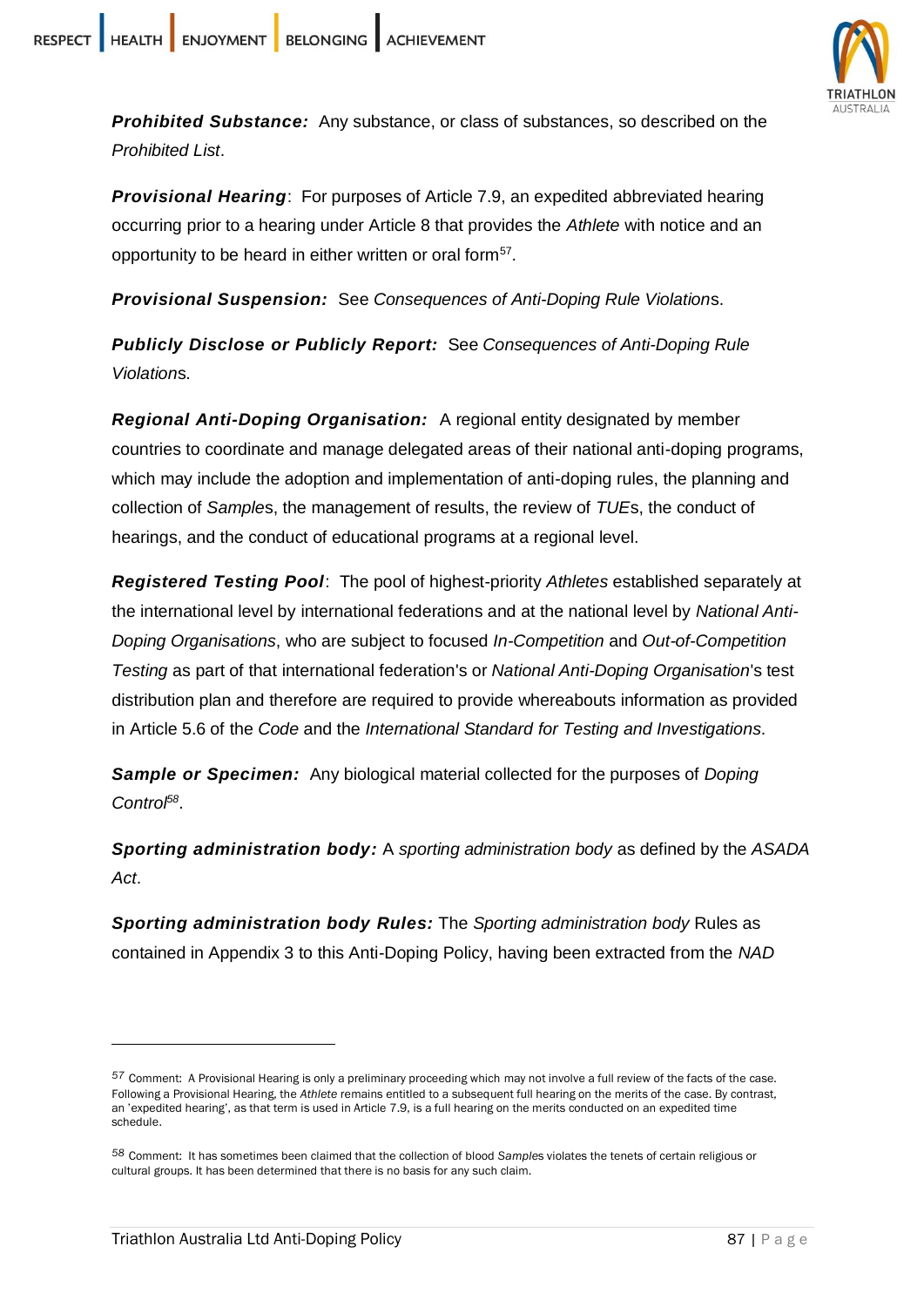

*scheme*. Definitions from the *NAD scheme* are to be used when interpreting the *Sporting administration body* Rules*.*

*Signatories:* Those entities signing the *Code* and agreeing to comply with the *Code*, as provided in Article 23 of the *Code*.

*Specified Substance:* See Article 4.2.2.

*Sport:* The *sporting administration body* who is party to this Anti-Doping Policy.

**Strict Liability:** The rule which provides that under Article 2.1 and Article 2.2, it is not necessary that intent, *Fault*, negligence, or knowing *Use* on the *Athlete*'s part be demonstrated by the *Anti-Doping Organisation* in order to establish an anti-doping rule violation.

*Substantial Assistance:* For purposes of Article 10.6.1, a *Person* providing *Substantial Assistance* must: (1) fully disclose in a signed written statement all information he or she possesses in relation to anti-doping rule violations, and (2) fully cooperate with the investigation and adjudication of any case related to that information, including, for example, presenting testimony at a hearing if requested to do so by an *Anti-Doping Organisation* or hearing panel. Further, the information provided must be credible and must comprise an important part of any case which is initiated or, if no case is initiated, must have provided a sufficient basis on which a case could have been brought.

**Tampering:** Altering for an improper purpose or in an improper way; bringing improper influence to bear; interfering improperly; obstructing, misleading or engaging in any fraudulent conduct to alter results or prevent normal procedures from occurring.

*Target Testing:* Selection of specific *Athletes* for *Testing* based on criteria set forth in the *International Standard for Testing and Investigations*.

*Team Sport:* A sport in which the substitution of players is permitted during a *Competition*.

*Testing:* The parts of the *Doping Control* process involving test distribution planning, *Sample* collection, *Sample* handling, and *Sample* transport to the laboratory.

*Trafficking:* Selling, giving, transporting, sending, delivering or distributing (or *Possessing* for any such purpose) a *Prohibited Substance* or *Prohibited Method* (either physically or by any electronic or other means) by an *Athlete*, *Athlete Support Person* or any other *Person* subject to the jurisdiction of an *Anti-Doping Organisation* to any third party; provided, however, this definition shall not include the actions of 'bona fide' medical *Person*nel